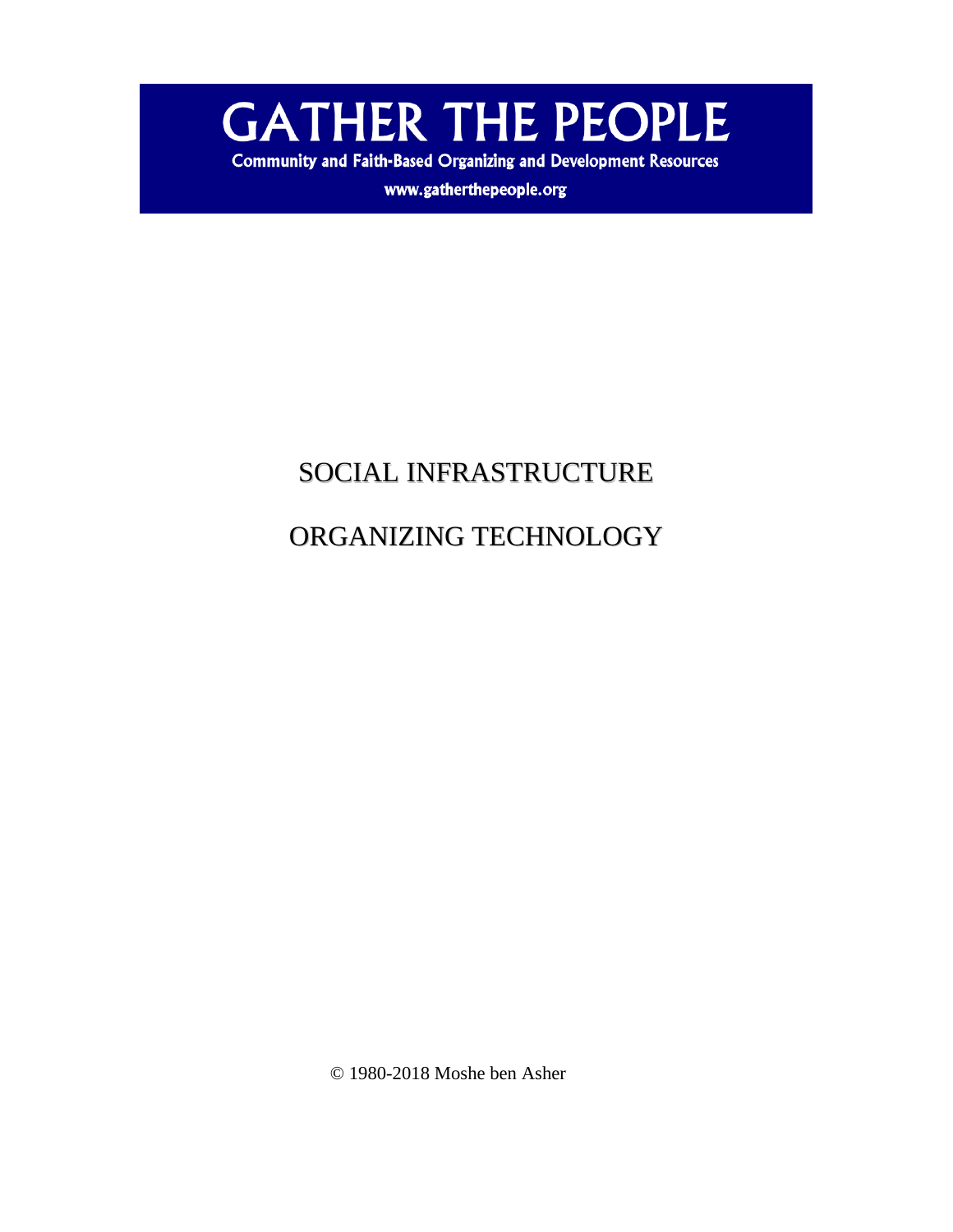| Preface |  |
|---------|--|
|         |  |
|         |  |
|         |  |
|         |  |
|         |  |
|         |  |
|         |  |
|         |  |
|         |  |
|         |  |
|         |  |
|         |  |
|         |  |
|         |  |
|         |  |
|         |  |
|         |  |
|         |  |
|         |  |
|         |  |
|         |  |
|         |  |
|         |  |
|         |  |
|         |  |
|         |  |
|         |  |
|         |  |
|         |  |
|         |  |
|         |  |
|         |  |
|         |  |
|         |  |
|         |  |
|         |  |
|         |  |
|         |  |
|         |  |
|         |  |
|         |  |
|         |  |
|         |  |
|         |  |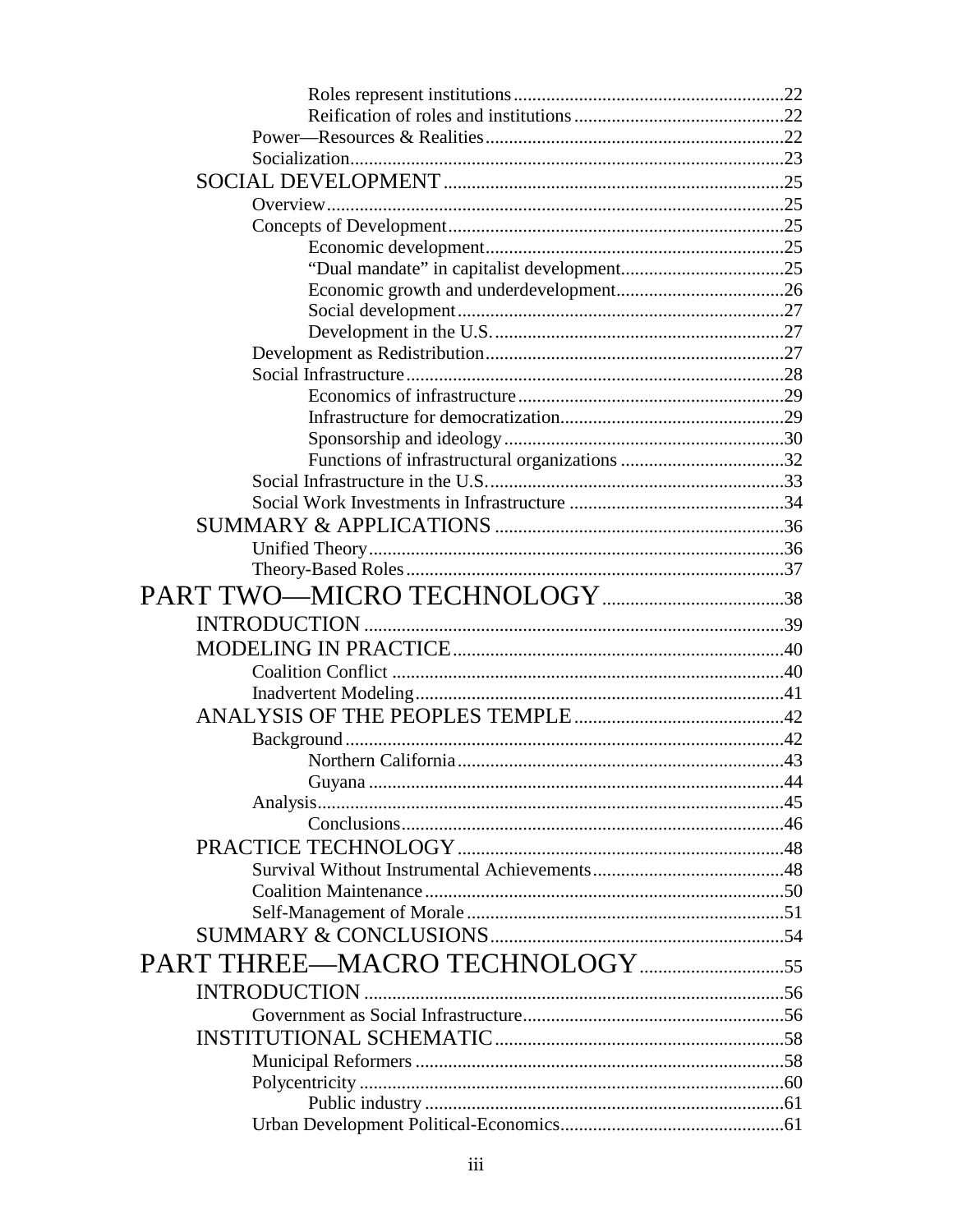| .92 |
|-----|
|     |
|     |
|     |
|     |
|     |
|     |
|     |
|     |
|     |
|     |
|     |
|     |
|     |
|     |
|     |
|     |
|     |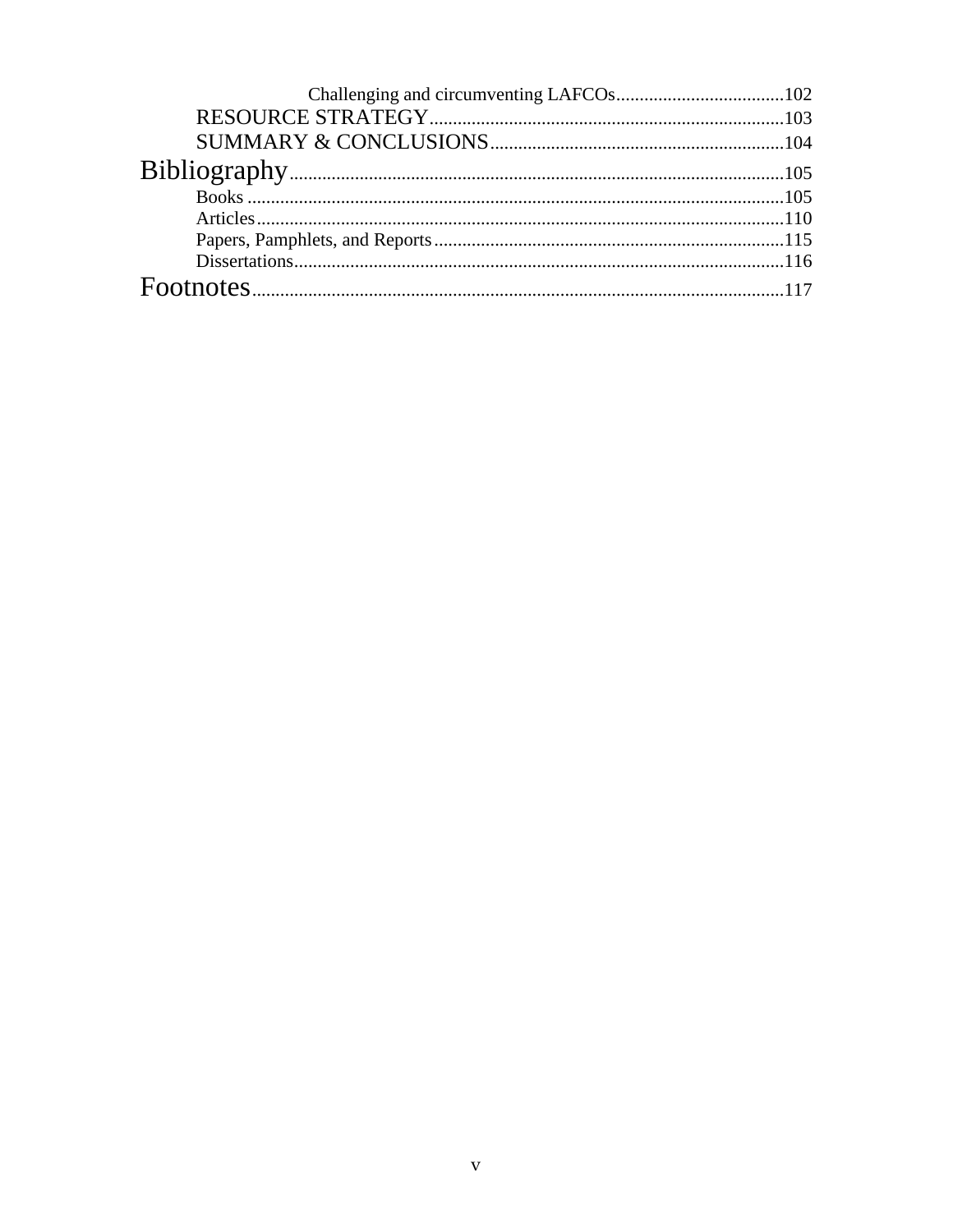## Preface

The future of the United States is in its history. Our path is from understanding of the past to insight into the present and imagining of the future.

The nineteenth and twentieth centuries may be remembered best for industrialization and the clash of private and public systems over owning its tools and benefits. The chief organizations of our industrial society may forecast a coming century which, barring un-self-fulfilling prophecy, distant historians will describe as epochal decline of political liberty.

The long-running conflict between economic "isms" is confused beyond recognition, the old enmities and alliances no longer what they once were. Strange political bedfellows are common in world affairs, as events in Eastern and Western Europe, Southeast Asia, and Latin America show. National self-interest in development everywhere overrides economic ideologies, bringing together states formerly enemies and divorcing former allies.

Throughout the industrialized world an international citizenry is ascending. Ordinary people share drastic limits on opportunities for sustained action as citizens, a common compression of public space by bureaucratic behemoths. Mass governmental and corporate organizations eliminate rights, roles, and resources for people to act together in what they believe to be their common good. The rise of these leviathans is founded on the demise of political life.

It is the absence of public space, the most fundamental and critical fact of social life in coming decades, that must underpin the agenda of grassroots organizing. There is a continuing catastrophic loss of liberty to act politically, huge numbers of people without opportunities for contributing to their own public good. In time this may become the most compelling challenge to collective life, and thus the basis for social movement and grassroots organizing. This idea leaps beyond organizations that win concessions; it envisions vitalizing and shaping historic movement, institutionalizing the full citizenry as a permanent partner in the country's political-economic decision-making.

It is a truism of political-economy that national development is rooted in a nation's people. We may not control our country's resources or enjoy its benefits, but without our combined acts the nation is nothing. These acts are realized in practice through local organization and culture, permanent social infrastructure. If we are to be beneficiaries as well as contributors, the infrastructure must be largely of our own making. Its organizations must be designed for citizen self-empowerment; its ideologies must be congenial to broad conceptions of citizen self-interest.

The goal is to restructure the state—to build it up, not to disassemble it. The vision is to institutionalize grassroots citizen action in the political-economy, by drawing on the long tradition and many worldwide models of popular assembly—the commune and kibbutz, landsgemeinde in Swiss cantons, early soviets, workplace councils, and our own New England town meetings.

This is not a capitalist or socialist vision. It is bottom-up infrastructural development for public industry, combining the best of both—public organization in a competitive market economy. It is not a romantic vision of transforming the bureaucratic state into small, self-governing communities. No one should imagine that mass organizations in complex industrialized societies could be replaced by "village meetings."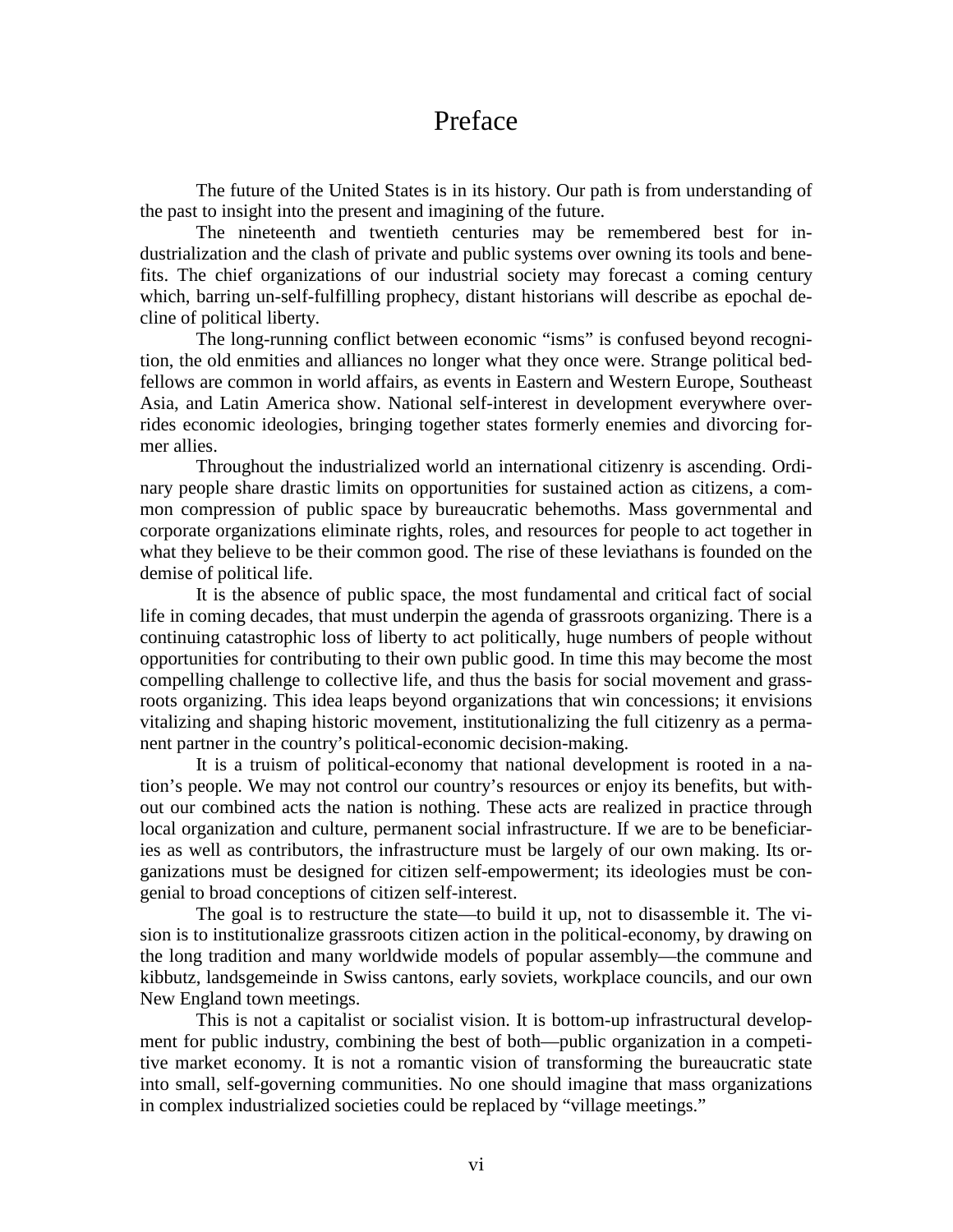There are three historical instances of popular assembly: In pre-national states, government may be entirely by small jurisdictions, as in ancient Greece—hardly the solution to modern problems. In pre-revolutionary states there are examples of emergent councils (citizens, workers, and soldiers), usually short-lived, during revolutionary chaos when there is a temporary power vacuum at the center of the state, as in Russia—but these too require institutionalization for survival. Far more relevant for our political practice are the popular assemblies that serve as anchors or bottom-most units in federal republics, as with Swiss landsgemeinde. Such national states are models of governance not by mass organization or town meeting, but by "polycentric" arrangements. These allow multiple independent and countervailing power centers, taking advantage of both large and small scale.

The embedded political wisdom, although with prominent exceptions, is that the transcending national and regional problems of the United States are immune to small organizations. Unfortunately, this point of view rarely contemplates these organizations as federated and institutionalized in the structure of the national state. Those who dismiss them often overlook the depth of immobilization and incompetence of large organizations when they alone are the dominant institutional mechanisms of government, production and distribution.

Most grassroots organizers, upon reflection, find they have in common the practice goal of permanent (institutionalized) direct citizen action in the political-economy. Through this they hope for redistribution of national resources, an objective that is responsive to the absence of public space. They work for a vision of justice, freedom, equality, and peace. Yet in nearly three decades of community organizing, we have accomplished very little of that. It is an outcome that is significantly linked to an absence or failure of technology for organizing the necessary permanent social infrastructure. On the micro level, we have had only a dim understanding of individual behavior and social action, especially in regard to the operation and interplay of social conditions and ideologies. On the macro level, organizing has floundered hopelessly—most of us are in confusion or ignorance—on the need for and method of institutionalizing direct citizen action.

A disclaimer may be the best introduction to technology for organizing social infrastructure. The problem is that most of our technology has led to hardware that, like the automobile, may have or once had utility but is now on balance ruinous to social life and human values. Yet it is virtually all "indispensable" because it feeds economic growth. Much of modern technology is thus distrusted justifiably. But what follows here is very different from all that.

There are two main traditions of knowledge development in the Western world. There is dialogue, continuing over centuries, to which each generation of scholars and intellectuals contributes and then passes on. And there is discovery, a coalescing of material from many sources to master particular recurring tasks and problems—the production of technology. While the knowledge base of organizing is not and should not exclusively be one or the other, organizers mostly have had to extract guides for practice from traditional but often only marginally related streams of intellectual inquiry and discussion. It is an unwieldy approach that tends to produce knowledge more in the vein of how to think about organizing than how to do it. Organizers need information that is not incidental to, but developed for, recurring aspects of practice. This is not, however, a signal that less theory or conceptual thinking is necessary.

The most important distinction between technology and other forms of knowledge for practice is that the former is designed to achieve a specific goal—micro, mezzo, or macro. Analogizing to medical practice, heart transplant technology has a single, specific medical objective—transplantation with recovery—and brings together various types of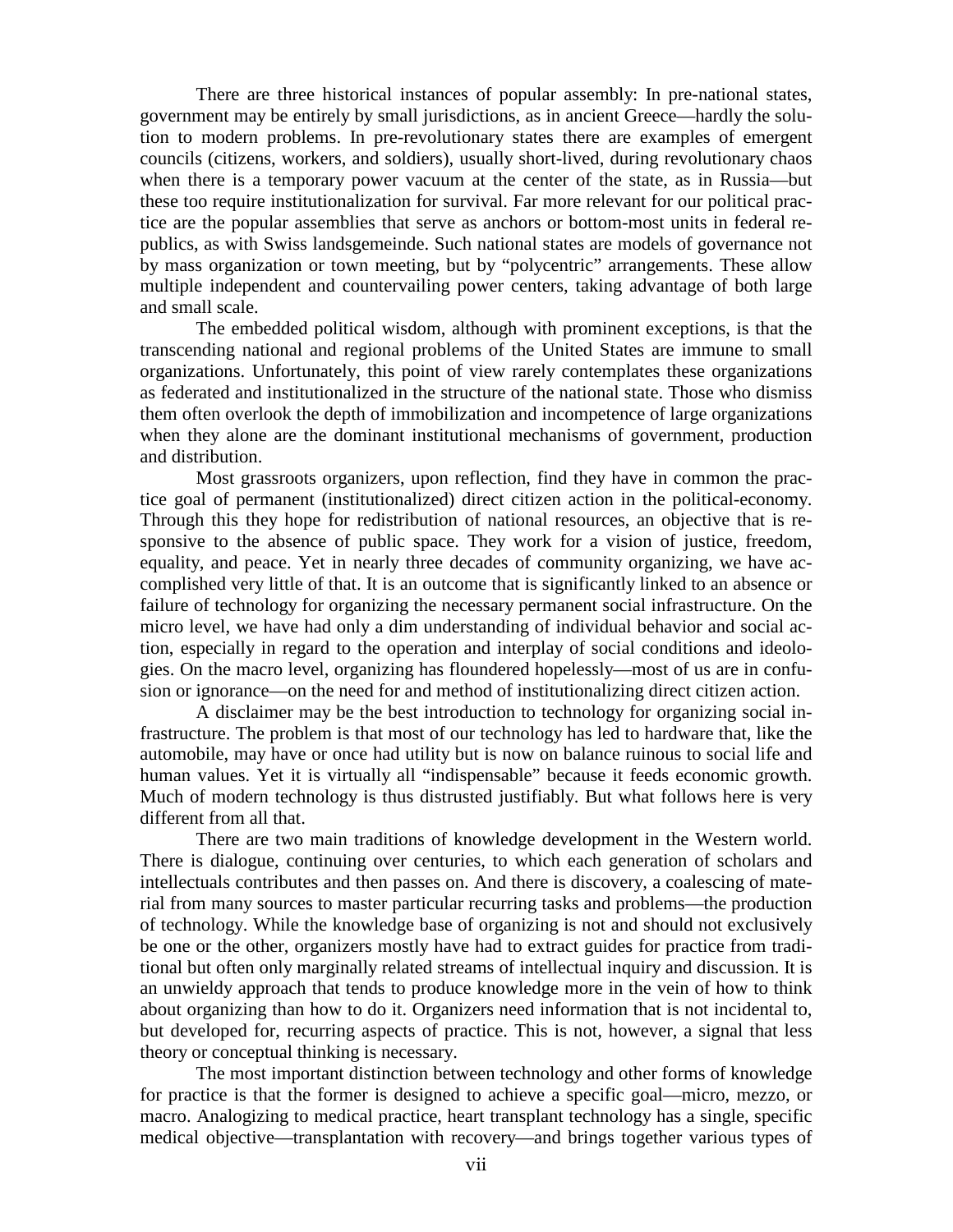information for that purpose. Equivalents in organizing are canvassing, housemeeting, and mobilization technologies. Practice technology, whether for physical or social health, integrates a range of information, from theory to specialized techniques: one learns epigenetics and suturing in medicine, and community power structures and role-playing in organizing. The technology is never entirely a scientific product. It incorporates history, maintains dynamic links with current practice, promotes values and ethics, and is sensitive to the biasing influences of organization, profession, and class.

Technology is a continuing response to the human condition, always growing and changing as people seek to meet the challenges of their existence. It is formulated by two distinct yet interdependent means: the application of theoretical principles to practice, and the development of complex "packages" of abstract knowledge and practical techniques. Both means were employed by the leaders and organizers of the American Revolution, as evidenced in the Declaration of Independence and The Federalist. Like many revolutionaries, they were more technologists than ideologists. These characteristics mark the social infrastructure organizing technology that follows. The micro technology is derived by application of organizing theory to case studies of practice; the macro technology is derived by combining multiple information sources. Each contains elements of the other's means of formulation—and both are geared to specific, recurring problems of organizing practice.

The final product, a technology for organizing social infrastructure, is in some areas highly detailed. Extensive information about public administration and town meeting government, however, to mention two examples, is not intellectual argument but knowledge essential for organizing. Organizers working toward two-tier urban governance must understand polycentric political-economy and time-tested allocations of decision-making authority in popular assemblies, to guide their practice decisions.

Practice technology ultimately produces roles for practitioners. Although it may have a theoretical base, technology specifies behavior, and thus its impact is in action organizers and leaders doing things. In The Wisdom of the Ancients (1609) Francis Bacon observed that the practical arts are two-edged, serving "as well to produce as to prevent mischief and destruction." Organizing technologies in this genre are at times powerful levers for controlling or influencing human behavior. While the potential for abuse is clear (and already realized), the widest circulation of social change technologies grassroots organizers and organizations certainly should not be denied access to them—is undoubtedly best in an open society where suppression is neither possible nor desirable. And rejection of organizing technologies for humanistic reasons, because they are forms of "behavioral control," is more rhetorical than real. All efforts at social change involve attempts to direct human behavior. The use of organizing technology, like every understanding and practice among allies, can be justified and legitimized only by acceptance through open, democratic consent. Manipulation and coercion are not only unethical but also likely to be unproductive in the long run.

There is nonetheless a moral dilemma in formulating technology. It can be put to any use, and there is a long reach to unintended consequences. There are always unanticipated burdens that come with the benefits. Yet situational demands preclude foregoing new and potentially powerful resources—and this has always been true, from the first weapon to nuclear, electronic, biochemical, and social technologies. Still, it is no more possible to quit the search for better solutions to human problems than it is to fully halt the use of resulting technologies for special interests rather than the general good. There is the hope, however, that we will elevate more than enervate humanity—and there is the possibility of personally modeling the behavior that will fulfill that hope.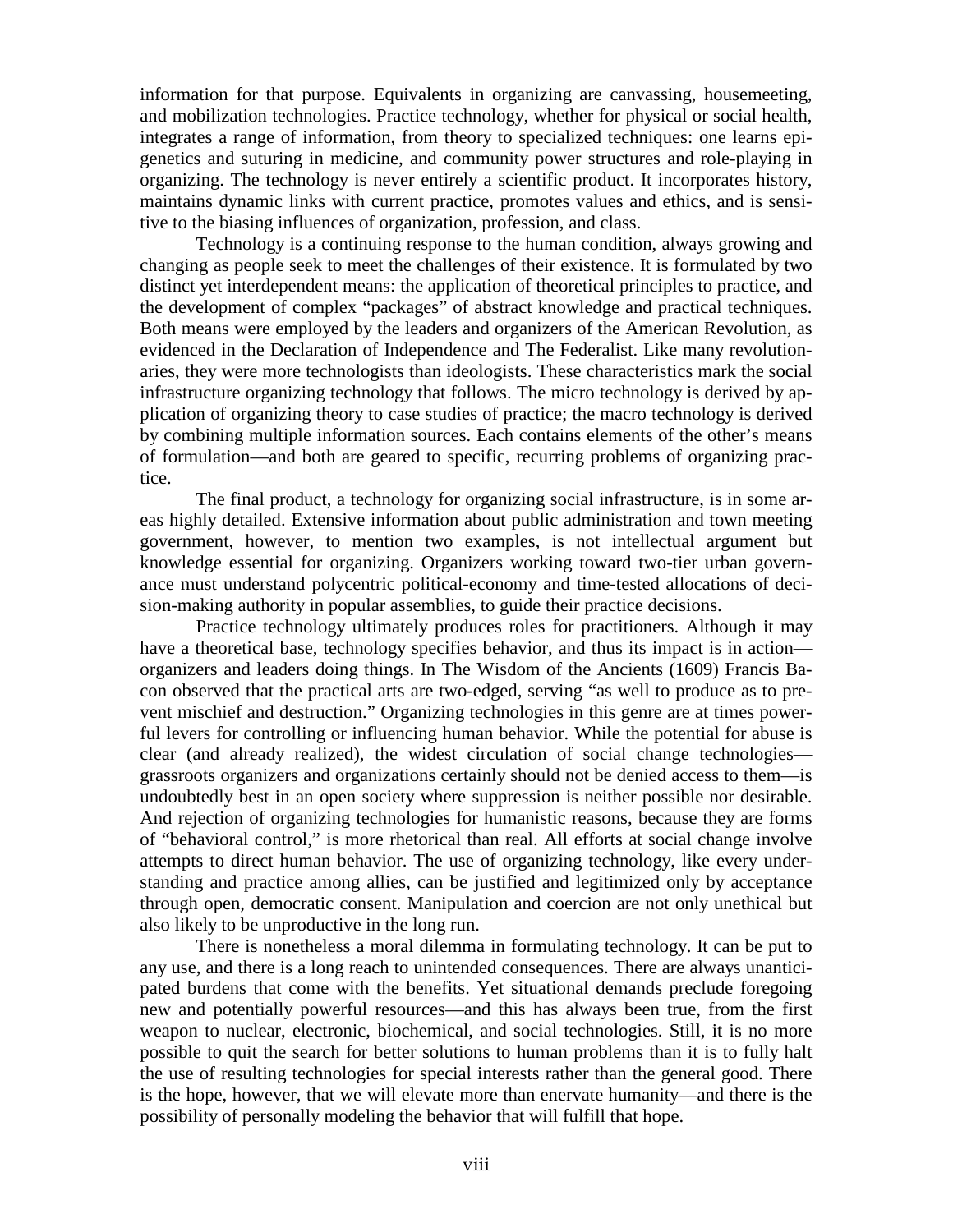## PART ONE—PRACTICE THEORY

The theoretical ideas (or visions) of an organizer are a framework through which he defines his situation and notes those features of the world which are relevant to the creation of an organization.

—Warren C. Haggstrom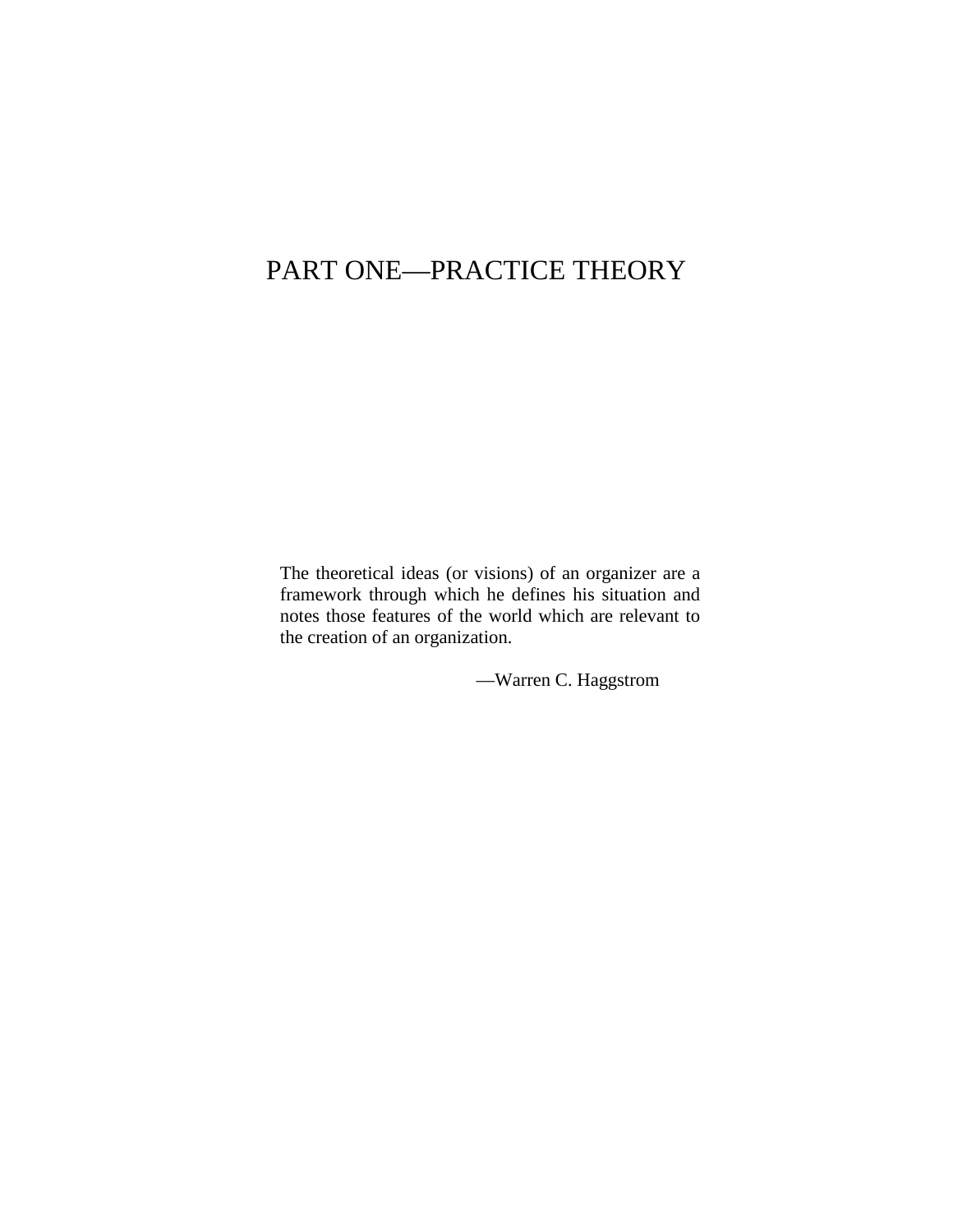## INTRODUCTION

 Organizers' conceptual understanding of their practice is necessary for many reasons. My most basic assumption is that our knowledge is advanced through praxis, by the interplay of practice and reflection, a continuous give and take between what we do and what we think about what we do. Theory for organizing is not for its own sake but for guiding action, especially in new and unexpected situations, when we have no prior experience, preparation, or knowledge. Theory for practice also allows us to analyze past and current events, and to make predictions about the future. From theory we derive practice roles, testable propositions (hypotheses), and technologies for achieving specific goals.

 It is generally accepted that community organizing practice theory does not exist. Organizers tend to agree that there has yet to be proposed a set of abstract statements that convincingly describe relationships between crucial parts of our practice. The practice theory proposed here aids organizing by offering means for seeing apparently random events in their recurring, patterned relationships. Practice decisions then reflect imagined linkages between parts of the setting in which the organizer typically operates but often fails to understand—and thus are theory-based decisions.

 A limited kind of theory is present now in community organization praxis, with organizers taking self-interest as the all-purpose gauge of social action. It is a helpful but hugely overly generalized idea.

 A major obstacle to development of community organizing practice theory is the scope and complexity of organizing activity. Conceptual understanding must include individuals and collectivities (groups, organizations, and institutions), and explanations are needed for the dynamics of power and ideology. Theory for organizing must bridge traditional boundaries of the social sciences and integrate evidence and insights from psychology, sociology, and political-economics. To be useful for practice, a theory must set out not only relevant knowledge, identifying hypotheses and variables, but it must prescribe action too. Practice theory must specify the organizing arena, spelling out objectives and tasks.

 This theory is a foundation for practice technology; it underpins it by conceptualizing a framework, with analytic, predictive, and prescriptive propositions that extend the theory to practice. Adding formal theory to praxis does not make contemporary practice knowledge obsolete or change most of what practitioners do. It may, however, dramatically change conceptions of practice, its purpose, the defined roles of practitioners, their tools and technical language.

#### Field of Social Action

 Every theory must have a central concept that can encompass the universe to be explained, connecting all its elements. Because the idea of a field of social action, more than any other, mirrors the main facts of organizing life, it is the heart of this theory. The action field depicts individuals and collectivities, their social processes, structures, and highest goals. It accounts for the functions and relationships of power and ideology in the political-economy. Its definition distills psychology, sociology, and political-economics.

 The pivotal purpose of every organization in the action field of political-economy is survival. Resources must be accumulated beyond expenditures to ensure maintenance and growth. It is the cycle of cooperation, competition, conflict, and negotiation, in an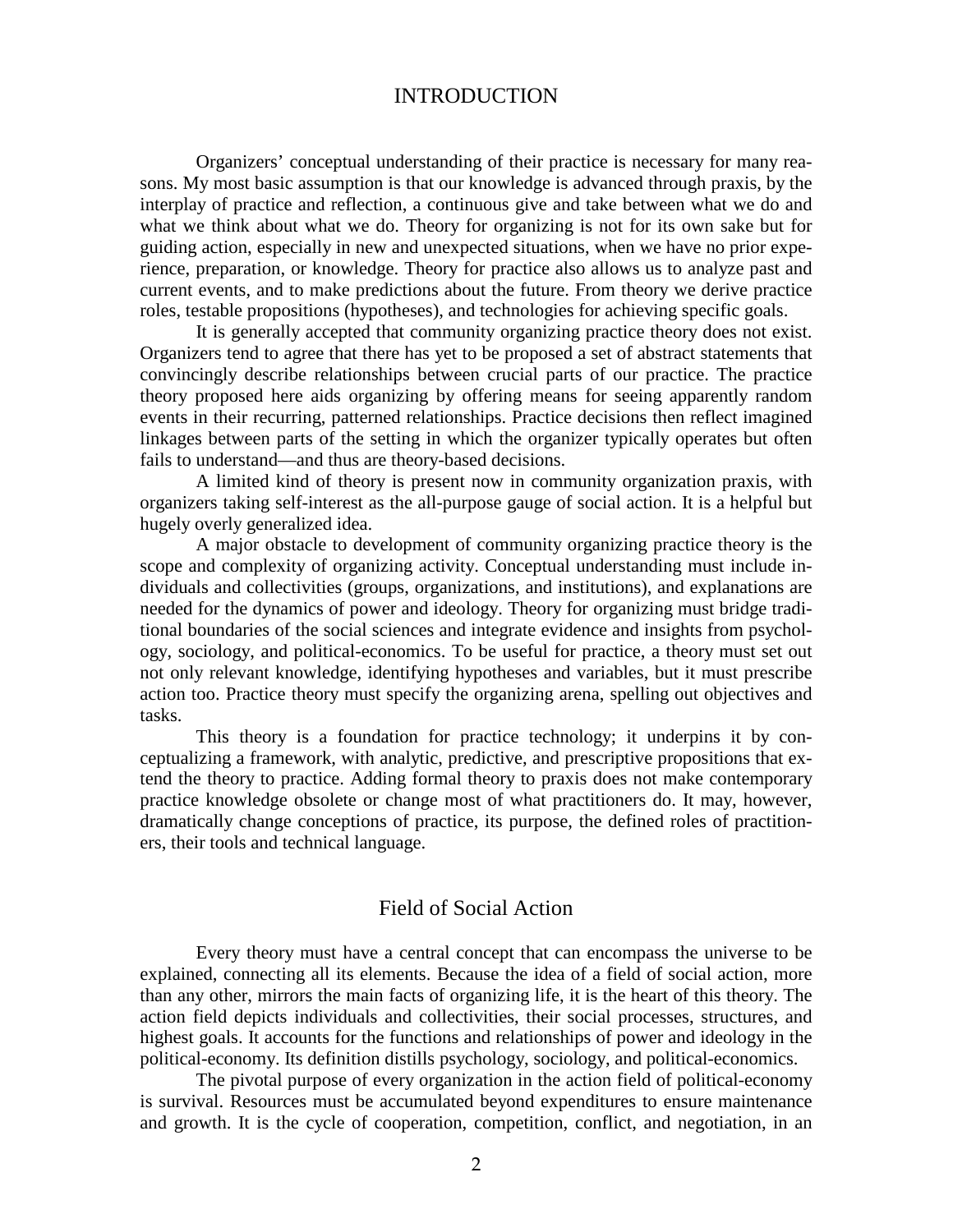environment of scarcity, that animates the field of interorganizational action. Organizations seek resources to establish their domain and to achieve autonomy and movement toward their goals.

 The field of social action has two significant facets for which the organizing theory provides explanations. These are (1) relations of power, accumulations and flows of resources, with "timely adjustments" by cooperation, competition, conflict, and negotiation; and (2) socially constructed ideological realities, including norms of social action, shared understandings about appropriate behavior and misbehavior, and their consequences. These action field strands are interwoven in a seamless web. Resources are thus valuable not only for their direct effects but also as means for orchestrating construction of shared ideologies that specify social action norms.

 As already suggested, action field relations may be cooperative, competitive, and conflicting, and are frequently in transition from one status to another. Contrary to the popular view of the urban political-economy as unorganized and chaotic, the interorganizational field is comparatively stable and patterned. Much of the "coordination" is not formal but through marginal adjustments that are non-cooperative. This activity appears as coordination only from an inter-organizational plane. The bulk of coordination occurs in competition and conflict, and it appears that most formal cooperative arrangements do not produce tangible results and thus waste resources.

## Unified Theory

 Briefly then, the field of social action is the setting for community practice and the central concept to be explained by practice theory for organizing. The main characteristics of the field, besides individuals and collectivities, are relations of power and socially constructed ideologies. These characteristics have psycho-social and political-economic dimensions for organizing.

 My exposition of the psychological and sociological dimensions of the action field is summed up in a dialectic of social action, based on the interaction of ideological realities and contingencies of learning and exchange. The political and economic dimensions of the field are incorporated in the prescription for organizing social infrastructure, the most compelling imperative to be drawn from many concepts, cases, and commentaries.

 When summarizing the theories that are brought together to describe the action field, since all the activity is nothing more than an extension of individual behavior, it is helpful to begin with social learning. Learning covers the main psychological factors of individual behavior: cues in the environment that precede action, cognitions (thinking and knowing), and rewarding and punishing consequences. To avoid explaining sociological processes with psychological theory, and building directly on principles of social learning, we turn to social exchange. Exchange introduces sociology of collective action, acquisition of resources and power, and injustices in their distribution. While both learning and exchange theories admit the importance of shared, valued ideas that are linked to centers of power—such ideas usually are called ideologies—they leave this realm unexplored, taking its effects as given but beyond understanding or control. Theory for social construction of reality makes it possible to connect ideology with learning and exchange—and thus to posit the dialectic of social action.

 Concepts of social development lend to the description of the action field important features of local, regional, and national political-economy. The priority action prescriptions are for balanced social advances, not only economic but also social and po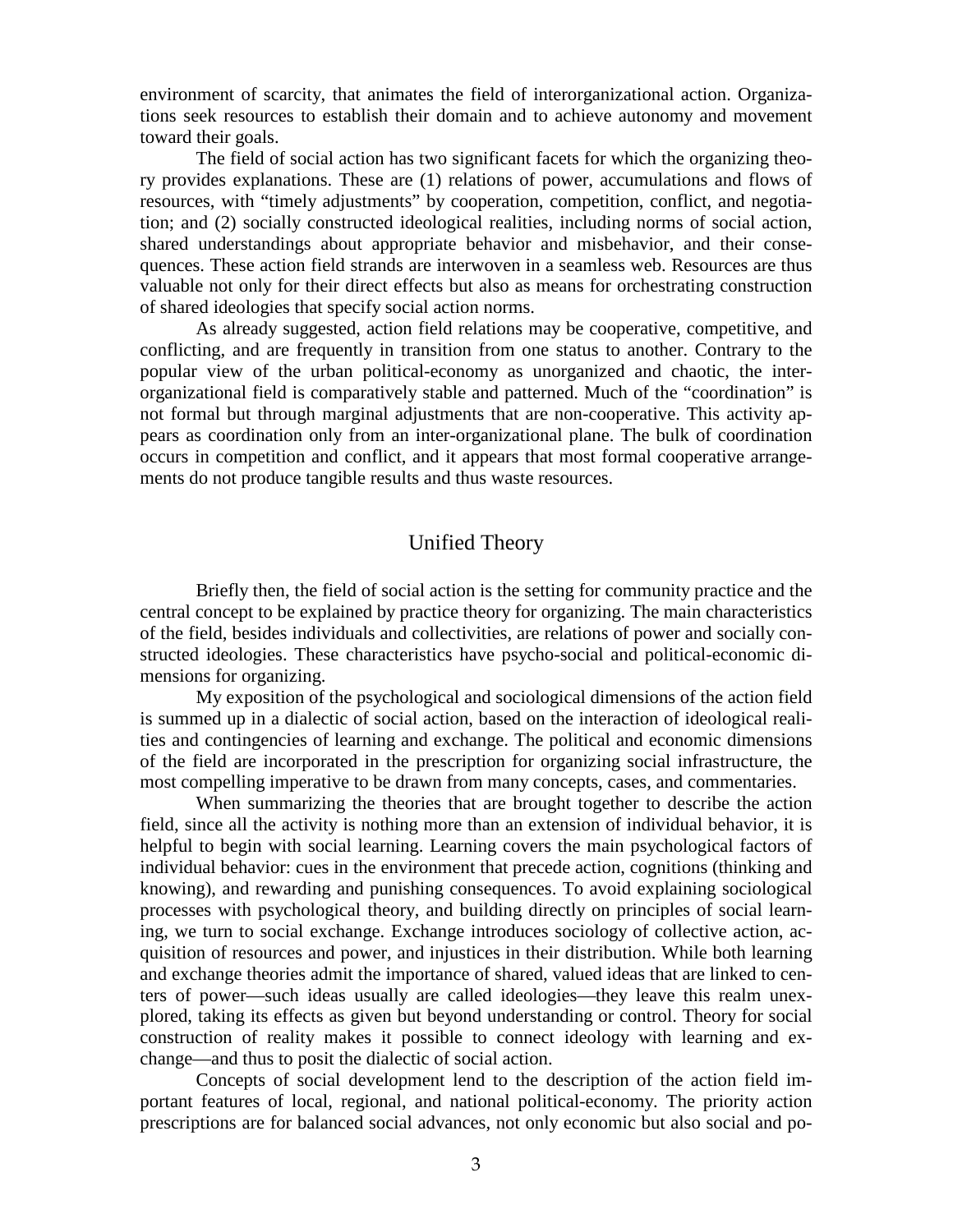litical, by investment in social infrastructure. In industrialized states this development is achieved primarily through redistribution—and thus there is an implicit prescription for bottom-up-sponsored organizing of social infrastructure.

 Seeking to mesh learning, exchange, reality construction, and development concepts in a unified theory for organizing, describing the field of social action, I have not tried to resolve or even explore all their discontinuities. My approach has been to indicate possibilities rather than look for contradictions. I have also avoided any attempt to outline or merge existing knowledge of organizing.

## Summing Up

 Social action is the result of a dialectic—continuing and complementary interaction—between contingencies and ideologies. Contingencies of learning and exchange people, events, objects, etc., on which action is contingent—are regarded as rewarding or punishing, profitable or costly, according to socially constructed ideologies. For the collective acts of ideology construction to continue, there must be explicit learning and exchange contingencies, such as cues, cognitions, consequences, conditions of power, distributive injustices, and so on.

 To fully understand social action, then, it must be understood that good and bad events are such because of ideologies that define their meanings. The source of the ideologies is not a mystery but human construction, either in shared history or language experience. The everyday behavior that is necessary to construct ideologies does not occur without suitable incentives, contingencies of learning and exchange, which are in turn valuated by ideologies. It goes round and round: it is not only that both contingencies and ideologies are operative, but that they are inseparable, that explanations of social action are incomplete without reference to their interaction.

 The prescription for social development is bottom-up investment in social infrastructure. Requirements for developmental organizing in industrialized states call for democratization of the political-economy, a strategy of redistributive development, by establishing institutionalized roles for social self-management.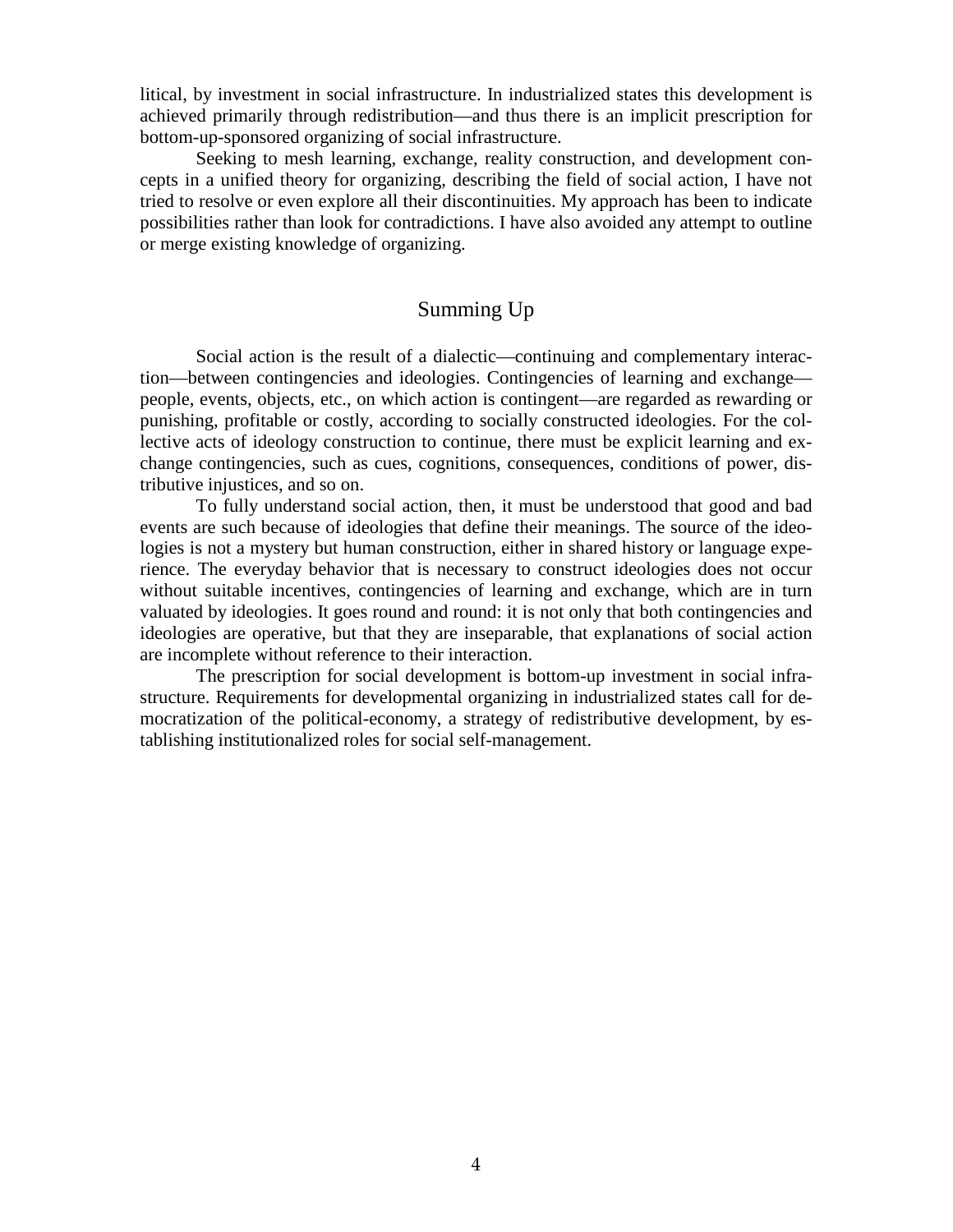## SOCIAL LEARNING

#### **Overview**

 Social learning ideas are valuable to organizers for understanding, predicting, and influencing individual behavior, and as underpinning in a unified practice theory. It is through the contingencies of social learning—cues, cognitions, and consequences—that we can best understand individual behavior. Basic assumptions about learning are also a part of exchange theory, and they are significant in explaining construction of reality.

 Self and personality are defined in social learning theory as repertoires of complex behavior patterns, primarily products of learning history. The self, in a reciprocal relationship with the environment, can launch counter-controlling initiatives that offset external forces. It is this capacity, among others, that demonstrates the basis for exchange relationships.

 New behavior is learned mostly by the operation of contingencies in the observation of models. Whether modeling is planned or inadvertent, it is a pervasive influence in practice.

 Social learning explanations do not fully account for behavior that creates ideological meanings, nor do they illuminate the playback of ideology on its creators. These matters are taken up later as a part of the social construction of reality.

## Respondent & Operant Behavior

 The distinction of social learning theory for understanding what individuals do is a preoccupation with verifiable acts. The theory does not deny inner psychological or biological processes, but it does reject unobserved, unverifiable mental states. While environmental forces are powerful in learning, thinking and emotion are equally important.

 Two types of behavior are identified in learning, respondent and operant. Respondent behavior is learned through prior cues and is generally thought of as emotional. Naturally pain- or pleasure-producing cues exist in the everyday world—other people, circumstances, information, etc.—that condition responses. These can also be paired with neutral elements in the environment which then acquire a similar capacity to arouse pain or pleasure. A citizen who once attempted to speak out at a public hearing and was belittled by an arrogant official may feel uncomfortable when entering the same building in the future. The neutral public building assumes a negative value by pairing with the unpleasant personal attack. On the other hand, a newly emerging citizen activist who participates in a protest demonstration that succeeds in gaining concessions may in the future have pleasant feelings in planning a mobilization. Respondent behavior, then, is what we generally call emotional and is understood in environmental cues that precede it in time.

 It is operant behavior, however, that is of special interest to community organizers. Behavior that changes the environment, thereby producing rewards or punishments for the actor, is termed operant. It involves easily visible actions (walking, talking, etc.) that are under conscious self-control, and it is influenced mainly by consequences that follow it in time.

 The review of social learning begins with the contingencies of operant behavior, the events on which such behavior is contingent. After that we cover social learning ideas about the self, modeling, and the interaction of social learning and ideology.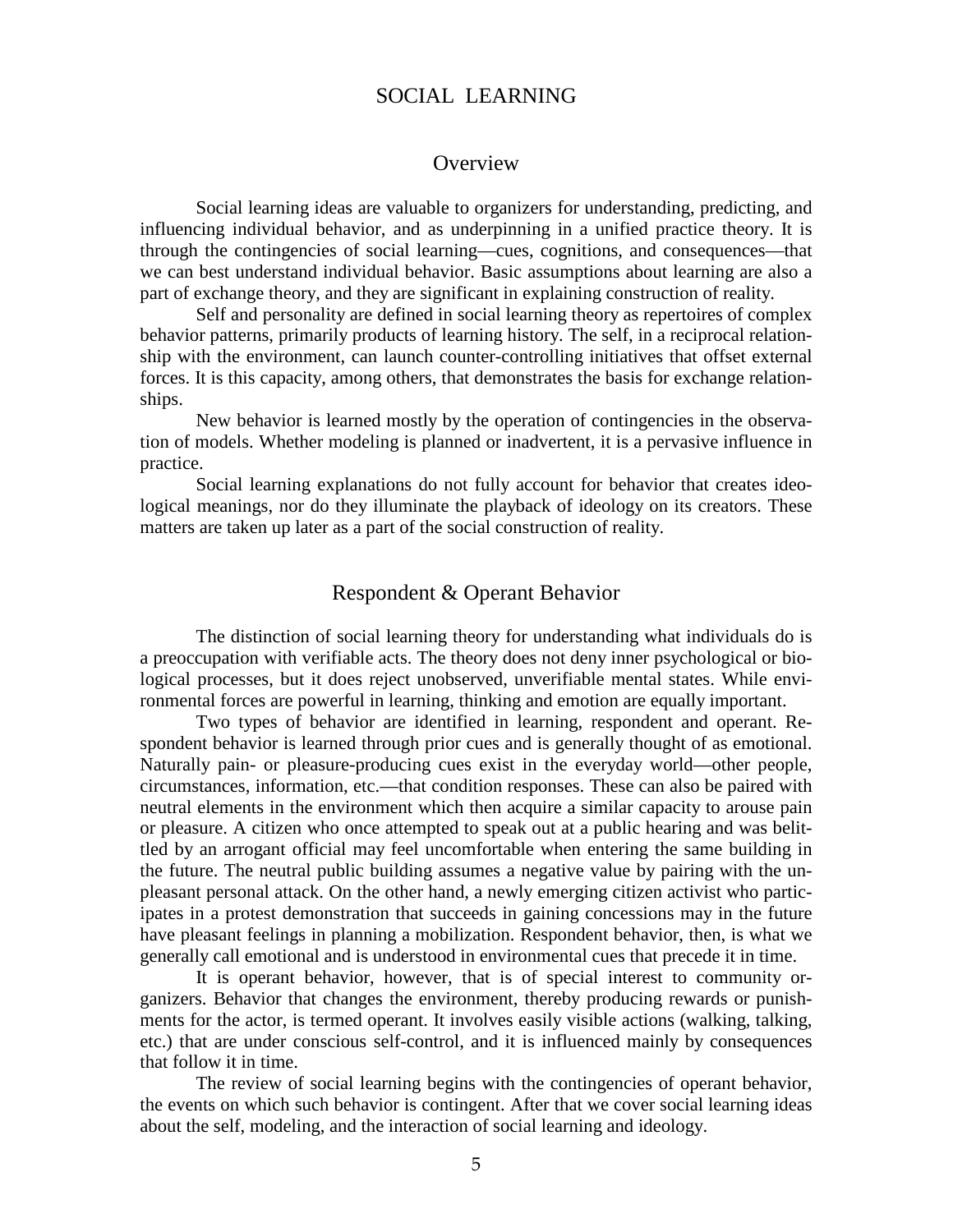#### Contingencies of Learning

 The social learning view of behavior is that people are neither impelled to act by inner forces nor buffeted helplessly by the environment. Instead there is a reciprocity between human behavior and the external conditions that influence it. This is an image of the environment as a behavioral creation that acts back on the behavior of the actor(s) who created it. To understand individual action, social learning looks to (1) cues that occur prior in time, (2) mental processes (cognitions) that mediate the cues, and (3) rewarding or punishing consequences that follow. Social learning theory also identifies feedback from consequences to cueing and thinking for future behavior. Taken together, these are the social learning *contingencies*. Figure 1, adapted from learning applications in organizational theory, shows them schematically.

#### Figure 1



 The most powerful contingencies of operant behavior are rewards and punishments. An increased probability exists for behavior that has been rewarded (reinforced) and a decreased probability exists for behavior that has not been reinforced (punished). Reinforcement is intensified or diminished by psychological deprivation or satiation that originate in cultural and material facts of life and that are an integral part of learning. To the extent that one possesses a great deal of something, its value as a reward is lessened, and vice versa. But value, as we shall see, also has socially constructed ideological origins.

Prior cues.— Human actions are controlled partially through cues that suggest probable consequences—rewards or punishments—that either inhibit or encourage behavior. The cueing effect of a red traffic signal, a reminder that not stopping may lead to an accident, makes the point. This foresight stems from direct experience, learning by observing others, and symbolic information (via language). We control our own behavior by predicting the probable consequences of particular actions. Consider an illustration of the cueing effect, a poster or flyer announcing an upcoming organizational action or campaign. Based on prior social learning, the organization's allies and adversaries differ drastically in the consequences they anticipate and the actions they initiate.

 Thinking and knowing.— Social learning acknowledges human cognition, the capacity for thinking (sensation, perception, and conception) and knowing (recollection of the past, consciousness of the present, and anticipation of the future). The potential for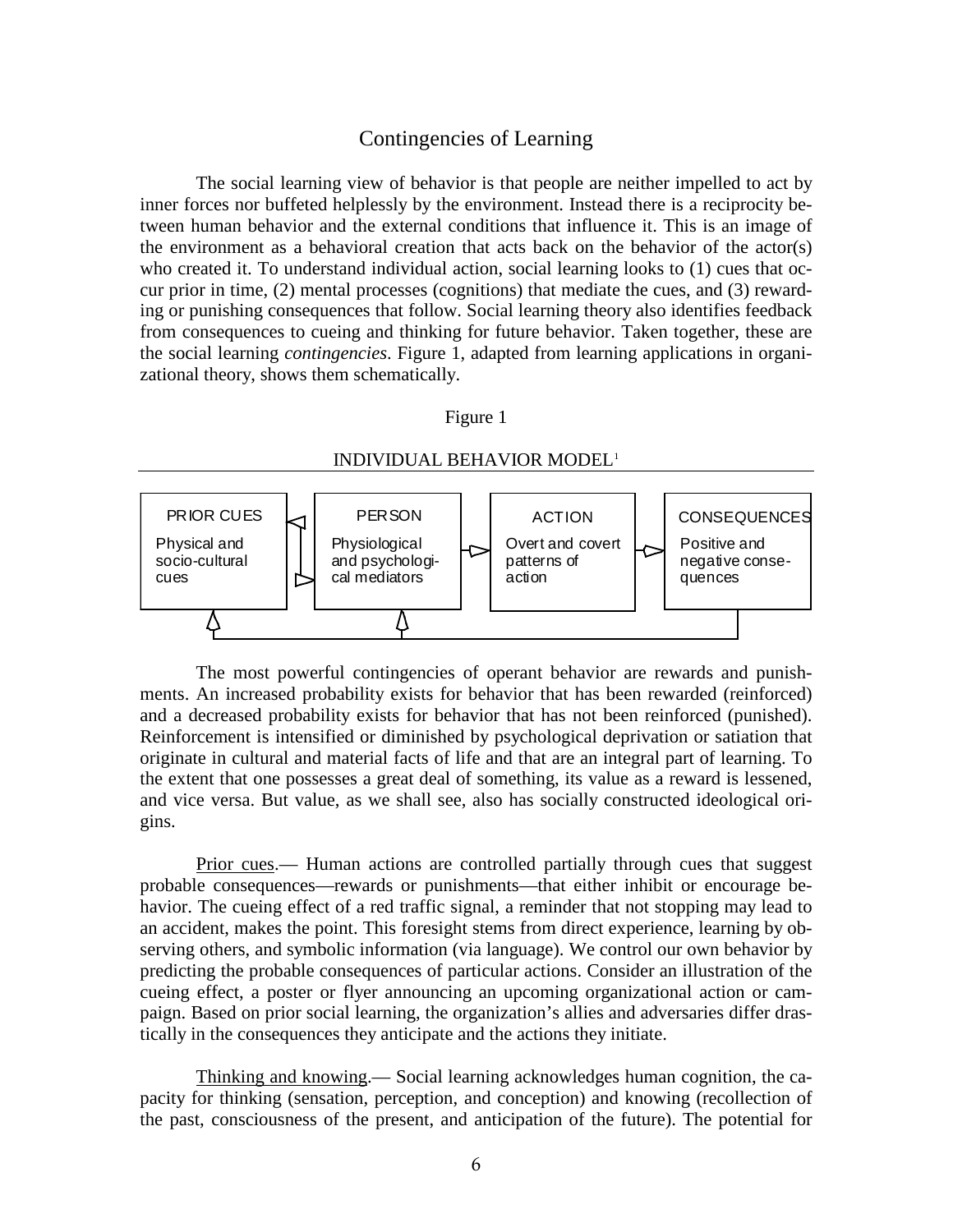insight and foresight is emphasized. Behavior change is viewed much differently if it is assumed that regulation is mainly through external events, or, in the alternative, partly by thinking. Because of cognition, behavior is contingent on mediated rather than direct reality. We do not "passively register" the world as it really is, but construct what we call "reality." Mental processes guide behavior: Memory, the mental encoding and storage of symbols for external events, exists as symbolic representations of the environment to direct subsequent behavior. Options for action are tested by explorations in thinking that imagine future consequences. Hypotheses are generated and, to the extent they are proven out in action, they continue to guide future behavior.

 Rewarding and punishing consequences.— The lodestone for understanding and predicting what individuals do is reinforcement that follows behavior. Reinforcement can occur without awareness; however, because it has several potential functions information, motivation, and reward—learning is more effective when contingencies are known. Reinforcement not only increases the probability that the same action will be repeated in similar circumstances, but it serves to bring the particular behavior under the influence of a matching environmental cue. The caution here is that neither the prior cue nor the rewarding consequence creates the behavior, but both increase the probability for it.

 Consider as an illustration of reinforcement the mid-1960s Welfare Rights Organization member who attended a first meeting and follow-up protest at a welfare office, anticipating the rewarding prospect of immediately receiving a special grant for household goods and winter clothing. If the hoped-for benefits were won, a rewarding outcome, not only was similar action more probable in the future, but cues for such behavior were more potent.

#### Self

Self-management.— The role of thinking in social learning takes the explanation beyond environmental factors. The thinking process in self-management is such that we set standards for ourselves, matched by self-rewarding or self-punishing outcomes according to the quality of our performances. We find two kinds of continuing outcomes when people are self-managing: internal (mental) self-evaluations and external (environmental) consequences.

 Self-management is recognizable in "autonomous" people. The independent, differentiated person, with exceptional dedication and self-discipline, may be recalled as an outstanding example of self-management. The heroic figures of Mohandus Gandhi and Martin Luther King, Jr., the best known modern proponents of aggressive nonviolence, come to mind.

 Self-reinforcement systems are learned by earlier selective reinforcement. We learn to judge our own behavior partly from how others react to us. Standards are conveyed by the approval and disapproval of significant others. Observing models is another route to self-management, with standards for self-reinforcement learned by observation and imitation. We adopt standards offered by exemplary models. Regardless of how it is acquired, self-managed behavior is sustained by external reinforcement because most societies reward high standards for self-reinforcement.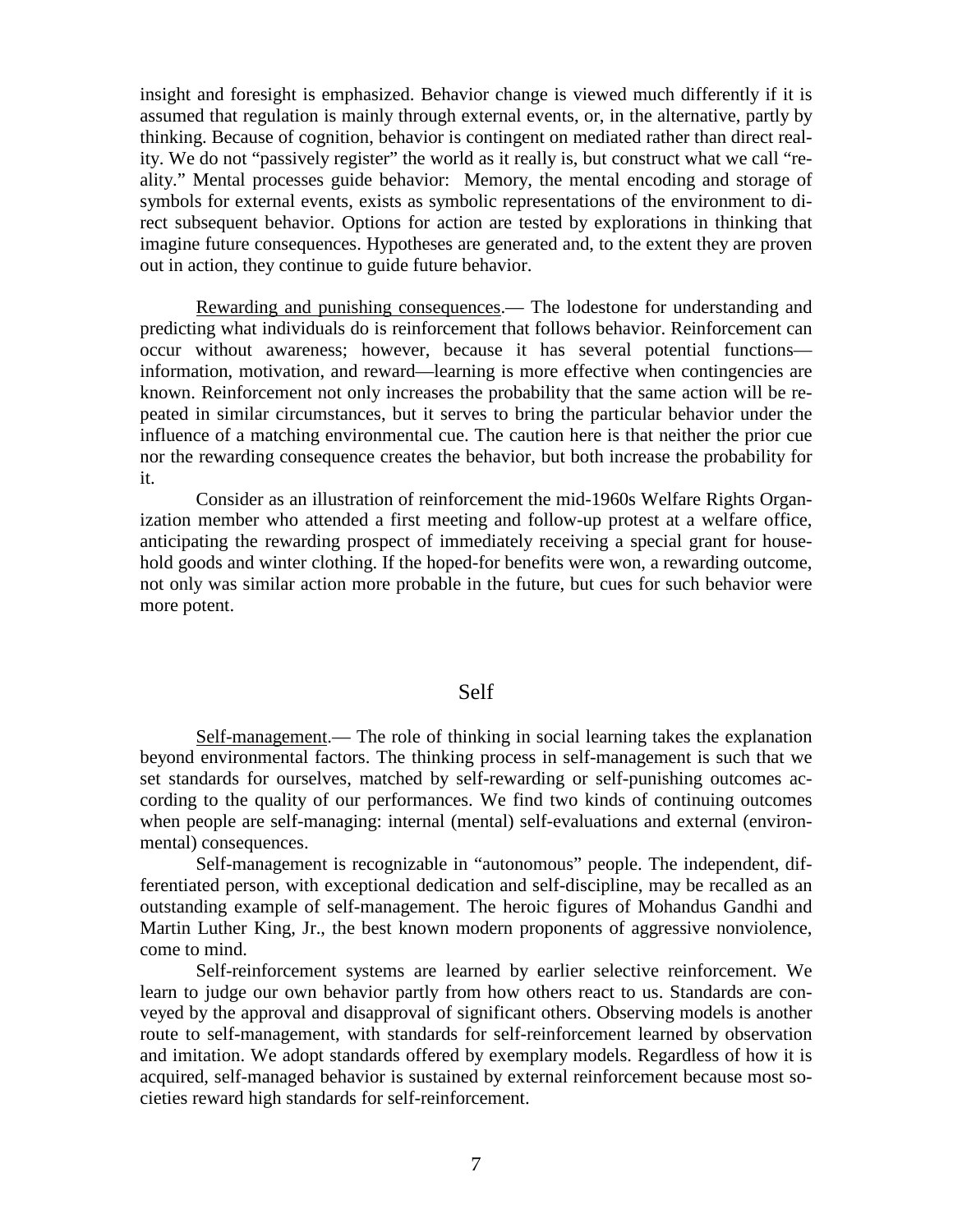Self-management is accomplished not only by control of cues and consequences, but also by symbolic, cognitive contingencies. Potential outcomes are translated into mental symbols that are reinforcing. An organization leader may self-reinforce difficult or unpleasant behavior through a tangible reward, say spending extra time with family or going to a movie, or through a symbolic reward, like allowing oneself a sense of successful self-reliance for adhering to difficult but valued standards. The strength of selfmanagement by symbolic contingencies may be enough to maintain behavior with only minimum external rewards, and to override conflicting tangible reinforcers.

 In addition to self-management by control of reinforcers, the same result may be realized by manipulating prior cues in the environment. Using an organizational example, a collective decision to outlaw alcohol at certain activities eliminates an important cue for inappropriate behavior.

 Self and personality.— While risking the confusion of seeing pictures within pictures, there is an unavoidable question: What is the "self" in self-management? The self is understood as a constellation of interrelated behaviors. It is an individual's repertoire of learned actions—a history of social learning—to survive and thrive in a changing social environment. Personality characteristics or, more precisely, behaviors that are characteristic to a person, are linked to complex patterns of cues, cognitions, consequences, deprivation and satiation. Although it is often thought that behavior is determined by personality, the personality characteristics themselves, while enduring, are learned. We acquire complex repertoires of behavior, one leading into another, with their relative permanence creating the mistaken impression of internal psychodynamic causation.

 Counter-control.— Notwithstanding the importance of environment in forming the self, there is—to repeat—a reciprocal relationship between behavior and the contingencies that control it, which arises from thinking and the capacity for self-management. It is through this reciprocal relationship that counter-control is understood. Experimental studies demonstrate, as practice does, that hostile and aggressive actions bring about like responses in others, counter-offensives.

 Counter-control is possible because of mutuality in relationships, a form of exchange, giving participants in social interactions some power over each other. The principle holds even between rich and poor. Although the wealthy may withhold resources, people with low incomes have the leverage of nonviolent direct action—protest, strike, and resistance—and physical force.

 Aggressive attempts to control people usually result in strong emotional responses, such as fear, anxiety, rage, and depression. Counter-control has been labeled the "screw you" phenomenon. It is identified with lack of choices, heavy coercion or manipulation, and being exposed to models who are themselves unresponsive to rewards and punishments. It may also be that counter-controlling behavior is self-reinforcing because of the autonomy it signifies.

## Modeling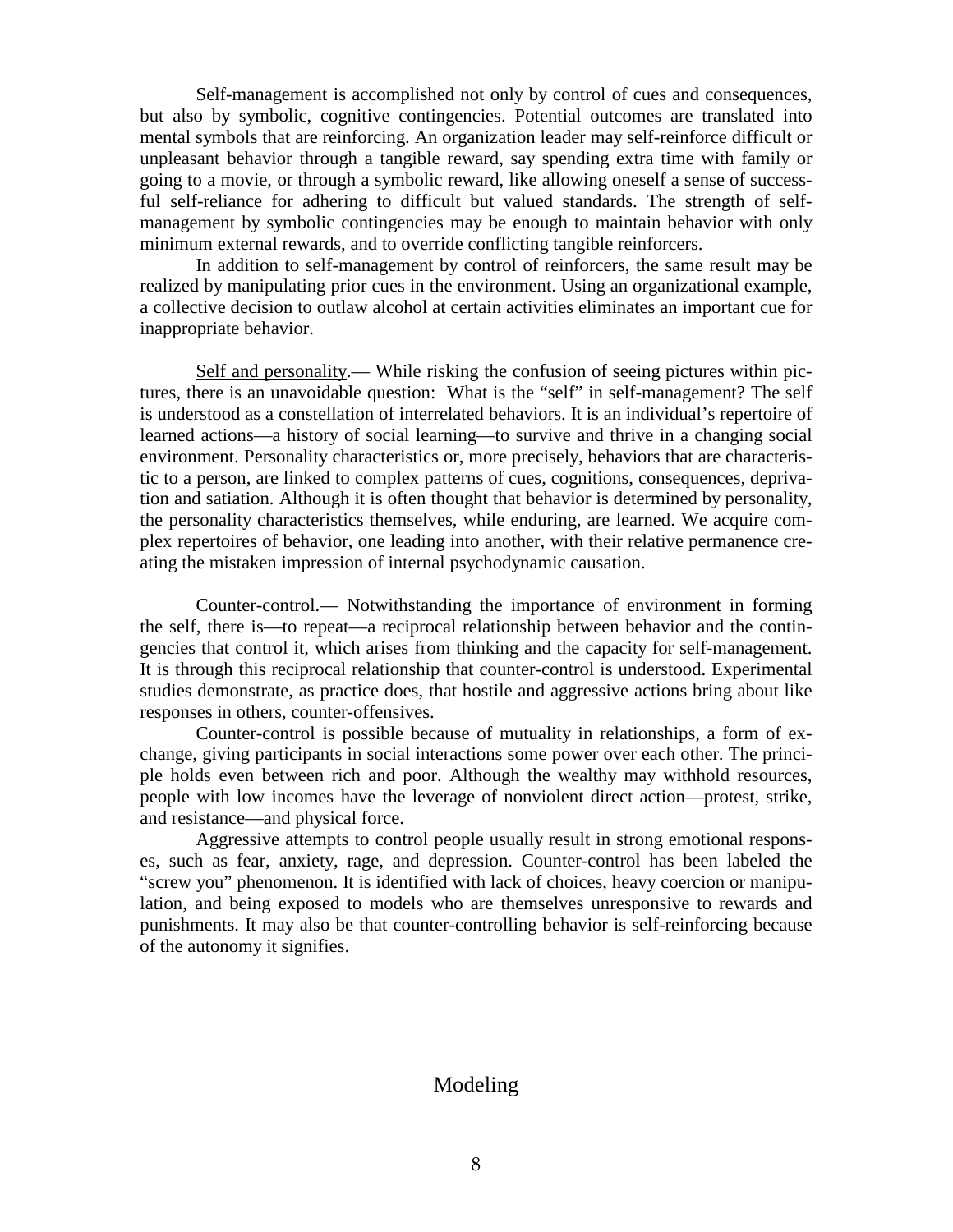Most new behavior is learned by observation of models. This is especially true of complex behavior in natural settings. New patterns are learned in large segments, not piecemeal. Learning that occurs through direct experience, then, can almost always be achieved indirectly by observation of others' behavior and its consequences. This process is identified as modeling, observational learning, imitation, copying, identification, and so on. It may be overt, as commonly understood, or covert. In the latter, learning takes place by imagining modeling situations, without using actual external models. In either case, the effects of modeling are from the actions of the learning contingencies already described.

 Competent models reduce the risk of learning new behavior because, usually, actions guided by following good examples are more likely to be successful. This type of learning is not exclusively imitative but can result in innovative behavior when opportunities exist to observe diverse models.

 Effective observational learning relies on four practice keys: attention to modeled behavior, representation of the behavior to be learned in verbal or image form for longterm retention, physical ability to perform the desired behavior, and reinforcement for overt performance. The last point is important because there is a break between observational learning and actual performance. Although new behavior can be acquired by observation of a model, *performance* of what has been learned may not take place without reinforcing incentives. Observation without performance leads to acquisition of the modeled behavior in cognitive, representational forms (images or language symbols). Cues are encoded into memory and serve as mediators for later responses.

 People are selective in the behavior they reproduce, an indication that imitation is as much due to imagined utility as it is to immediate reinforcement. Not all models are copied, only those whose behavior is judged to have some usefulness, based on past social learning. Observers learn to appraise models on situational cues, such as socioeconomic indicators, age, sex, etc.

 Beyond acquisition of new behavior, exposure to models may inhibit or disinhibit previously learned responses. Inhibitions are strengthened or weakened by vicarious experience of a model's rewards and punishments. Vicarious punishment diminishes the probability for similar behavior, even when the punishment is self-administered by the model. In vicarious positive reinforcement, seeing modeled behavior that is ordinarily disapproved go unpunished has the same motivating influence as observing rewards for that behavior.

 While modeling is frequently inadvertent, and thus often inimical to practice objectives, its conscious use by practitioners is essential in organizing. For example, modeling in one project was used to upgrade problem solving in meetings of a board of directors. The meetings had been fragmented, chaotic, and generally unproductive. The remedy was to teach board members to identify and isolate problems, specify and evaluate alternative solutions, make decisions, and plan follow-up actions. The successful training used behavioral modeling, plus role-playing and systematic reinforcement.

 The probability for successful modeling is enhanced by the following procedural steps: specific identification of the desired behavioral outcome, selection of an appropriate model, determination that the "learner" has the necessary skills and resources to perform the desired behavior, creation of a favorable learning environment, modeling the desired behavior and its consequences, giving rewards for progress in learning, and strengthening new behavior by scheduling future reinforcers.<sup>[2](#page-123-1)</sup>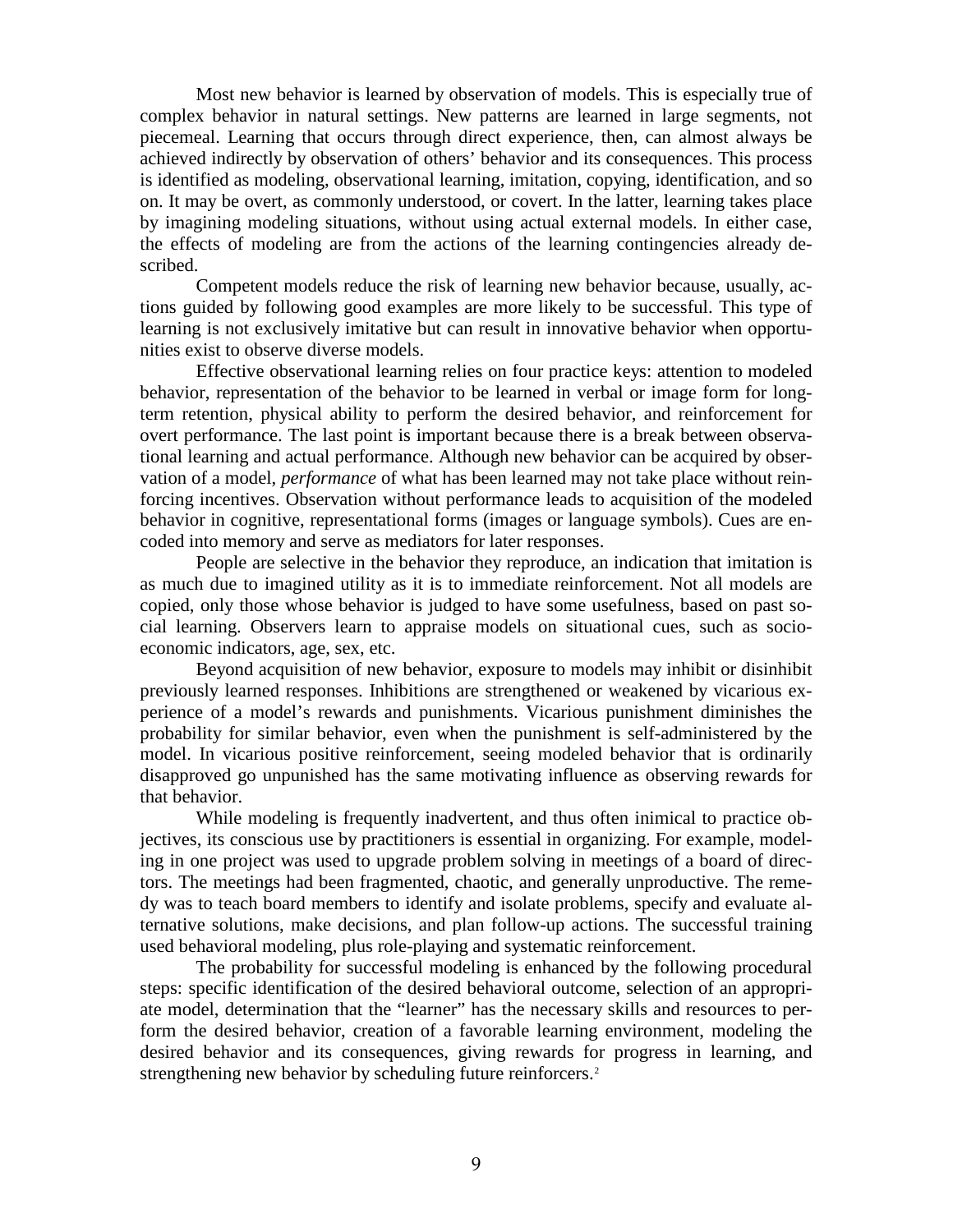## Social Learning & Ideology

 For nearly two decades there has been fluctuating interest in questions about how valued meanings in thought relate to behavior. One concern is that while social learning shows how behavior is learned, it often fails to give insight into why a particular circumstance is found rewarding by members of one institution, organization, or group—even with different individual social learning histories—and punishing by individuals in others.

 Learning theorists accept that symbolic meanings are transferred through language. Words elicit meanings (in thought) that, in turn, influence behavior. It is also known that meanings given to things in the environment can change solely through language experience, by spoken or written words. The relationship between contingencies of social learning and valued meanings in thought is apparent in collective ideologies that determine whether an event is rewarding or punishing. Such ideologies come about through shared history, or vicariously through verbal experience, without any other direct action, and they are selectively promoted by mass media.

 Valued meanings have two origins that are of interest here, both only approximated in any individual life. These two origins are intimately related to mental activity. In both cases consequences of behavior—events, circumstances, information, etc.—gain their shape and influence through ideas of good and bad, right and wrong. Thus, thinking often accounts for whether an event or other consequence of action is experienced as rewarding or punishing.

 The first source of valued meanings is accumulated personal experience of rewards and punishments, individual learning history. For instance, the prospect of attending an organizational activity may be good—involvement seems likely to be rewarding because of prior experience an individual has in the same circumstances. But it is the second source of valued meanings, flowing from social (collective) construction of ideological reality, that is especially of interest to organizers. It is ideological reality that defines one kind of killing as murder and another kind as patriotism. Familiarity with this process allows organizers to understand, predict, and act more effectively in the development and impact of ideologies, particularly beliefs about social problems, goals and methods for change, the players and processes involved, and even so-called facts and tools for measuring them.

 The point, one we will return to and treat at length, is that social learning contingencies—cues, cognitions, and consequences—are valued, that is, derive their valued meaning, from thought, following social construction of ideological realities. The same phenomenological process is found in exchange relations, to which we now turn.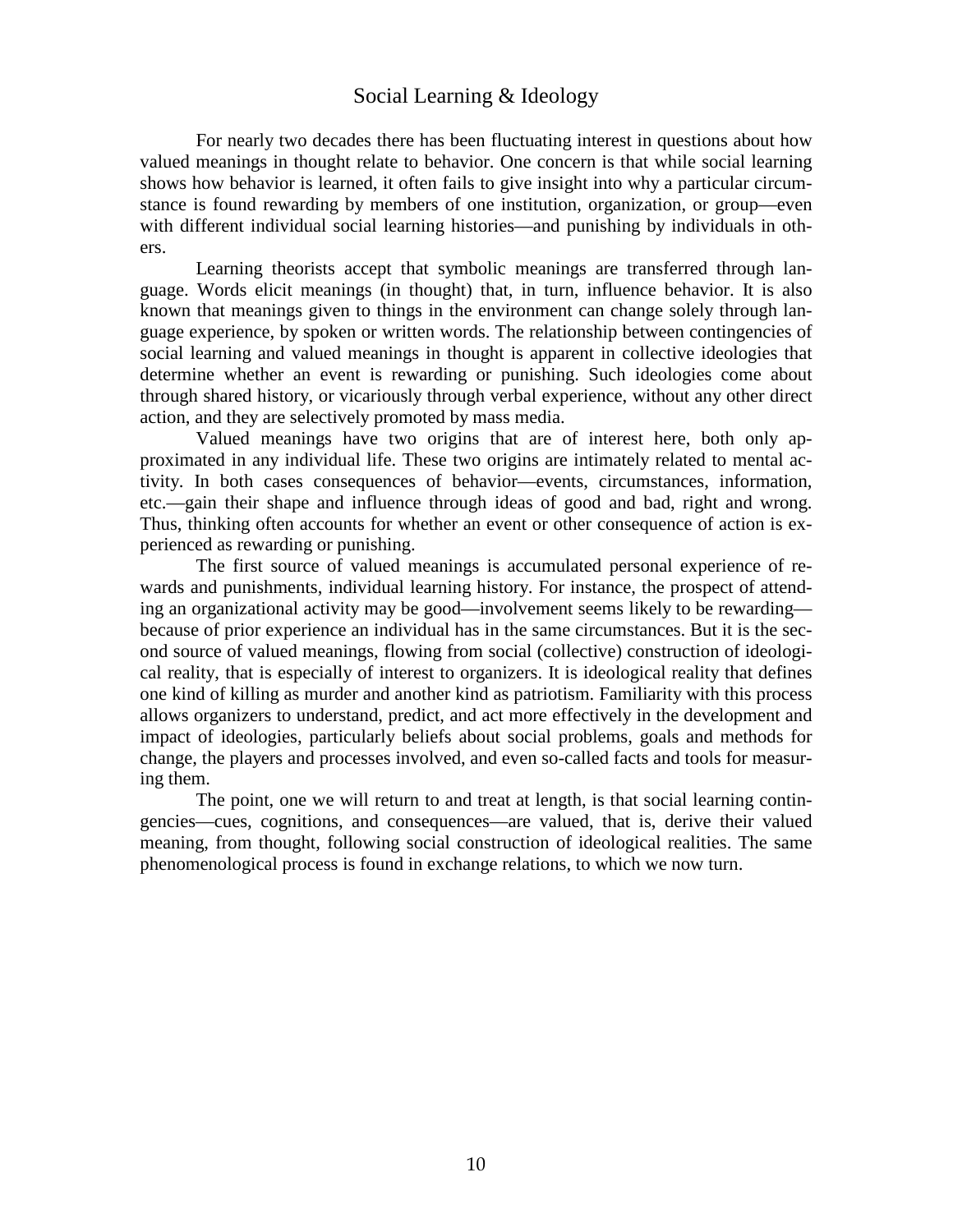## SOCIAL EXCHANGE

#### **Overview**

 Based on social learning and simple economic principles, social exchange theory gives organizers a systematic explanation of power relations in an action field of scarcity. The theory accounts for cooperation, competition, and conflict as transitory phases in a process to survive, accumulate resources, and achieve autonomy and instrumental goals.

 Exchange theory sheds light on the relationship between social injuries and injustices and the emergence of reform and revolutionary movements. The theory also specifies the conditions of power—to both achieve it and remain independent of others that have it—and identifies areas of tension between those in superior and subordinate positions.

 Like social learning, however, models of exchange have largely ignored the role of socially constructed ideologies in relations of power.

#### Fundamentals

 To make the theoretical leap from individual behavior to social exchange requires that we imagine two or more people in a field of social action, where the operant behavior of each has an environmental impact, each serving as a source of positive or negative reinforcement for the other. Almost magically, social power appears the ability to control others by arranging contingencies in exchange relationships, reflecting control of resources.

 Exchanges include not only two-party transactions but multi-party arrangements with indirect repayment. Two types of these complex exchanges are common, illustrated in group aid to individuals, as with neighborhood crime watches, and when individuals provide for group needs, as when private homes are volunteered on a rotating basis for organization meetings.

 Various characteristics of exchanges have been confirmed experimentally. It has been found, for example, that threats are resisted when punishment for refusing to comply is no greater than cost for compliance. Picture a seventeenth century New Englander subject to a fine for not attending town meeting, but ignoring the cost out of need to harvest a crop at a critical time, the loss of which would be a far greater cost.

#### Organized Power

 Exchange and organizations.— Given the axiom that organization potentiates power, the conditions of generalized exchange (by organizations) are of particular interest to community organizers. When people combine for common purposes, they significantly increase their resources, exceeding by a large margin those of any individual participant. Organized groups use their resources to specialize in production and distribution of contingencies that influence the actions of others, both individuals and groups. Looking to how contingencies work as incentives, organizations can be classed as utilitarian, soli-darity, and purposive.<sup>[3](#page-123-2)</sup> As with all ideal types, they are only approximated in practice; but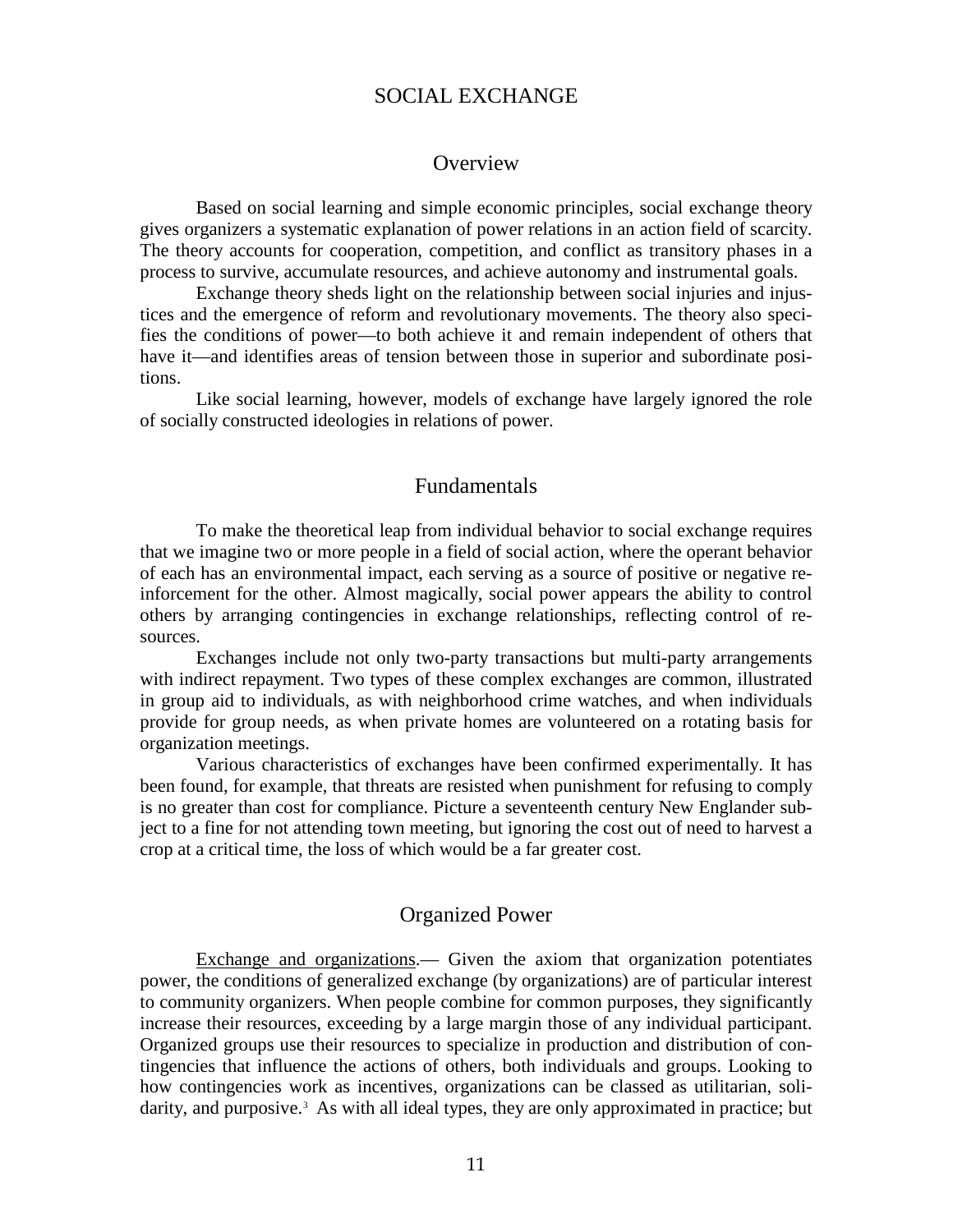each, whether in near-pure or hybrid form, gives a different slant on organizational exchanges.

 Utilitarian organizations, such as profit-making corporations, rely on material rewards for incentives to members. Priority is given to accumulating tangible resources to underwrite incentives, and conflicts tend to center on their distribution. Formal social goals are mostly ceremonial, as with a pesticide company's public promise to protect the environment. Internal conflicts in such organizations are usually resolved through bargaining, because tangible benefits can be divided and it is accepted practice to compromise on their distribution.

 Solidarity organizations are service-oriented and either public or private. Their most important incentive is the organization's public image; it is the currency of exchange for attracting new clients and other resources. Attaining formal purposes is more important than in utilitarian organizations, and they are most often non-controversial "causes" rather than "issues."

 Purposive organizations rely almost entirely on their formal purposes and goals to recruit members and contributors. These organizations are sometimes called ideological. Examples are reform and protest groups.

 Competition for scarce resources.— The drive for capacity to control contingencies as incentives is tied inevitably to cooperation, competition, and conflict for scarce resources. During these activities, power becomes divided unequally. While some writers draw a distinction between exchange and what they call competition or conflict, most treat the latter as a "special case" of exchange, that is, where zero-sum conditions are present and one party's gain is another's loss  $(+1-1=0)$ .

 The topic of competition and conflict for scarce resources has drawn out conflicting lines of thinking. While few deny that competition *is* an underlying if not dominating feature of past and present social relations, there are differences of opinion on its inevitability. Some believe that the advance of material technology portends the end of destructive conflict to acquire strategic resources.

Scarcity, however, is related not primarily to economic limits but to socially constructed meanings. These ideological realities serve interests of organized individuals who have shared histories, common backgrounds in thought and action. An example of socially constructed scarcity is the use of social status to include and exclude groups from access to resources, thereby reducing or expanding the supply for others, as with institutionalized discrimination in housing. So long as social life differs for different groups, even with the advent of universal affluence, so too will there be divergence in ideological realities, accompanied by competition and conflict.

 Power.— Considering its origins, power is best pictured not as a possession but a by-product of social relationship and action. The confusion stems from its visible manifestation, the ability to compel the actions of others despite their resistance, through arranging contingencies. Power relations originate in the competition for resources and the resulting dependency of less successful competitors. The primary factor in that dependency is the need for things that are controlled by another party. Thus, possession of strategic resources, any means critical for achieving vital objectives, is a prime dimension of power.

 The capacity to give, to initiate exchange, also signifies power. It denotes a superior status by obligating others. Benefactors are not peers but people who create dependencies. Failure to repay compounds the dependency and establishes lesser status. To the extent that one who receives a benefit does not possess resources that are attractive to a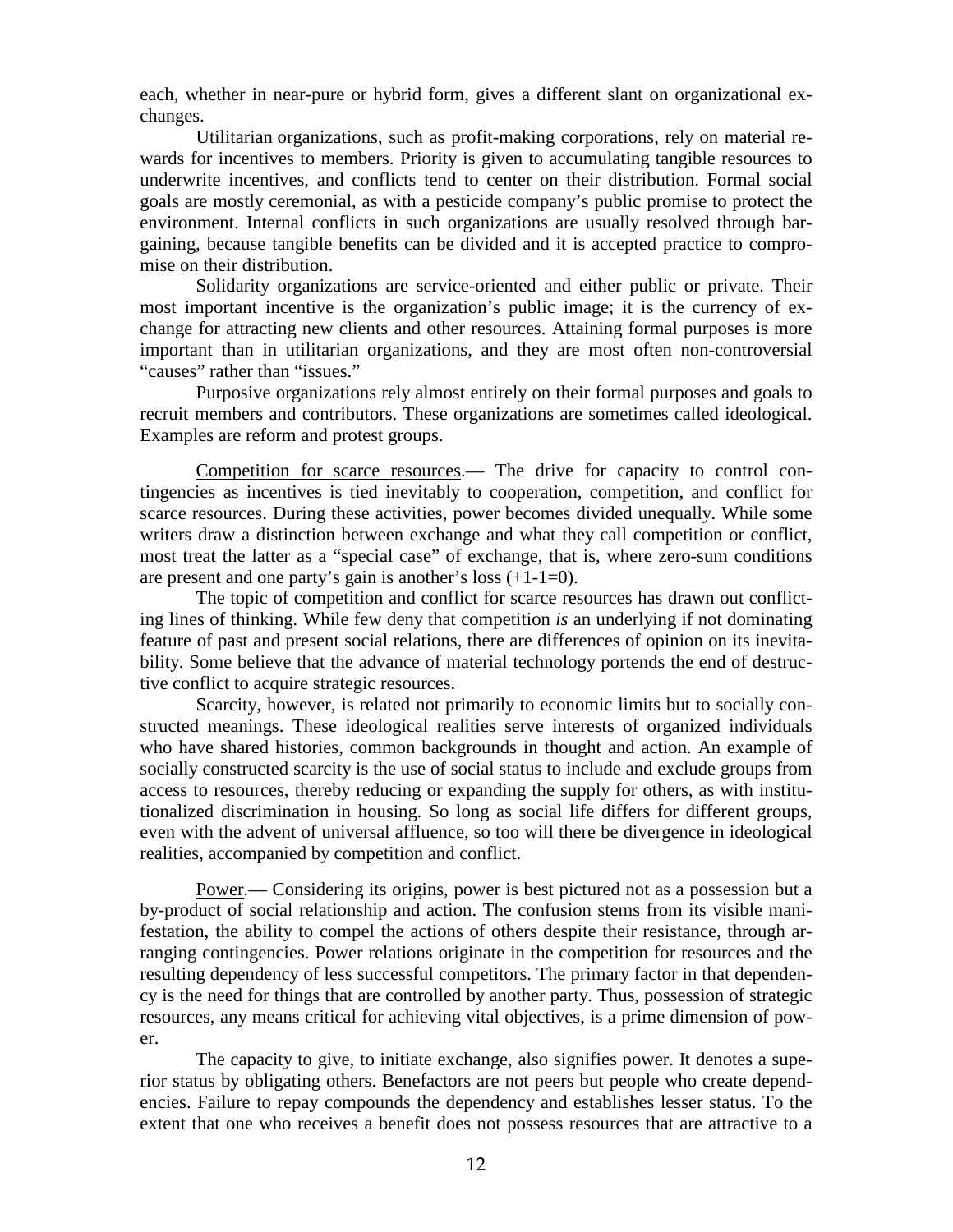"benefactor," has no alternative source of benefits, cannot coerce the giver, and cannot do without the benefits, the advantaged party is in a position of power, able to compel compliance.

 Exchange relations at this point have a balance-imbalance ratio in respect to unequal reinforcement between the parties. As the dependency of one party increases, so too does the power of the other, that is, the second party's ability to decrease rewards or increase costs. Such power is never dormant when more resources can be obtained by its exercise and they are not offset by their acquisition costs.

 Costs in acquiring resources include counter-costs imposed by exchange partners, and the ability to levy counter-cost is itself power. One view of exchange is that imbalance or dependency encourages people to explore options, leading to balance. A wider perspective is that benefits for one party—whether romantic suitor, business corporation, or government—are hooked to costs for another, although not necessarily in a zero-sum relationship. So-called balance is always calculated according to the interests of an individual, organization, institution, or class that seeks to subordinate the interests of others. While superficial balance may exist in the sense of compliance given for benefits received, this apparent equality rests on an imbalance of dependency and power.

 Bargaining among exchange partners may be direct, as with an offer of exchange, or indirect, as in attacking an opponent to obtain a concession. Exchange theories sometimes exclude physical coercion, one writer citing armed robbery as something other than exchange activity. Overall, three main types of exchange have been proposed, $4$  one of which includes physical coercion (or a close approximation): Reciprocative exchange includes "gift-giving," where the obligation to repay is indefinite or vague; balanced reciprocity, where the quid pro quo is immediate and fair; and "negative reciprocity," such as stealing. Distributive exchanges are one-way economic transfers, involving a central "mechanism," government or private organization, and sometimes considered granting activity. Lastly, there is simple market exchange.

 Conflict and exchange of punishments.— Conflict, as already noted, is commonly seen as zero-sum exchange, where winning and losing are directly related. The experience of The Woodlawn Organization (TWO), when it tried to take over what had traditionally been Chicago's municipal authority, is a clear illustration of the transition from cooperation to conflict.

 When TWO's power became sufficient to effectively challenge City Hall in the control of local, neighborhood affairs, there was no longer any slack in their relationship. TWO's victories became the City's defeats. This characterization is somewhat overdrawn, however, since such competitors may always undermine the winner-take-all outcome by agreeing in advance to an artificial distribution of rewards and costs. The incentive for such an agreement, as with the Republicans and Democrats, may be to exclude others from the competition, thus ensuring minimum division of limited resources.

 In any event, conflict in organizational life—among political parties, nation states, or neighborhood associations—realigns relations of power, reflecting new distributions of resources, and typically leads to cooperation and temporary stability through negotiated compromise.

 Conflict and cooperation in exchange.— The quality of actual exchange is a changing mix of cooperation, competition, conflict, and negotiation. It is surface calm is pictured in an anonymous Czech writer's description of the relationship between the citizens and the government of that vassal state.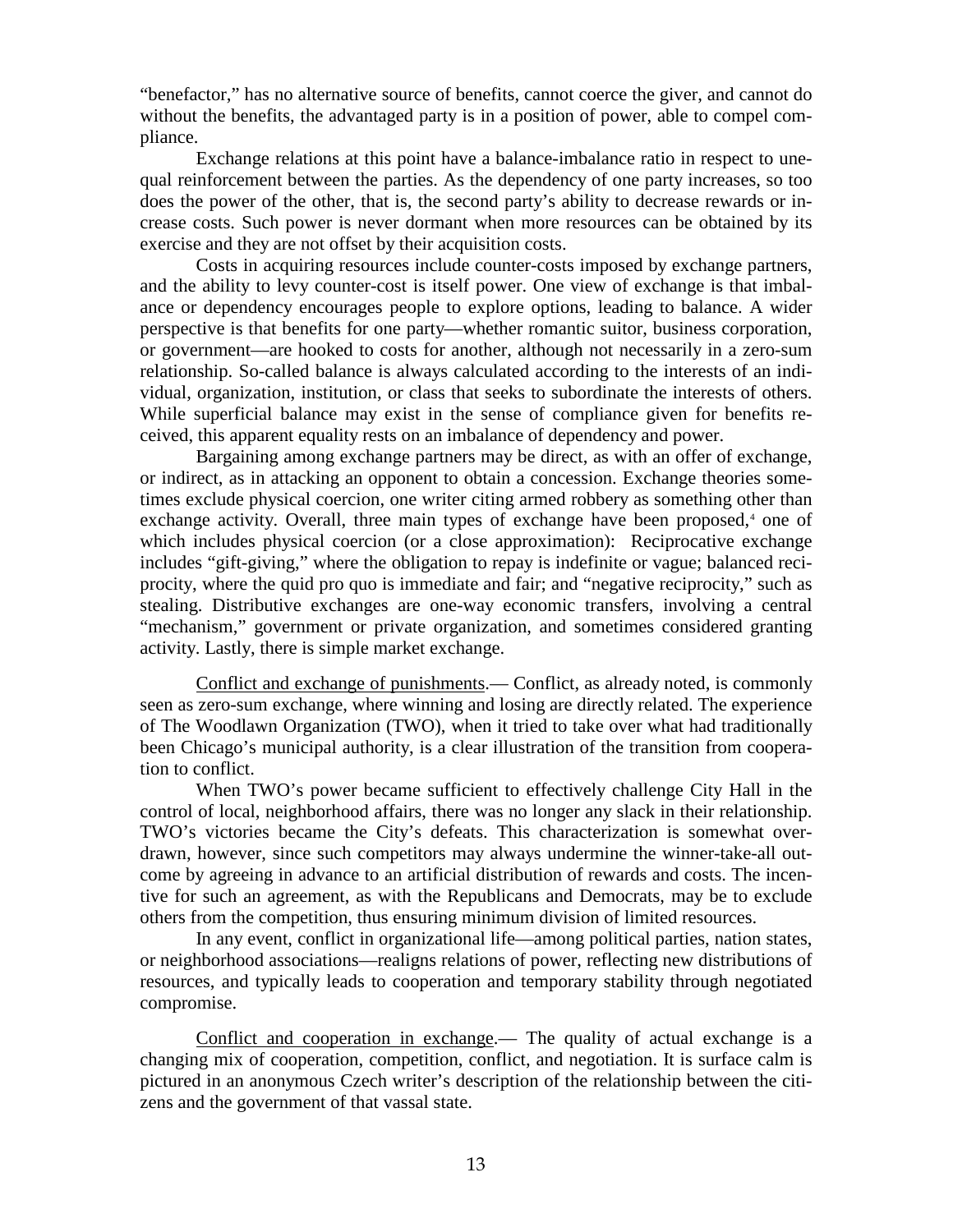He notes that most citizens are neither defenders nor detractors of the system. They are instead partners in an institutionalized compromise. In exchange for relief from fear that their privileges or mundane pleasures will be withdrawn by the authorities, or that far less likely harassment or jailing will occur, they agree not to be publicly disruptive, to forego embarrassing the government and endangering others, including coworkers, friends, and family—and only rarely do they violate that agreement. In fact, all these behaviors occur—from cooperation to conflict.

#### Management of Resources

 Accumulations and flows.— Previous discussion of competition for scarce resources mentioned the pivotal organizational goal of getting more resources than giving. When options exist, the choice of most exchange partners obviously is calculated to maximize gain and minimize loss. A second, less apparent implication is that organizations are partially controlled by their environments, by external forces in their action fields. They occupy an "ecological niche" because of their dependency on acquiring inputs for "production" and on distributing whatever they produce.

 Several helpful propositions, taken together, translate knowledge about the environment into an internal organizational principle: resources for internal organizational incentives are, by definition, scarce; individuals join in organizational life because of such incentives, which consume resources; an organization's strategy for internal distribution of incentives must match the resources it gets from the outside and those it uses for production; and an organization's primary purpose in making decisions is to ensure a net surplus of resources for incentives by distributing them internally to maximize a favorable ratio of inputs to outputs.

 In this conception, change in internal organizational priorities is interpreted as modifying incentives to meet environmental changes that shape resource flows. Stated more simply, organizations deal with two kinds of incentives, external and internal, with the character of the first usually determining the character of the second. A citizen action association that is rewarded for service delivery with large grants will react in part by redefining both its culture and structure to solidify such funding prospects.

 Dependency problems.— The character of each organization determines its specific dependencies on external resources, and the degree each dependency is problematic. A statewide political organization will have different problems with funding, staff, and targets than a neighborhood association.

 Two related hypotheses may be helpful to novice organizers: (1) Organizations are controlled by, or at least are vulnerable to, individuals and collectivities, internal and external, who command their most critical or problematic resource inputs. (2) To the extent that targets or consumers of an organization's resource outputs (whether political action, service, planning, or some other) are fragmented and dispersed, they are less able to influence the organization's actions.

#### Social & Economic Exchange

 Social exchange differs from the economic variety in so far as obligations for repayment may be vague and not exclusively economic. A reciprocal obligation is created but often is not specified, unlike economic exchange where mutual obligations are specif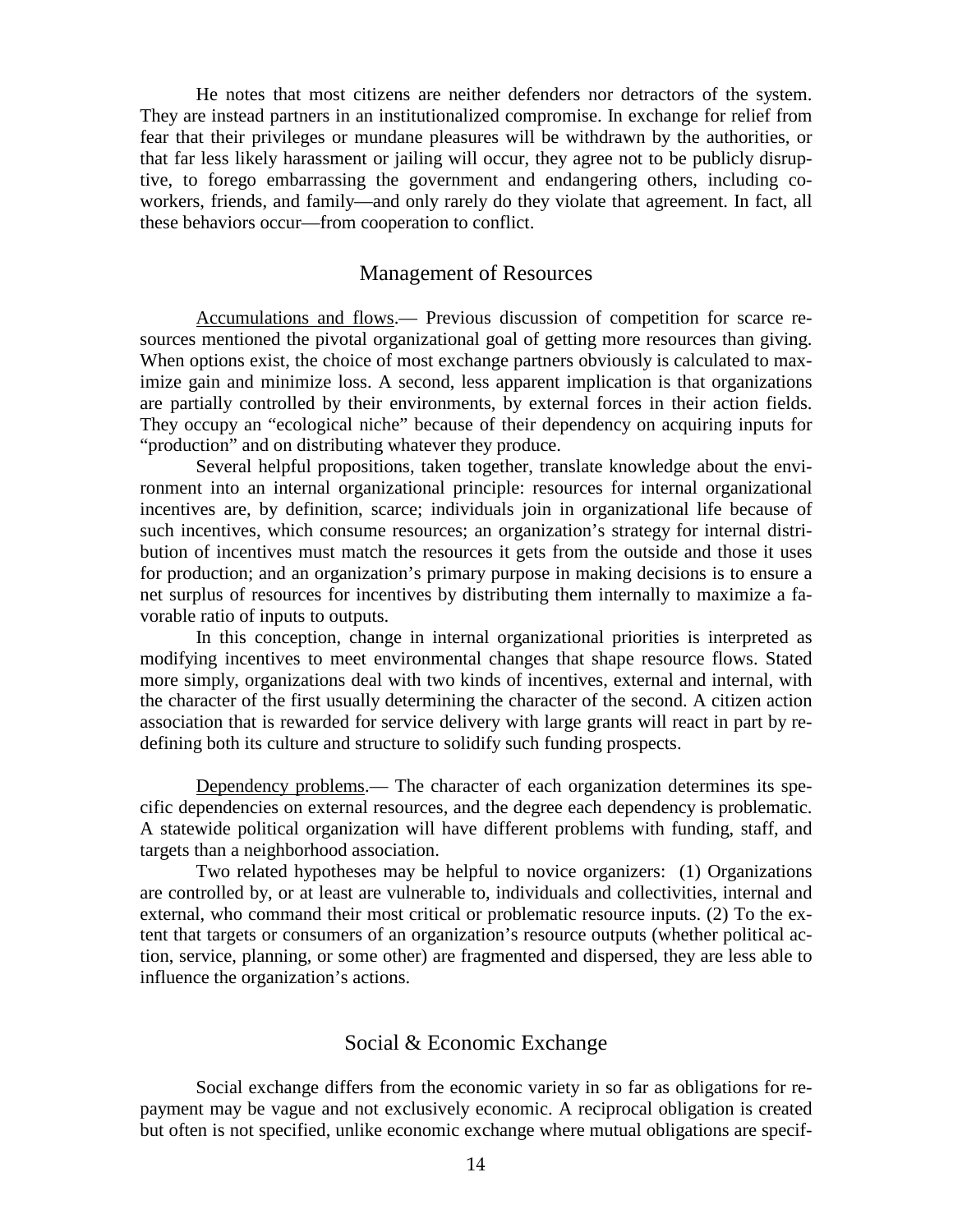ic at the outset of a transaction. Social exchange creates more "diffuse future obligations" because the "commodities" that are exchanged ordinarily do not have precise, agreed-on values. Another difference between social and economic exchange is the character of opportunities foregone by using scarce resources. Social esteem, for example, is practically limitless, whereas land, stocks, and gold are not. In practice, of course, exchanges involve complex socio-economic mixes.

 The distinction between social and economic exchanges can be seen in income maintenance programs that, in economic language, are granting activity, one-way transfers, but which are better understood as social exchanges. Motives for giving public assistance are an example. Assistance is given for social harmony and orderly change, and poor relief and public assistance create permanent unfulfilled obligations for repayment by recipients. Thus there is a serious distortion when welfare programs are defined as unilateral economic transfers instead of social exchanges.

 Exchange theories largely reject the idea of gift-giving, what we might call pure love. While entirely selfless effort for others, without any thought of self-interest, is feasible, it is also exceptional, the behavior of saints. For most people, unselfish acts are contingent at least on the prospect of social acknowledgment. The principle has been put even more firmly for collectivities in the dictum that organizations have no permanent friends, only permanent interests in survival and achievement of goals.

## Exchange Accounting

Measuring value exchanged.— The two standard measures of the value of things exchanged are value foregone and quantity. The value of something exchanged is known partly by the value of other things—commodities, opportunities, etc.—necessarily foregone because of commitment to a particular relationship that entails use of resources. As an organization's environment changes, marking shifts in its action field, so too does the value of foregone possibilities change.

 Measuring value by quantity is reflected in the principle that, the more we have of something, the less we value possession of still greater quantities. This "declining marginal utility" in exchange corresponds to deprivation and satiation in social learning. From the "benefactor's" perspective, as the supply of resources decreases, the value placed on each additional expenditure goes up. The two effects converge to reduce benefits for all participants, with the relationship ending when rewards diminish below what each partner expects to gain from the next most valued activity available.

 Currency of exchange.— Many references have been made to "things" in exchange, to convey the broadest possibilities—transactions not only of rewards but costs or punishments, both material and intangible. We have yet to define, however, the qualities of things actually being exchanged.

 Beginning with the obvious, tangible economic commodities may be exchanged money, gems, art objects, stocks, etc., or opportunities easily converted to monetary value and consumable (such as purchase options). A second class of rewards that may be consumed includes goods and services that are not negotiable. These are a middle ground between economic and social exchange. Many government services fall into this category, with negotiable vouchers for public education an exception to the rule. Social rewards encompass innumerable intangibles, from approval and esteem to status and ideology. Ideological rewards, as in purposive organizations, often take the form of objectives and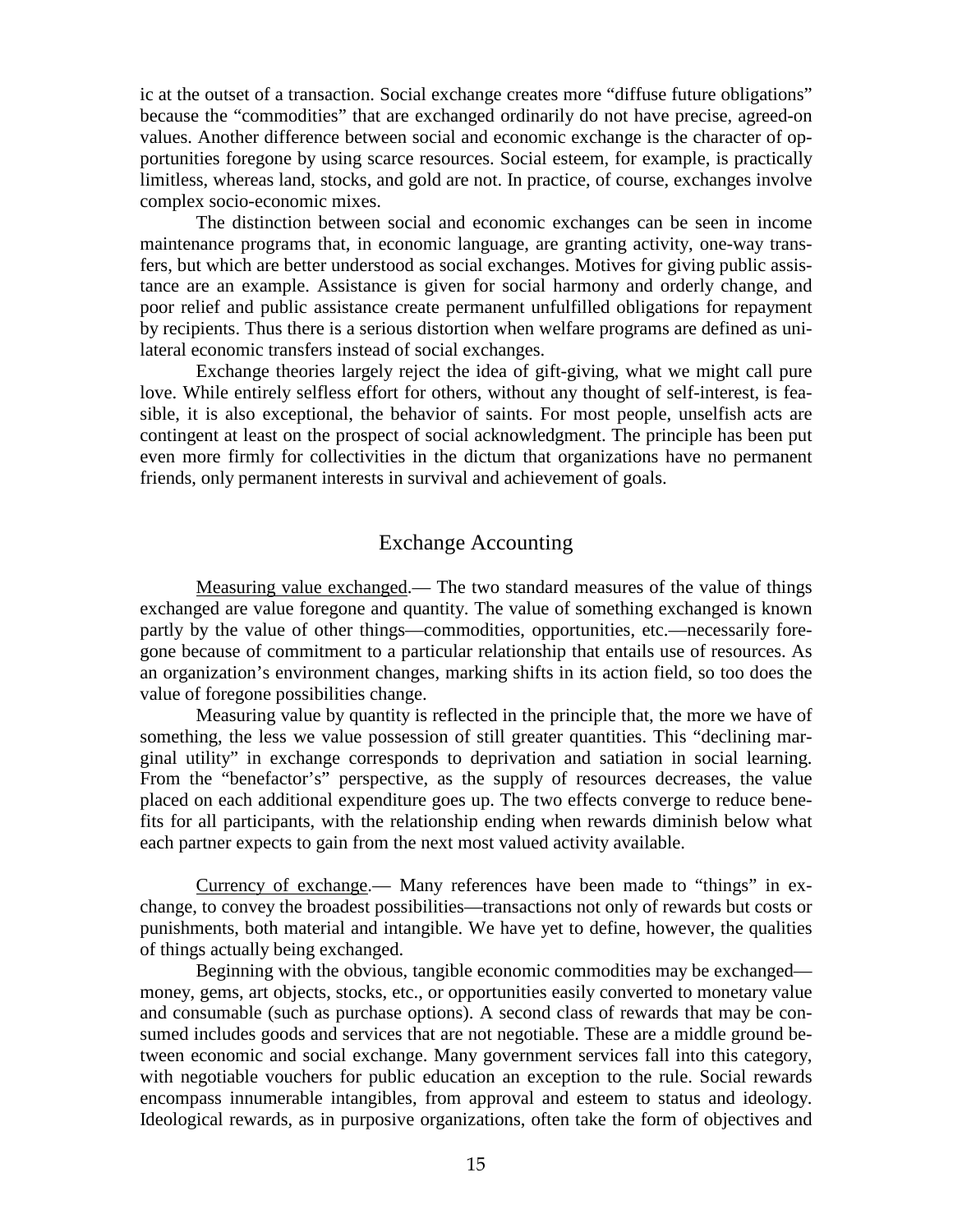victories that serve as incentives for participation, especially during formation stages and in crises. Compliance with another's demands is the universal currency of social exchange. It is a generalized means, like money, for attaining diverse goals.

 Justice in distribution.— Distributive justice refers to equality in the distribution of rewards and costs, to fairness for all participants in an exchange. The basic rule is that parties to exchanges expect rewards in proportion to costs, and net rewards (profits) in proportion to total investments—for everyone. The issue leads to the question of whether one party is able to impose a "hard bargain" by monopolizing something of value. Within organizations, the value of rewards a participant receives should be in proportion to the value contributed in all areas. Applied to individuals, this condition is thought to be reinforcing in itself, enhancing social cooperation and productivity.

 When tangible and intangible goods are monopolized, demands by those with a superior position become excessive and the result is unjust distribution of profits and costs. This failure, when one party's rewards constitute disproportionate costs to others, thereby intensifying their relative and absolute deprivation, has an emotional impact on all participants (reminiscent of counter-control in social learning). "Winners" are elated; "losers" are angry and resentful.

 Distributive injustice leads not only to emotional reactions but broad social movement to avoid the same fate in the future. Communication among the victims generates retaliatory aggression toward established power, a tendency solidified by mutual reinforcement from talking about common injuries. This shared discontent leads to opposition movements and their ideologies.

 Exchange theory, for the most part, accepts the idea that evaluations of distributive injustice and feelings of relative deprivation are purely local, with each party to an exchange comparing gains and losses with those enjoyed or suffered by immediate partners. But comparisons can also be made with "generalized others," and the results may lead to markedly different conclusions about deprivation and injustice. These remote reference points, however labeled, are sometimes no more than individual recollections of personal history, but at other times they are reflections of socially constructed ideologies, more about which shortly.

#### Conditions of Power

 Both equitable and inequitable exchanges continue if they are more rewarding than other alternatives. Individuals and groups have several options when they need resources possessed by others: If they have attractive resources of their own at the start, they may trade what they have for what they want—engage in reciprocal exchange. If not, but alternative sources exist, they may obtain the needed resources elsewhere—opt for new exchange partners. Without optional partners, they may try to use coercion to get what they want—initiate conflict ("negative reciprocity"). Unable to manage that, they may resign themselves to do without. If none of these possibilities are workable, compliant subordination may be the only means to obtain the needed resources. These are the conditions of power imbalance and dependence.

 Logic dictates that the conditions of power balance and independence are possession of strategic resources, presence of alternative exchange partners, ability to coerce, and capacity to forego satisfaction. These conditions all point to exchange-based principles for organizing. For instance, social change ideology that places positive value on re-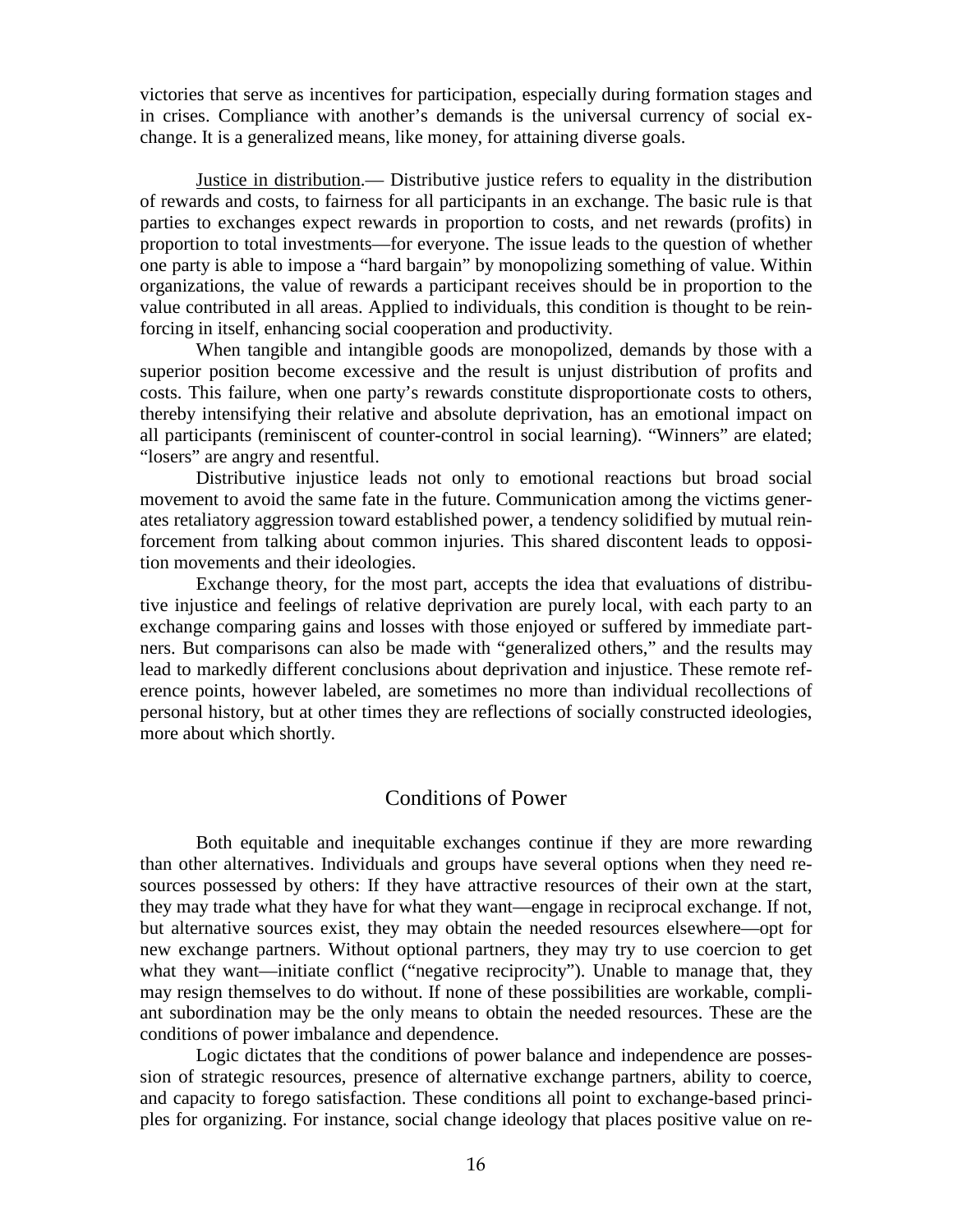duced need and consumption bolsters autonomy and resistance to power imbalances. The table below suggests other possibilities.

 To maintain superior power, the dominant party in an exchange must avoid vulnerability to costs imposed by other participants. This is accomplished by continuously acting to keep resources from out-groups that are potential opponents, securing needed resources from third parties, and encouraging "competition" (fragmentation) among, and a maximum number of, "suppliers" (needy subordinates). The occupant of the dominant position must monopolize resources required by others. Protest organizations seek to "monopolize" the means of socio-political harmony and stability, and thereby possess a strategic resource for exchange. Another condition of holding power over others is ensuring their need for the monopolized resources.

 Beyond distributive injustices, tensions between those with dominant and subordinate roles in exchanges, played out in competition and conflict, stem from four kinds of activities, all related to the conditions of power. They are actions by the subordinated to pool their resources, to create options for acquiring resources, to coerce those in dominant positions, and to promote ideologies that justify demands for additional resources.

#### Table 1

### CONDITIONS OF POWER BALANCE & IMBALANCE<sup>[5](#page-124-1)</sup>

| <b>REQUIREMENTS</b>   | <b>CONDITIONS OF</b> | <b>ALTERNATIVES</b> | <b>STRUCTURAL</b>         |
|-----------------------|----------------------|---------------------|---------------------------|
| <b>OF POWER</b>       | <b>INDEPENDENCE</b>  | TO COMPLIANCE       | <b>IMPLICATIONS</b>       |
| Indifference to what  | Strategic resources  | Supply inducements  | Exchange and dis-         |
| others offer          |                      |                     | tribution of re-          |
|                       |                      |                     | sources                   |
| Monopoly over oth-    | Available alterna-   | Obtain resources    | Competition and           |
| ers' needs            | tives                | elsewhere           | exchange rates            |
| Materialistic and     | Ideologies lessening | Do without          | <b>Ideology</b> formation |
| other relevant values | needs                |                     |                           |

## Exchange & Ideology

 The conventional approach in the literature on exchange is to accept cultural values as given. Perception and other cognitive processes by which things in exchange gain meaning or value are typically ignored. It is recognized, however, that exchange is not motivated exclusively by rewards of absolute value but for "socially mediated" values as well.

 Thus seemingly irrational behavior may be explained by reference to higher values that override immediate rewards. But the weakness of exchange theory in explaining value formation and influence shows in its failure to adequately account for social inaction, despite gross distributive injustices. It does not explain why people who are subjected to massive social and physical injuries—even with sufficient resources for counterinitiatives—remain indifferent and even hostile to opposition movements and ideologies.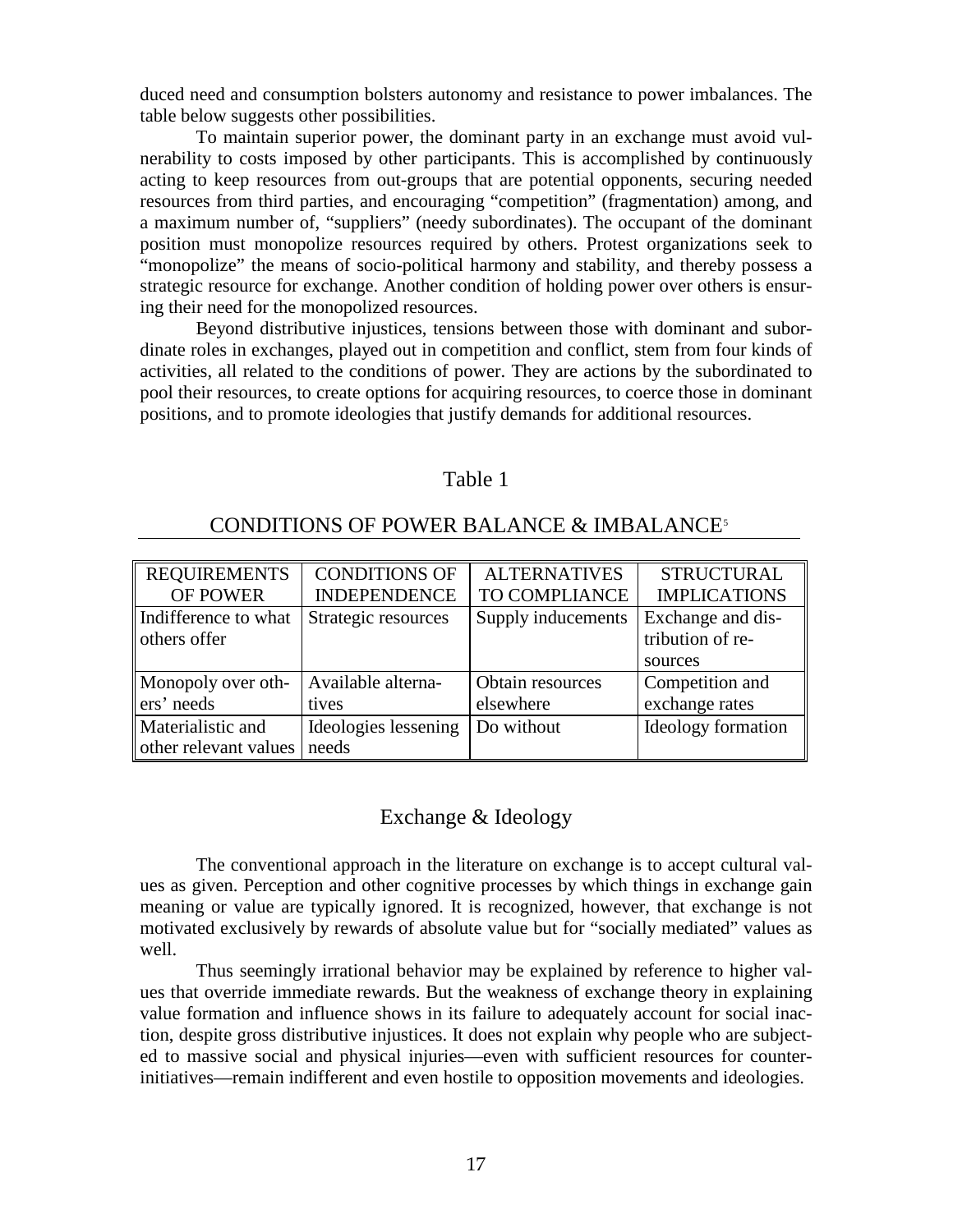This fact can be well understood, however, by augmenting exchange concepts with theory for construction of ideological realities. The social construction of these different ideologies is our next subject.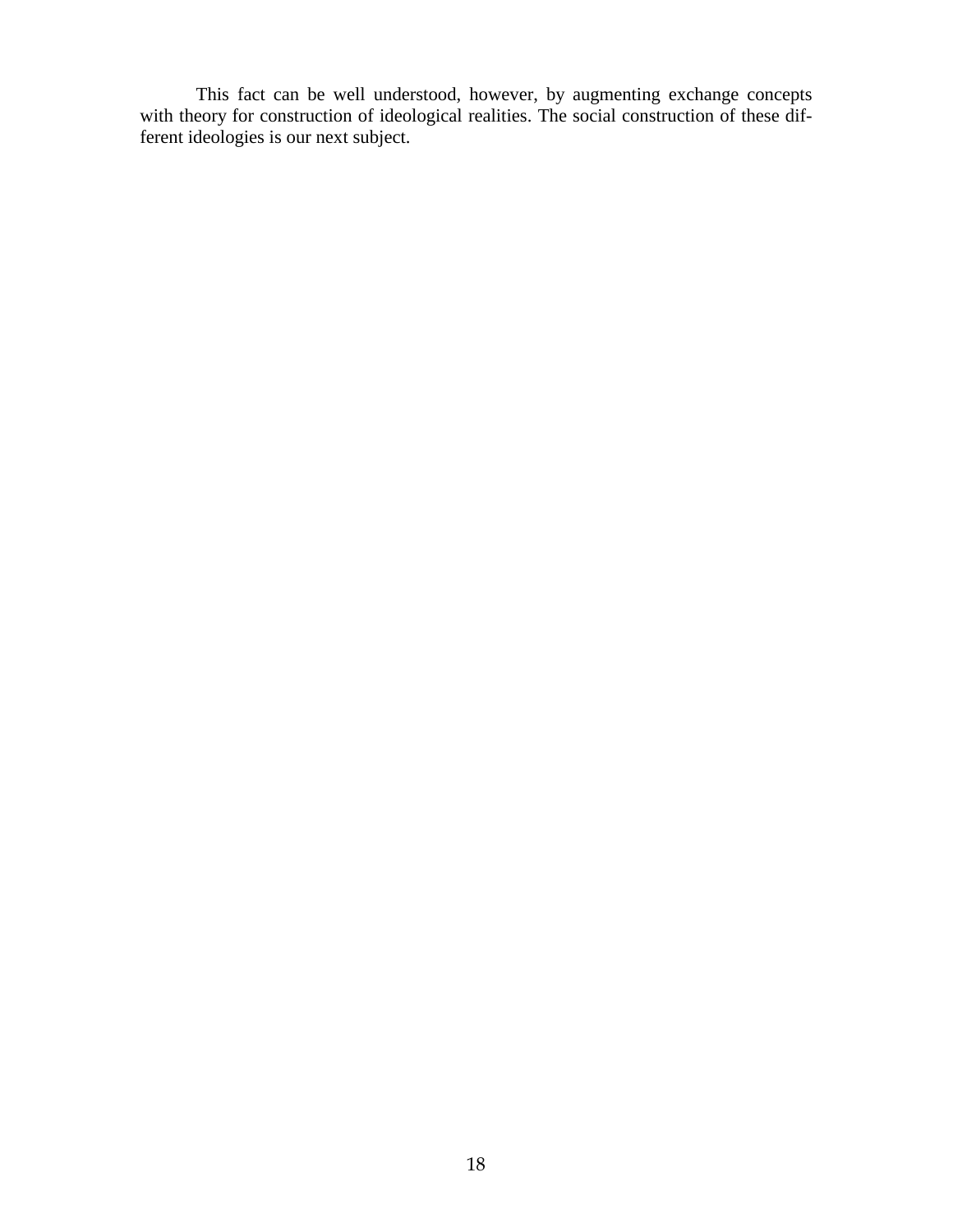## SOCIAL CONSTRUCTION OF REALITY

#### **Overview**

 Theory for social construction of reality takes its imprint from face-to-face conversations, where subjective experience is "objectified" by mutual consent. The ideological meanings, once constructed, lend value to the contingencies of social learning and exchange.

 The incentives to participate in the construction of ideological realities range from tangible to covert rewards. Most important is that the social construction of ideology is a necessary condition for organizational movement and exercise of power. It explains, justifies, and enables decision-making for action.

 Ideological realities are grounded in institutions and their sub-worlds. They are attached to centers of power and influence, such as governments and corporations, and they are transmitted to successive generations through socialization.

#### Realities

 Social commentators and theorists have proposed several variations on the idea of socially constructed reality. They've drawn on philosophical, psychological, and sociological thinking and research. They understand that there is no "real" world, that social reality is of human manufacture and not immutable. It may be a good bet that some of the best known pathologies of social life in bureaucratized industrialized states—boredom, collapse of internal values, helplessness despite resources, normlessness ("mass betrayals of responsibility") and anomie—originate in the disintegration of "mythical" or ideological realities.

 Socially constructed political ideologies give substance and meaning to the disparate interests and direct the actions of citizen groups, unions, corporations, governments, and the like. Language media are used by the most powerful interests to structure beliefs about power and its distribution, to guarantee uncritical acceptance of the status quo. The aim is to foster compliance, to discourage questioning. It is usually no more or less than political myth-making to rationalize unconscionable benefits for special interests. There are too, of course, competing and conflicting political ideologies constructed by the people who suffer most from the society's shortcomings or those of its governments and corporations.

 Construction of reality.— "How is it possible that subjective meanings become objective facticities?" is the question asked in The Social Construction of Reality.[6](#page-124-2) The answer, vastly oversimplified, is that people meet and construct their social realities by sharing subjective meanings, and then they confirm and objectify their realities by mutual consent.

 Social realities congeal in face to face relations. It is there that "objectification" takes place, transforming subjective experience and its expression into the building blocks of an objective social world. The glue in the construction of social reality is language. It provides semantic categories for shared experience and gives rise to a commonly held stock of knowledge about social life. Marriage is a simple yet telling illustration of what happens and how. Marriage partners reconstruct the social world during their end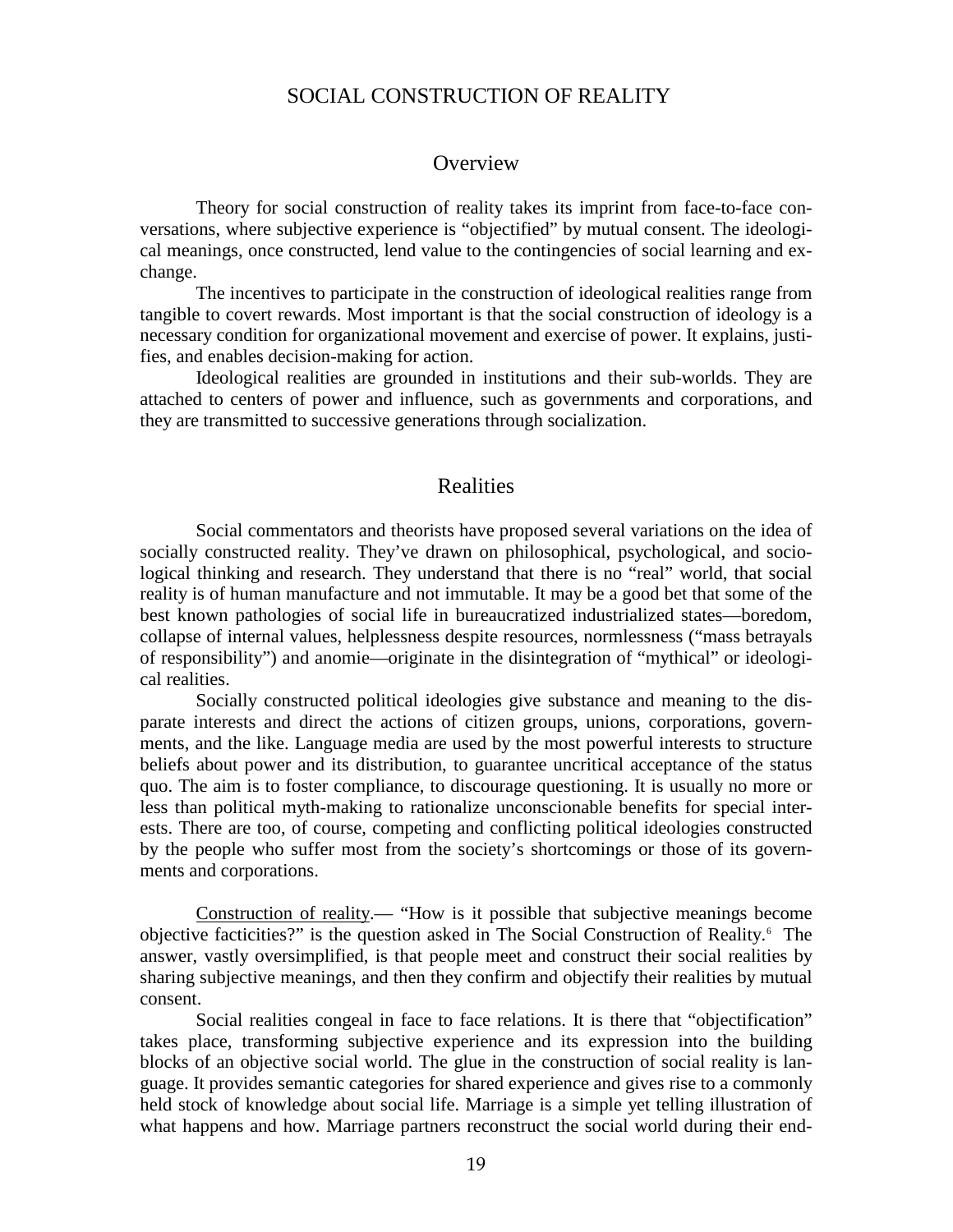less conversations. Each spouse contributes a picture of reality which, together with the other, is talked through, over and over again, until the new world is objectified. Socially constructed realities within marriage, as in other settings, stabilize or harden in time, are reified, a matter we will return to.

 The idea of socially constructed reality has already been mined for praxis, as a means to political, economic, and social liberation. Reality as such must be understood and managed as a social construction if people are to escape oppression and achieve authentic liberation. This works through a person-to-person process that mixes individual ideas into a social whole. As each person tells how a particular event was perceived, the exposition challenges the perception of every other individual, forcing reconsideration of subjective realities, until consensus emerges. By discussion, mutual agreement is reached on a definition of the event, what parts and players in it mean, and how to act together about it.

 Once created, the socially constructed reality, by valuating the contingencies of learning and exchange, constrains and spurs the actions of individuals and organizations. It may be surmised as a rebuttable presumption that when the collective definition of a shared experience does not subsequently influence individual or group action as might be expected, the situation was not experienced similarly, not fully shared in some important respects.

 Everyday reality, then, is a collective objectivation of individuals' subjective experiences, with language as the connector and binder. Language, having standardized categories of ideas that are widely understood, permits mental reconstruction of social worlds that are removed in space and time from the here and now. It is these semantic classifications that transform or objectify personal and social history into shared stocks of knowledge.

 The social construction of reality is a three-part drama: it begins with externalization—surfacing of individual experiences and perceptions; moves through objectivation—person-to-person interaction, using language, to transform subjective meanings into consensually validated objective reality; and ends with internalization—realities played back, through socialization, and thus acting on their creators' behaviors.

 Maintenance of reality.— Realities are maintained in the consciousness of individuals partly by the repetitive routines of daily acts, and their associated contingencies, and partly through face to face conversations with significant others. Endless repetition and consistency reinforce the remarkable insistence of social reality when defining it in daily conversation. Social meanings are taken almost entirely for granted in casual talk.

 Constructing and maintaining social realities with language requires "plausibility structures." The conversations that maintain reality must be grounded in living institutions, organizations, and groups. These settings, with their vital contingencies of learning and exchange, including disincentives for questioning basic social meanings, underpin the maintenance of reality in consciousness.

 Contingencies and realities.— Several traces of learning and exchange can be found in social construction of reality. These reflect contingencies for the three acts of reality construction—externalization, objectivation, and internalization. The question is, what are the specific contingencies that account for participation in reality construction? What are the incentives to create and accept realities that give weight and salience, meaning, to social life?

 Learning and exchange contingencies for social construction of reality have been considered directly and indirectly by behaviorists. Social consciousness has been de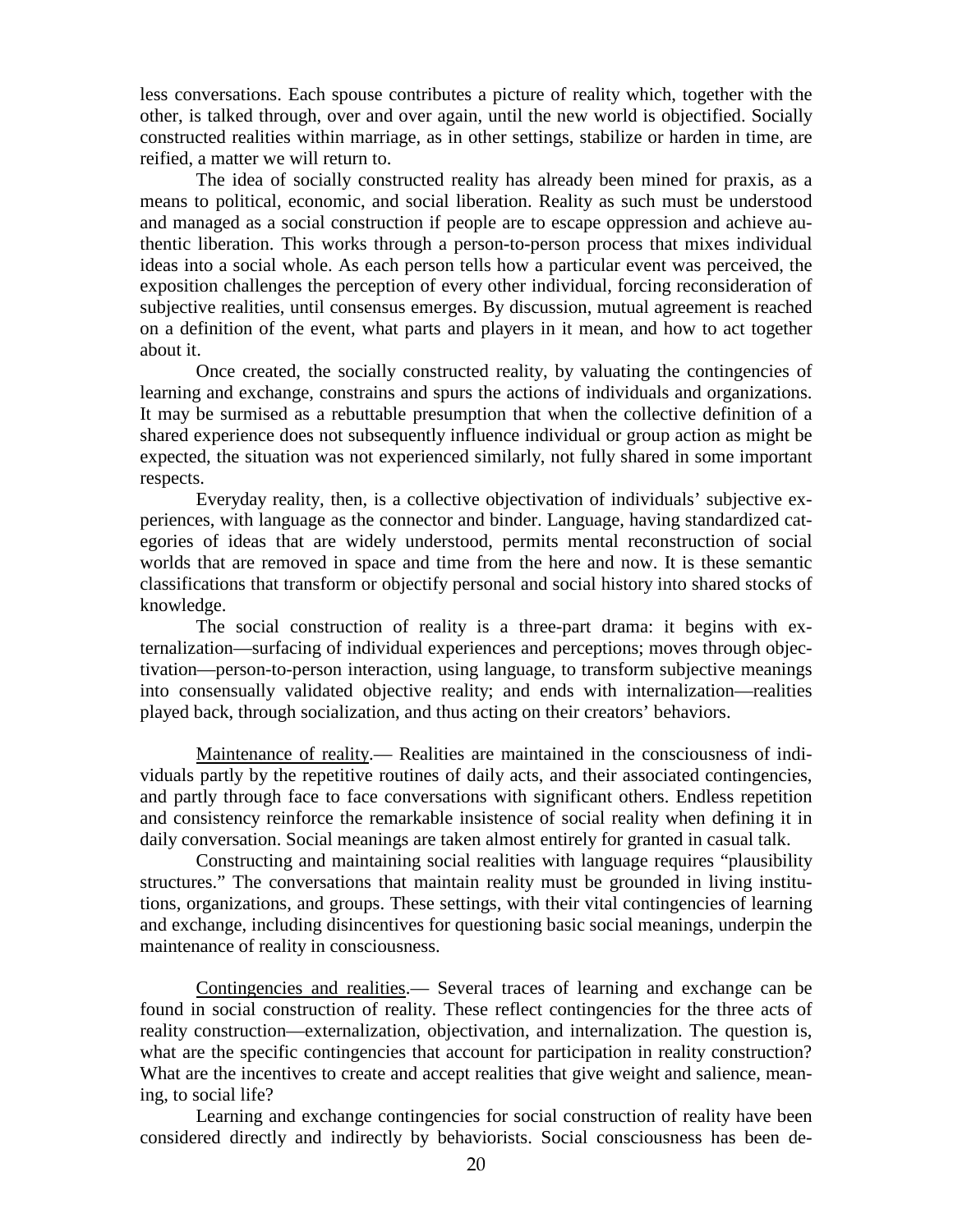scribed as the outcome of mutual cueing (interstimulation), a series of interchanges through which individuals acquire social meanings. Behaviorists have also observed that socialization, particularly the transmission of valued meanings between generations, occurs in direct social interaction and through language media (e.g., press and radio). The most widely accepted behavioral hypothesis about socially constructed reality is that the solidity of social reality, its degree of reification, is directly proportional to the singularity of shared perceptions of it. Obversely, any individual's idea of reality not reinforced by other people will, generally, become unstable and eventually disintegrate.

 Group communication leading to collective ideas of social reality has been linked to opinion consensus, importance of subjects of disagreement, and group cohesiveness. Successful deviation from group reality requires resistance to both ideas and incentives. A classic 1932 experiment demonstrated the impact of shared group perceptions on individual ideas of reality, giving explanations for different degrees of acceptance. The extent of group influence on members varied according to the ambiguousness of the events being judged and the number of individuals not accepting the collective reality. An earlier but still informative study outlines additional sources of resistance by individuals to group definitions of reality. The most striking are stronger competing pressures from another group and lack of sufficient incentives. It may also be that new realities are resisted because in accepting them the security of one's familiar social reality is lost.

 The outcomes of group directives in reconstructing subjective social realities have been explained by group social power. Included are rewards and punishments, legitimization, coercion, approval and esteem, and expertise. Many additional covert contingencies have been identified for participation in construction of reality and for its adoption as a source of ideological meaning in social life. Shared social meanings reduce environmental complexity for each individual who subscribes to the collective reality. The practical result is to diminish uncertainty and emotional tensions. Another covert incentive for constructing realities is reduction of "cognitive dissonance," ending the mental clutter of ongoing inconsistencies in thought and the accompanying uncomfortable feelings.

 The social construction process, overall, serves to improve the economy of decision-making by reducing complexity and uncertainty. It is much easier to make decisions when the meanings of things are known than when they are not. One implication of the resulting economy is that it becomes possible to anticipate reality. It is this predictive capacity that stimulates action and movement of organizations in space and time, their locomotion. Organizations' goals and methods, rules for inclusion and exclusion, collective action, and much more, are not possible without shared realities. But with them, hopelessness is relieved and organized individuals act to remedy the causes of past and present injuries and injustices.

 Still broader contingencies can be enumerated for this social behavior: acting with others to shape reality elicits group approval, while holding onto dissonant meanings raises the threat of group rejection; and constructing realities that control the actions of others is rewarding in itself—it denotes possession of resources and power.

 Long-lived changes in individual behavior and collective action, following construction or reconstruction of social realities, must also be based on changes in contingencies of learning and exchange. New realities disappear, disintegrate, if not supported by desirable outcomes in the actions they target.

#### Roles & Institutions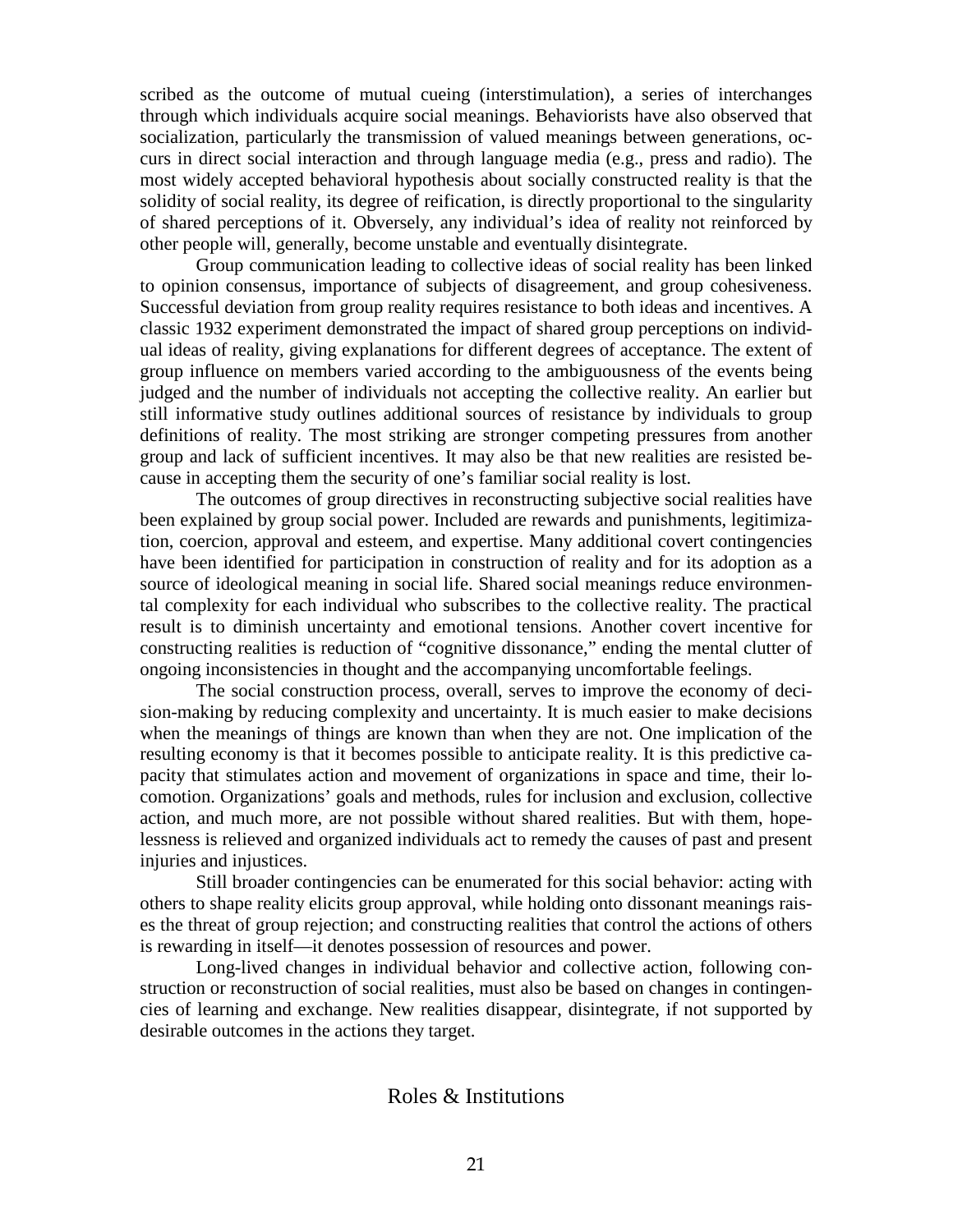Roles represent institutions.— Institutions are represented not only in actual, recurring patterns of behavior but in language symbols too. Although institutions come to life through roles, the roles exist in language descriptions that reside in thought and that have been consensually validated as objective. Social life is realized through the objectivated roles, and they are the vehicles for participation in the world of socially constructed realities. Because roles are a representation of institutions, internalizing them makes the mythical institution meaningful for the individual. Only by reflection in actual role performance can the institution be manifested in human experience.

 When newly forming institutions are limited to the interaction of two people, their joint act to transform subjective experience into objective reality, by mutual consent, remains tenuous, almost airy, certainly subject to ongoing changes. The two people, say marriage partners, alone have constructed their world and they may change or abolish it. Since their cooperative construction has occurred during a shared history that they both recall, their creation is completely transparent to them—they understand their world as their own social construction, as a puppeteer understands the action on a puppet stage in a way unlike an enthralled audience of children.

 Reification of roles and institutions.— The transparency of social life is altered radically when passed to another generation. Institutions then "thicken" and "harden," not only for the inheritors but their creators too. What was once spontaneous personal style becomes irrevocable practice. Examples exist everywhere in social life—in religious, political, economic, educational, even corporate institutions. Founders and charter members know that the life of the organization is bound up in their continuing effort, that without their regular investment it ceases to exist; while second and later generations of members are inclined to regard the organization as somehow a separate, non-human production, something permanent, apart from human activity. The paradox is that people are able to produce a world that they experience as something other than their own production.

 This reification, perceiving human activity as non-human, literally dehumanizes the socially constructed world. In the reified world, the human fabrication of social institutions is lost from consciousness. Institutions are experienced as unchanging and unchangeable, manifestations of nature, cosmic law, or divine will. While this may have a humorous ring, the fact is that when the roles that constitute institutions become reified. individuals feel compelled to act in particular ways, believing that choices are not possible. It is common to see people destroy themselves and others on the basis of such beliefs.

#### Power—Resources & Realities

 Each institution is divided into smaller social worlds that together make up the whole—each producing separate yet interlaced social realities. The definitions are always grounded in collectivities or networks of individuals. To comprehend the institutional world and its prospects for change, it is necessary to know its origins in organizational life.

 When a particular social construction of reality is attached to a center of power, to an organized group with resources, it becomes an ideology. Organizations in the action field have ideologies that explain and justify their existence, purposes, and styles of action. They establish ideological meanings that interpret social facts as problems or solutions, and mark other actors as allies, adversaries, or third parties. The individual ideolo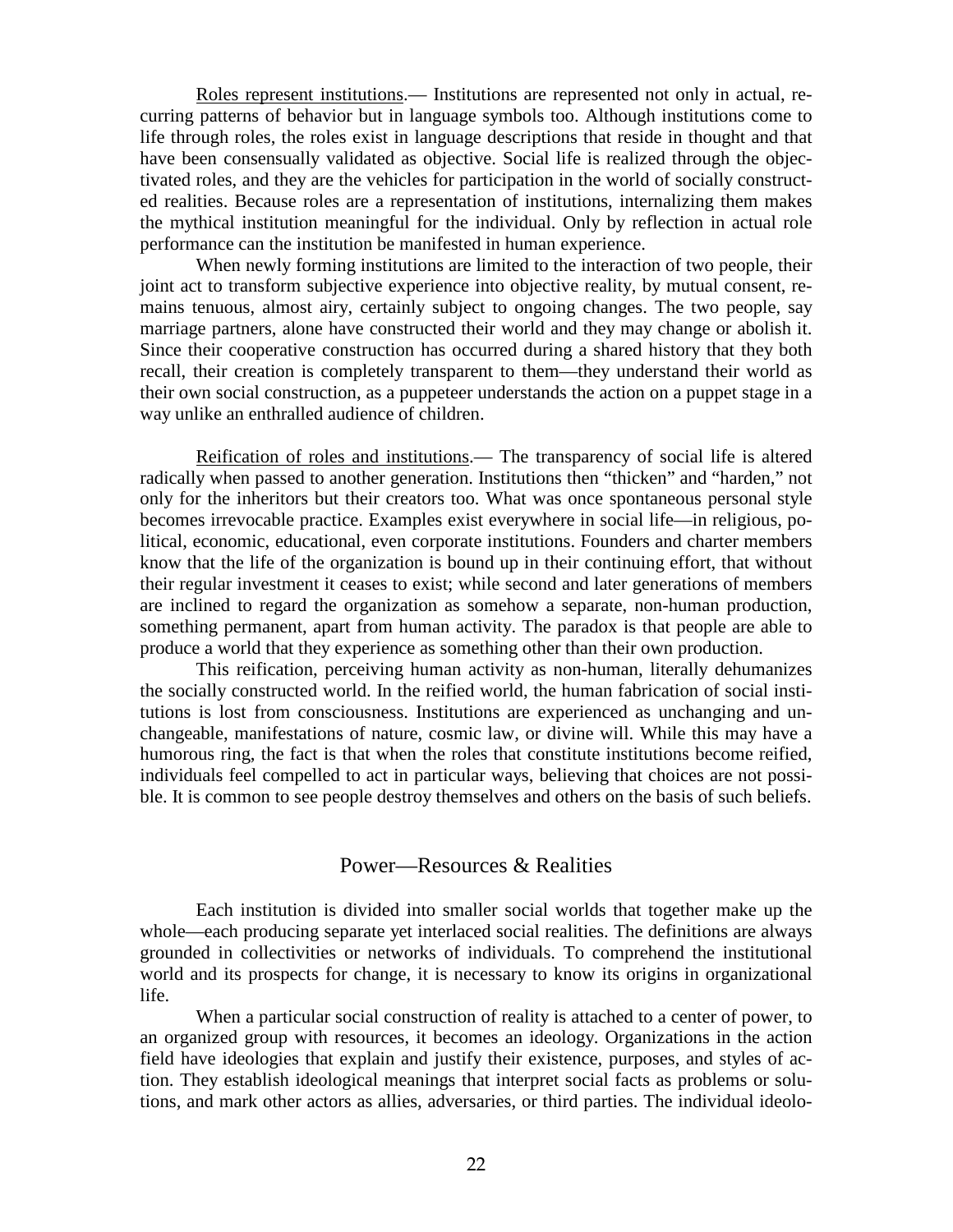gies, reflecting unique and distinct histories, often compete and conflict in defining how scarce resources should be apportioned.

 In large and small conflicts we see several ways that socially constructed ideologies value events in the action field. Because ideology determines whether events are rewarding or punishing, profitable or costly for particular groups and organizations, it rationalizes both social tensions and actions to relieve them. Each group seeks to perpetuate itself, its own ideology and the interests it serves, and to eliminate or at least enervate opposing groups and their ideologies.

 "Deviant" competitive ideological meanings are constructed to challenge the established realities when the social world of an organization or institution is imperfectly passed on to another generation, when socialization is less than completely successful (as it always is). These threats are repressed, often by active conflict, sometimes violence. The outcome is more a matter of resources and power than intellectual ingenuity: "he who has the bigger stick has the better chance of imposing his definition of reality."<sup>[7](#page-125-0)</sup>

 Ideological meanings propping large power centers are imposed by experts who claim a monopoly on ultimate definitions of reality. They respond to challenges with therapy and nihilation. Therapy "treats" the deviant and develops a comprehensive body of literature for that purpose, much of which is aptly described as variations of social control. Unlike therapy, which is designed to return so-called deviants to normalcy (in the context of the established ideology), nihilation seeks to liquidate everything external to the conventional universe: deviants are treated here too—but as less-than-human outsiders, subject to unlimited punishment for the benefit of dominant interests.

 Society's authority structures are thus maintained by orchestrating ideological realities, myth-making to shape consciousness and conscience. The extent to which ideologies can be orchestrated by application of resources is revealed in a comment by Dean Rusk, former Vietnam-era U.S. Secretary of State. Said Rusk, "We made the decision not to start up any war feeling in the country because we thought it was too dangerous." Even national crises are socially defined—those who benefit from them invent stories that mask their contributions and incentives and that befuddle the mass public.

#### Socialization

 It is socialization, carried out by significant others, that brings about internalization of the objective social world for second and later generations. Definitions of ideological meanings are imposed on the individual's situation, potentiated by resources that are marshaled to arrange contingencies as incentives for acceptance. Not only are ideologies, roles and institutions transmitted, but an entire social universe. Developing in increments, realities that first take form in consciousness—socialized by individuals—are transformed, taking "generalized others" as their new reference points. The realities become internalized, no longer linked in consciousness to another individual but to an organization, institution, or society at large. Challenging authority becomes a social wrong, not just something that angers one's parent or teacher.

 Early in primary socialization, significant others enter the lives of children, without having been asked. Because the young people are exposed for an extended time to a single social world, primary socialization is deeply embedded in consciousness. Secondary socialization inducts an individual, whose basic personality is already socialized, into more complex sectors of the objective world, usually by socially constructed roles. Both primary and secondary socialization, the latter when designed to fundamentally transform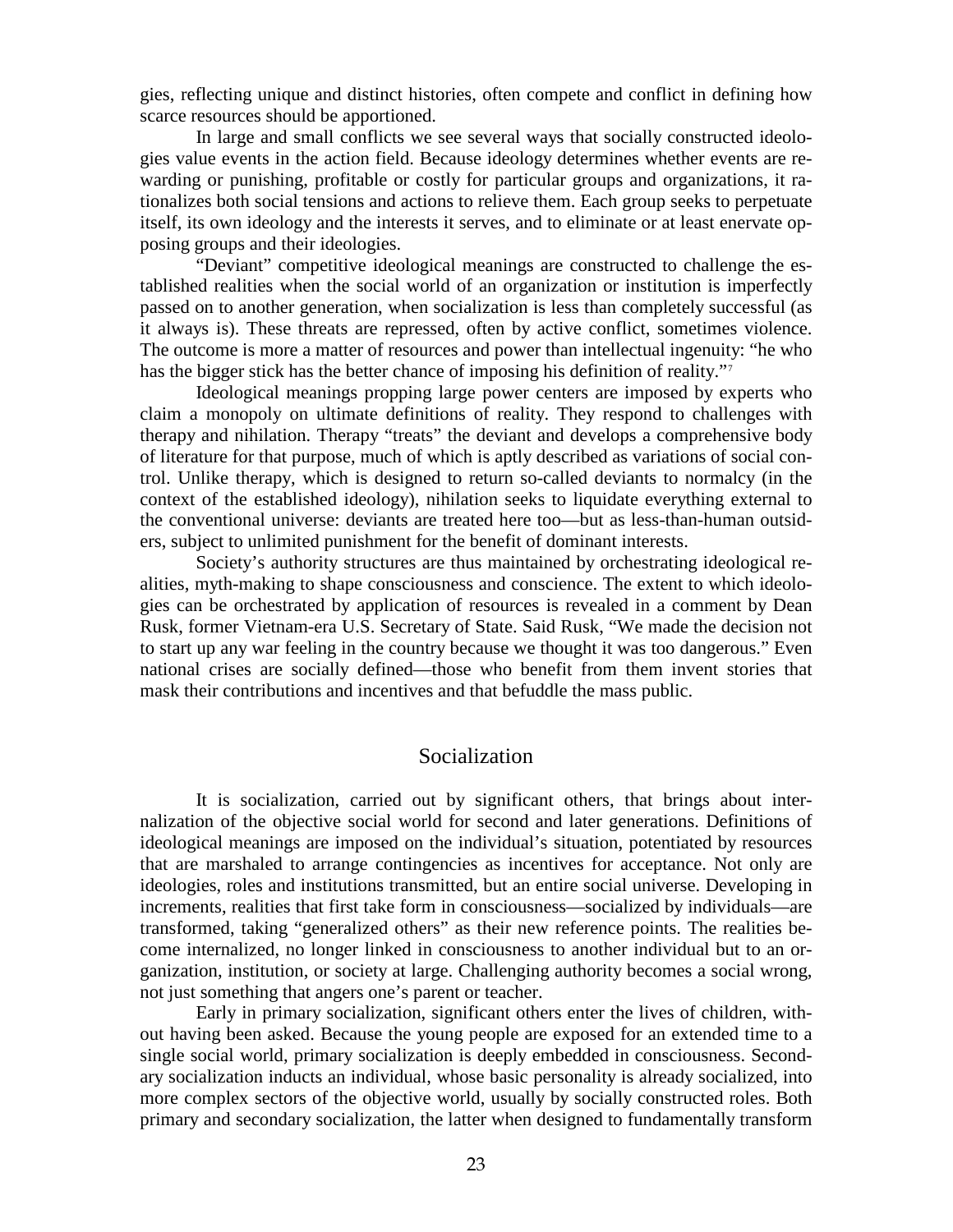(alternate) an individual's subjective reality that is already set, require a plausibility structure and emotional attachment to the socializing agent.

 Successfully alternating people to new realities requires not only trust but also legitimization, as a stamp of approval for the new reality, for the transformation process itself, and for the abandonment and repudiation (nihilation) of old realities. Legitimization does the explaining and justifying, providing essential rational and moral reasoning. The break between old and new ideological realities in the biography of an individual is bridged with variations of a basic language formula: "Then I thought . . . now I know." Old personal history and biography are nihilated by being placed within the framework of legitimization for new realities. The language formulas all have similar beginnings: "'When I was still living a life of sin,' 'When I was still motivated by those unconscious neurotic needs,' 'When I was still caught in bourgeois consciousness.'["8](#page-126-0)

 The effectiveness of socialization is dependent on the similarity of objective institutional or organizational realities of the individual being socialized. The match is improved by simplicity of labor division and narrow knowledge distribution. Socialization is increasingly problematic in complex, heterogeneous, highly industrialized societies that have specialized divisions of labor and sophisticated mass communications. Contrariwise, simple division of labor and minimal distribution of knowledge confront individuals with more potent, less fragmented ideological realities. Socialization failures may also result from too many significant others, with different ideological perspectives, as socializing agents; and from presentation of substantially different, even conflicting ideologies by significant others.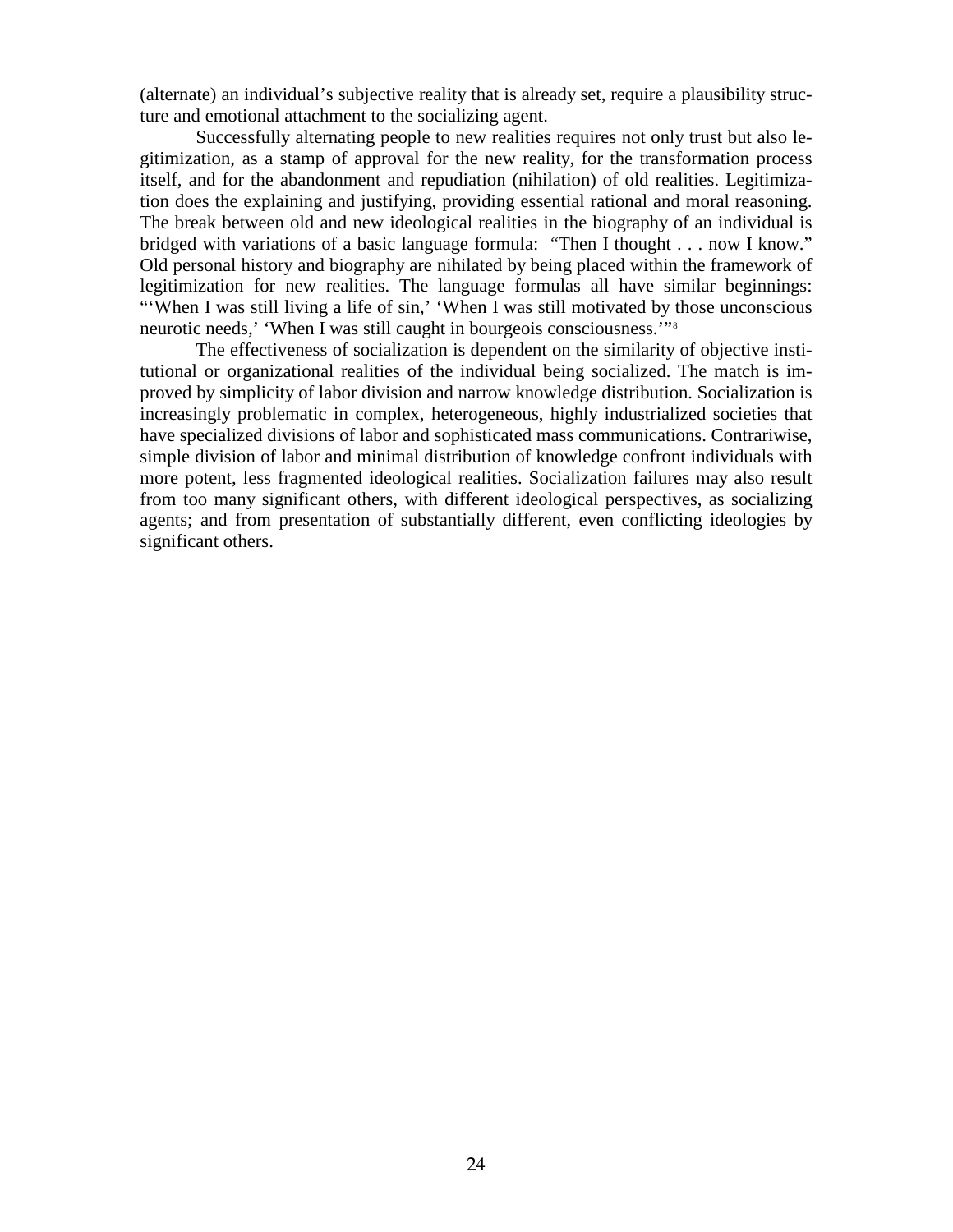## SOCIAL DEVELOPMENT

#### **Overview**

 With the psychological and sociological aspects of the action field sketched in contingencies and ideologies, we now consider the political-economy of the field. It is in concepts of national development that the salient features of politics and economics encountered in practice are disclosed. Development concepts go beyond description, however, to prescriptions for action.

 Conventional economic theories envision national development in linear stages, with success defined as economic growth. But contemporary development economists do not regard economic growth as a valid measure of social well being, with the U.S. an example often cited. Much of the problem is that the theme of capitalist development, both foreign and domestic, has been "civilizing exploitation." Even with record-breaking affluence, there is an impacted culture of poverty and a growing inventory of social pathologies.

 Social development, replacing the more narrow economic conception, contemplates human advancement on many fronts. This notion of development relies on institutionalizing roles for social self-management in industrialized states by redistribution of resources. The most promising strategy is long-term, bottom-up-sponsored investment in social infrastructure. The vehicle is infrastructural organization and culture that is politically and economically empowering, creating public space and enterprise through which the general citizenry can enhance overall social well being.

#### Concepts of Development

 Economic development.— National development has been defined mostly in narrow economic terms. Its theories suffer from limiting constructions of reality. Both capitalists and socialists envision a series of linear stages, with total social evolution given an economic interpretation. The best known model for capitalist development outlines five stages: traditional society, pre-conditions for take-off, take-off, drive to maturity, and high mass consumption.[9](#page-126-1) Marx identified stages of feudalism, bourgeois capitalism, socialism, and communism.

 Monumental differences exist, of course, between these two conceptions. Capitalist development is self-described as a non-conflict process, with less-developed nations on the same track as those now highly developed. The neo-Marxists interpret underdevelopment as the flip side of capitalism, sustaining an exploitative division of labor, and related primarily to class conflict over ownership of the production machinery.

 The main problem with these models is that a diversity of conditions rather than any specific sequence of stages account for successful development. Problematic too, especially for the capitalist model, is that the strongest variable in unsuccessful development is political-economic power and its distribution.

 "Dual mandate" in capitalist development.— The beginnings of contemporary capitalist-oriented development were in British colonial programs of the early twentieth century. They were based on benevolent paternalism and self-interest, the dual mandate of civilizing exploitation. After World War II, British development initiatives in India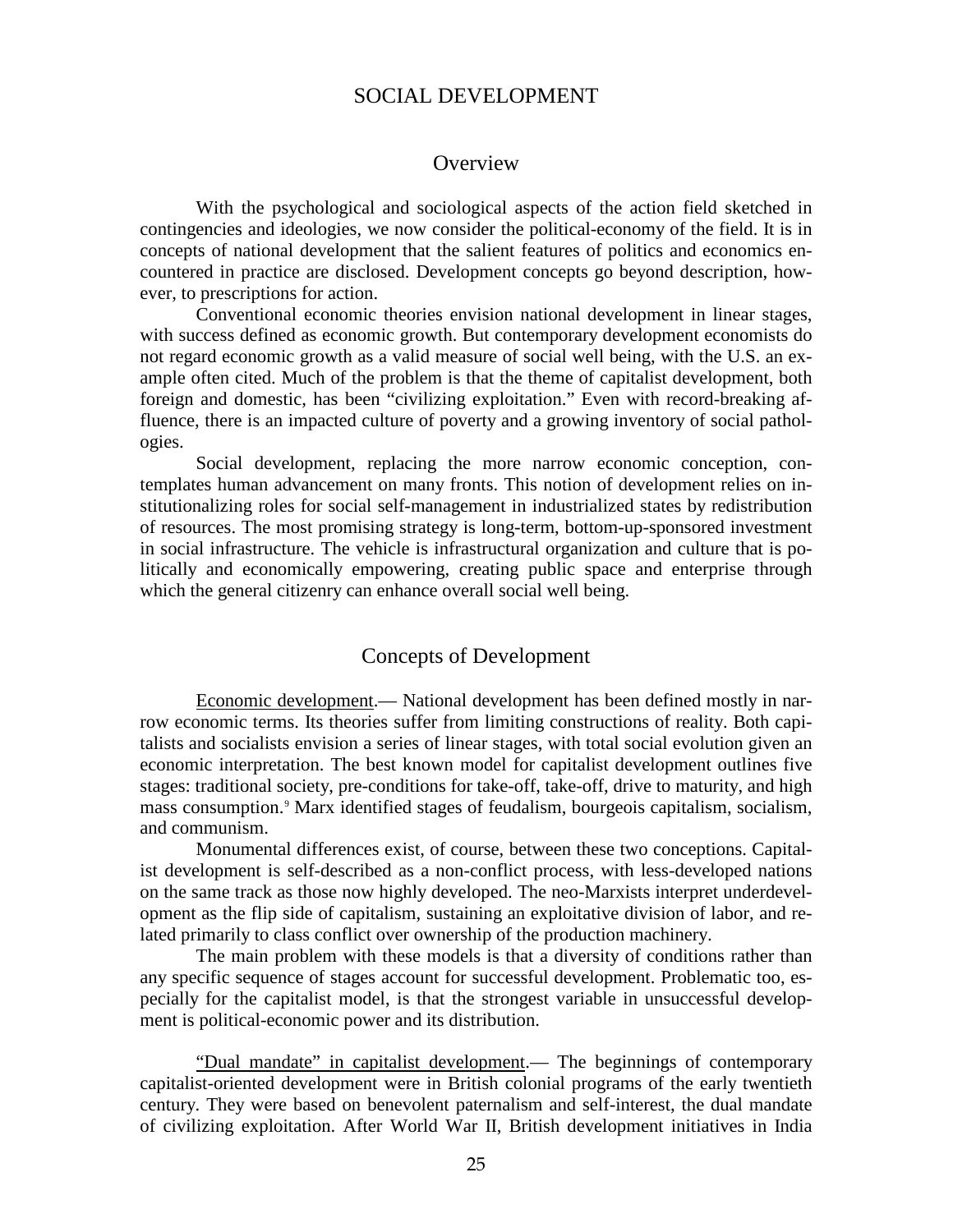sought to upgrade rural life without disturbing relations of power, despite the effects of caste and property. Far less defensible, in recent decades U.S. development strategies abroad have made large expenditures to blunt indigenous liberation movements in Southeast Asia and Latin America. U.S. aid programs have acquired a well-deserved reputation for sponsoring vicious but mostly ineffectual counter-insurgency by entrenched elites that are self-enriching through cooperation with foreign interests.

 The core of capitalist development ideology is colonial, based on proprietary political and economic self-interest. It has served to boost declining profits in the domestic economy by exporting capital abroad, to maintain cheap supplies of raw materials and to ensure profitable export trade in manufactured goods. Over the past three decades parallel incentives have been present for the civilizing exploitation of U.S. domestic urban development programs.

 Economic growth and underdevelopment.— Development economists generally agree that economic growth alone is at best a mixed blessing. But the idea of growth as an index of development is still a popular idea, although expanding gross national product (GNP) is not usually reflected in share of income or employment, two good measures of development. GNP growth rate is for the wealthiest sectors of society. It is seriously misleading because it ignores distribution goals. Even with rising GNP, distributive injustices and living conditions change little for people on the lower social rungs. While economic growth occasionally improves income shares for populations in poverty, income as a quality of life measure frequently does not give insight into social pathologies such as alcoholism, family violence, and crime.

 Not surprisingly, the U.S. has been named repeatedly to show that GNP and similar measures are not good indicators of social development, even with historic material prosperity. Besides alienation and privatization in proportions not known previously, commitment to a narrow ideology of economic growth has led to gigantic consumption and depletion of resources, to unmanageable wastes and environmental pollution.

 Three dominant ideologies rationalize the failure of social development in economically advanced, industrialized societies: (1) that science, material technology, and hierarchical organization will eventually guarantee full development (ignoring social needs and local problems); (2) that GNP growth in the industrial sector will trickle down, ending unemployment and poverty and their secondary effects (contrary to all evidence); and (3) that education is the key to long-term prosperity (not recognizing educational problems—some seemingly insurmountable—and needs). The continuing underdevelopment is not only a matter of selective material poverty and restricted opportunities—a punishing combination—but widespread social powerlessness. A ponderous segment of the population remains permanently vulnerable, defenseless against intrusive and exploitative power, public and private.

 Apart from the question of whether growth is a good measure of development, and assuming the usefulness of rising GNP for social well-being, about half of economic expansion cannot be explained by economic development theory. Unexplained residual factors are operating—not exclusively economic—to influence productivity. Yet both capitalist and socialist development models, for different reasons, ignore radical reform of non*-*economic, social and political factors, those structural arrangements that harbor the vested ideologies and interests of governing regimes.

 Social development.— Broad socio-political as well as economic change, for meeting the widest range of human aspirations and interests, is expressed as social development. Economic growth is but one of many means to uplift the human condition. Social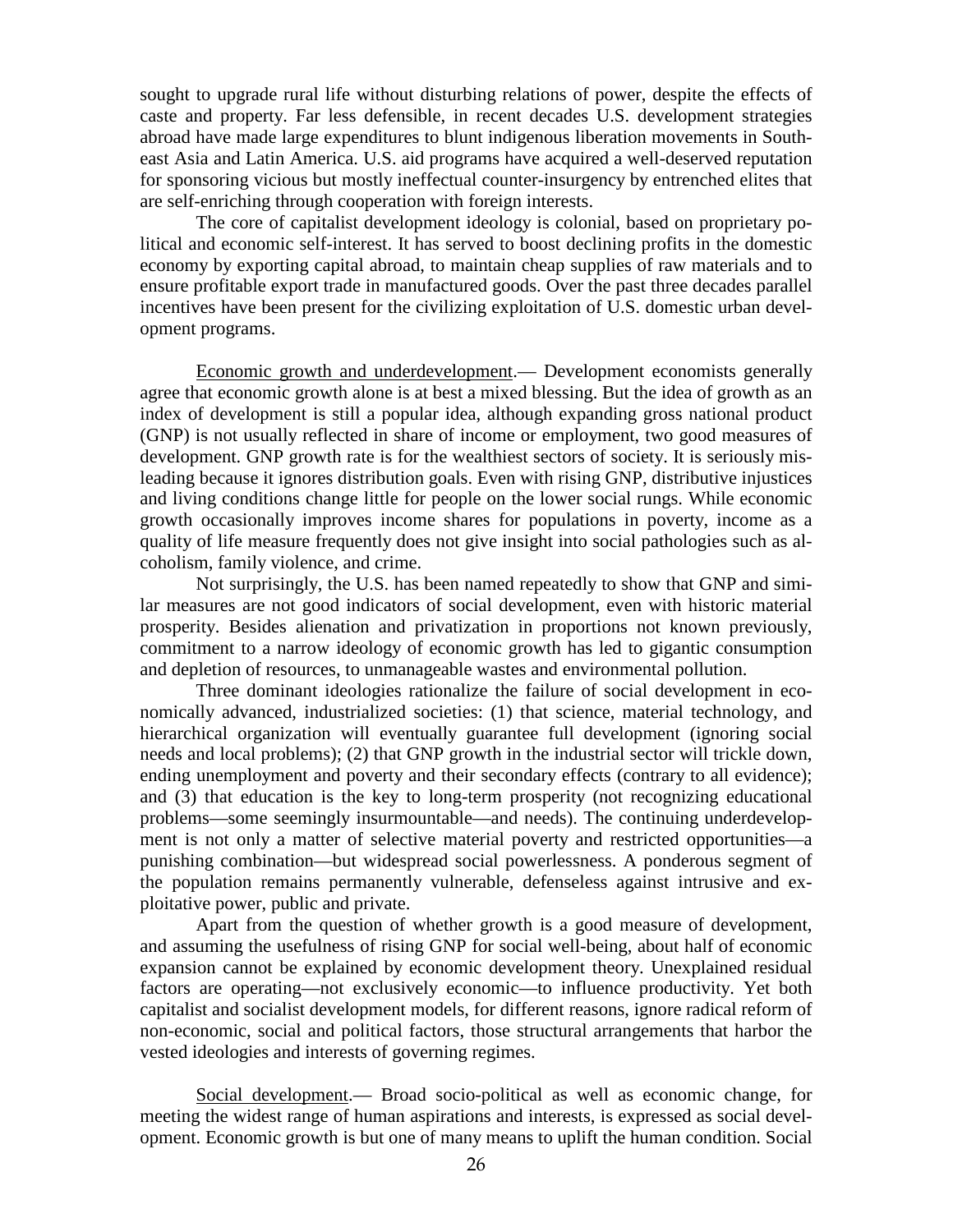development refers to across-the-board movement—social, political, and economic. Raising the human condition is no longer a final goal of development but part of its instrumentality. The capacity to act in the political-economy must be realized as a condition of this development. Thus socio-political restructuring neither leads nor follows development but reinforces it in a process of "continual mutual causation."

 Social development is concerned not only with terminal benefits but also necessarily with the way change occurs. More than sensible policies and efficient administration are needed. Socio-political empowerment is also necessary, widening control over the forces that generate wants and that allow humane ways of satisfying them. Institutionalized roles for each citizen to act in self-governance are necessary for social development, for attaining substantively better overall allocation of the society's benefits and costs.

 Development in the U.S.— While most economic development literature has focused on the Third World, the concepts and strategies have also been applied to industrialized nations. Even with the remarkable U.S. economic growth since World War II, allocation of income and wealth has remained mostly unchanged. Income statistics show that growth in the U.S. has reduced poverty as an economic fact—but it has not diminished the culture of poverty that is a seedbed for social catastrophe. Urban centers have continually set records in the past two decades for breakdown in every institutional sector, from structural unemployment and continual crises in public education to a devastatingly depleted housing stock and exorbitantly expensive health care. In recent years hope has faded for Federally sponsored programs to halt the decline.

 The culture of poverty remains, even with growth in income, because the marketplace and market interests guide growth. Production is geared to demand and profit, a mandate for more weaponry and luxury goods, while specific social conditions and general quality of life deteriorate. No one expects cures to emanate from the private sector, even with ideology about the wonders of private initiative, and thus no one is disappointed by the continued deterioration. But the failures of public jurisdictions, the centralized representative governments and their agencies, state and national, hamstrung by their own institutional and ideological biases and a countervailing political tide, are far more difficult for most of the society's members to understand and accept.

#### Development as Redistribution

 Social development is constrained initially by unequal allocation of assets such as land, charters and licenses, bonds and stocks. Ironically, development aggravates the inequality because initial unequal allocation imposes unequal opportunities for secondary benefits such as education, health care, legal representation, and credit. In the credit market, for instance, assets and credit-worthiness go together. Permanently improving the allocation of political-economic resources for the general citizenry is possible only by greater production or redistribution. These are respectively the major developmental tasks for less-developed and industrialized states.

 The traditional defense of the status quo is that redistribution is antithetical to growth, that by improving patterns of resource allocation, growth will suffer irreparably. The assumption is that the rich save (and invest) and the poor consume. But exceptions (and compensating mechanisms) are numerous. Salaried classes, with their pensions, and land-owning agricultural classes, are generally poor savers. Landed and other wealth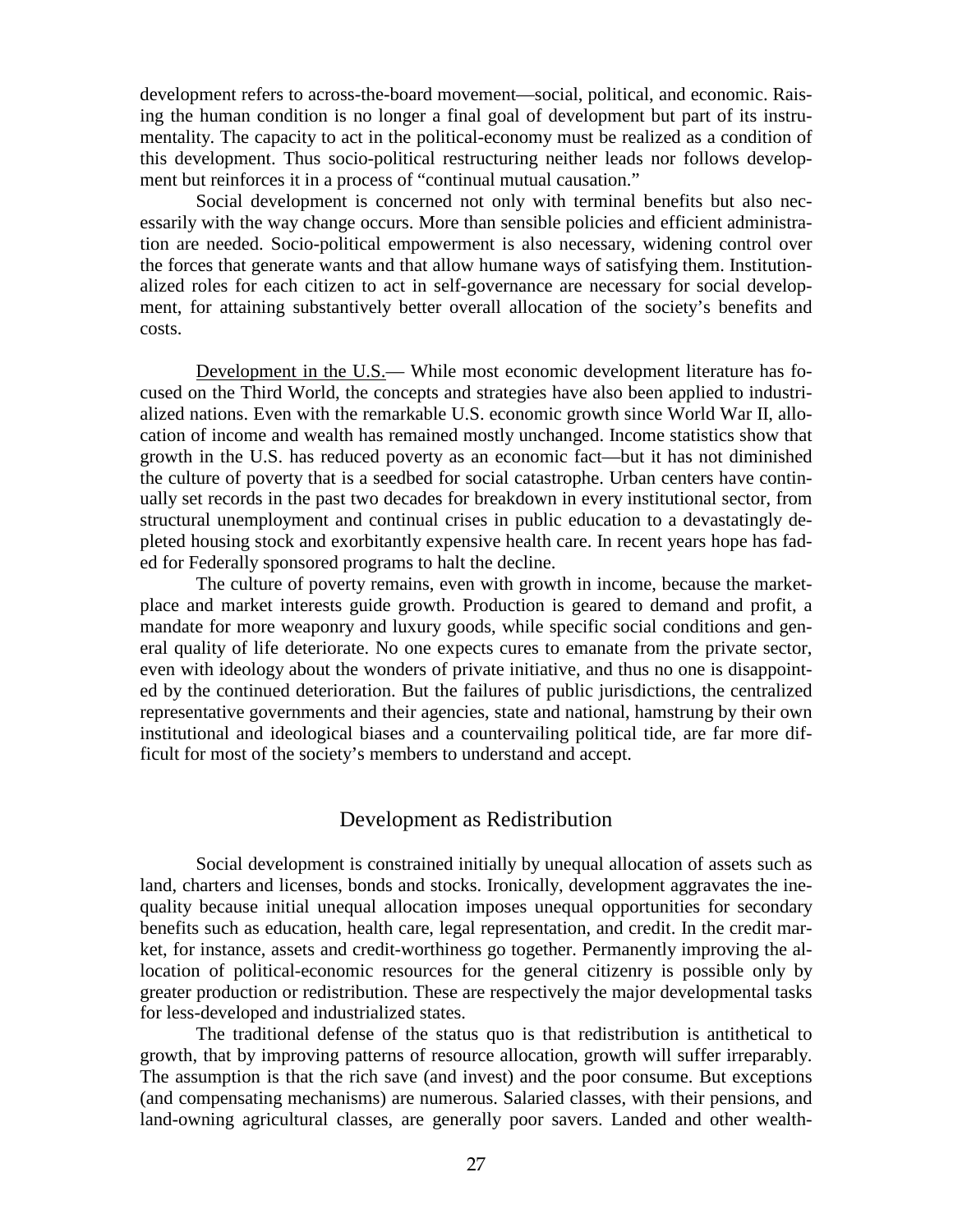owning groups often make sizable unproductive investments in gold, gems, art objects, etc. The poor but self-employed tend to be good savers. The old argument is less compelling too in a highly industrialized state where the purpose of development investment is often not growth in economic productivity, at least directly.

 Three basic strategies are labeled as redistributive, although only two of them actually lead to redistribution: (1) transfers of income or other forms of consuming power through the fiscal system (via taxation, grants, subsidies, etc.) or by direct distribution of consumer goods; (2) transfer of existing assets, as in land reform and nationalization programs; and (3) channeling capital investment into human resources.

 Several obstacles prevent redistribution by transfer payments. While they are necessary at some level to protect children, the aged, disabled, and others who are dependent, income transfers do not reach the culture of poverty and do not offer a solution for epidemic health, employment, education, and welfare problems. Transfers of purchasing power have only short-run payoff—they are exchanges rather than investments. Even when they are maintained indefinitely, they offer no prospect for reforming the undesirable characteristics of proprietary industrial capitalism.

 Revolutionary transfer of assets—nationalization of land and industry—is an authentic strategy for redistribution. But such revolutions have not been particularly successful in modern industrialized countries. Social conditions are rarely punishing enough, for large numbers of people, to ensure support for vanguard parties and other "instruments of preparation." The closest we have come to it in this century was the labor movement during the Great Depression, which was revolutionary only at the fringes. Revolutionary strategies are also problematic in industrialized countries because, whether capitalist or socialist, their ruling governments typically employ massive resources to arrange contingencies and ideologies to undermine threatening opposition movements.

 That brings us to social infrastructure as a means to achieve redistribution in an industrialized state. Redirection of investment into human resources, as social infrastructure, is an authentic redistribution strategy. It spreads political-economic resources by an incremental but nonetheless structural alteration of the state, by forming new institutions. Ironically, even bottom-up investment in infrastructure, while not gaining immediate returns for its sponsors, has trickle-up effects that benefit owners of wealth by improving the productivity and consuming power of moderate- and low-income groups.

#### Social Infrastructure

 Infrastructure is the substructure or foundation of the national state. Both physical and social infrastructure are present, the first referring to utilities, transportation, and communications systems, the second to organized human resources. The latter concept is derived from economic development theory and describes social overhead capital, the human base of national political-economy.

 Social infrastructure includes organizations—in the political realm, local governments, parties, opposition groups, special interest organizations, and nonpartisan associations; plus their cultural fabric, which exists as ideological realities, roles, and norms for action. Thus expenditures for social infrastructure may be directed at both ideologies and institutions.

 Economics of infrastructure.— The economic purpose of investment in human resources, as with inanimate assets that yield benefits, is to improve the state's political-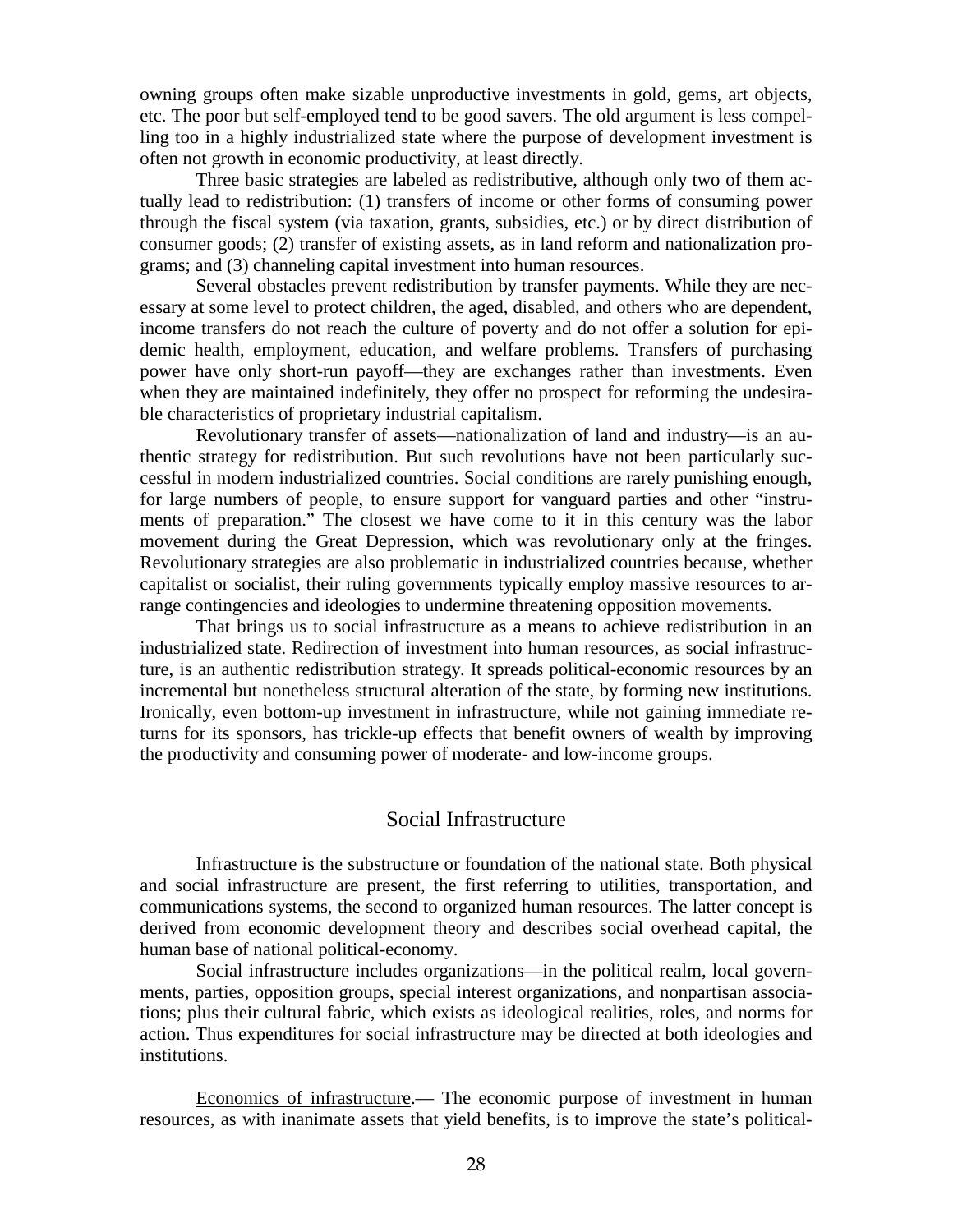economy. In strictly economic terms, the investment is justified if returns (benefits) after costs exceed the general rate of interest or if the additional benefits yielded are greater than the costs to obtain them. This apparently clear calculus is instantly muddied because social infrastructure is neither a precise nor exclusively economic enterprise. The relationship between investment in social infrastructure and political-economic benefits is not mechanical. Part of the problem is that these expenditures do not produce short-term benefits. They are investments rather than exchanges.

 The universal features of social overhead capital—long-term gestation and payoff, "lumpiness" or indivisibility,<sup>[10](#page-126-0)</sup> and indirect returns—make governments the main investors in social infrastructure. The public sponsorship gives unearned benefits to private capitalists. These spillovers from the public to the private sector subsidize capitalism's externalized costs (e.g., pollution, unemployment, and poverty) with extensive resources, such as a healthy and educated labor force, only a small part of which is recovered through taxation.

 Infrastructure for democratization.— In making a case for significantly increasing investment in social infrastructure, it must be said that it is not a panacea for retarded development. Although social infrastructure is not a sufficient condition for social development, as the most promising redistribution strategy it is indispensable to the vitality of a mature capitalist society. The purpose of investment in social infrastructure, suggested in the following five brief summaries of critiques of industrial society, is politicaleconomic democratization.

History of social welfare is A.H. Halsey's point of departure.<sup>[11](#page-126-1)</sup> Small social communities arose from England's new industrial working class in the nineteenth century. Local associations developed—burial societies, cooperatives, and labor party clubs. Although "localized and communalized," they had national impact on Parliament and successive governments. The nationalization of these associations in the early twentieth century, and the unanticipated loss of their fraternal ideologies, left most citizens with little enthusiasm for the bureaucratic welfare state that followed. The remainder is an alienated majority that has deserted party politics in particular and public life in general, becoming increasingly affluent and privatized. Halsey proposes that the way to deal with bureaucratic welfare statism, and the most likely means to redistribution, is re-creation of the small social welfare communities in what he calls "community governments."

 Denis Goulet makes a parallel argument, that the way out of the development failures of centralized planning is "democratic dialogue," exchanging top-down goals for "multiplying agents of human promotion."<sup>[12](#page-126-2)</sup> Goulet's view is that abundance of goods is not the best indicator of "the good life." Participation must be enlarged so that all people become "agents of their own social destiny."

 Speaking to the theme of social welfare and development in the East and West, Eugen Pusic states that much of it is unsuccessful because of existing allocations of re-sources.<sup>[13](#page-126-3)</sup> He suggests that excessive concentrations of power in industrialized societies are a "grave danger to the very survival of humanity." His course for development is decentralization throughout the social structure. What is needed, says Pusic, is democratization, institutionalized structures for social self-management. These must be designed from the bottom up, allowing dispersion of powerful interests.

 Alan Wolfe has a more economically-oriented view of U.S. development problems.[14](#page-126-4) He refers to the contradictory capitalist state expenditures for promoting private capital accumulation and for legitimization to ensure mass loyalty and externalization of the system's high costs in social pathologies. The outcome is a fiscal crisis of the state, a systemic incapacity to adequately finance both costs. Wolfe's antidote is to democratize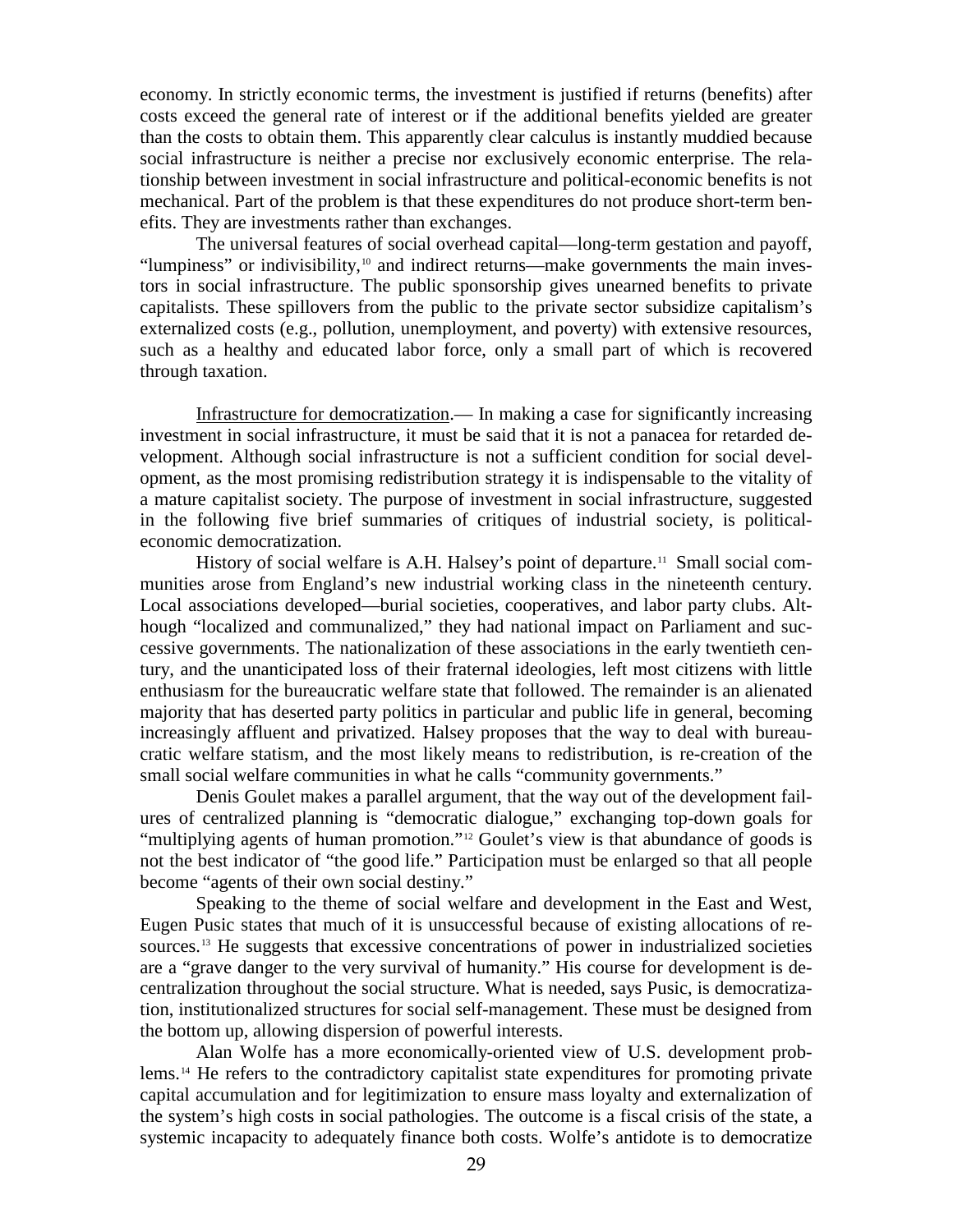capital accumulation. "What we should be working toward," he says, "is the creation of new structures, not new programs. . . . to let the American people in on the discussion."

 The challenge of attaining social equality, the realization of genuine democracy, liberty, and individuality, is what David Gil proposes as the goal of social development.<sup>[15](#page-126-5)</sup> Rejecting the current institutional forms of industrial capitalism, Gil argues that social development requires constructing new ideologies and organizing new institutions. "Selfgoverning" units, small enough to constitute authentic social communities, but sized to satisfy political and economic considerations, would be linked in federations—local, regional, national, and eventually global.

 Sponsorship and ideology.— The basic outlines of social infrastructure can be drawn as institutional functions that are ideologically neutral, as with planning and service delivery. But specific investments in infrastructure invariably reveal ideological bias.

Table 2 shows some of the political and economic ideological flooring of bottomup and top-down expenditures for social infrastructure. The typology is exaggerated in casting ideal types, and contains, as social life itself does, some obvious contradictions. In practice we frequently find (bottom-up) demand for (top-down) service, notwithstanding the bottom-up ideology of self-help. Similarly, (top-down) distribution often has the practical effect of encouraging, if only temporarily, (bottom-up) demand*,* even with the topdown ideology of having experts define need. Top-down-sponsored infrastructure typically is foundation for capital-intensive enterprise, while bottom-up sponsorship favors labor-intensive activity.

Decisions about infrastructural solutions to political-economic problems vary according to the ideologies of organized investors, whether they are established or challenging. Studies examining the effects of sponsorship on social change activities confirm unequivocal restraints on the autonomy of change agents. An inverse relationship is found between dependency on outside resources and independence of action. This seems to be universal, a general condition of community organization and development, wherein action styles, decision-making, selection of objectives, and accountability are determined by the source of resources. Initial staff recruitment and selection is aimed to maximize correspondence between the sponsor's values and interests and the practitioner's professional ideology and practice techniques. The sponsor's influence extends to self-serving definitions of community problems and needs, conflicting with professional values and stimulating tensions and job security anxieties for practitioners.

#### Table 2

## OPPOSING IDEOLOGIES OF INFRASTRUCTURE SPONSORS

| Bottom-Up                                  | Top-Down                                   |
|--------------------------------------------|--------------------------------------------|
| SOCIAL CONTRACT                            | <b>DIVINE RIGHT</b>                        |
| Governments are formed and exist by con-   | Certain individuals and classes rule be-   |
| sent of the governed.                      | cause of special qualities.                |
| <b>COMMUNITY</b>                           | <b>MASS ORGANIZATION</b>                   |
| Face-to-face relations are best for pre-   | Hierarchical organization is necessary and |
| venting and treating pathologies of modern | best to manage complex industrial socie-   |
| social life.                               | ties.                                      |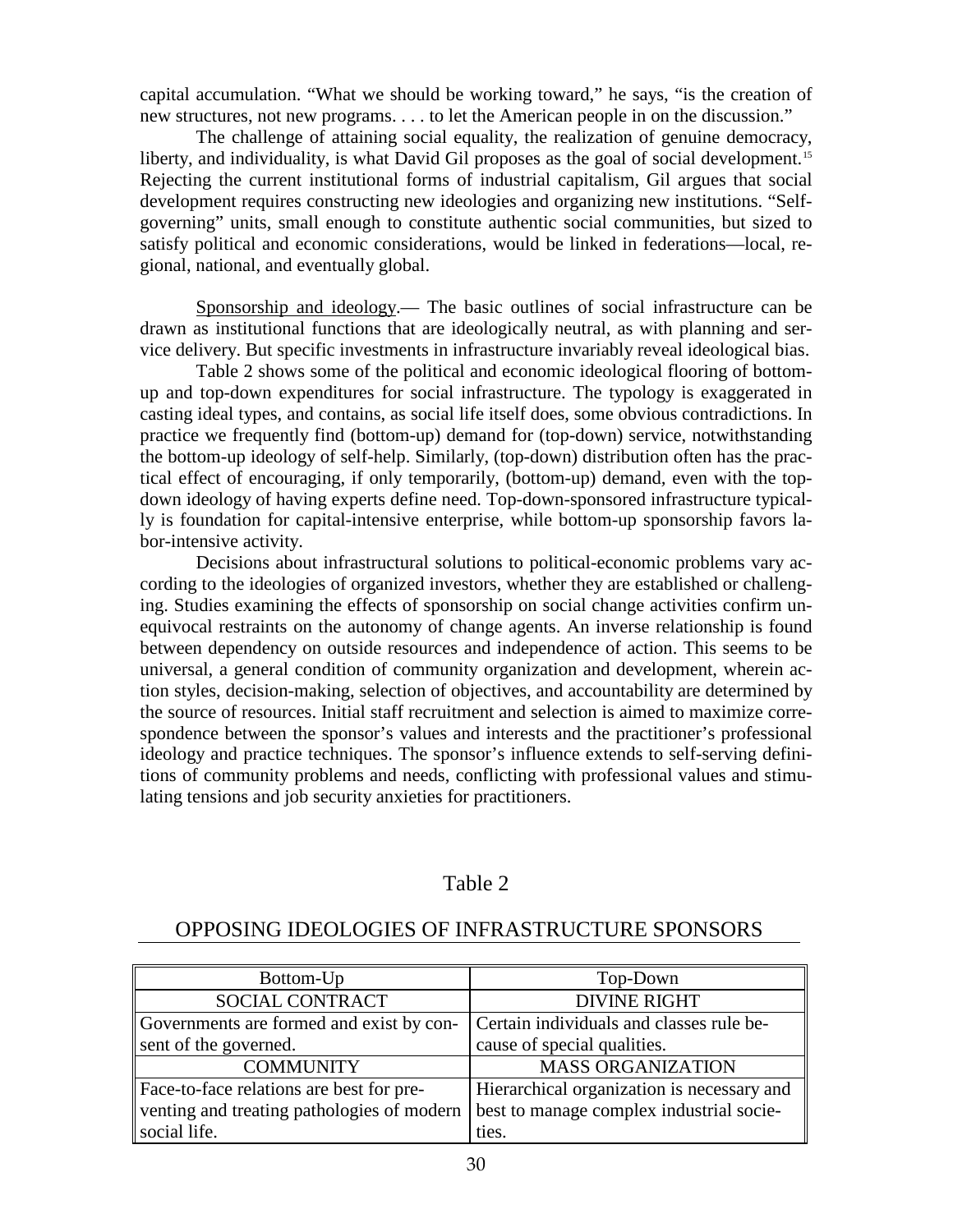| <b>POLITICS</b>                                  | <b>TECHNOLOGY</b>                                 |
|--------------------------------------------------|---------------------------------------------------|
| Solutions to problems of social life are         | Technical expertise is the best way to alle-      |
| mainly political.                                | viate social problems.                            |
| <b>DIRECT ACTION</b>                             | <b>SOCIAL CONTROL</b>                             |
| The public good requires large numbers of        | Citizen participation must be "guided" to         |
| citizens to act directly in self-governance.     | ensure continued (private) capital accumu-        |
|                                                  | lation.                                           |
| <b>SELF-HELP</b>                                 | <b>SERVICE</b>                                    |
| Local initiative and cooperation best satis-     | Mass organizations must provide programs          |
| fy programmatic needs.                           | and services under professional manage-           |
|                                                  | ment.                                             |
| <b>DEMAND</b>                                    | <b>NEED</b>                                       |
|                                                  |                                                   |
| Public resources should be allocated ac-         | Public resources are best distributed by          |
| cording to citizen demand.                       | expert definitions of need.                       |
| <b>REDISTRIBUTION</b>                            | <b>DISTRIBUTION</b>                               |
| Resources should be <i>redistributed</i> to per- | Resources should be <i>distributed</i> to relieve |
| manently alter relations of power.               | extreme human suffering and to buffer cit-        |
|                                                  | izen discontent.                                  |
| DEMOCRATIZATION OF SURPLUS                       | <b>EXTERNALIZATION OF COSTS</b>                   |
| Surplus accumulation from labor pro-             | Public expenditures should continue to            |
| ductivity should benefit the general public.     | subsidize private wealth by assuming ex-          |

The opposing ideologies of citizen action and participation (direct action versus social control) in Table 2 are manifested in equally opposed institutional responses. Ongoing tension exists between top-down-sponsored agencies, seeking to control forms of participation in public life, and bottom-up-sponsored organizations, attempting to control the agencies and polities, to make them more responsive and efficient.

 The purpose of social control through "participation" is to accommodate citizens without modifying or inconveniencing established power centers. An unmistakable emphasis is put on issues that can be resolved with education, public information, and other non-political approaches, exclusive of pressure tactics. Sponsorship from the top down is a force for system maintenance, not institutional change. Participation is expected to be "responsible," focusing on distribution rather than redistribution issues.

 Bottom-up-sponsored citizen action organizations are typically self-legitimated. They generally reject top-down ideologies—recognized as class-based and biased—that are out of touch with the experience and history of ordinary citizens. They also refuse to accept administrative and technical ideologies that rationalize and protect top-downsponsored organizational domains. Citizen action issues focus on power transfers for community control, income and benefit redistribution, and similar goals.

 The effects of sponsorship direction can be seen in planning. Apart from differences in priorities and action styles, there are other opposing characteristics. In top-downsponsored planning, success is defined as decision-making speed and accuracy. Citizens provide advisory input to planners who are themselves, for the most part, on the output side of political decision-making. In bottom-up-sponsored planning, success is defined as maximum scope of citizen engagement in the exercise of public power. Planners provide advisory input to citizens who are, in turn, on the input side of political decisions.

 Top-down sponsorship of social infrastructure, when oriented to structural change, inevitably results in zero-sum conflict, leading to cut-off of resources, the loss of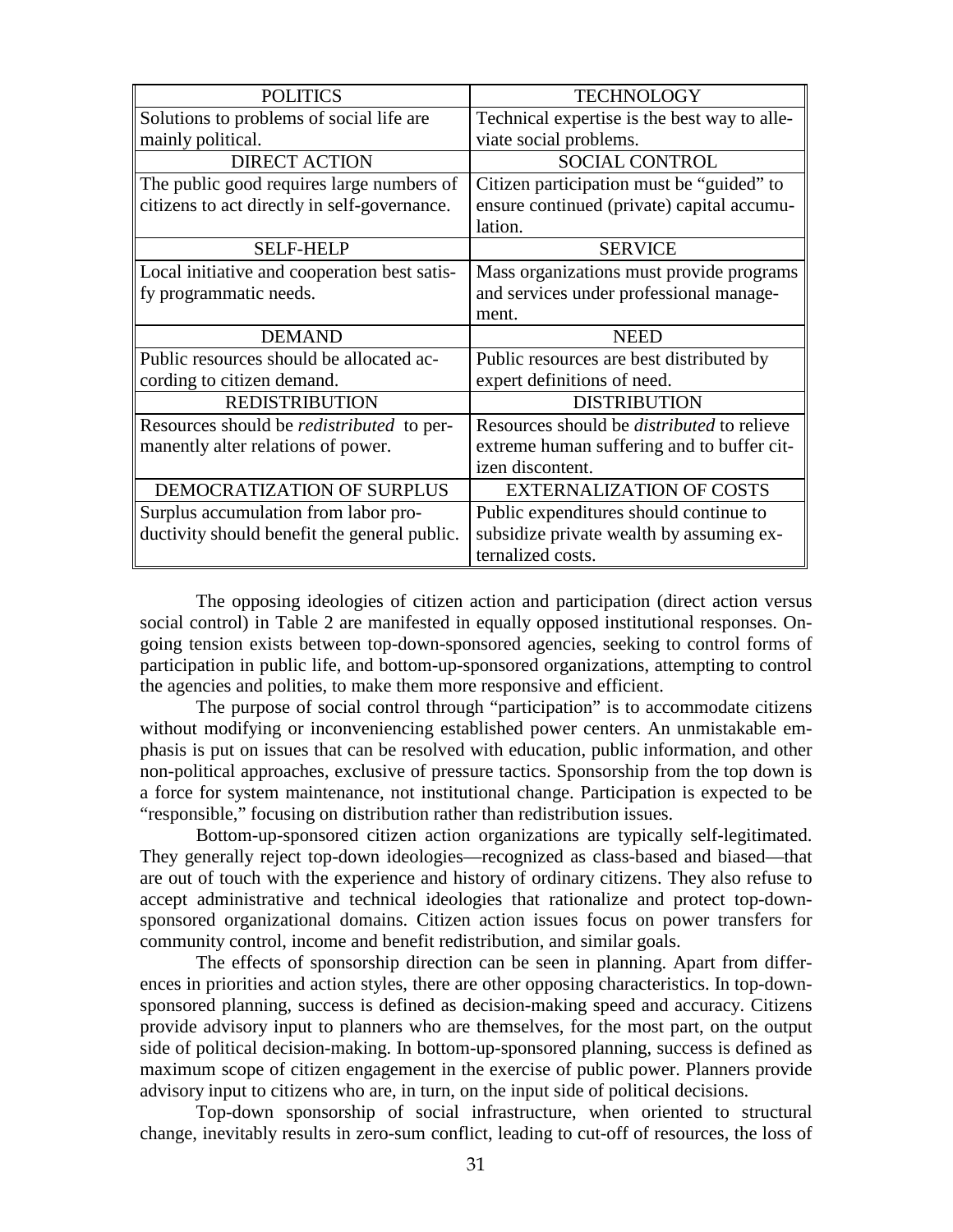power by the community organization, and its subsequent collapse or severe displacement of goals. This scenario has been repeated again and again in recent decades.

 Functions of infrastructural organizations.— Organizations that constitute infrastructure adopt or evolve one or more manifest functions. These are political, economic, religious, planning, and service. Latent functions of infrastructural organizations include socio-maintenance—reality construction and socialization which we have already reviewed; and socio-therapy—social bonding and personality development.

 Infrastructure is central to political culture, to positive ideologies and action pathways for democracy. In top-down-sponsored political infrastructure, with its ideology of guiding citizen participation, administration and social control are the most important tasks. As carried out by urban governments, these include information gathering, promotion of state and Federal policies, implementation of programs and services, and generally managing contingencies and ideologies to protect resource flows and domain.

 Bottom-up-sponsored political infrastructure, sustained in part by citizen action ideology, is designed to generate permanent and legitimate roles for social selfmanagement, public space in the language of political philosophy. The theme is that political freedom is a deception if there is no room or way for individuals to make public contact with the lives of others in matters of collective concern. Public space translates into institutionalized roles in the state's political-economic structures, mainly governments, which are defined behaviorally, for people to act in their public capacity, as citizens.

 The direction of sponsorship also colors the institutional and ideological profile of economic infrastructure. Top-down-sponsored economic goals are to protect capital accumulation, to ensure an adequate labor force, to enable central government to buffer with distribution (forms of patronage) demands for redistribution, and to control resources by connecting and coordinating peripheral and central markets. Economic infrastructure serves both top-down and bottom-up interests by revenue collection and regulatory activities. Bottom-up purposes extend, however, to articulation of demand, capital accumulation, and labor-intensive enterprise.

 It is not necessary to do more than note the processes of socio-maintenance, reality construction and socialization. The socio-therapeutic functions of infrastructure, social bonding and personality development, are latent yet prime functions of infrastructural organizations. The nineteenth century social philosophy of idealism identified the relationship between personality and social community, that the former flourishes in finding a meaningful part to play in the latter. Early proponents of community organization in social work looked at organized group life as an exercise in mental hygiene. Contemporary studies along these lines generally confirm that civic activity offers an effective means to combat the alienation of modern society, while simultaneously contributing to community improvement.

## Social Infrastructure in the U.S.

 Because the United States was a frontier nation during its first century, much of its development involved transcontinental movement of small, newly formed, self-governing communities. Settlers crossing the continent in clusters adopted political compacts for the course of their travel, not by chance or personal predilection but for survival. Public space was created from necessity—marked by democratic election of officers, establishment of rules, and subscription to mutual obligations, to answer the conditions of an historic mi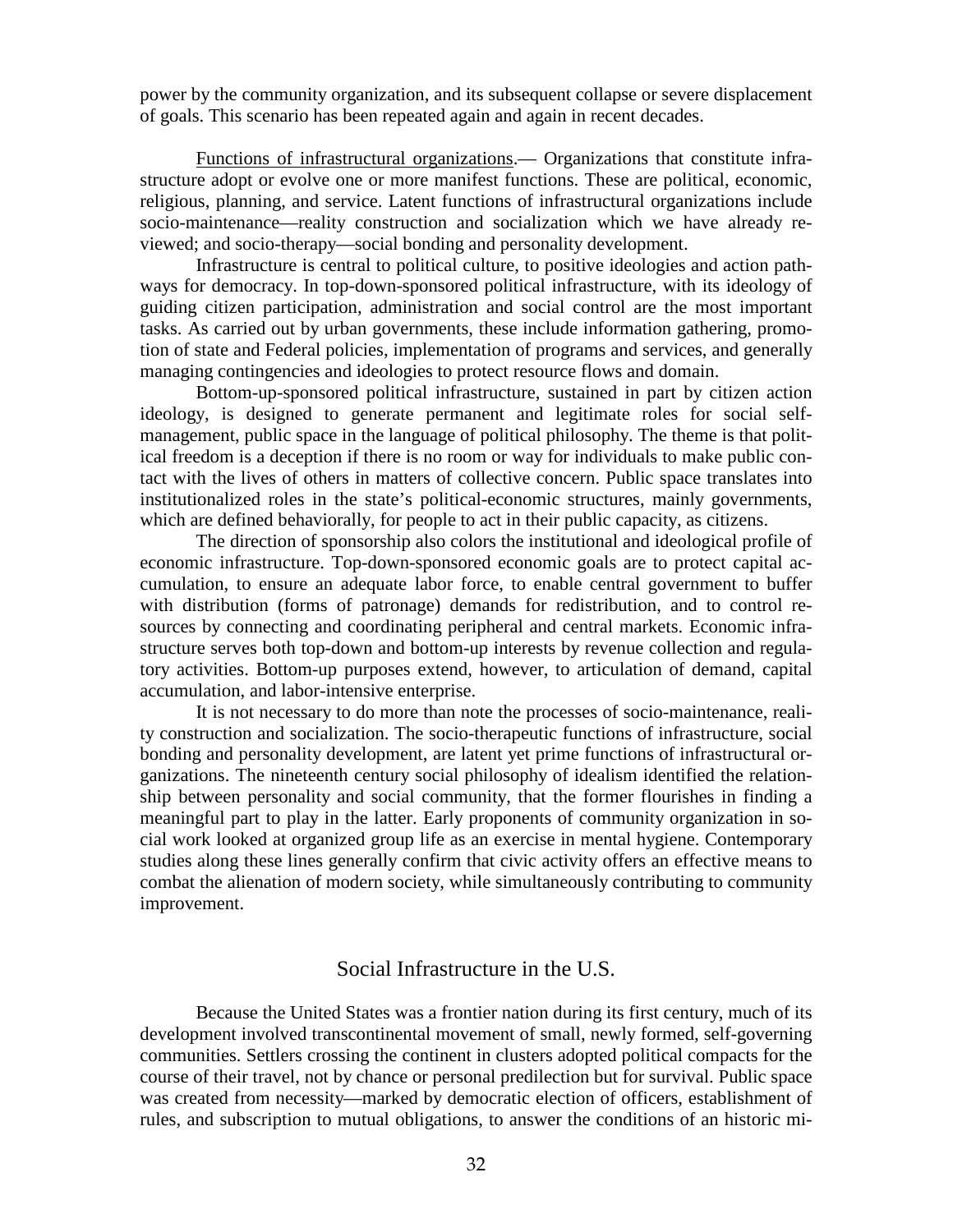gration. Disbanded at their destinations, they were often replaced by another informal and temporary political form.

 "Claim clubs" and similar associations were organized to confirm, give notice of, and protect claims, filling the institutional void between settlement and formation of towns. These groups began with community meetings, subsequently drafted constitutions and bylaws, elected officers, established procedures for selecting juries to settle disputes, and in some places evolved into recognized local governments. Equally common was the organizing of some variant of town government on the New England model, departing ever farther from the original as the country's second century and westward settlement progressed, but never entirely forsaking councils, schools, law enforcement, and the other accouterments of public life.

 Paralleling the older cities of the East—Boston, New York and Philadelphia small self-governing towns fed the growth of Midwestern and Western metropolitan centers. Neighborhoods in Chicago and Los Angeles, and many cities between, had their own governments, were independent political units making decisions about zoning, taxes, and other matters of public concern. Some, as in New England, sent representatives to state legislatures.

 During the nineteenth century, when America's rural and urban populations were reversed from their present distribution, small- and moderate-sized towns had usable public space. This was not always by explicit political right—there was little institutionalized direct democracy outside New England—but through social and physical arrangements that fit the geo-political scale of the period. The time was marked by a great deal more opportunity for, and actual participation in, public life by individuals, far less privatization.

 Beginning in the middle of the 1800s and continuing onward, waves of immigration and the domestic population movements fueled urbanization and the growth of urban poverty neighborhoods. Historically impoverished populations peopled the local enclaves. They had come first from Europe, later from the Atlantic Coastal Plain, the Black Belt and Delta regions of the South, the Cumberland Plateau, and the high plains of central Mexico. Desperate to flee what for most had become an oppressive rural life, they were as cut-off from power in the political-economies of the cities as they had previously been in rural communities.

 The partisan parties began to monopolize mid-nineteenth-century urban politics through the political machines. The machines isolated policy-making from local political demands and conflicts, most of which originated in race- and ethnicity-conscious populations, those most victimized by urbanization and industrialization. The trademark of the machines, like all top-down-sponsored infrastructure, then and now, was to express volatile redistribution issues in more placid distribution terms.

 The "progressive" or municipal reform movement, dating from about the turn of the last century, was a somewhat ironic top-down reaction to machine corruption, urban deterioration and instability, which threatened economic growth. The reformers were liberal, Protestant, upper and middle class. The reform ideology was efficiency and economy. The strategy was administrative centralization in bureaucratic organization and rational policy-making by technical experts. The result was to remove public administration not only from the corrupting influence of machines but authentic political control generally, ending any semblance of local self-governance by unceasing municipal annexations and consolidations. The centralized urban polities and their bureaucracies quickly became mechanisms of social control, sublimating politics, permanently discrediting political process and transferring its functions to mass organizations. The municipal reform movement, responding to political machines no longer able to manage urban stability and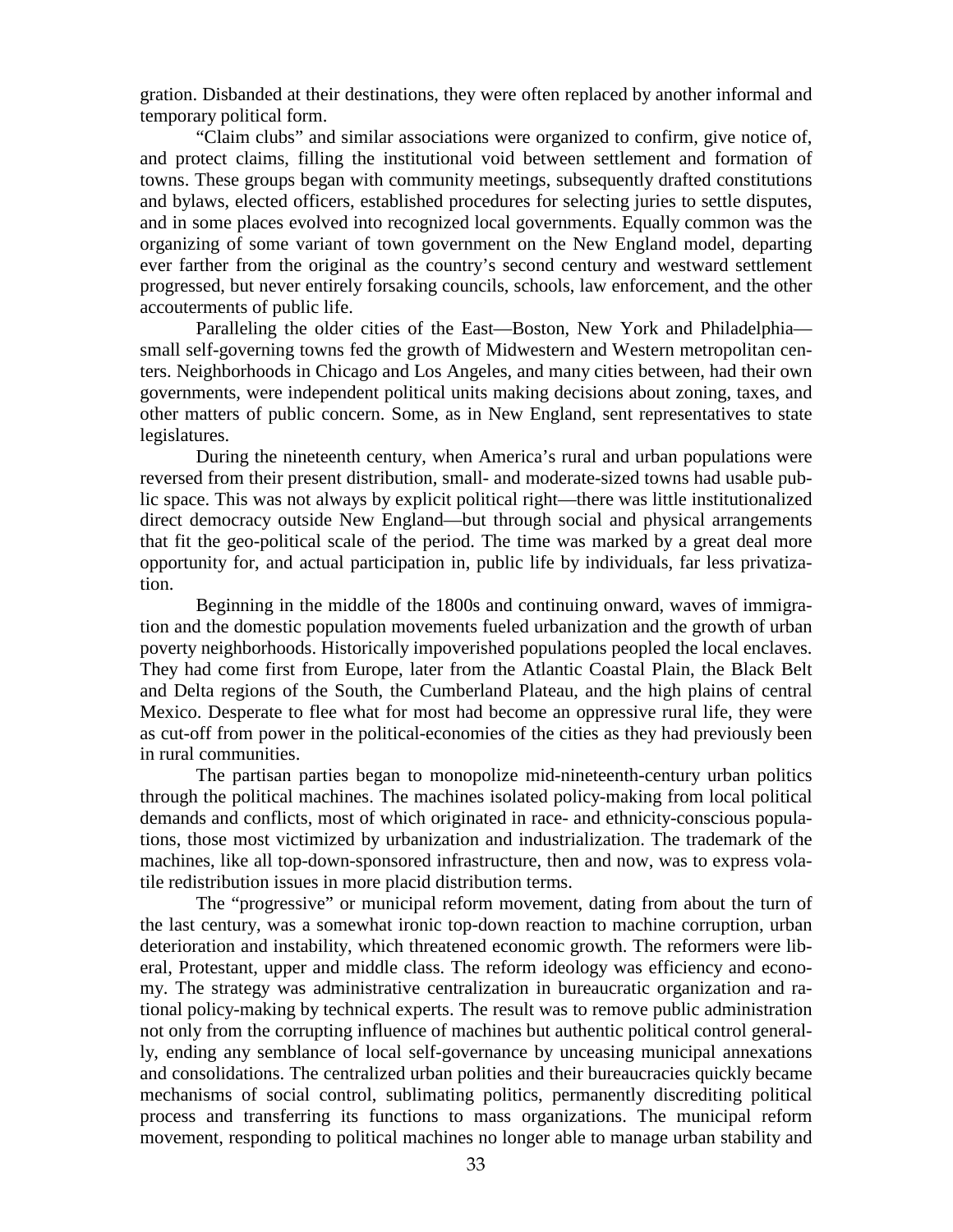protect economic growth, led to bureaucratic gigantism and institutionalized the demise of public space.

 Political scientists and commentators differ in their thinking about how much public space existed in the past and, for those who believe there was more, the reasons for its decline. But there is little argument that in our time the available public space is not sufficient. Permanent social infrastructure that is politically and economically empowering for the general citizenry is almost nonexistent—grassroots organizations are mostly too fragile for sustained citizen action—and thus the urban political movements of the mid- to late-twentieth century are interpreted as attempts to construct (or reconstruct) public space.

## Social Work Investments in Infrastructure

 Since the beginnings of social work, the profession has had an implicit commitment to invest resources in organizing social infrastructure. Different practitioners and agency sponsors over the decades, notwithstanding divergent social philosophies, objectives, and action styles, have in common putting their energies into programs that established necessary organizational foundation to upgrade social life.

 Achievement of the most important charity organization principle, coordination of welfare services, required neighborhood committees of local residents and representatives of relief and welfare agencies. The charity organization society (COS) movement viewed neighborhood organization as crucial to cooperation between providers and recipients, and also as necessary to energize the idea that urban ills could be cured by revitalization of local social life. The COS district office was also to be a neighborhood community center, a "village meeting house."

 Jane Addams linked the pathetic state of urban life at the end of the nineteenth century to the circumstance that citizens lacked local traditions, public spirit, and social organization. The settlement purpose, in functional terms— stripped of philosophy and goal statements—was to create local organizations that would improve social life.

 Social work contributions to building infrastructure continued in the early decades of this century. Community practitioners attempted to establish "village life" in urban neighborhoods by forming block and neighborhood associations. Local neighborhood defense councils were organized throughout World War One to mobilize resources for the war effort. The short-lived Cincinnati Social Unit Organization is another example of social work-oriented infrastructure development to expand local citizen action in public life during this period. Less than ten years later, during the Depression, neighborhood councils were organized. After the councils the neighborhood organizing of the 1940s supported the new war effort. The locality-based activities of the 1960s were the last major social work investment in infrastructure.

 Social work sponsorship of community organizing has had a checkered history, often serving top-down interests and ideologies. It has been marked by self-conscious avoidance of politics and conflict, resulting in the well-known political irrelevance of the profession's mainstream practitioners. The thing to notice, nonetheless, is that building infrastructure is a traditional task of social work. It is now an essential activity in mature industrial societies that lack public space. Consequently, social workers are challenged to find ways and means to invest in infrastructure for bottom-up interests and ideologies.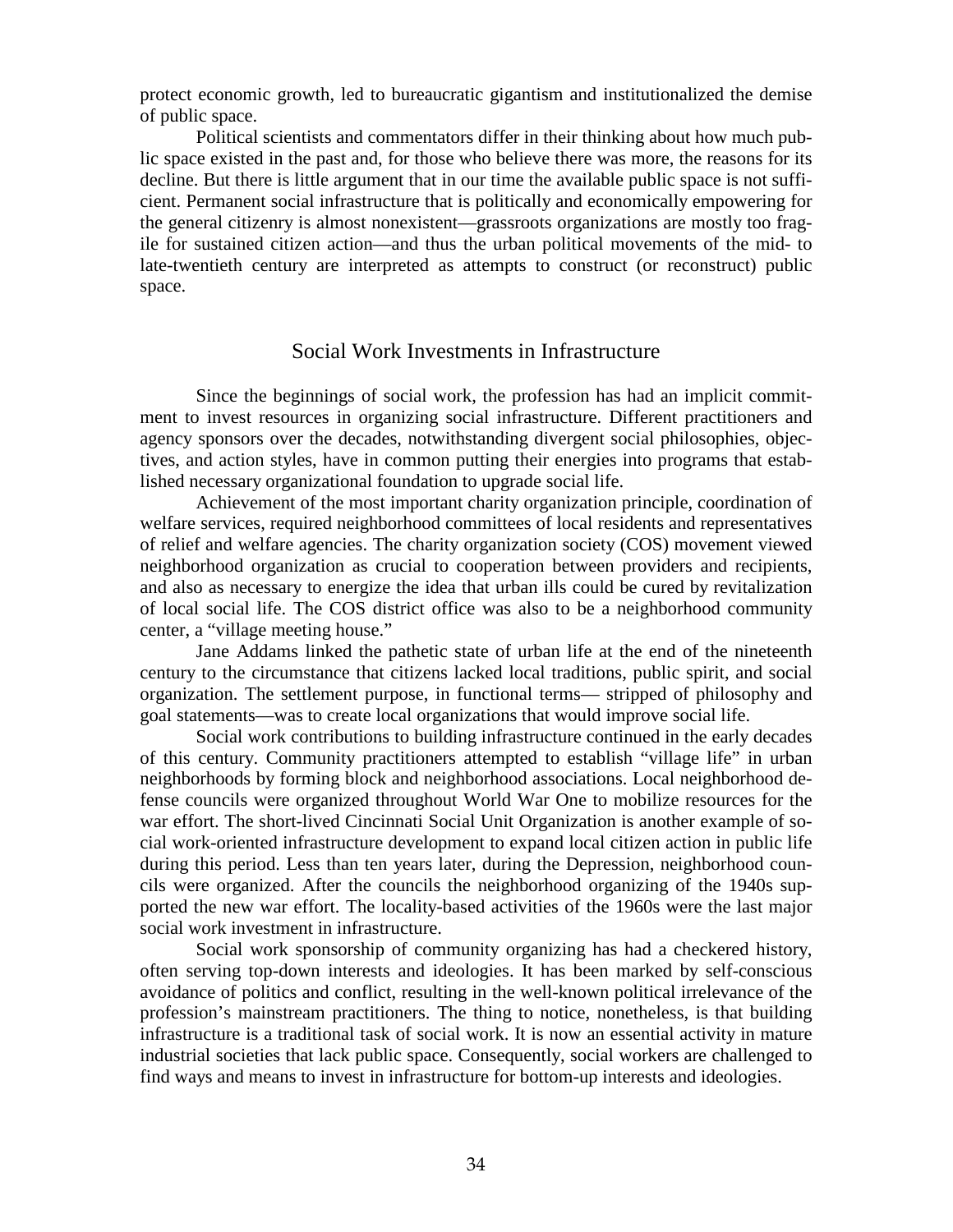## SUMMARY & APPLICATIONS

## Unified Theory

 The main features of the organizing action field—power and ideology, and their effects on individuals and collectivities—have been specified by drawing together concepts of learning, exchange, reality construction, and development. They reveal a theoretical unity in both their tout ensemble and their comprehensive accounting of the action field characteristics.

 The theory explains individual behavior as a reciprocal product of actor and action field. Learning and acting new behavior are contingent on prior cues, thinking and knowing, and rewarding and punishing consequences. These contingencies are encountered directly, by observation of others, and through symbolic information.

 Concepts of exchange, underpinned by learning principles of mutual reinforcement, self-management, counter-control, and deprivation/satiation, explain collective behavior in the action field. Exchange gives a simple yet inclusive view of collective behavior that originates in cooperation, competition, and conflict, to maximize scarce resources. Attention is given to absolute and relative deprivation in the unequal resource distribution, power and conditions of its use, and distributive injustices. The pivotal objective of a political-economic organization is survival in its action field, with decisionmaking designed to manage resource flows for longevity and attainment of goals.

 Learning and exchange concepts largely ignore collective ideologies and their impact on individual behavior and organizational action. But ideological realities account for why and how an event is perceived as rewarding by virtually all members of one collectivity and punishing by the whole of another. The social construction of reality explains the creation and effect of valued meanings that, when attached to centers of organized power, become political-economic ideologies. Formed with language in face-toface interchanges of subjective experience, they are the collective standards against which learning and exchange contingencies are judged rewarding or punishing.

 The ideologies are grounded in actual institutions—recurring patterns of behavior—and their subdivisions, lesser organizations and groups of individuals with shared histories or common language experience. The social construction of ideologies continues because of covert contingencies for individual and group participation, such as reducing environmental complexity and thus enabling organizational action, and more personalized rewards.

 The juxtaposition of learning and exchange contingencies and ideological realities shows their inseparability in social life. Knowing their dialectical relationship, it is impossible to imagine social action as the singular product of one or the other.

 Concepts of social development complete the unified theory as a description of the action field. Although many obstacles hinder development in industrialized capitalist states, the most important are proprietary interests and their allies in public organizations who oppose institutionalized citizen action for redistribution. The most promising strategy for democratizing the political-economy is long-term, bottom-up-sponsored investment in social infrastructure, creating permanent public space for citizens to act in their own self-interest.

#### Theory-Based Roles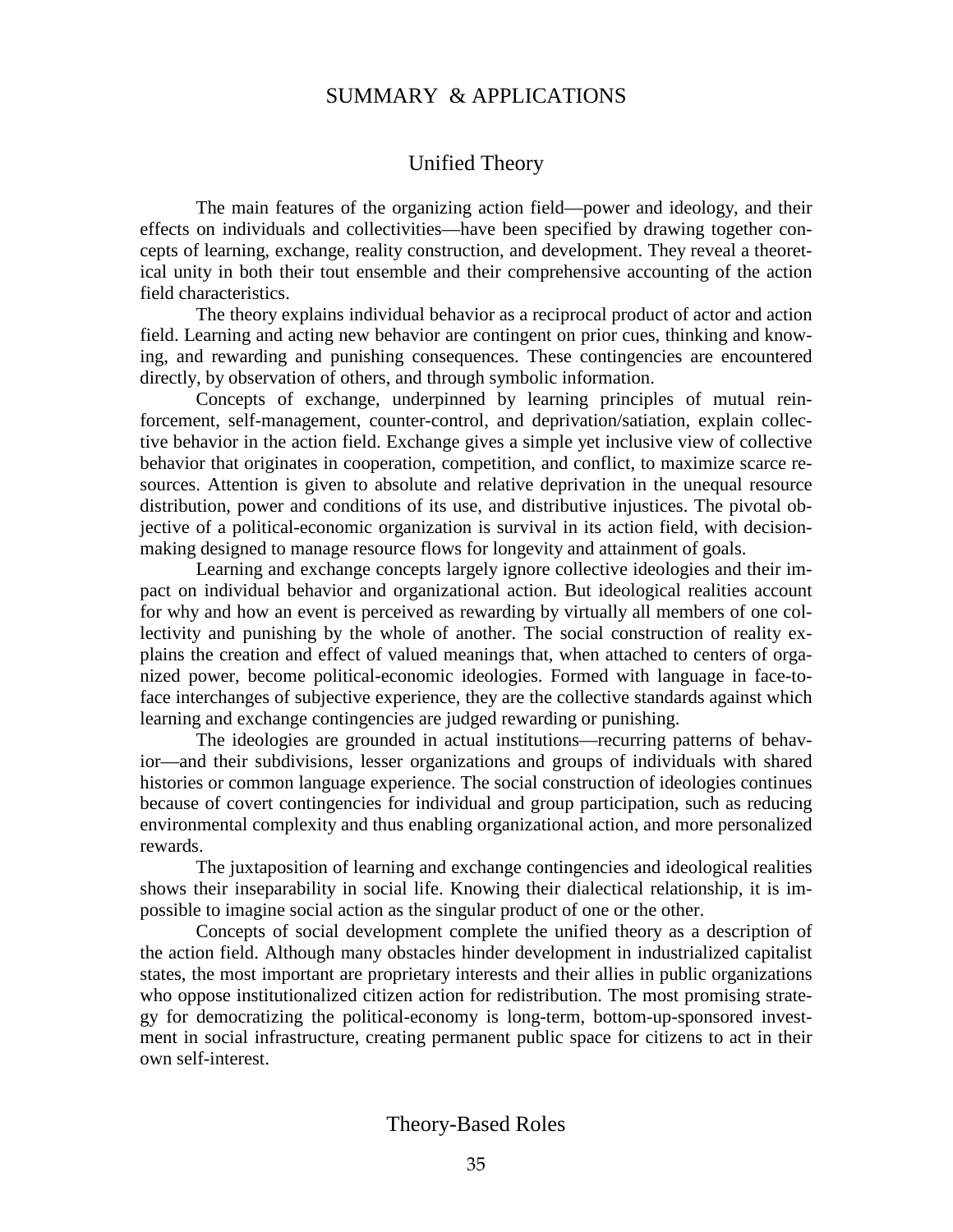The unified theory implicitly pictures four major roles for practitioners. Learning, exchange, reality construction, and development suggest generic practice roles that have applications for many different organizing styles, settings, and sponsors.

 Social learning, based substantially on observation, points to creating, testing, and refining models for micro to macro objectives, whether instrumental, structural, or processual. Learning and exchange both underline the importance of the organizer's role in identifying and planning contingencies, including analyses of power distributions, strategic resource flows, profits and costs in exchanges, and distributive injustices. Concepts of reality construction indicate the organizer's role as demiourgos—"the maker of the world"—in facilitating understanding of and participation in social construction and playback of ideologies. Lastly, the prescriptive role suggested by the theory is to organize permanent social infrastructure for redistributive development by democratization of the political-economy.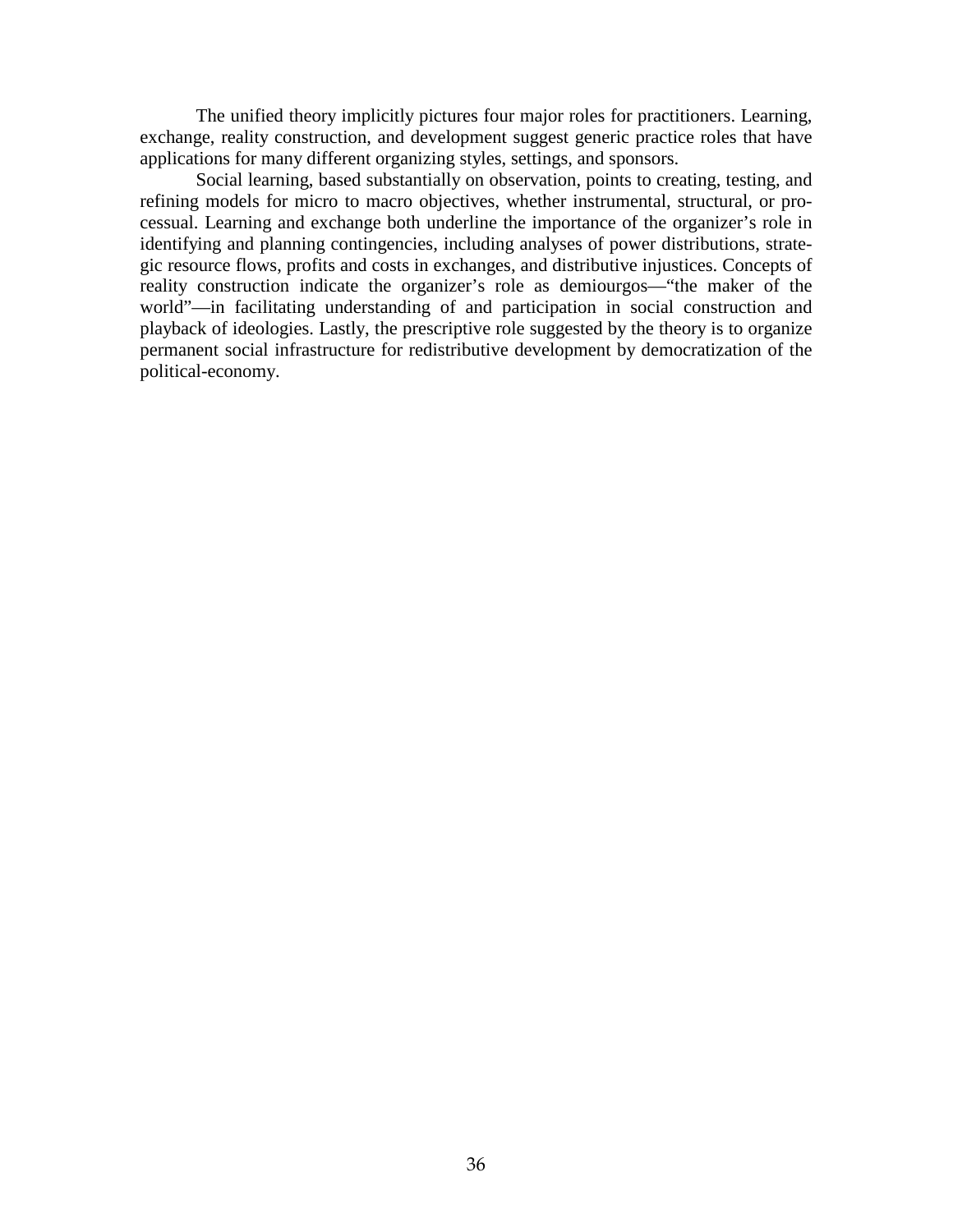# PART TWO—MICRO TECHNOLOGY

What one relishes, nourishes.

—Benjamin Franklin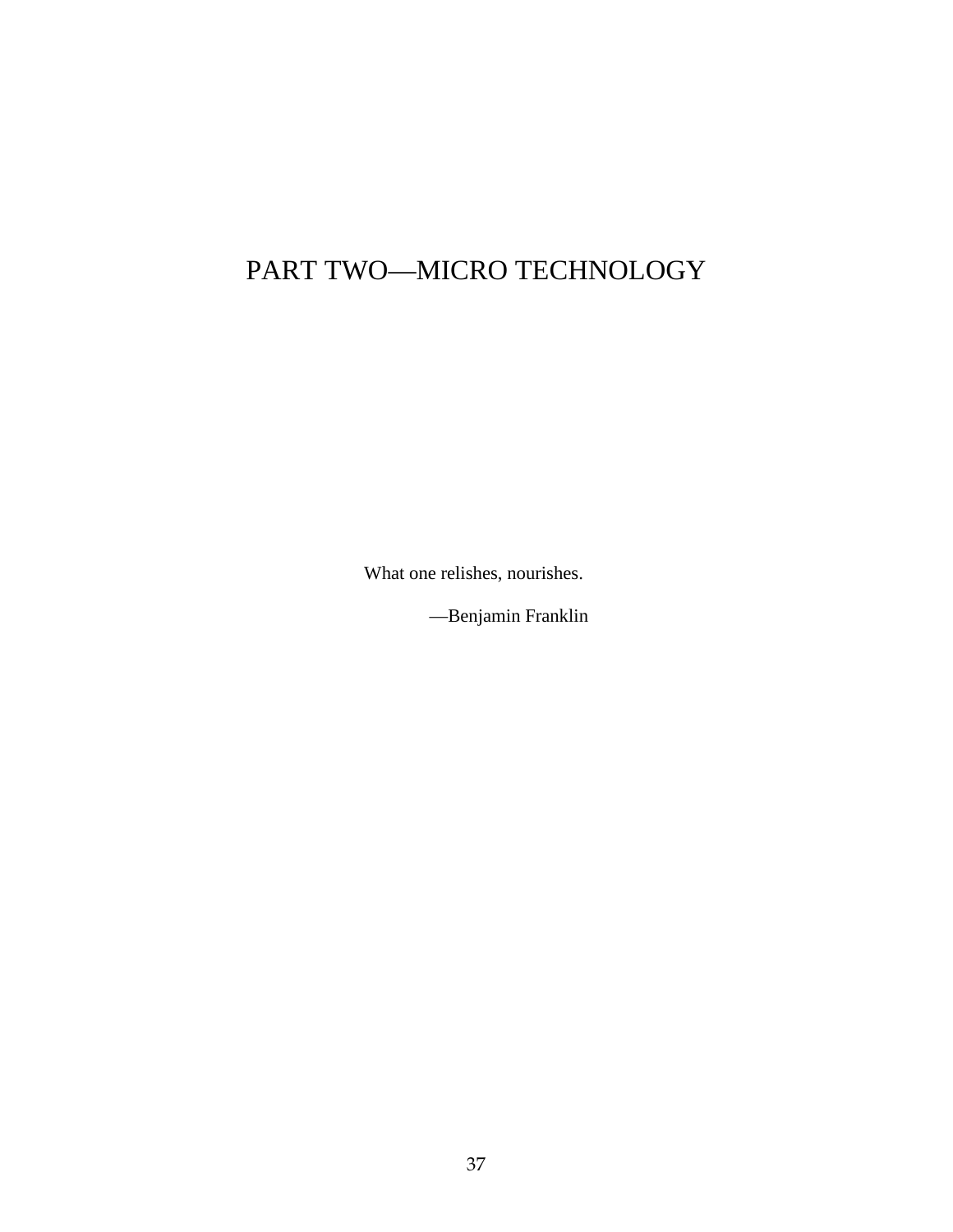## INTRODUCTION

There are three notable practice benefits to be drawn from the psychosocial components in the unified theory. They are systematic understanding of social action—past and present, predictions about future action, and procedural guides for intervention—with the potential for combining all three as practice technology. These aids work together: the micro range of practice demands a composite technology of analytic and predictive skills, coupled with intervention procedures.

Concepts of learning, exchange, and reality construction lead to a large number of hypothetical propositions and practice procedures. In the following pages, modeling, one of the most potent of the theory-based procedures, is considered for some of its lesserknown implications for practice. Next, the social action dialectic, summarizing the psychological and sociological dimensions of the action field, joined with a number of related hypotheses, is applied to an analysis of the Peoples Temple. We see in this exercise the analytic advantage of moving beyond the generalization of self-interest to more elaborate theoretical explanations for social action. The last part of this section proposes specific micro technologies for three recurring organizing problems: survival without instrumental achievements, coalition maintenance, and self-management of morale.

I have drawn from the case literature of infrastructural development, particularly from the bottom-up-sponsored instances. What is presented, however, is not case analyses per se but showings of useful applications of theoretical concepts. Looking through the lens of practice theory, the objective has been to discern important events, decisions, and action sequences, to articulate the underlying dynamics and make predictions—and thereby to illustrate the most important elements in practice technology. What follows, then, is complete only insofar as it suggests the potential range of applications for extending theory to practice, using analytic, predictive, procedural, and technological approaches. I have not attempted anything so ambitious as a complete micro technology for community organizing.

My assumption throughout has been that it is not possible, by ex post facto analysis, to explain with certainty the success or failure of complex organizations. My intention has been to take care not to ignore the work of dedicated organizers, their resources and realities.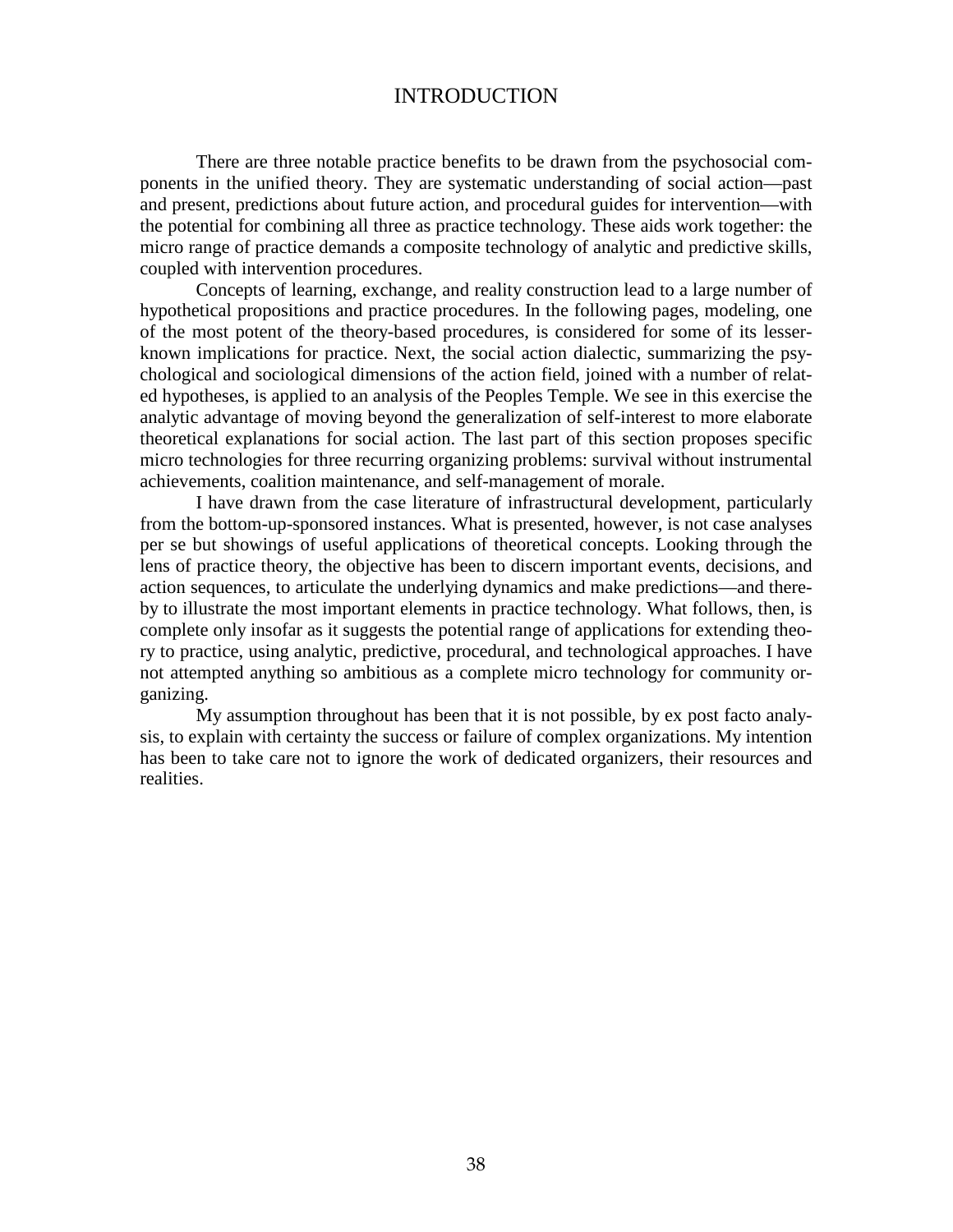#### MODELING IN PRACTICE

It is arguable that organizing is mostly modeling in one form or another. Certainly much of what organizers do entails development and presentation of models—often serving as such themselves—to enable the achievement of diverse goals and objectives. Modeling, then, as a procedure based on learning concepts, which in turn are central to the unified practice theory, is essential to micro technology.

To review briefly, observation of models is the vehicle for most social learning. While behavior can be learned by observing a model, performance of what has been learned does not occur without appropriate contingencies. Observational learning without performance—for instance, learning how to chair a meeting but not doing so—results in acquisition of the modeled behavior in cognitive, representational forms (mental images or language symbols). Exposure to models, in addition to promoting new behavior, may inhibit or disinhibit previously learned behavior. Inhibitions are strengthened or weakened by vicarious experience of a model's rewards or punishments. Seeing modeled behavior that is ordinarily disapproved go unpunished has the same effect as observing rewards for that behavior. We can see all these operations in the following practice sequence.

#### Coalition Conflict

Substantial modeling effects can be identified in a social action coalition formed in the late 1960s.[16](#page-126-6) Located in a low-income neighborhood of about 50,000 population, in a major West Coast city, the coalition membership was comprised of large established agencies, public and private, and a number of smaller, more militant organizations. The organizers and a small core of the leadership had very different goals than the established agency members. From the beginning, and intensifying throughout, there was internal conflict over the role of the organization—whether to merely support member organizations or to operate as a strong, independent federation. The latter option, preferred by the organizers and militant members, was opposed by the established agencies because it would make the coalition competitive with them for Model Cities funds and other resources.

At the coalition's third annual convention there was a mass walkout by about a hundred of the delegates over the slate of candidates put up by the organizer-leadership core. The nominee for president had already served two terms, and a third would require a change in the bylaws. Competition between the candidate and his main challenger, the head of a large member-agency, reflected the conflict over the ongoing issue of a loose versus a centralized federation. The incumbent president named himself to chair the bylaws committee that then recommended he be allowed to run for a third term. For many of the delegates this was a "glaring affront to democratic procedures." In a close vote the convention accepted the committee's recommendations, but the incident marked the hardening of intense factionalism—and before long the offending maneuver was mirrored in the reactions of the agency forces.

At the fifth convention, two years later, each of the two feuding groups charged the other with creating large numbers of "paper organizations" to gain delegates. Many resolutions were passed and the presidential candidate of the established agencies was elected, the remaining offices being split about evenly by the two groups. However, the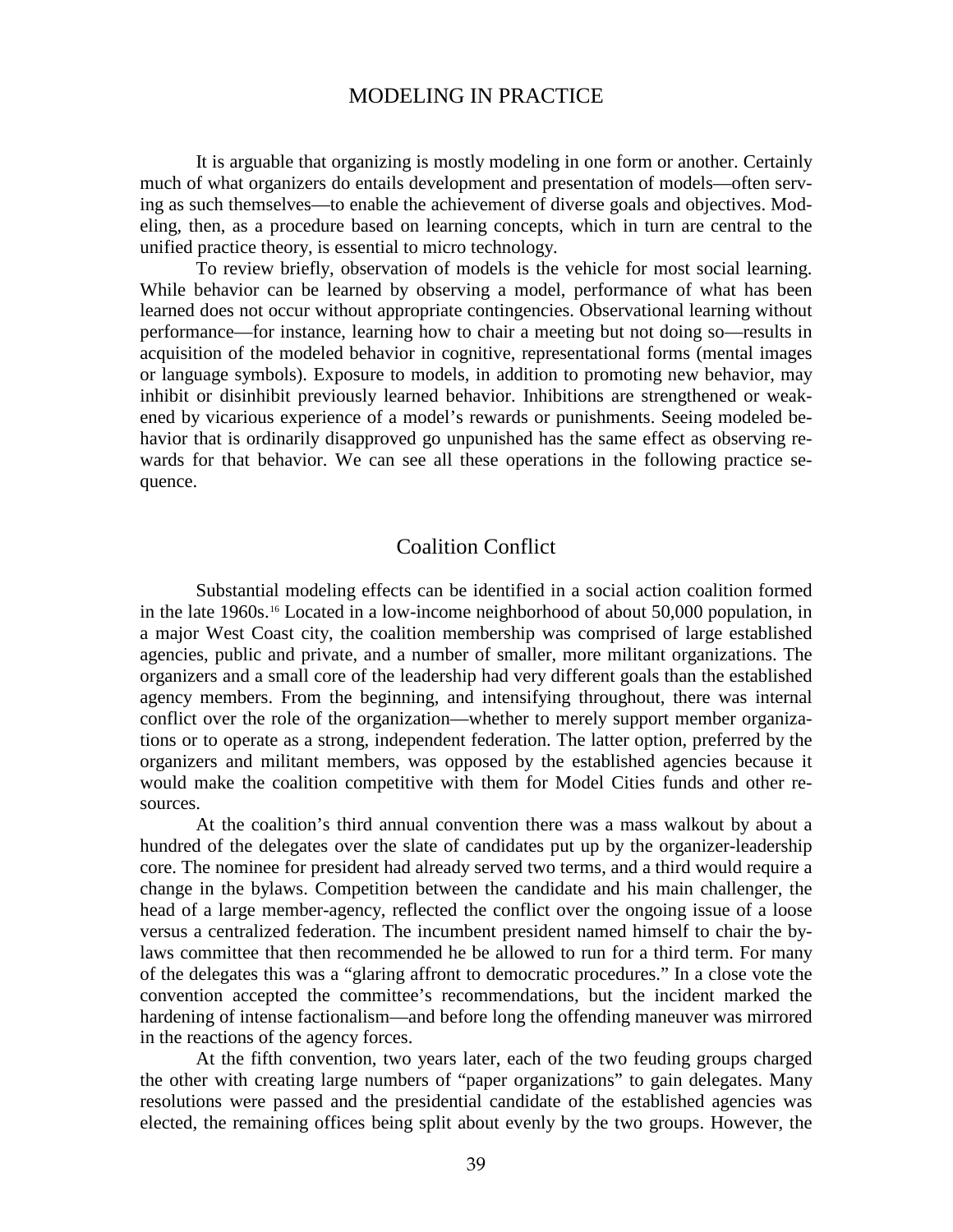coalition was deeply divided following the convention, with control shifting back and forth between the two factions. This fratricide was capped at a post-convention meeting of the delegates' council. Open warfare erupted and the more powerful, newly strengthened agency leadership took control of the organization by subverting constitutional procedures and bylaws. That summer the organizers and their allies among the leadership withdrew from the organization.

#### Inadvertent Modeling

This coalition history illustrates the potential for harmful boomerang effects from inadvertent modeling. While most leaders and organizers acknowledge that they consciously influence others by modeling, few give attention to the less constructive aspects of their behavior that, if imitated, undermine their own objectives.

At the third convention the organizer-leadership core, then holding the balance of power within the organization, managed to maintain control by severely bending if not openly subverting democratic principle, thereby inadvertently modeling a corrupting approach to resolving factional differences. The coalition's established agency members could hardly avoid observing the behavior of the leaders and organizers under conditions of conflict and crisis, nor could they have failed to see the consequences: the reward for violating democratic ethos was continued control; there was no punishment.

This observational learning found expression in performance two years later when similar conditions and potential rewards—intense competition for control and direction of the coalition—were present. With the balance of power shifted in their favor, the established agencies—their inhibitions loosened, and presumably anticipating their prospective reward of permanent control—performed the behavior earlier "learned" (disinhibited) by observing the organizer-leadership core at the third convention: they overrode the organization's ethos and principles to prevail over their opponents.

This is a realistic example of the damage that can be caused by inadvertent modeling. While it is not suggested that one should dismiss the possibility of other significant factors in the final outcome, the case points unequivocally to inadvertent modeling as a relevant if not pivotal variable. The chief lesson for practice is that organizers and leaders are models not only by conscious design but when they least expect to be. Negative behavior, inadvertently modeled, is also a source of learning—for allies and adversaries. A reasonable proposition for future practice is that early modeling of negotiation procedures within a coalition, especially prior to periods of conflict and crisis, may lead to practices that forestall destructive exchanges.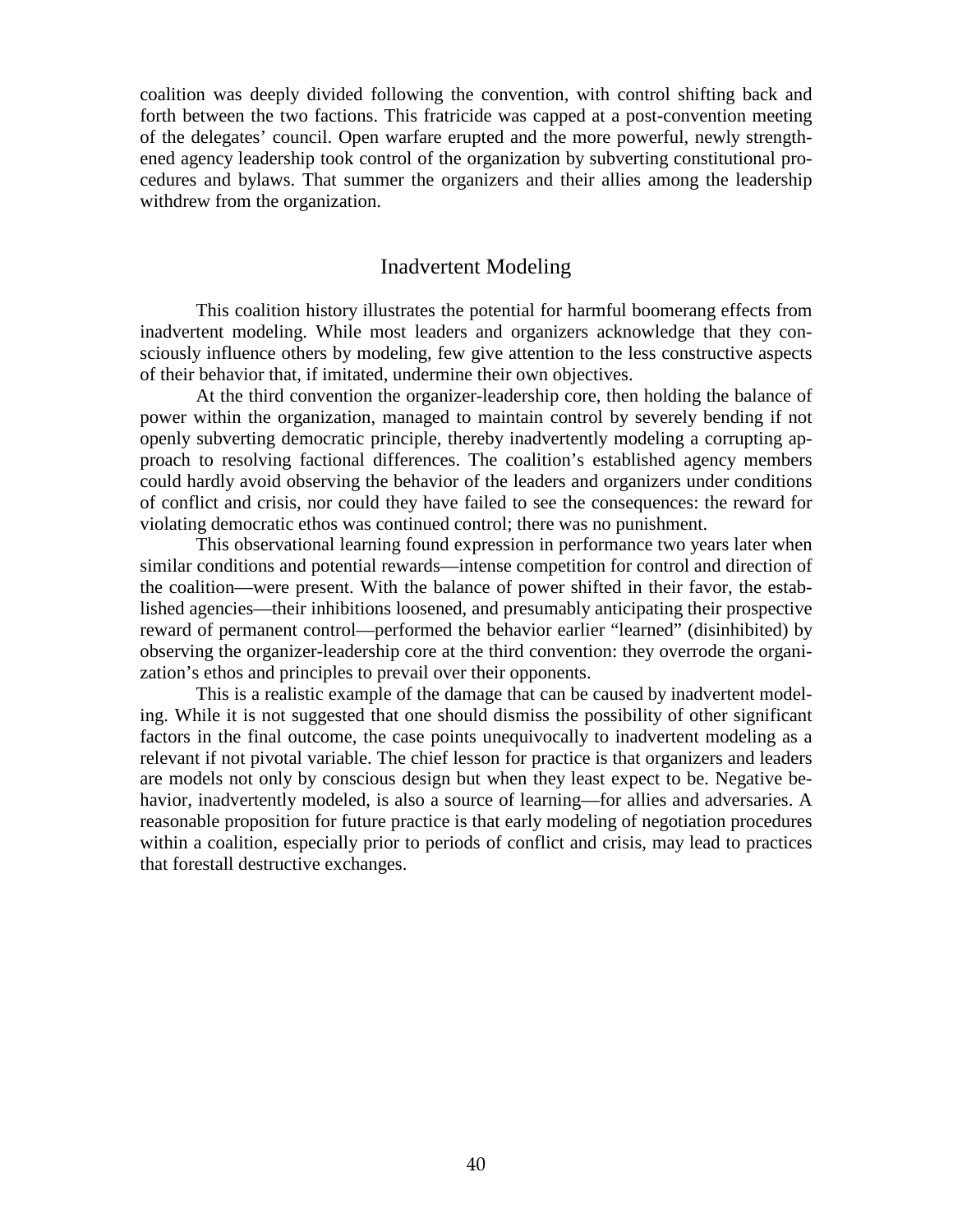#### ANALYSIS OF THE PEOPLES TEMPLE

Practice theory, regardless of how well conceived, does not have the capability to "prove" the "cause" of social phenomena, least of all the deaths of more than 900 people in the Guyana jungle. But theory for practice does offer unique analytical insight into social action. My use of it here is to get a better understanding of the members of the Peoples Temple. From an organizer's viewpoint, there are too many questions about them, about their behavior and action, which have not been answered systematically.

Why did they join the Peoples Temple and sign over their property and possessions? It is difficult to understand why Temple members agreed to end relationships with family and friends and why, later, they felt so vulnerable to outside groups. What was the relationship between accepting the organizer and leader, Rev. Jim Jones, as a deity, and the members allowing themselves to be psychologically and physically battered? Members worked under conditions of near-slavery, and yet, few left and reported the Temple's activities to authorities. Perhaps the most troubling questions are about the final events in Guyana. Why did people agree to suicide rehearsals? Why did some commit suicide? And why did some murder others, including their own children?

There have been answers to these questions, but they have not been keyed to community organizing practice. The least valuable have been limited by a constricted view, seeing Jones *or* the Temple members as the cause of the extraordinary events that marked the organization's life and death. Some writers ascribe superhuman, if perverse, powers to Jones; others perceive in the Temple membership some pathetic emotional or intellectual flaw. There is of course at least a particle of truth in both ideas. But both are basically fragmented and insufficient explanations. Much more valuable, although still lacking theoretical coherence for decisively informing organizing, are the insightful anecdotal accounts and persuasive historical views of the Temple.

The Peoples Temple experience, if it is to be demonstrably informative for everyday organizing, must be explained by the same systematic theory that guides day-to-day practice. It is in practice theory, geared to change-agentry and designed to illuminate recurring problems and tasks, that retrospective analysis can be achieved for organizers' purposes. This is true because analysis must reveal not only what happened and why, but how: it is a search for the technics the practical arts—of social action and change.

For background we will selectively review the Peoples Temple story, focusing on strategic themes in Jones' practices and the more enigmatic actions of the members, first in Northern California and later in Guyana.<sup>[17](#page-126-7)</sup> The analysis that follows employs the social action dialectic and a number of learning, exchange, and reality construction principles.

## Background

Jones was a gifted orator, with a well-modulated voice and a reassuring smile, unusually adept at gaining trust. There is unbroken agreement among observers that his practiced style of "active listening" and soft baritone voice—affecting sympathy and caring—were instrumental in recruiting new members. He actively sought out and applied his rhetorical skills to people with histories of oppression and deprivation. Black people with low incomes, former prostitutes and drug addicts, etc., made up the majority of the membership. Once their induction was finalized, often by transferring property to the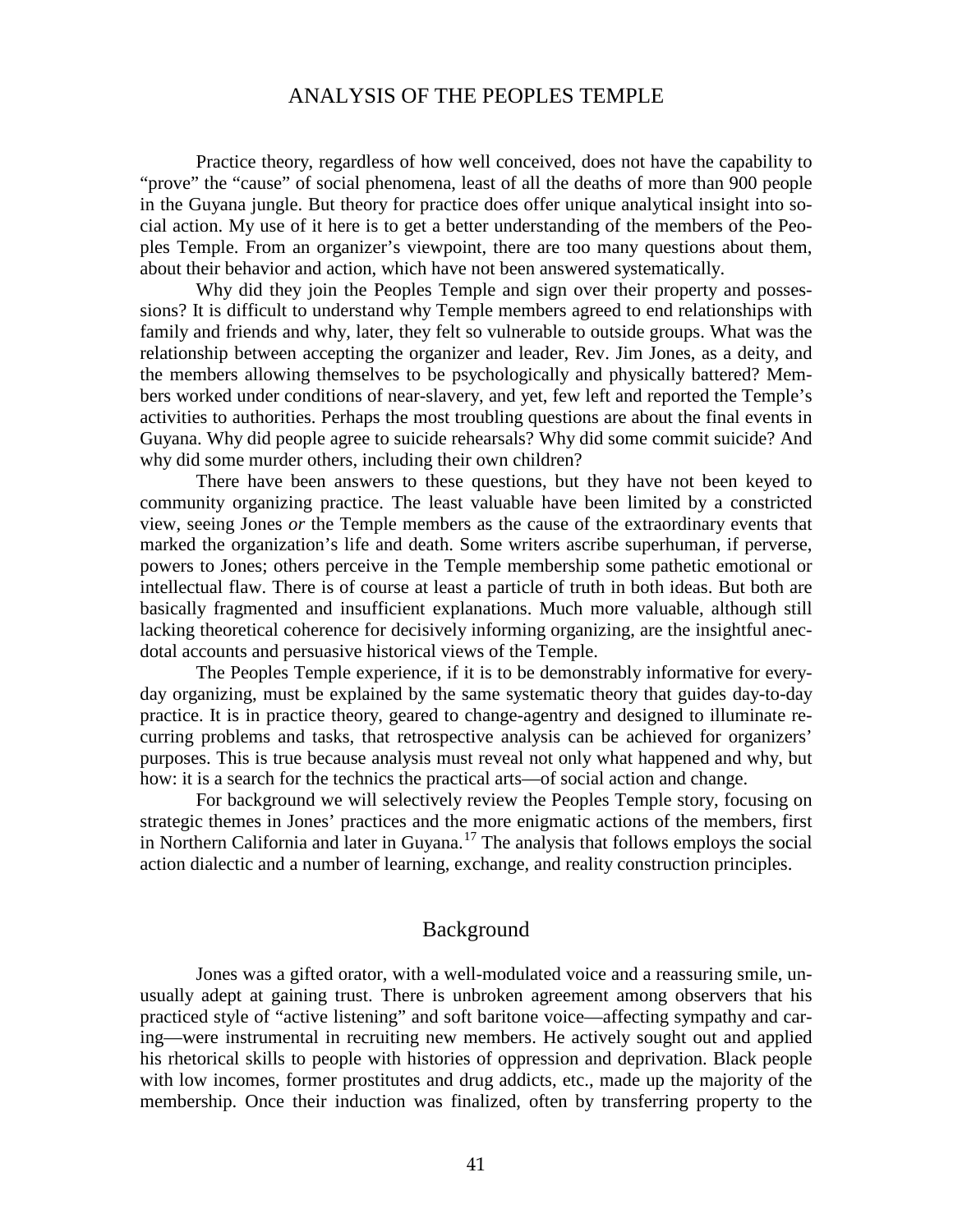Temple or making irreparable breaks with family and friends, Jones' sympathy was replaced by harsh, exploitative treatment.

Jones structured the Temple to play on emotional themes in the backgrounds of the people he had targeted for membership. Temple services resembled Southern and Midwestern gospel-singing churches in which many of the members grew up. From the early 1960s he exaggerated the bitterness and hatred that confronted the mostly black membership in their past and present lives. Masterful vision-making of a Promised Land of equality and material security followed the exaggerated agitation.

Jones was an artful contradiction. At one moment he was fully engaged in the rhetoric of mutual caring, racial equality, and nonviolent socialism, and the next he was flaunting power and feeding his own personal appetite for money and sex. Within the Temple he imposed a double standard, a self-entitlement to extensive privileges and possessions, including food, clothing, living quarters, and sexual liberties. As early as 1964 he began to openly declare himself a deity.

The organizational structure of the Temple was hierarchical, with four levels: Jones was at the top; beneath him there was an inner circle known as "angels," numbering between 12 and 20, that handled money, media, and strong-arm tactics; below them was the planning commission, entrusted with daily management and enforcement of lesser rules; and at the bottom—literally and figuratively—was the general membership. Jones actively recruited whites, particularly women, for his chief lieutenants. Several in his trusted inner circle were the shills and tricksters in "faith-healing" sessions that, using three-day-old rancid chicken parts as "expelled tumorous masses," were staged to present Jones as a divinity.

Jones hooked people into the organization by isolating them, irrevocably, from former lives and ideas. As a condition of acceptance, he demanded that property and possessions be turned over to the Temple, thereby eliminating the temptation and means for disaffiliation. For those who lived in the Temple's communes, there was a requirement to turn over pay from regular, outside employment, receiving in return a two-dollar weekly allowance. To ensure isolation of members, they were not permitted unaccompanied movement, except to and from work, and they were warned repeatedly not to speak with outsiders. Presumably, it was in part to further this isolation that the Temple held separate "religious" services for the members and the as-yet uncommitted.

Jones was able to successfully define out-groups (the press, CIA, FBI, etc.) as bent on the immediate and total destruction of the Temple. He managed to undermine family unity and loyalty that might threaten his position or the organization, arbitrarily ordering sexual relationships and marriages ended and arranging new ones. And he was able to impose outrageous punishments that enforced his autocratic rule. Members were routinely whipped and beaten with paddles for smoking or lack of attention during "sermons."

Northern California.— By the late 1960s Jones had refined substantial political clout in the Mendocino county community of Ukiah, the first Northern California home of the Temple. Turning out 300 to 400 votes in elections with vote totals of only 2500, the Temple was the single most important political force in the area. Very little changed when the organization relocated to San Francisco. For political rallies Jones could deliver 2500 people on six hours notice. Many were also available to do get-out-the-vote precinct work on Election Day. In the December 1975 run-off election, Jones mustered more than 2000 voters and 150 precinct workers—with the mayoralty decided by only 4000 votes.

The survival of the Temple in the early 1970s, when the first critical stories began to be told by ex-members, was aided by important local political figures. The Temple had a well-deserved reputation for delivering crowds, a valuable bargaining chip in urban pol-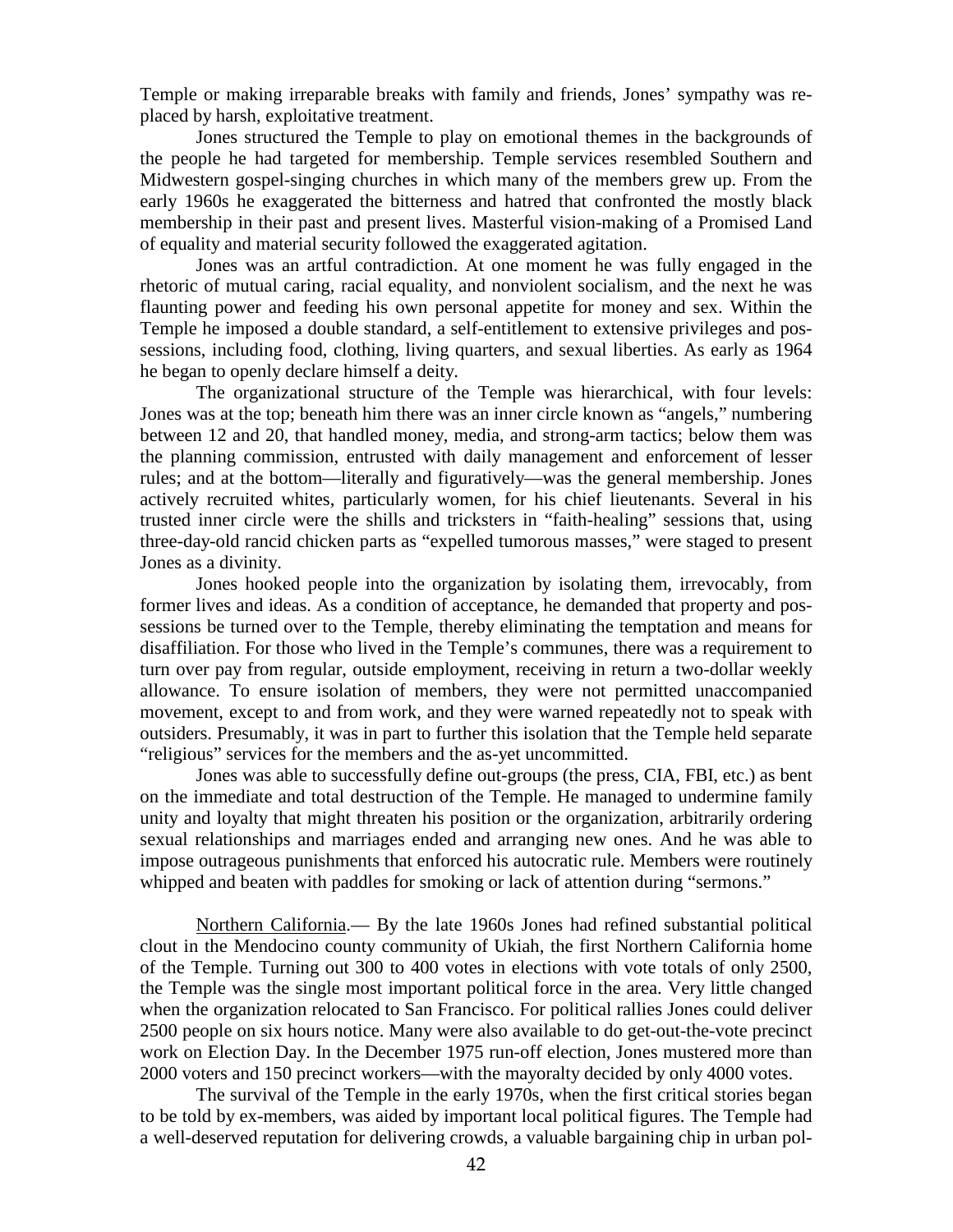itics. The extent to which Jones successfully dealt with and compromised politicians is indicated by the fact that the District Attorney began an investigation of the Temple in July of 1977, with five investigators, but did not disclose the incriminating results until after the deaths at Jonestown in November of 1978. The report included allegations of murder, arson, kidnapping, extortion, child abduction, battery, illegal possession and use of drugs, and diversion of welfare funds. Jones was also successful in delaying press exposure of the Temple's more malevolent doings until resettlement in Guyana was accomplished. The mayor was enlisted to ask New West magazine to hold back their attack on the organization. And Jones contributed several thousand dollars, ostensibly for scholarships, to a dozen newspapers, a TV station, and a magazine, receiving kid-glove treatment from one and all.

Guyana.— Life at the Guyana settlement was, from the beginning, and remained, a marginal and punishing experience, with few redeeming qualities. Heavy rains, wood too hard to cut, and uncontrollable rat infestation were the ordinary problems of daily pioneer living. These were compounded by overcrowded dormitories and lack of simple amenities, such as hot water and toilet paper. The majority of settlers worked 11 hours a day, six days a week, and seven hours on Sundays. Their diet was almost entirely rice and beans, in various combinations, three times a day. The more extreme forms of punishment continued: "Sins" (minor infractions) resulted in public beatings. Devastating punishment became ordinary. For petty rule violations, adults were placed in a wooden box, 3 x 3 x 6 feet, for a week at a time. Children were subjected to psychologically brutalizing treatment, many being lowered into a dark well at night and pulled under the water by adults hidden there. It was terrifying for the youngsters, whose screams could be heard throughout the settlement.

The Temple's class structure persisted at Jonestown. The "community elite," in addition to receiving special food and living accommodations, as Jones did, controlled and regulated the lives of the remainder, down to the smallest details. The regimen included loudspeaker broadcasting of Jones' words on an average of six hours a day, endless nightly "re-education" meetings, and directed performances of the full encampment to placate outside visitors.

After the spring of 1978, Jonestown became a virtual concentration camp. As settlers arrived, their money and passports were confiscated. Jones told the colonists that he had an informer in the U.S. Embassy at Georgetown who would tell him immediately of anyone who tried to leave the country. He also told them on several occasions that he had authority from the government of Guyana to shoot anyone who tried to leave.

Once each week the whole community gathered and acted out a scenario of mass death. In the fantasy drama, they were surrounded by mercenaries who, in victory, would torture them. Thus their only alternative was "mass suicide for the glory of socialism." As each person drank a small amount of red liquid that simulated poison, Jones announced that all would be dead within 45 minutes. When the time had passed, he told them they had met the loyalty test but that before long the real thing would take place. Several members later stated that, because of their physical and emotional exhaustion, the suicide practice sessions were not traumatic.

Just before the mass death, at Jones' call, everyone in the settlement went to the pavilion, with the reluctant rounded up under threat of deadly force by armed guards. As the members convened they were encircled by the guards, each holding a gun or bow and arrow. The first deaths, according to reliable news reports, occurred when guards grabbed babies from "recalcitrant" mothers and held the children up to let "nurses" spray their throats with poison. When the assembled did not move quickly enough at Jones' exhorta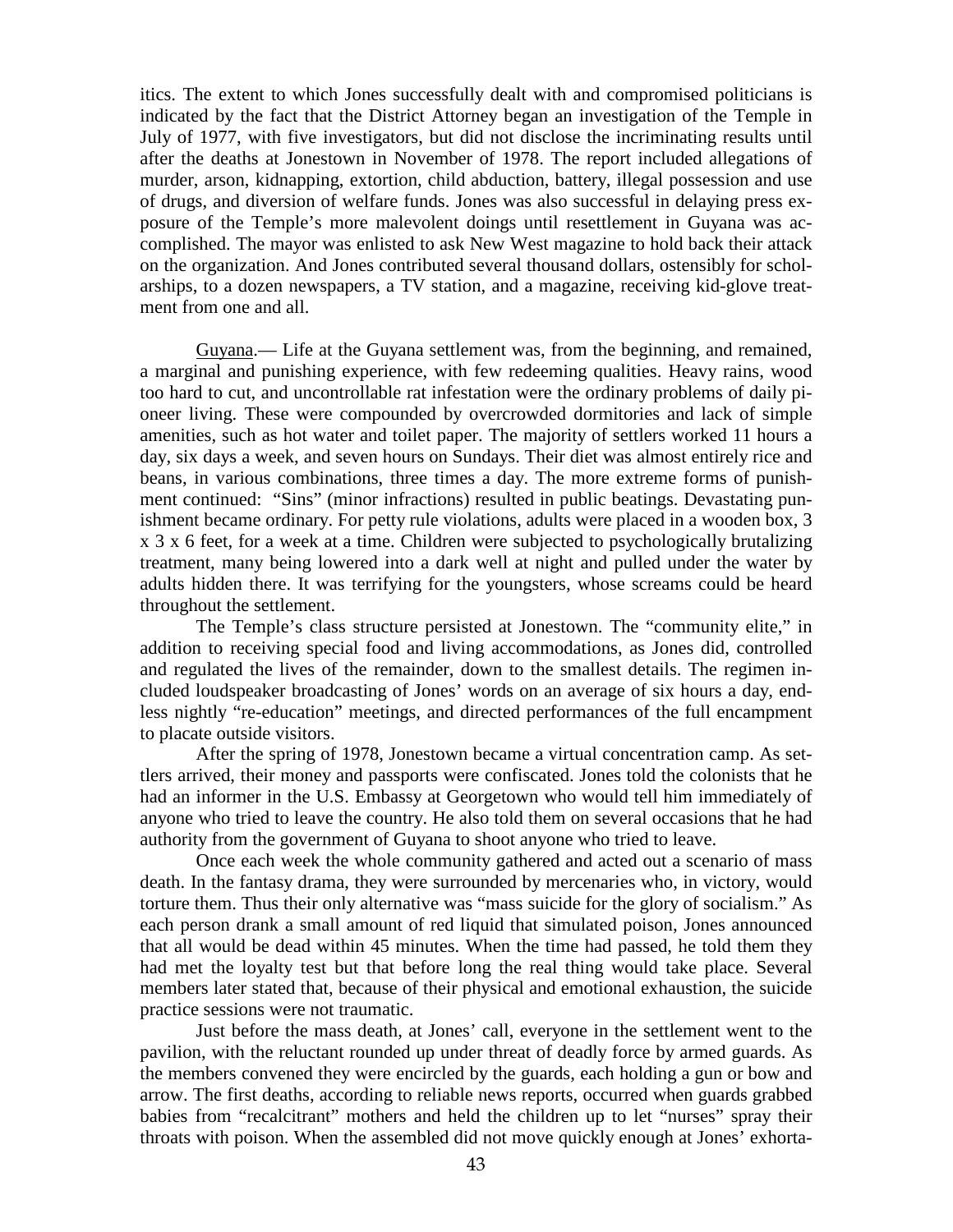tions to hurry, the guards physically forced people to drink the poison. The words of a guard to one woman: "you dumb bitch, you better do it or we're going to shoot your ass off." By eyewitness accounts, however, many took the poison without being subjected to personalized threats.

#### Analysis

The social action dialectic provides an exposition of the Peoples Temple tragedy, as the outcome of continuing and complex interaction between contingencies and ideologies. At the outset we see in the protagonists the larger workings of these two forces.

In the members there was a collective history of deprivation and distributive injustice, which are the learning and exchange contingencies for counter-controlling behavior and for opposition institutions and ideologies. This fits the history of low-income black people in the U.S., a record of oppression and injury leading to escapist searches for the Promised Land. The Garvey "Back to Africa" movement and Father Divine's "Peace Movement" are the best-remembered examples.

Jones embodied rhetorical skills for vision-making, and a facile personality that he used effectively to accumulate resources for exchange and to manage contingencies of behavior. These are the prerequisites for orchestrating construction of ideologies. Jones consolidated an unusual command of incentives for drawing others into construction and acceptance of his unique and sinister brand of ideology.

The primed, prospective Temple member was initially presented a highly contrived picture of the organization. With special Sunday services designed to show outsiders the positive ideologies of the Temple—racial equality, mutual caring, etc.—and Jones' power of "divine healing," exceptional socializing forces were at work. All were calculated to play on past respondent learning, the emotional experiences of former life to which individuals resonate. The promise of life within the Temple must have appeared for many, at that point, as far more rewarding than anything in their own past, present, or future. And first meetings with Jones to consider membership were doubtlessly reinforcing, communicating an impression of his intense concern.

It was but a short step for Jones to extract a commitment in exchange for the ideological incentive of a future Promised Land, a socialist haven of equality and love, made believable by the plausibility structure of the existing organization and its ideologies. Like the market player who doubles up on *losing* investments, as time went on each member probably found it reinforcing to increase commitment to the faulty course of action, despite new and punishing revelations—sustained throughout by the reward of not admitting a mistake of ever-larger magnitude and by the Temple's ideologies.

Probably the most powerful aspect of the Peoples Temple ideology was its definition of Jones as a deity. While the Temple ideology was multifaceted, its centerpiece from and to which all else flowed—was Jones as god, the messiah. It was the keystone of the entire overarching ideology and its sanctioning powers. It licensed Jones to freely create additional ideologies that, in turn, rationalized his whims for dispensing and arranging rewards and punishments, for himself, his aides, and the members.

Jones' strategy of isolation, almost as if directed by reality construction theory, no doubt enhanced his efforts to alternate recruits to the new ideological world and its sanctions, and to nihilate former worlds grounded in family and friends. Isolation was assured by withholding resources and eliminating opportunities for contact with discrepant realities.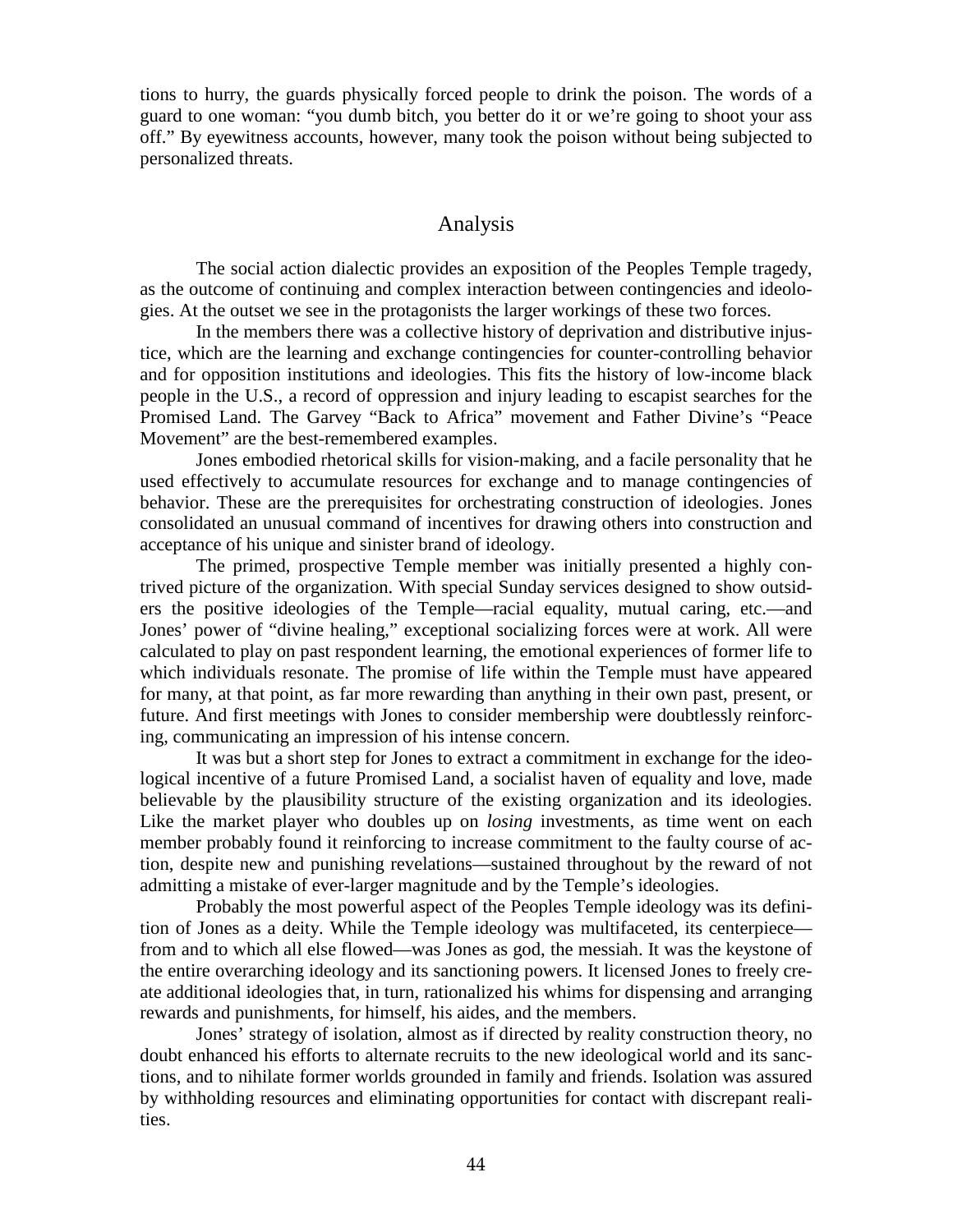Exposure of the Temple's more malevolent activities was forestalled by Jones' adroit management of exchanges with politicians and the media, mobilizing votes, precinct workers, and other resources in trade for legitimization. The facts confirm that he was successful, that numerous complaints were made to public authorities but, despite their scope and seriousness, were slighted. Apart from the obvious political incentives for would-be or incumbent officeholders, it is reasonable to assume that Jones' articulation of Temple ideologies rationalized these exchanges for all participants.

By the time of resettlement in Guyana, individual investments by members in the faulty course of action had reached extreme proportions. They were "motivated" mainly by painfully coercive contingencies administered by Jones and his lieutenants, and by ideological realities that turned social life upside-down, defining pain as pleasure, family and friends as enemies, and death as life. The acts of reality construction went on unrelentingly at Jonestown, day and night, over loudspeakers and in meetings, with all resources under Jones' control. An average or even exceptional person, under the total circumstances, might hardly find rebellion or escape a reasonable alternative.

Yet the contingencies and ideological realities in the Jonestown culture were not monolithic. The presence of a community elite and "class" distinctions provided the institutional base, the plausibility structure, for two separate but overlapping worlds, one common to the membership at large, the other more closely held by Jones and his inner circle. While accounts of the Temple only hint at the details of that second realm of rewards and meanings, contained therein is the basis for explaining some of the more inexplicable behavior on the day of the mass death. Those members specially entrusted as armed guards and "nurses" shared not only their own exclusive ideology but also a range of practical incentives for deserting or completing their tasks.

We cannot retrospectively know why some Jonestown settlers took their own lives and the lives of others, including their own children. Given what is known, however, and considering the dialectic of social action, murder and suicide may very well be terms that lost their common meanings in the topsy-turvy culture of the Peoples Temple. It would not be the first time that a mix of perverted, self-serving ideology, and powerful, punishing contingencies of learning and exchange, made mass death "acceptable." Nor is there anything unique in how that combination was manifested in the present protagonists, that is, a history of deprivation and injustice in the victims and the fusion of brilliant rhetoric and resourceful personality in the perpetrator.

Conclusions.— The development and demise of the Peoples Temple, while indisputably affected by broad political and economic forces, can be understood in many respects by psychological and sociological concepts, encompassing social phenomena from individual behavior to organizational action, the micro to mezzo range. Entwined in the social action dialectic, theories of learning, exchange, and construction of reality offer explanations of how individuals and collectivities are influenced in practice by power and ideology. In the upcoming Practice Technology, the dialectic is used not only to analyze but also to make predictions, an implicit part of technology.

There is a final, very different lesson in the Peoples Temple story. It is a kind of national moral, admittedly not essential for this analysis, yet too moving to ignore. It is to be found in the revealed volatility of long-lived alienation. While no society, regardless of how just or healthy, can fully guarantee the absence of individual aberration, always thwarting the appearance of a Jim Jones, it is also true that none can afford indefinitely the social pathologies that reduce the resistance of citizens to such aberrant individuals. The issue is not Jones and the prevention of his type, but the vulnerability of so many others to his pathology. The present disquieting sum of that vulnerability, measured in the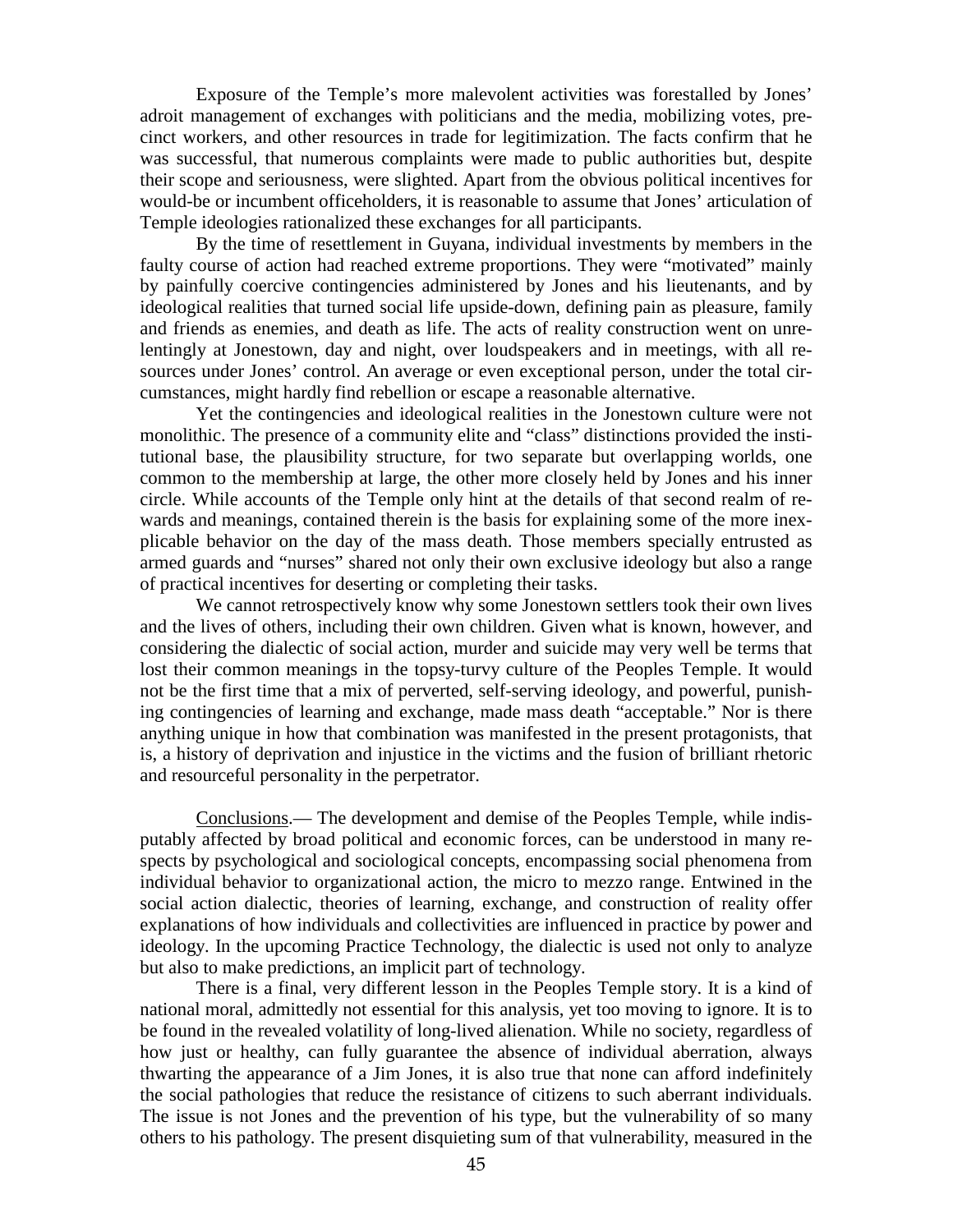depth of alienation of the country's low- and moderate-income citizens, is spotlighted in the epilogue of the Peoples Temple—the burial detail. In the midst of historic material wealth, it was difficult not to be dumbfounded by the incomprehensible fact of several hundred containers of human remains, of U.S. citizens, stacked in a Federal warehouse no one willing or able to claim them for interment.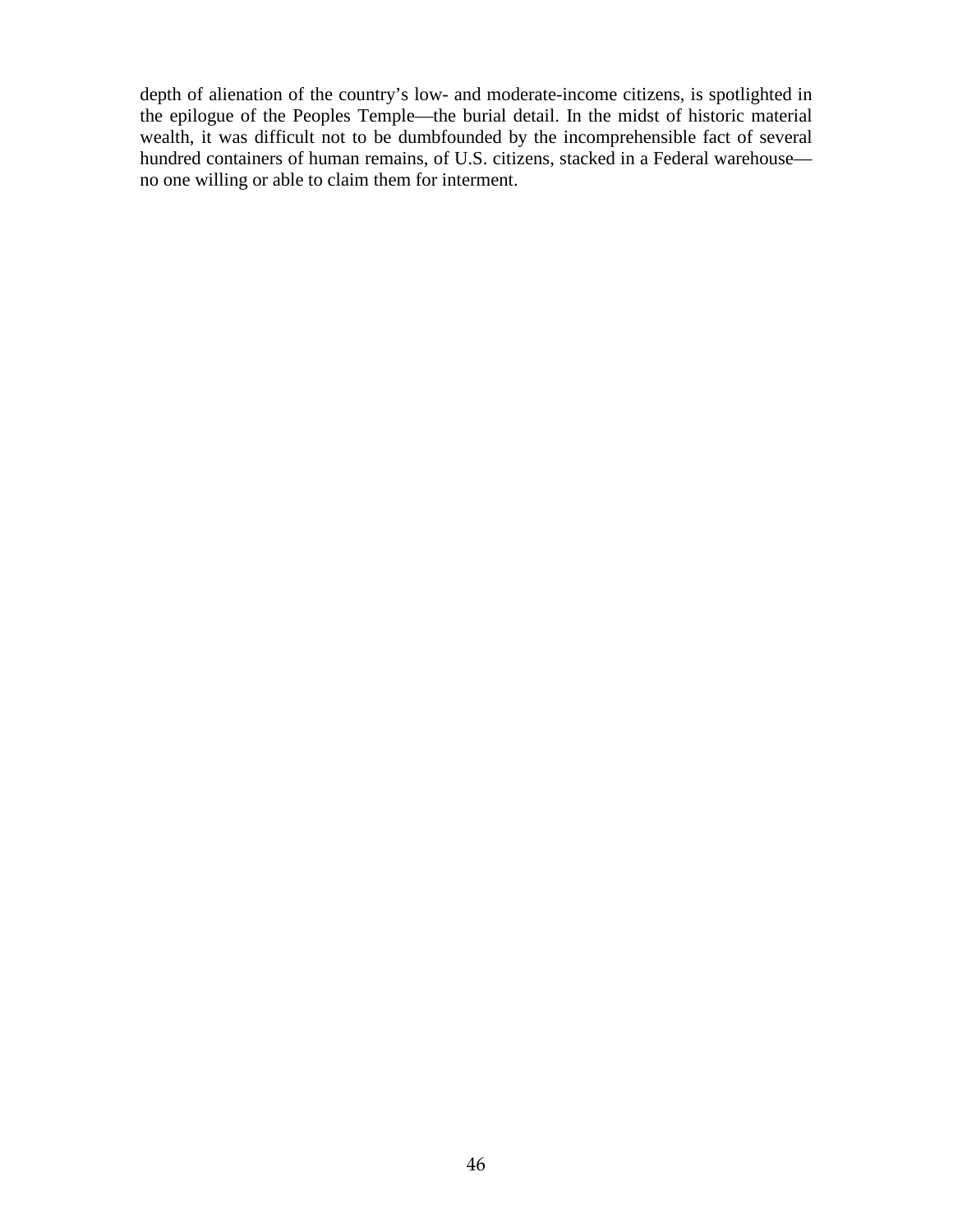## PRACTICE TECHNOLOGY

The development of practice technology is a continuous process that certainly does not begin or end here. Technologies for reaching specific goals, often weak in theory but otherwise invaluable, have been devised for media relations, fundraising, mobilization, negotiations, canvassing, and other recurring practice tasks and problems.[18](#page-126-8) But overall, far too little attention has been given to this form of community organizing literature. Practice technology is inherently based on praxis, on organizing and theorizing about it; and the underdevelopment of practice theory has stunted technology.

Progress in formulating organizing technology is likely to accompany a broad commitment to that end by professional organizers. Cadres of organizers over decades will advance organizing by applying theoretical principles to their professional experiences and, as practice progresses, by refining their theories. This is a beginning attempt in that direction.

The three micro technologies proposed here are only skeletons of their future possibilities. Despite the remarkable richness of the theories subsumed by the social action dialectic, I have relied entirely on the dialectic and purposely limited analytical detail because of time limitations and a scarcity of suitable case studies. Even with these qualifications and limitations, the applications of the theory to practice reveal significant options for organizing.

#### Survival Without Instrumental Achievements

Organizations have different types of goals, their achievement producing the main contingencies for ongoing participation and action, which are the prerequisites for survival and growth. The goals are for processes, structures, and instrumental achievements. Organizations seek to establish various processes, such as democratic decision-making, leadership development, and responsible budgeting. They try to create usable structures that serve their purposes, formalized relationships with designated responsibility and authority, sometimes documented in constitutions and bylaws but often not. And every organization has one or more instrumental goals that, far more than process or structural objectives, serve as incentives for participation and action. The right to organize and bargain collectively were such for labor, as the vote once was for women and minorities, and political independence for the American colonials and, later, citizens in the Confederate states.

Yet instrumental goals are often long-range, natural enough considering their consequences, and accomplishing them may take decades rather than months or years. It is in this context that one of the recurring problems of community organizing practice can be identified: In the absence of attaining instrumental goals, or during the interregnum of struggle, how are participation and action to be maintained?

The accepted organizing knowledge on this question is conveyed in the case histo-ry of a small neighborhood council formed in the mid-[19](#page-126-9)50s.<sup>19</sup> The Du Pont council, with individual and organizational members, was located in a racially and ethnically mixed downtown residential neighborhood. Although in time the council achieved many of its most valued instrumental goals, for a period it faced the almost universal organizational dilemma of how to keep the organization alive and growing while struggling in their pursuit.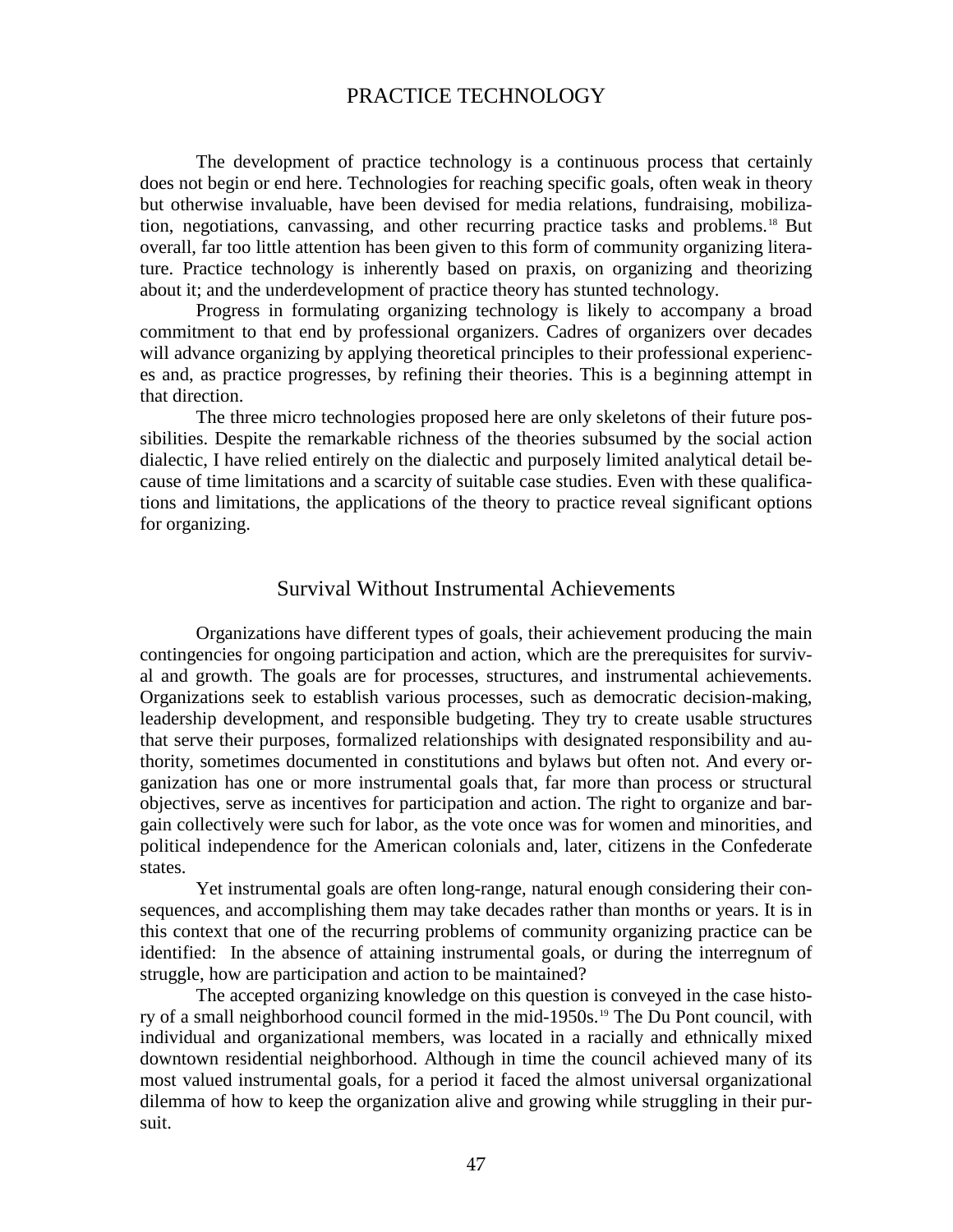Reliance was placed on a simple and well-known stratagem. Resources were managed to ensure short-term rewards. The principle was at the heart of Saul Alinsky's organizing. He understood the motivating power of *immediate* self-interest. Learning and exchange principles, similarly, suggest temporizing rewards to sustain organizations during long periods when instrumental goals, yet to be secured, cannot serve as incentives.

One pole of the social action dialectic, then, offers an approach that parallels conventional organizing practice on this problem. Thinking of the other pole, recalling the role of ideologies in social action, it is apparent that there is another major option for ensuring organizational survival without instrumental achievements. There is the possibility of developing ideology that redefines the meaning of interim events, from punishing ones, or failures, to necessary building blocks in long but "worthy struggle."

Probably the most successful recent example of this idea in practice has been the United Farm Workers Union (UFWU).<sup>[20](#page-126-10)</sup> UFWU organizer and president Cesar Chavez has not shown any inclination to forget the importance of early and regular rewards to keep up participation and action. But Chavez has gone further by explicit acceptance of long-term struggle, to be sustained by ideological realities that redefine the punishing experience of intervening events. He has organized on his understanding of Hispanic culture, particularly Catholic ideologies of suffering and sacrifice. It is not unknown in Mexican culture to travel for several miles on one's knees out of religious fervor and conviction. Suffering has been institutionalized in the culture, defined by religious ideology as the way to growth and strength rather than decline and death.

Through understanding of Chicano culture and its ideological realities, particularly those linked with the Catholic faith, farmworker organizing has been able to exploit upside-down rewards, transforming events once thought unmitigated punishment into rewarding opportunities for suffering in a worthy cause. The personal satisfaction of remaining nonviolent despite severe provocation is an illustration of reinforcement by what would otherwise be thought of as punishment, a variation on the ideological theme of participating in worthy struggle.

This type of organizing, recognizing the interplay of contingencies and ideologies in social action, relies on two salient methodologies. There is the construction (or reconstruction) of ideologies, the collective creation of valued meanings, from common history or shared language experience. We need not recover this ground but it may be useful to review the Social Construction of Reality. The ideology of worthy struggle is brought to life by symbolic associations with human models. The idea of personal sacrifice as its own reward is fostered in the NFWU by promoting models such as the slain Kennedy brothers, Gandhi, Zapata, Martin Luther King, Jr., and others. Chavez himself serves as a model. At the end of a 25-day fast in 1968, he declared that sacrifice for others is "the truest act of courage, the strongest act of manliness."

Summing up, the social action dialectic highlights a novel option for organizational survival during long periods of struggle for instrumental goals. The theory takes organizing practice beyond the accepted insights of self-interest and exchange concepts, which nonetheless offer an indispensable approach in the form of immediate and intermediate rewards. What is gained, as shown by UFWU organizing, is the additional understanding and methodologies for altering the social meanings of interim events by construction (or reconstruction) and playback of ideological realities.

## Coalition Maintenance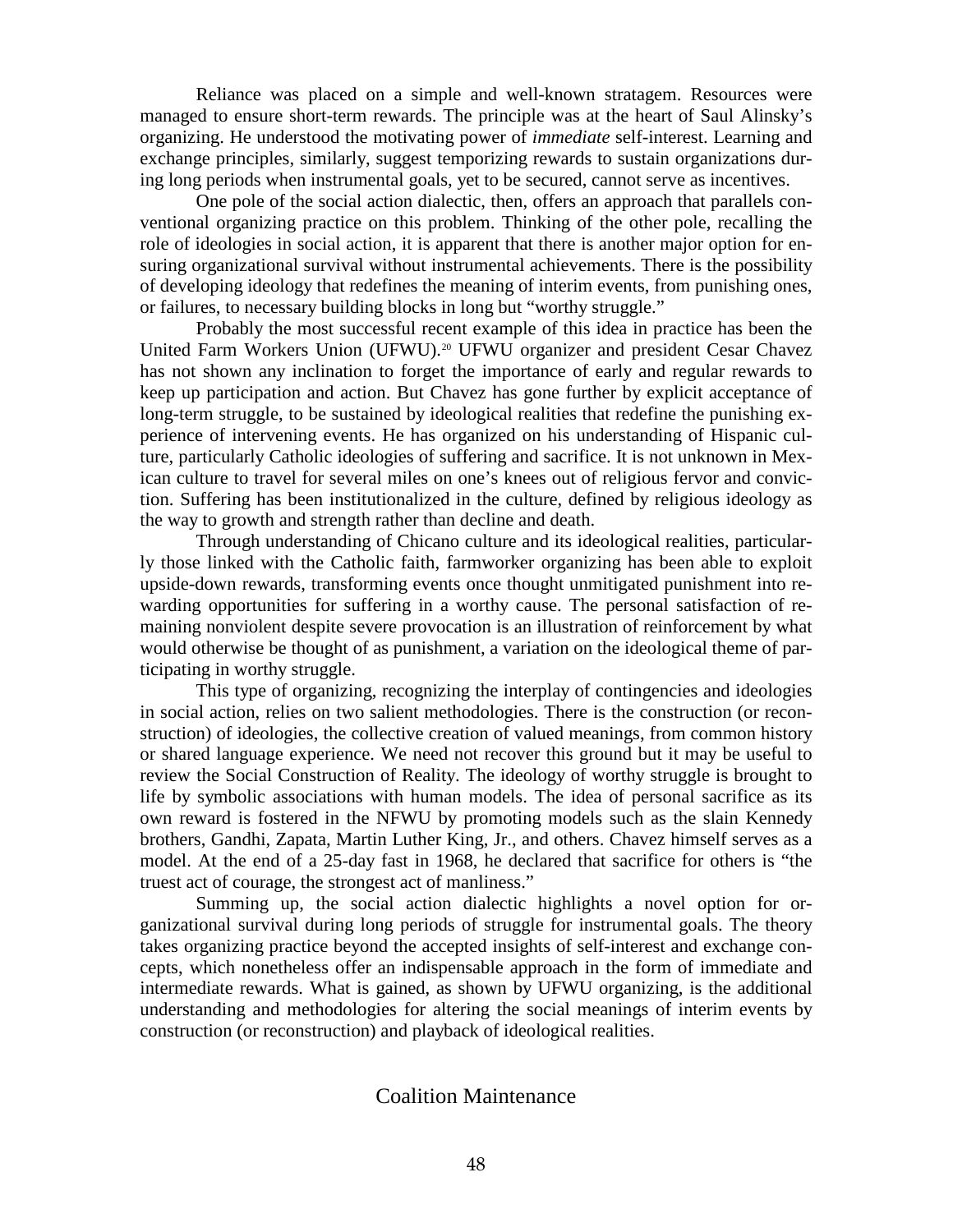The inherent presenting problem in coalition organizations is maintenance of the coalition. Such organizations have a natural tension, by definition, as all do to some extent, because of the diversity of their factions, their varying resources and ideologies. Organizations traditionally view negotiation, bargaining over competing interests, as the most direct means of coalition maintenance. But the social action dialectic suggests that maintenance of coalitions is also a function of ideology, and therein is another option for organizing practice.

The conventional exchange approach in coalitions is to have as few as one or as many as all of the organization's members brokering competing demands. In some organizations, one person, a leader, usually an officer, has this role; in others there is a leadership group brokering; occasionally there is "collective leadership," where large numbers participate. These arrangements are made in various combinations and proportions.

Applying the social action dialectic, the experience of a low-income Toronto neighborhood shows that the role of ideology is potent enough to transform zero-sum conflict into non-zero-sum relations, and that group or collective brokering facilitates construction of shared ideological realities by opposing factions.<sup>21</sup>

The two main factions within the neighborhood were resident homeowners and renters. Faced with an urban renewal scheme that threatened to totally demolish the neighborhood to the detriment of all concerned, except the private developers, owners and tenants began working together in a residents association. The owners were motivated by fear of "expropriation," losing their property at less than replacement value; the renters feared destruction of their low-rent, if dilapidated housing, without replacement and both groups had a strong sense of identification with the neighborhood.

In time, however, these two groups found themselves to be in considerable conflict, with the renters splitting off into their own organization. Their differences were partly interest-based and partly ideological. While resident homeowners had a powerful interest in strong municipal enforcement of housing codes and health standards, the same action for renters spelled inevitable destruction of the only housing stock available and affordable for them. But these conflicting interest-based preferences were paralleled by equally opposed ideologies. There was a deeply felt ideological split on "product" versus "process." Played out in the conflict, the tenants' need for housing product was immediate. They valued quick action and tended to see the city as a benefactor, at least at the outset. The resident homeowners had a continuing need for accountability and fairness for everyone affected by urban renewal decision-making. They placed a premium on process and tended to see the city as a villain. These ideological divisions between homeowners and renters were fed by, and benefited, their mutual opposition, municipal officials and private developers who were attempting to impose a renewal scheme that would level the whole neighborhood.

For all appearances during a two-year estrangement of the two groups, the conflict could only be described in zero-sum terms by the leading neighborhood figures. Prevailing opinion at the time, especially among those representing tenants, was that if the homeowners won the tenants would lose. At the same time, however, the actions of Toronto's officialdom were unwittingly creating an incipient ideology that could be shared by both groups. In time, it would also redefine the meaning of events, transforming the conflict into non-zero-sum terms, where some outcomes were preferred by both factions.

Even with their differences, resident homeowners and renters began through their separate experiences to accumulate similar perspectives on the machinations, insensitivity, and plain abusiveness of Toronto's politicians and bureaucrats. While officials were skilled at using the rhetoric of citizen participation, their consistent corruption of its meaning was visible to large numbers of neighborhood residents. Residents were also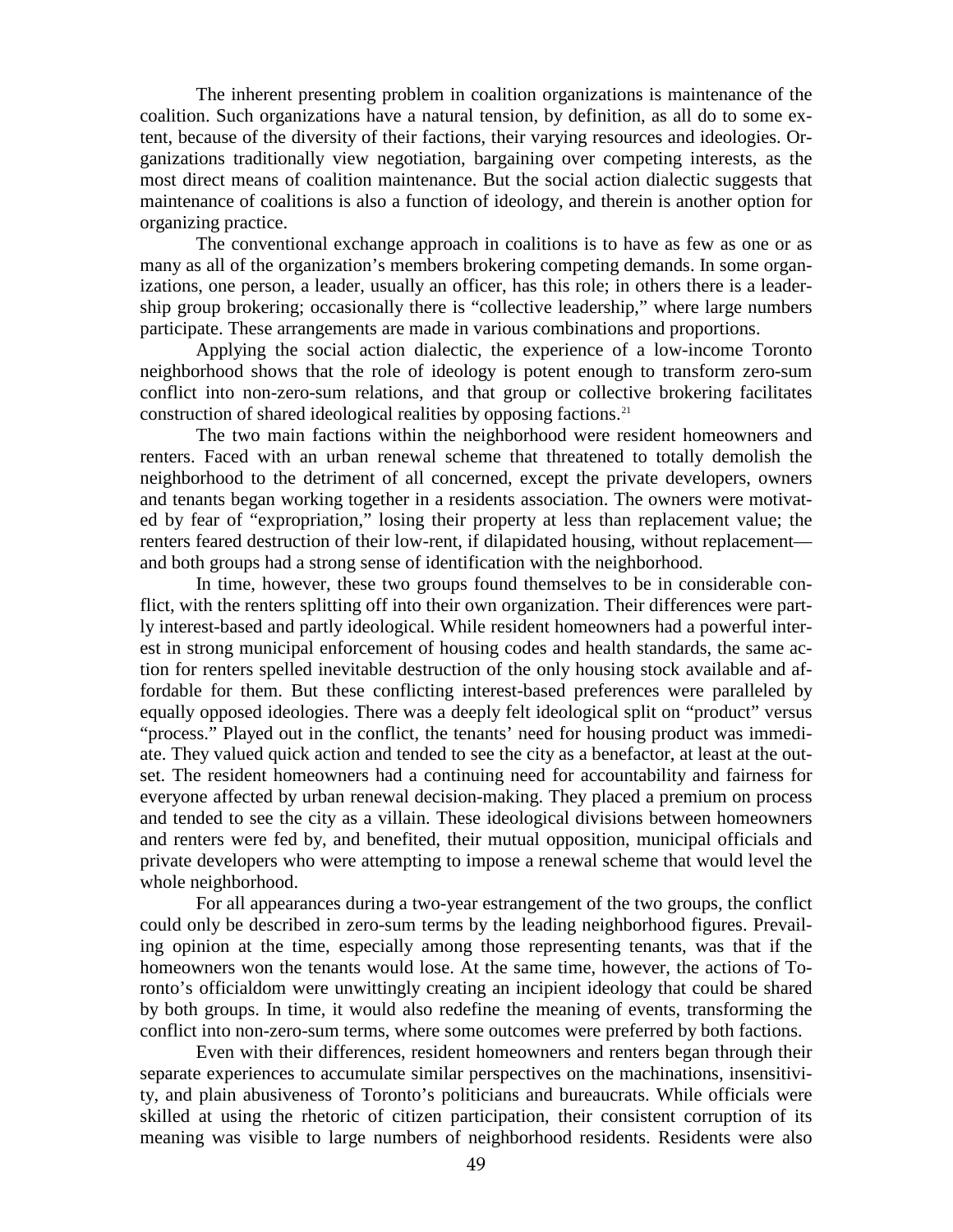"shocked and strengthened" by the city's urban renewal program in an adjoining neighborhood. Both homeowners and tenants observed that the design of urban renewal was to serve private interests, that questions and concerns raised by neighborhood residents were buck-passed from official to official, and that the neighborhood itself was and would continue to be excluded from decision-making which was crucial to its very survival.

As the long-unresolved situation became ever more punishing to both factions, although for different reasons, the incentives for exploring a reconciliation became increasingly powerful. Earmarking the neighborhood for renewal but leaving the implementation in limbo placed heavy burdens on both groups.

It was at this point that a working committee was formed, comprised of representatives from both factions, plus local business and political figures, and group or quasicollective brokering was begun. Continuing for more than a year, these sessions had two significant outcomes. At their conclusion a common ideology had been constructed, reflecting a mutual need, acknowledged by both factions, that favored neighborhood empowerment to offset the proprietary bias of city officials and their hand-in-glove relationship with private developers. Through this shared ideology, zero-sum conflict was transformed into non-zero-sum relations: where previously one side's benefits were automatically calculated as the other's burdens, now there were outcomes acceptable to both. Oddly enough, where earlier there were two sets of demands that could not be reconciled, now they could coexist.

In coalition maintenance, then, the social action dialectic points beyond simple interest-based bargaining to construction of ideologies that alter the meaning of interests that are in conflict, making it possible to transform zero-sum conflict. The most important secondary implication for practice relates to the preferred form of brokering between organizational factions.

Organizations that tend to rely on single leader-brokers elect people to office for fixed periods to make brokering decisions for others. Short of gross malfeasance or nonfeasance, they can expect to complete their terms. The leader-broker acts as an intermediary in complex negotiations between factions, brokering demands on the organization's resources and action life. The advantages of narrowly controlled brokering are that it can be put into place quickly and it permits closely held management of the organization. The most serious trade-off cost, apart from simple vulnerability in relying on one or a small number of individuals, is that coalition maintenance suffers because ideological reconstruction among factions requires brokering that tends toward the collective rather than single-leader form.

#### Self-Management of Morale

While the dialectical interplay of learning and exchange contingencies and ideological realities is readily identifiable in organizational life generally, it can also be seen in the behavior of individuals. Particularly interesting is the utility of the dialectic for selfmanagement by organizers and leaders, especially in maintaining morale.

The approach and its implications can be illustrated through the role of the fundraising canvasser. Mass-based door-to-door canvassing evolved during the 1970s into an entry-level position for professional organizing. In addition to offering immediate and unlimited job opportunities for aspiring organizers, canvassing encourages development of, and relies on, a pattern of skills common to many organizing activities. But more to the point, canvassing makes demands for self-management similar to other aspects of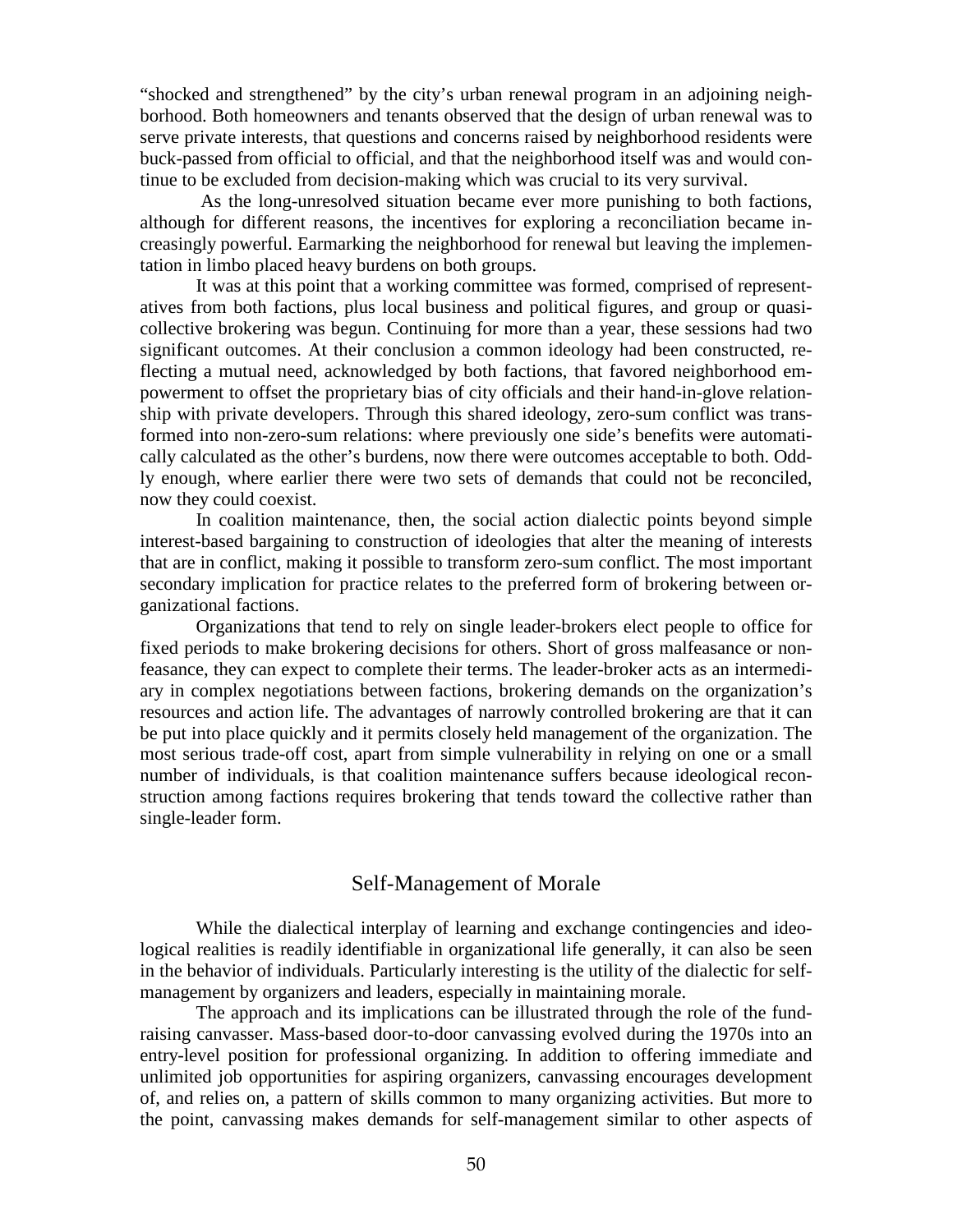community organizing practice.<sup>[22](#page-126-12)</sup> Clearly the most difficult of these is maintenance of one's own morale.

Morale is especially vulnerable in canvassing at two times. Because of the potential for immediate abuse and personal rejection, anxiety is probably at its highest when the canvasser knocks on a door. Self-confidence is put to the test also when the canvasser has decided to cut losses with a failed prospect after a large investment of time and energy, particularly in a run of back-to-back rejections. Suggesting the intensity of morale loss, one Santa Clara Valley, California canvasser, apparently frustrated beyond control by a series of unpleasant doorknocking episodes, defecated under a tree on the front lawn of a particularly obnoxious householder.

Breakdown and revitalization of morale in canvassing specifically, and organizing generally, are intimately linked to both feelings and thinking. Aside from the immediate expression and dissipation of emotional turmoil, necessary for productive work to continue, the social action dialectic points to a self-managed maintenance of morale by control of behavioral contingencies and ideological realities.

Taking care of disruptive feelings on the spot is done in varying ways. Experienced canvassers develop the wherewithal to draw, at will, on their own individual techniques. A practiced one-word cue or image is usually enough to stimulate the process: the spontaneous mental declaration of "damn!" occasioned by the canvasser's frustration tolerance being exceeded, is sufficient to trigger conscious self-management. Some canvassers simply take time out, forget making quota, and allow themselves a quarter- or half-hour to relax and let feelings settle down; others gain some satisfaction and release by swearing at their tormentors, unfortunately sometimes within their hearing range; and for some, physical activity—one canvasser actually running around the block—accomplishes the same thing. There are endless means to resolve disruptive feelings that are not self-destructive or harmful to the organization.

More to present purposes, there are many instances of canvassers self-managing morale by arranging the contingencies and ideologies of their own "self-confident behaviors." Canvassers alter their actions to influence the cues and consequences on which their morale is contingent.

One method of controlling consequences is pacing, that is, self-regulating personal energy output over time. The goal is to avoid premature energy depletion. Canvassers are often looked down upon and, when energy levels are low, the rejection and abuse lead to resentment. It results in mistakes and then frantic attempts to catch up and make quota—a spiraling decline in morale. Seasoned canvassers know that beginning a workweek upset or exhausted is a set-up for undermining self-confidence. They consciously control these consequences by conserving physical and emotional energy, not just on the job but generally.

In a similar way a canvasser can feed self-confident behavior by attending to (or arranging) environmental cues that are connected to reinforcement of morale. Canvassers face a series of decisions about the "qualifications" of potential contributors. They continually judge the value of energy investment against the likelihood for success, given past experience. The long-time canvasser is likely to reject a prospect outright or cut losses quickly when, from learning history, recognized cues suggest that exorbitant investment of energy offers only uncertain probability for success. These cues to moralebusting canvassing, whatever their form, must not be ignored. Unmindful attempts to solicit contributions—from individuals who are openly hostile, who are actively engaged in outside work (car-washing, lawn-mowing, etc.), who refuse to open their doors, or who attempt to talk to the canvasser from a second-floor window—inevitably demonstrate the folly of ignoring cues to experiences that undermine self-confidence. Of course, self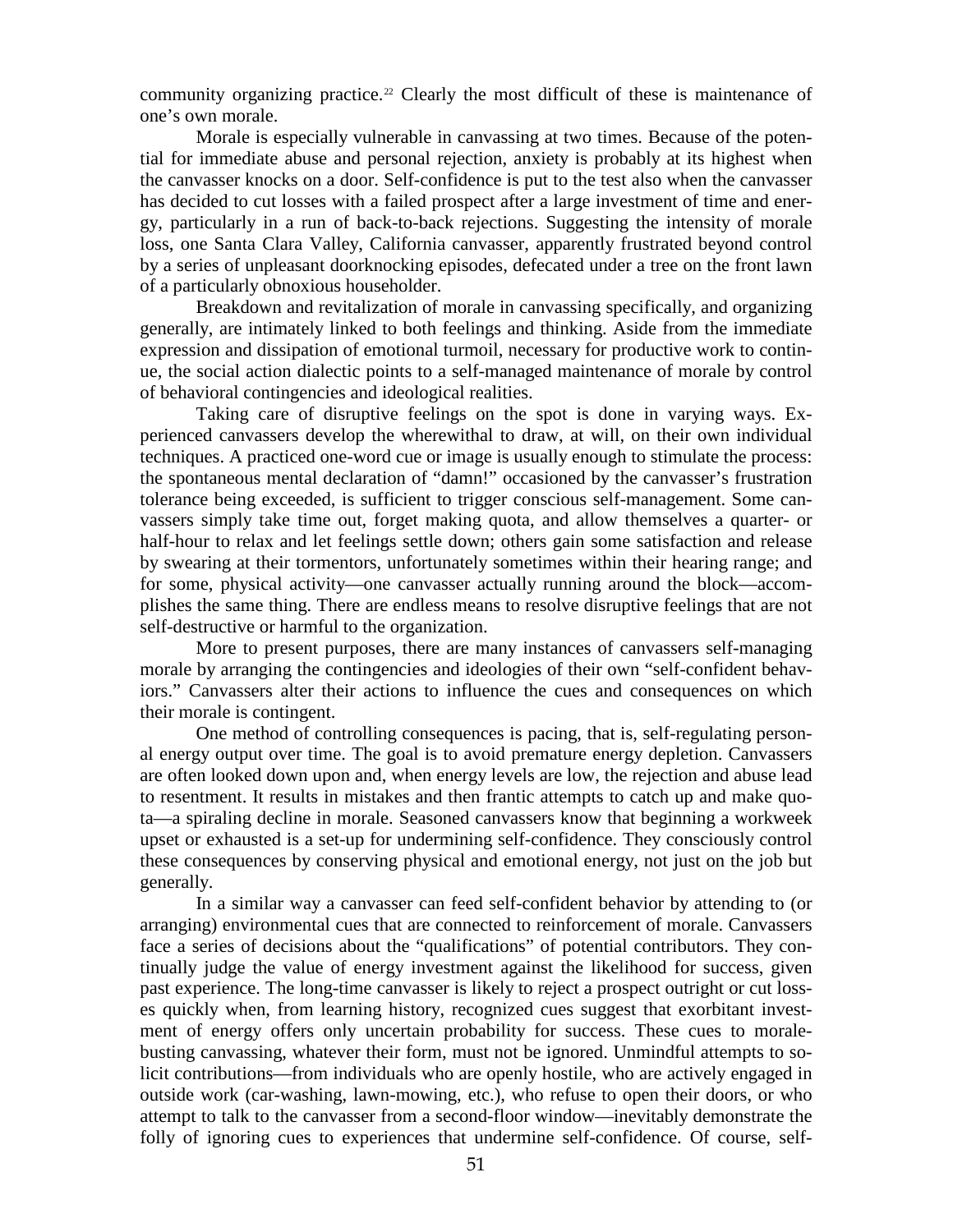management of morale is further enhanced by designating and then remaining sensitive and responsive to positive cues, for outcomes that build self-confident behaviors.

Ideology is the canvassers second basic means to self-management of morale. In practice the canvasser redefines the meanings of punishing events (and sometimes rewarding ones too) by references to motivating ideologies, founded in profession, organization, social movement, class, etc. For example, bad experiences at the door—being insulted, patronized, or harassed—need not be viewed as "curses" (punishments), nor good ones as "blessings" (rewards), but both may be accepted as challenges that are inescapable in undertaking the ideologically-valued social change. Taking rejection as a curse stimulates resentment and breakdown of morale; treating contributors as blessings creates an attention-diverting euphoria that can lead to mistakes and, ultimately, compound morale problems. But by using ideology to define these intervening events as part of the dayto-day challenge in social change, to be effectively met by either soliciting a contribution or quickly cutting losses and moving on, a sense of achievement or satisfaction, heightened morale, follows virtually every encounter.

The recurring professional need of canvassers and organizers to maintain morale points to the value of the social action dialectic for understanding and achieving selfmanagement in practice. Canvassing shows vividly the potential for attaining "selfconfident behaviors" through the reciprocal process of consciously altering one's actions to effect environmental cues and consequences that act back upon subsequent behavior, and by redefining bad experiences as challenges in an ideologically-valued social change enterprise.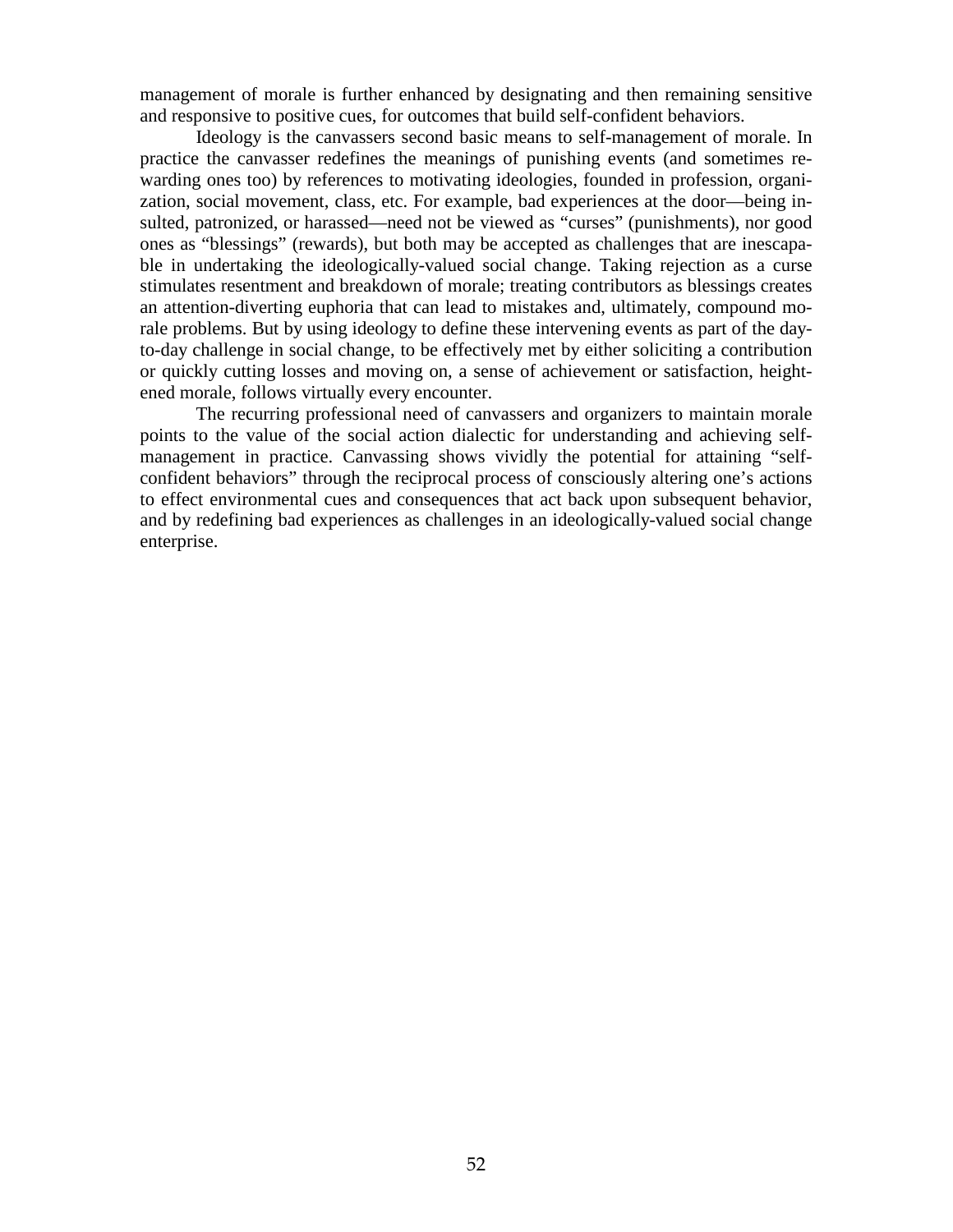## SUMMARY & CONCLUSIONS

The application of the social action dialectic and a number of constituent psychosocial principles to cases of infrastructural development is helpful for seeing the conceptual ingredients in micro technology. The value of praxis, particularly the informing of practice by systematic theory, is demonstrated.

Recounting observational learning in a social action coalition suggests the powerful but often overlooked practice variable of inadvertent modeling. It is, in the case described, at least a factor in the diminution or displacement of inhibitions toward violating democratic ethos and procedures.

Although the Peoples Temple is hardly representative of grassroots organizing— Jones' twisted ideology and autocratic power being the most obvious disqualifications—it is nonetheless relevant and valuable instruction for organizers. It reveals the vulnerability of populations with long-neglected, unmet needs. It shows the magnitude of social impact possible, given qualified actors, by the use of technics that have common theoretical underpinnings with those used by organizers. The analysis confirms the social action dialectic's operation. The interaction of contingencies and ideologies, discussed in terms of specific learning, exchange, and reality-construction principles, and played out in the persons of the members and leader-organizer Jones, lends insights into the underlying dynamics of the cult's tragic life and death.

The final applications of the dialectic, producing three skeletal technologies, is the first step to building substantively on the idea of self-interest, for understanding, predicting, and influencing individual behavior and social action. To the extent that survival without instrumental achievements, coalition maintenance, self-management of morale, and numerous other yet-to-be-developed micro to macro technologies are perfected, they are a bridge to successfully applying macro technologies such as that which is presented in the following pages.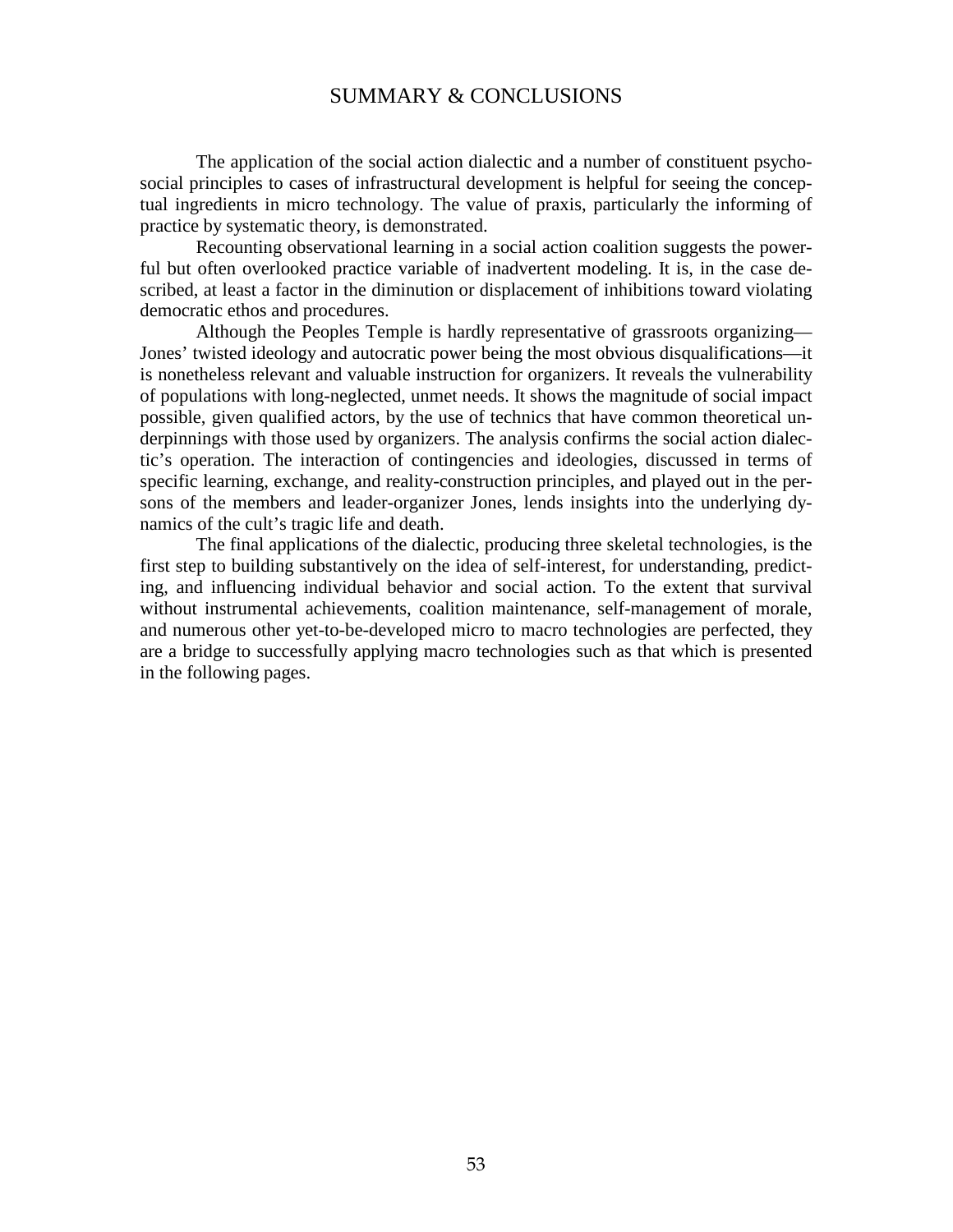## PART THREE—MACRO TECHNOLOGY

Trust the people—the wise and the ignorant, the good and the bad—with the gravest of questions, and in the end you educate the race. At the same time you secure, not perfect institutions, not necessarily good ones, but the best possible while human nature is the basis and the only material to build with.

—Wendell Phillips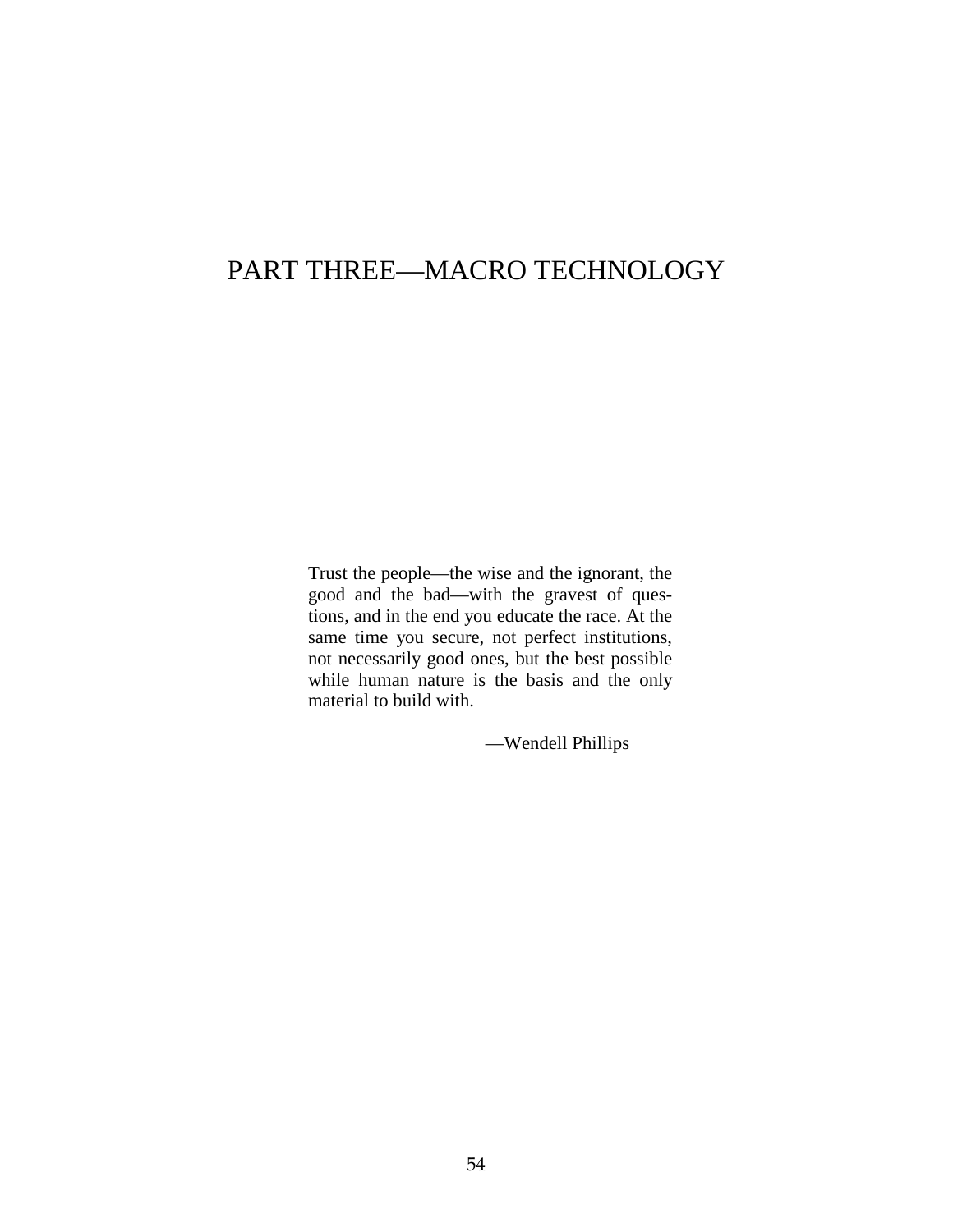## INTRODUCTION

Theory for social development in industrialized societies prescribes redistribution of resources and benefits by bottom-up investment in social infrastructure. The strategy is to afford public space, to create institutionalized roles for social self-management, to democratize the political-economy. The key to long-range social development is large numbers of citizens becoming engaged in their own uplifting. But an increasingly troublesome hitch, visible during the past two decades, is that modern industrialized societies have divested their urban landscapes of face-to-face civil communities, especially those institutionalized in culture and law, so necessary for redistributive development. Without infrastructural organizations and culture for action, citizens cannot effectively contribute to their own social development or to their country's future public life.

This is a three-part, bottom-up plan for organizing social infrastructure. It includes an institutional schematic, an organizational model, and an action strategy, plus an outlined plan for acquiring investment capital. The schematic provides a rough conception of existing governments in the urban political-economy, the form of those to be created, and an approximation of the means for integrating the two. New infrastructural organizations must fit within the present or some probable future ordering of urban institutions. The proposal here is for organizing neighborhood governments, as the bottom tier in a twotier structure of urban governance, a compound system of neighborhood and metropolitan jurisdictions. Much of the institutional structure for the upper tier exists in incipient forms or is already in place, as with urban counties that conform to metropolitan boundaries. It is the lower or neighborhood tier that is missing and the object of investment.

The task of acquiring public powers for grassroots organizations begins with designing or adopting an organizational model to be replicated. The "local" served this purpose in the union movement. An old but still serviceable model of self-government, one that was a wellspring for the Revolution, and still part of current practice, is the "open" (directly-democratic) government of New England towns. For an action strategy we will examine the general approach of existing state laws that make it possible to form small public jurisdictions by local petition and election.

Finally, we will briefly outline a plan for acquiring investment capital. The resource arsenal includes mass-based, door-to-door canvassing for seeding and start-up expenses, followed by grants, service charges, sales of bonds, and direct taxation.

#### Government as Social Infrastructure

Permanent bottom-up-sponsored social infrastructure for redistributing resources, notwithstanding its importance in the development of industrialized states, is almost nonexistent in the U.S. It is in institutions of government, most notably, that public space may exist or be absent. Local governments can provide, possibly better than any other institutional rubric, the legitimization, legal powers, and fiscal mechanisms to underpin the institutionalized empowerment of citizen action for social development. Yet the loss of local government to centralized bureaucracies is an acknowledged fact of urban existence, along with the now-accepted insight that positive national development is unlikely if not impossible with overwhelming alienation of the citizenry from public life.

Since World War Two and the population growth and movement that followed it, metropolitan areas have expanded far beyond their original core cities. There has been a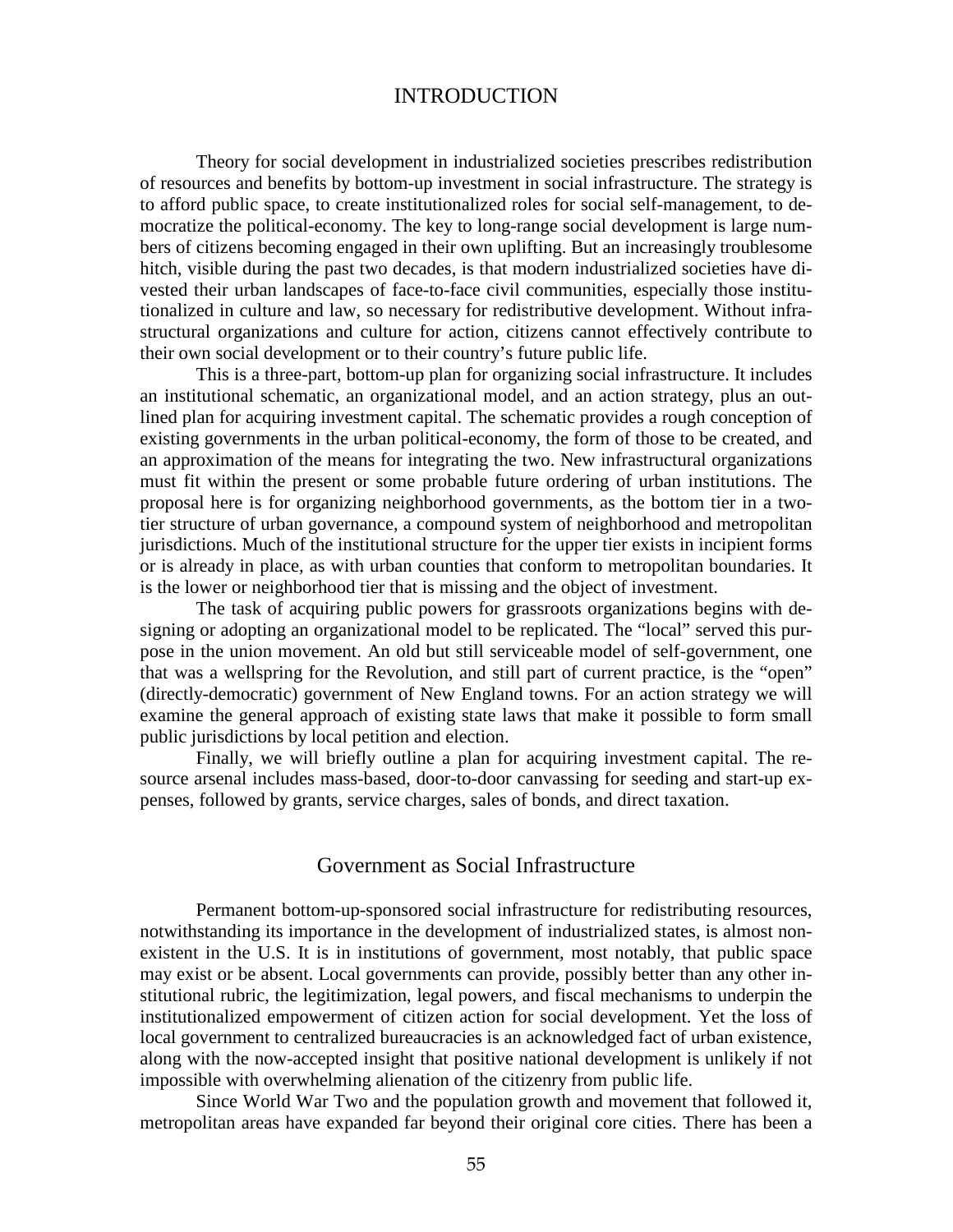significant increase in municipal annexations, growth in urban services by county governments, formation of more single-purpose jurisdictions to fill service gaps, and enlargement of the public bureaucracies. The *net* effect is contemporary urban "local government" that is not local and hardly government, at least insofar as those terms have traditional connotations of inclusive political participation. With gigantic constituencies, socalled local government officials have exited that extended political arena, except for public relations purposes, and have become members of boards of directors, attempting to oversee their centralized bureaucratic enterprises. Charged by a minority of the eligible electorate with supervision of public monopolies, they are primarily involved in policy decisions regarding resource flows in and out of their domains. Their political behavior, for the most part, entails negotiating exchanges with well-organized and endowed elites, pluralities, and special interests.

The colossal scale of urban public institutions, as mechanisms of not only service delivery but also overall political rule, obviates the burdens of representation, as those are commonly understood. In urban governments, with constituencies of several hundred thousand to more than a million, political action and participation costs are exorbitant. Not surprisingly, for those unable to meet the ante, public officials are cast as objects of fear and scorn: citizens in low and moderate-income brackets fear them in their presence and scorn them in their absence. For them, local government, the principal form of social infrastructure for public space, is historical artifact.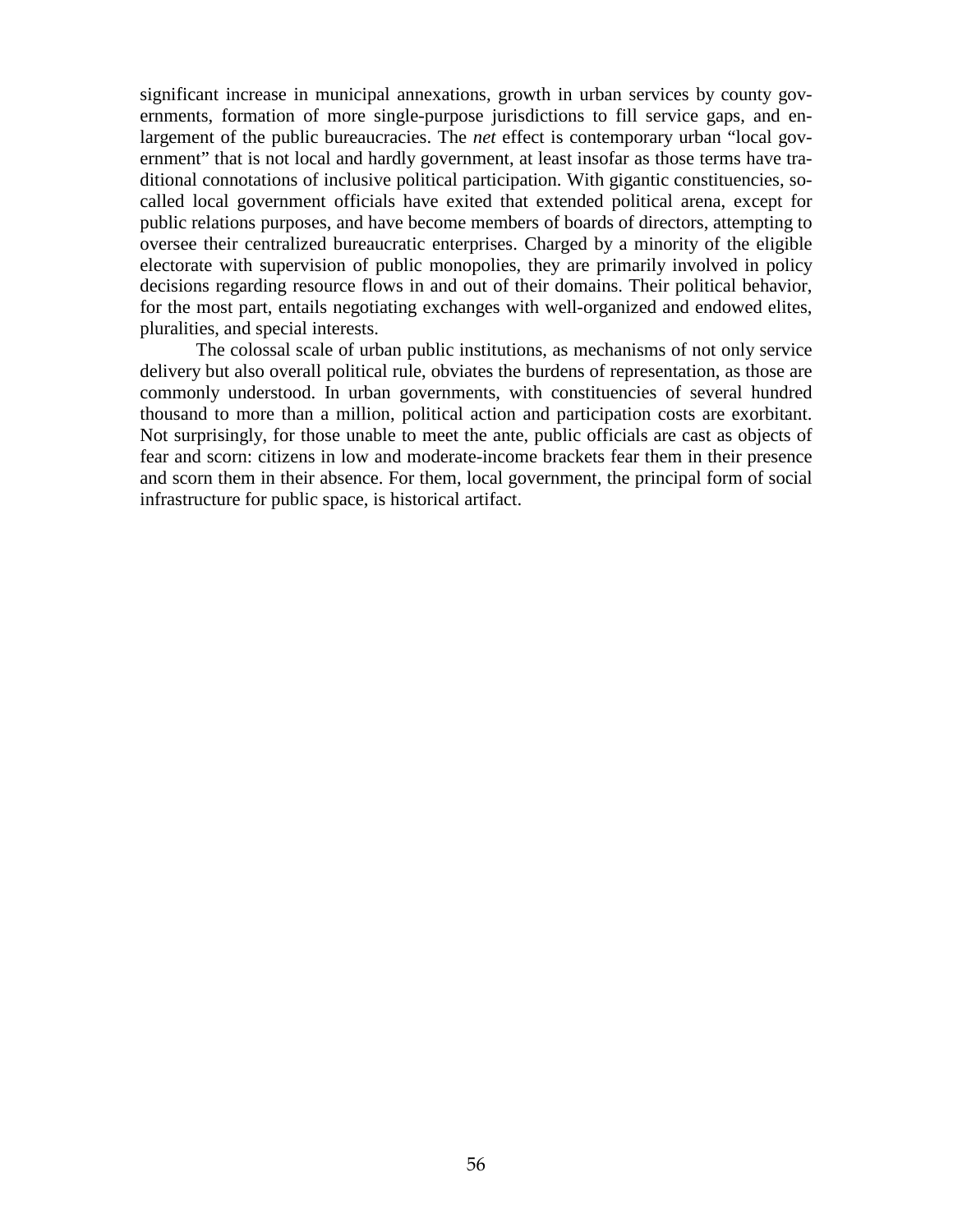## INSTITUTIONAL SCHEMATIC

#### Municipal Reformers

While it is easy to identify the public space deficit in bureaucratic urban governments, it is difficult to imagine a remedy. Proposals for their reform and restructuring vary according to one's theory of public administration. Various theories point to different events in the action field as important or not.

For 80 years, municipal reformers have supposed that the present structure of urban government is pathological. In their view, it is fragmented into parts that duplicate and overlap, in a way that is costly and ineffective. The earliest and most influential explanations of this theory were Woodrow Wilson's Congressional Government (1885) and Frank J. Goodnow's Politics and Adminis-tration (1900). Wilson conceived the state as unitary, with a single center of power, and constitutional separations and balances as little more than facade. He also argued that as power is more divided it becomes more irre-sponsible. Max Weber's writing on bureaucracy sustained Wilson's central themes.<sup>[23](#page-126-13)</sup> Weber also thought that bureaucracies are inherently rational and efficient. The main idea was that, while government may have different political objectives, good administration has but one form—hierarchical organization, with top-down authority, directing technically trained civil servants. Its efficiency and effectiveness could be measured in economic terms: maximum output at minimum cost. Derivative principles of government reform have been repeated endlessly ever since. These include widening span of control, functional departmentalization, unity of command, consolidation of authority in unit heads, and centralization in a chief executive.

These principles, rationalized by theory that serves distinct ideological interests, have little or no empirical foundation. Nonetheless, with their support, municipal reformers justify reducing the number of governments within metropolitan areas, increasing the size of governments, placing greater reliance on hierarchical control, reducing the number of elected officials, and replacing limited authority jurisdictions (special districts) with those having general authority (cities and counties).

The strategy of municipal reform has had, as one of its aims, urban governance consolidated in mass bureaucracies, a goal that has been achieved to an unsettling degree. Defining the core of "the urban problem" as too many overlapping jurisdictions, the effect has been to treat citizens in their local communities as incompetent to govern themselves and to form institutions for that purpose. Withal, municipal reformers' claims for improvements in efficiency and effectiveness have not been borne out. The question raised by Vincent Ostrom is whether the municipal reform tradition has been the disease rather than the doctor of American public administration.<sup>[24](#page-126-3)</sup>

The ideology of municipal reform—certainly it is not science—has overwhelmed public administration thinking and action. One of the more recent strategies in this vein, continuing the tradition of circumventing citizen capacity and consent, and denuding urban centers of social infrastructure, is the "umbrella multi-jurisdictional organizations" (UMJOs) in which Federal, state, and local officials cooperate. Their goal is to establish a new level of government, with policy control over planning and programming, and authority over special districts and other local governments and state agencies. Recommendations for UMJOs and similar organizations continue unabated, although their proponents have no firm evidence for their promised performance, no real constituencies, and no support from the electorate. Over the past three decades, voters rejected two-to-one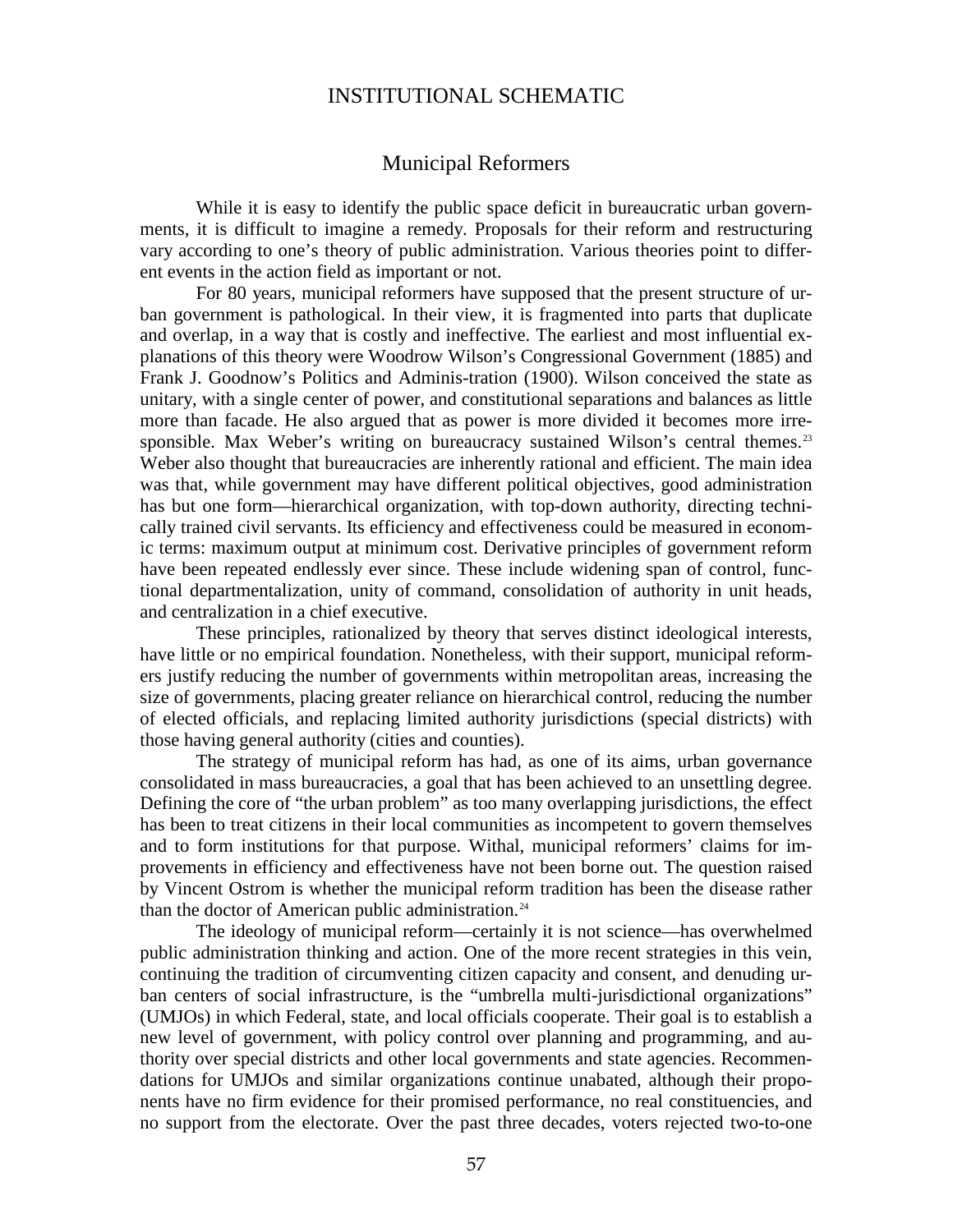more than 60 proposed city-county consolidations that offered more centralization in this direction.

The forms and impacts of centralized bureaucratic governments should not come as a surprise. After his visit to this country in the early 1830s, the French nobleman Alexis de Tocqueville expressed the belief that centralized bureaucracy was the "despotism democratic nations have to fear" in the future.[25](#page-126-14) He described a new type of public organization, for which he acknowledged having no name. Tocqueville imagined an organization that would "degrade without tormenting," a powerful force for social isolation, undermining community, and becoming the unsatisfactory arbiter and guarantor of equality—while continuously narrowing the public space until the citizenry is reduced to "a flock of timid and industrious animals, of which the government is the shepherd."

In their zealous purpose the municipal reformers ignored not only Tocqueville but also the dubious features of bureaucracy that Weber and others knew were endemic to "perfected" hierarchical organizations. The inherent anomalies include potential exploitation of the organization, its personnel and resource pool, by any political master; the impotence and dehumanization of individual bureaucrats; and the proven penchant of bureaucracies for exceeding—without political charter—virtually all other state-sanctioned authority, executive, legislative, and judicial. Moreover, urban government bureaucracies have shown a particular talent for remaining immune to the electorate. It is a verity of modern political life that so-called perfected bureaucracy is the antithesis of constitutional rule. It is hallmark has been the advent of "mass democracy," a euphemism that cloaks the disappearance of local government and the transfer of responsibility for public life from its representatives and their constituencies to mass organizations.

Another destructive consequence of the municipal reform movement is the bureaucratic monopolization of public goods and bads. That is, the events—intangible and material—for which citizens have preferences and aversions. A great deal of bureaucratic inefficiency and insularity derives from its monopoly status, which limits citizens' options for dealing with poor performance. To the continuous pain and resentment of people with low and moderate incomes, those who lack resources to leave the jurisdiction of an offensive, burdensome, or simply inept government, public bureaucracies have taken up the municipal reform practice of defining "producer efficiency" without reference to "consumer utility." Monopolization raises an incentive for producers of public goods and services to realize cost savings, improving the appearance of economy, by placing greater burdens on consumers. For example, centralizing public health facilities in huge medical complexes imposes very large time and transportation costs on citizens who seek to use them, often deterring entirely the very groups that need them most. Succinctly stated, "producer efficiency in the absence of consumer utility is without economic meaning."<sup>[26](#page-126-5)</sup>

Inbred inefficiency in bureaucratic public organizations can also be traced to their being dominated by a single center of decision-making. The result is an exceedingly complicated, costly, and error-prone system of communication and control. The defect is accentuated by monopolization. It reduces sensitivity to large-scale diseconomies, inevitable with organizational growth and escalating management costs. Under bureaucratic management, public goods frequently erode into public bads, exceeding the organization's capacity for changing social behavior.

If the call was once to "municipal reform," it ought now be to "reform municipal reform." The centralization-decentralization issue in urban governance is not, as so often characterized, whether small units of government are practicable but what can be done about mass organizations that, acting alone to produce and distribute public goods and to prevent public bads, are typically incapable of economy, efficiency, and responsiveness.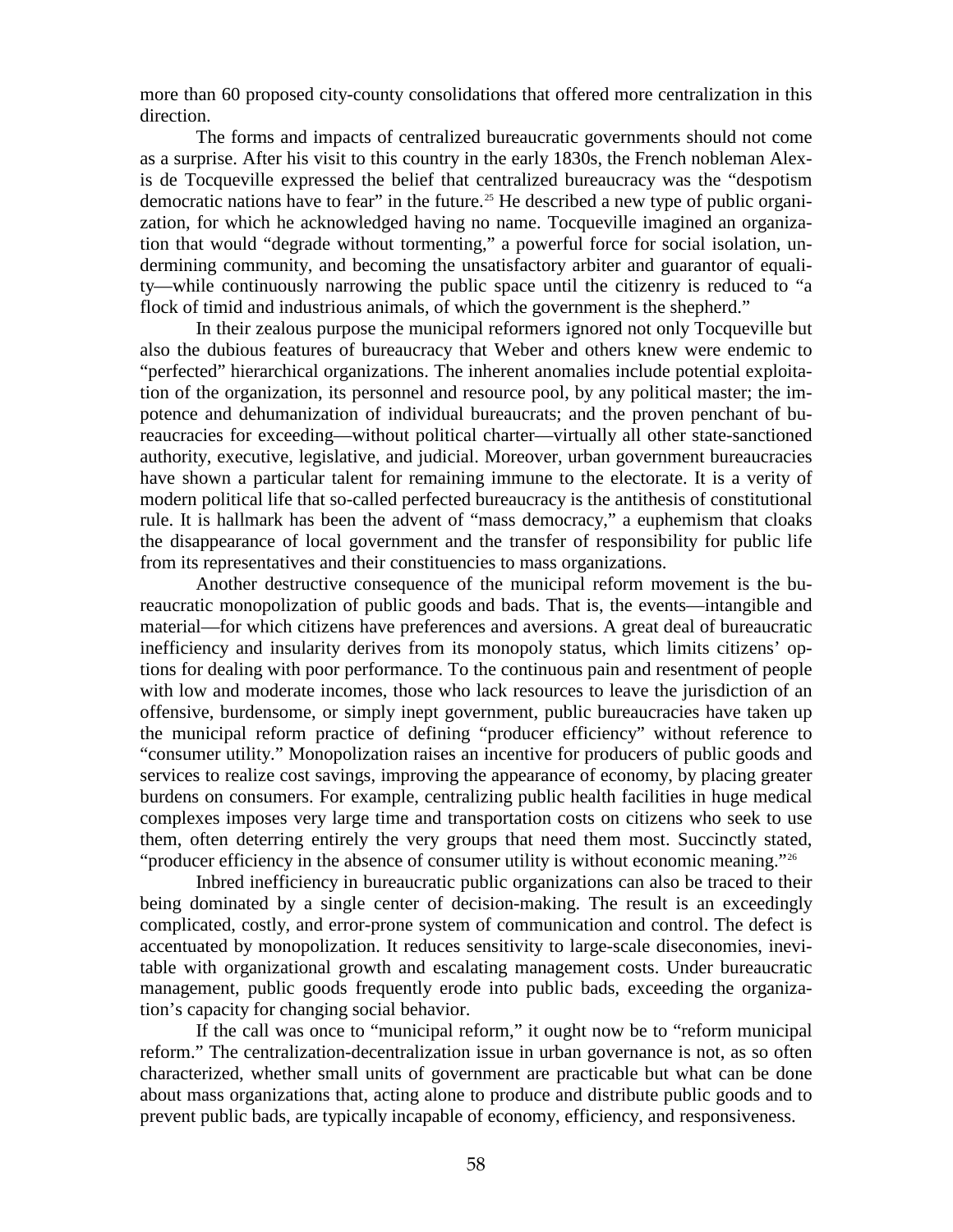## **Polycentricity**

In contrast to the unitary municipal reform perspective, there is in the U.S. a competing history and theory of public administration. Reconstructing from The Federalist the theory implicit in a compound federal republic, Ostrom cites as its distinguishing feature the balancing of powers rather than their separation.<sup>[27](#page-126-15)</sup> The idea is that in a compound structure of governments—local, state, and federal—each jurisdiction offsets the powers of the government above it, so that citizens can act through cities and counties to somewhat balance the states' powers, and act through the states to restrain Federal power. Ostrom's thesis is that this polycentric model was consciously employed by the founders of the Federal Republic in preference to the monocentric British state.

One characteristic of the compound structure is that each of the concurrent governments, although redundant in offering direct links between citizens and public officials, has limited and unique jurisdiction. The polycentric system is integrated by constitutional authority, a framework of law-making and law-enforcing beyond the reach of any government. The constitutional relationships are upheld by polycentricity in the judiciary.

In the quest to secure public goods and avoid public bads, polycentric government—compounded independent centers of public power—offers opportunities for a diversity of social communities to advance their interests. Communities of interest within this system may choose among competing governments for attaining a variety of collective goods.

Polycentric theory generates propositions for political practice and public administration that differ markedly from municipal reform principles—to wit: Public goods and services, depending on a number of variables, may be economically produced by organizations of every size; the existence of fewer public organizations within a given area is associated with greater reliance on hierarchy and monopolization, with attendant diseconomies; and larger monocentric governments are linked with irresponsibility of public officials and lessened citizen access and control.

Unlike the promised unity of the municipal reformer's idealized government, with polycentricity a patterned, stable, and productive structure may prevail only under an "illusion of chaos." Beginning with very different assumptions, polycentricity takes overlapping jurisdictions and division of authority as sources of strength. In polycentric systems it is possible to exploit diverse economies of scale, and to separate producer and consumer interests, thereby allowing responses to the broadest range of economies.

In brief, monocentric political systems concentrate public resources and authority. Polycentric systems have many independent authorities, none with a monopoly of power. Recognition of the compound Federal structure as a stable and productive polycentric system, composed of a vast number of independent yet federated public jurisdictions, is the first and essential step in developing an institutional schematic for urban government, retrieving it from the domination of centralized bureaucratic monopolies.

Public industry.— Unlike municipal reformers, urban development politicaleconomists reject the a priori assumption that competition between public organizations is uneconomical. They also assume that a range of producers allows citizens more options—tailor-made packages of public goods and services—than available through bureaucratic monopolies. Thus government organizations in a polycentric system function very much as individual firms in an industry. Examples that approximate this arrangement on a national scale are public education, highways, and law enforcement. At the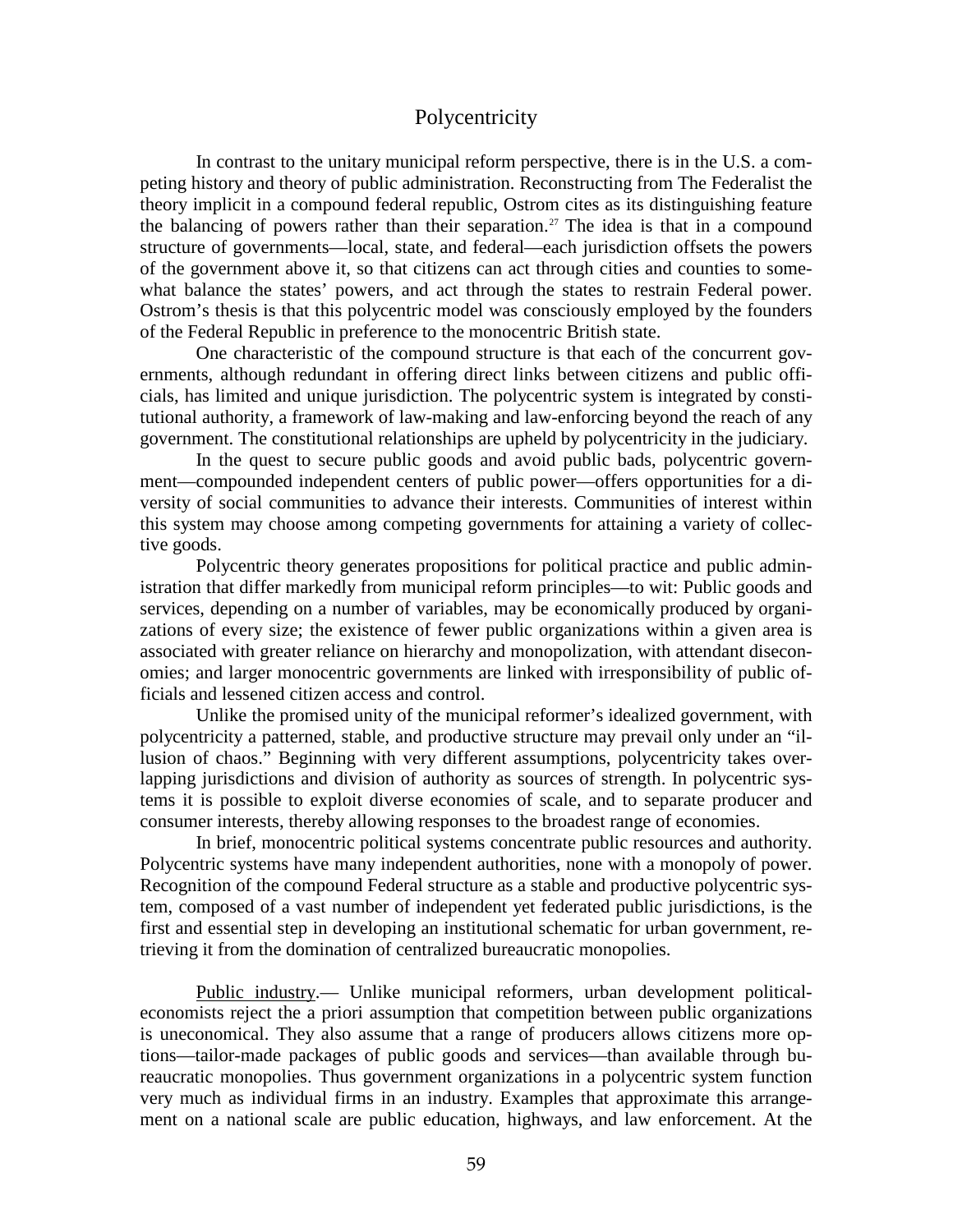metropolitan level, Los Angeles county has been described as a quasi-public industry because the County government provides many services to municipalities on a contract basis. Small jurisdictions bid competitively with larger ones, preserving both economy and the attributes of local autonomy. The catch in Los Angeles county is that for nearly half of the area's population, the "local government" is the City of Los Angeles.

Seeing a network of governments as an industry implies recognition that they share a base of knowledge and methodologies for producing and distributing similar goods. Competition between the producers, as with firms in the private market economy, has the benefit of inducing self-regulation through pressures for meeting valued performance demands. It is not necessary, however, to assume the presence of an "invisible hand" that ensures outcomes in the public interest from unfettered competition. Polycentricity in the public sector relies instead on the constitutional framework of laws and authority for their enforcement. Conflicts of interest are presumed to be inherent in the system and manageable with polycentric judicial organizations for their resolution.

In the public industry scenario it is not only possible to take advantage of diverse economies of scale and competitive incentives, but also significantly enhanced is the protest option for citizen dissatisfaction with public goods. There is a much-improved potential for articulation of demands and the alternative of self-help—but with access to public powers and resources. Individuals are somewhat relieved of the less satisfying and more onerous alternatives of moving from the jurisdiction or uncritical acceptance of its inadequacies.

While the advantages of polycentricity suggest that Adam Smith would not disapprove of public industry under capitalism, more striking is the idea that Marx and Engels too would accept the public market arrangement. It is, in fact, the direction in which a number of socialist and communist countries are moving.

#### Urban Development Political-Economics

Polycentric theory is the foundation for what is now best known as "public choice" political-economics. Over the past few decades urban political-economists have been examining various organizational arrangements for producing public goods and services. They take individual choice as the basic unit of analysis, using assumptions about human behavior that neatly parallel social learning and exchange concepts. A major goal has been to determine the consequences of different organizational decision-making structures. They do not conclude that all polycentric systems are productive but that they may be optimized by varying several dimensions in their design.

Going further than municipal reform definitions of organizational performance that focus on the ratio of goods produced to their production costs, public choice political-economists look at production and consumption costs. Including consumers' burdens, such as travel and waiting times, ensures that "social" costs will be included in measures of performance. The complete criteria for evaluating government performance are efficiency, the ratio of production benefits (output) to costs (input); effectiveness, the quality of service as a function of cost; equity; the provision of special service to meet special need; equality, equal service for equal status; and accountability, citizen access and control.

The public choice approach to organizational design is based on a theory of public goods and bads. When proprietary capital markets exist, goods that can be divided and packaged for consumption according to individual preferences are usually in the private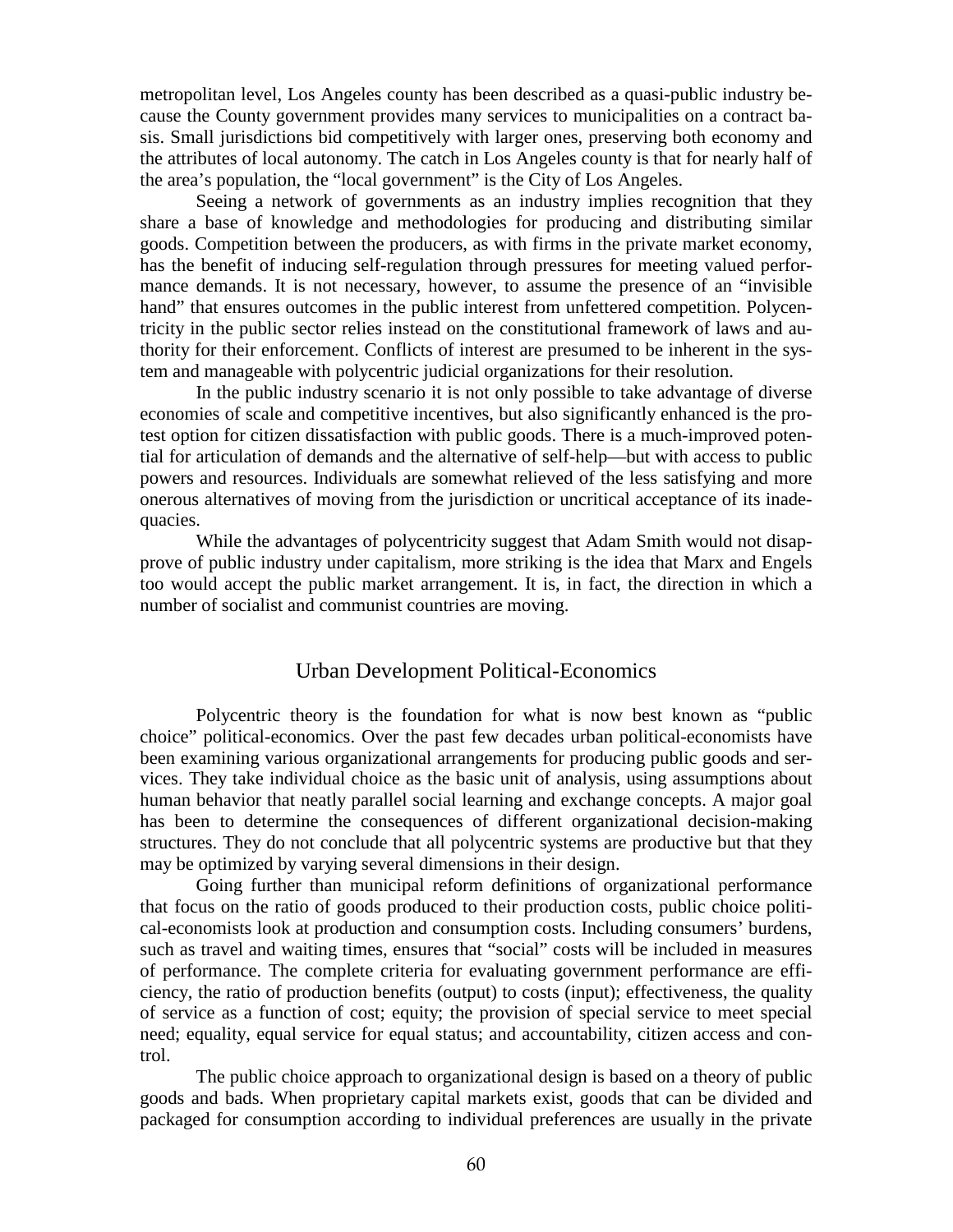economy. Because of the divisibility of such goods, however, those who do not pay, whether unable or unwilling, are excluded from enjoyment. Purely public goods and services are indivisible and, once produced, are (theoretically) accessible to all regardless of payment. Their costs are generally apportioned through taxes. Air pollution control and armies are examples of pure public goods. Some divisible goods are also produced publicly to maintain equity, to ameliorate hardship for those who are unable to pay for essentials. Also, when a good or service affects everyone equally by conditioning the total environment, as with police patrols or mosquito spraying, it may be public.

Production of a public good involves a transaction between consumers and producers within a jurisdiction. The benefits or burdens, resulting from the transaction, that spill over the jurisdiction's boundaries, affecting other parties not directly involved, are known as externalities or spillovers. Local public education, paid for by taxpayers and delivered by school districts, spills over unearned benefits to other parties outside of the districts; while a power generation plant may spill over burdens in the form of wastes that are buried in another jurisdiction. Public goods differ drastically in their geographic implications, with spillover boundaries ranging from neighborhood to nation. These infinitely variable externalities of public goods are one of the prime dimensions for optimizing organizational performance by design.

When goods that should be public are left to the private market, with the expectation that each user will voluntarily assume a fair fraction of the cost burden, the result is maximization of private welfare at the expense of the collective interest. There is no incentive to voluntarily share in the burdens. The bind for the individual is that, because the benefit is common and available to all, as in maintenance of local streets or financing medical research, no one can be excluded from enjoyment regardless of whether they pay. This logic partially accounts for the failures of grassroots community organizing: private individuals continue to reap their benefits whether or not they pay a share of the costs. Similarly, when a collective good is in short supply, as many are, even if many individuals in a private market voluntarily curtail their demands, some others with the necessary resources will act in their narrow self-interest and capture a disproportionate share of the available benefits. The energy shortage of the 1970s revealed this pattern in some respects. Ultimately, individuals without resources are forced out of the market as costs rise, leading to "poverty, deprivations, threats, and even violence," the benchmarks of distributive injustice. The bottom line is that when individual consumers of public goods are free to act independently, as with private goods, that is, to pay their share or not, the probable result is weakening and failure of institutions. It is necessary to have a sanction or attraction, usually a measure of government authority, to ensure a modicum of fair sharing.

Public bads are the reciprocals of public goods. The idea is that a good for the private individual may be a bad for the same person when considered as a member of the public. While the main goal of contemporary urban government is the provision of public goods, typically by increasing the quantity of facilities and services, there is an equally important need to eliminate public bads. In many situations the marginal yield of public goods is greater from achieving more effective usage of facilities, reducing public bads, than by enlarging their quantity.

The public choice view of organizational design is that each public good or service has an optimum scale of organization for production. In public services, economies of scale are associated with capital-intensive production, as with sewage treatment, power generation, water supply, and mass transportation. Small-scale economies are common with a variety of labor-intensive activities, such as teaching, maintenance, inspection, and various forms of policing.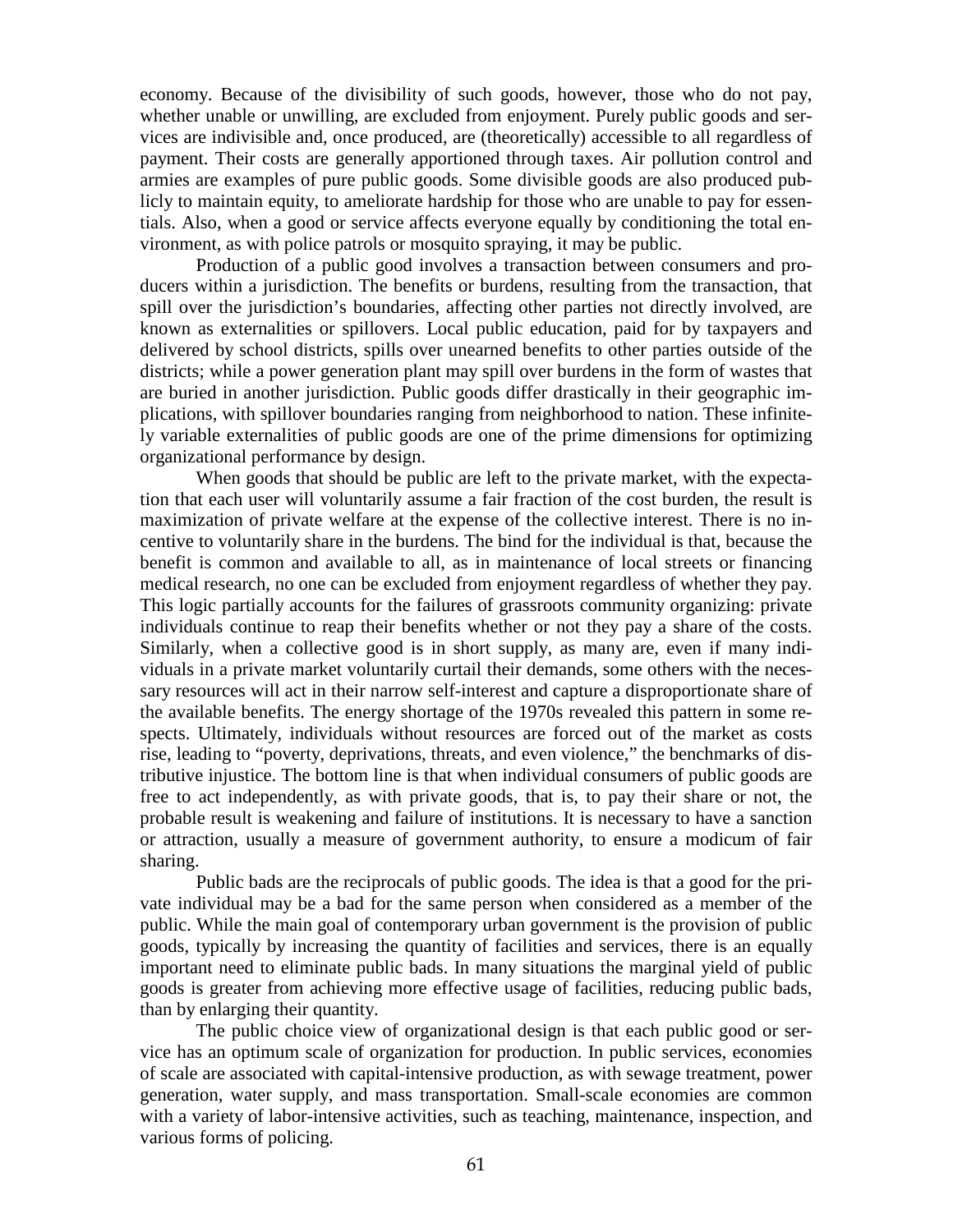#### Organizational Design

Empirical studies have confirmed for several decades that economies of scale can be achieved in a diversity of organizational arrangements. Despite municipal reform rhetoric, there is an ambiguous relationship between shifting service responsibility upward and improvements in effectiveness or efficiency. A substantial and growing number of studies demonstrate that polycentricity does not result in higher service costs. It is clear that very few government functions should be entirely centralized or decentralized.

Historically, public organizations in polycentric systems are spontaneous creations, coming from the bottom up. A community of individuals have an incentive to act as public entrepreneurs, forming their own government, when it is generally apparent that through jointly risking investment, benefits can be realized over and above costs by a clear margin. Similarly, when the incipient civil community matches the jurisdiction of an existing government, the incentive is to rely on that organization for the desired good or service. So long as the necessary conditions for polycentricity prevail, a user-centered mix of public goods and services can be achieved by a combination of variously sized independent public organizations.

The main obstacle to achieving a polycentric system is that, in the absence of the private market's price-profit mechanism for regulating production and consumption, articulation of citizen demand and decisions about production are limited to currently inadequate political representation, voting, and protest. The shortcomings are not difficult to detect. At-large elections and mass constituencies, the absence of mass-based urban political parties, and the lack of social infrastructure usable for bottom-up citizen action, have made it impossible for citizens to effectively influence elected officials. Those who still believe that there is "civic accountability" operate with a number of doubtful assumptions: that government representatives can be called to account through the electoral system for the conduct of public employees, that each public organization has workable procedures for equitably resolving large-scale citizen complaints and demands, and that public officials are generally responsive to the broad public interest.

Systems for making political decisions involve resources—their development, allocation, and use—in an environment of competing claims. The design of organizational structure presents a problem of "constitutional choice," to select rules for making decisions and to assign decision-making responsibility to various communities of interest. The main design goal is to shape decision-making structures so as to maximize the overall system's output of public goods, while minimizing destructive conflicts. To do so requires that burdens and benefits are shared fairly, that relevant terms are promulgated for their distribution, that a capacity for conflict resolution exists, and that public organizations are accountable to their communities of interest.

The dilemma in designing organizational arrangements is to select decision-rules from along a continuum that specifies the proportion of individuals needed in agreement for collective action. The trade-off costs are of two types: When decision-making is contracted, becoming more exclusive, speed is improved but individual preferences are ignored, lessening support for decisions. When decision-making is expanded, becoming more inclusive, "ownership" of decisions is broadened, but open controversy causes delays.

In organizational design for metropolitan government, problems of both externalities and decision-making are best cured by polycentric arrangements. Small organiza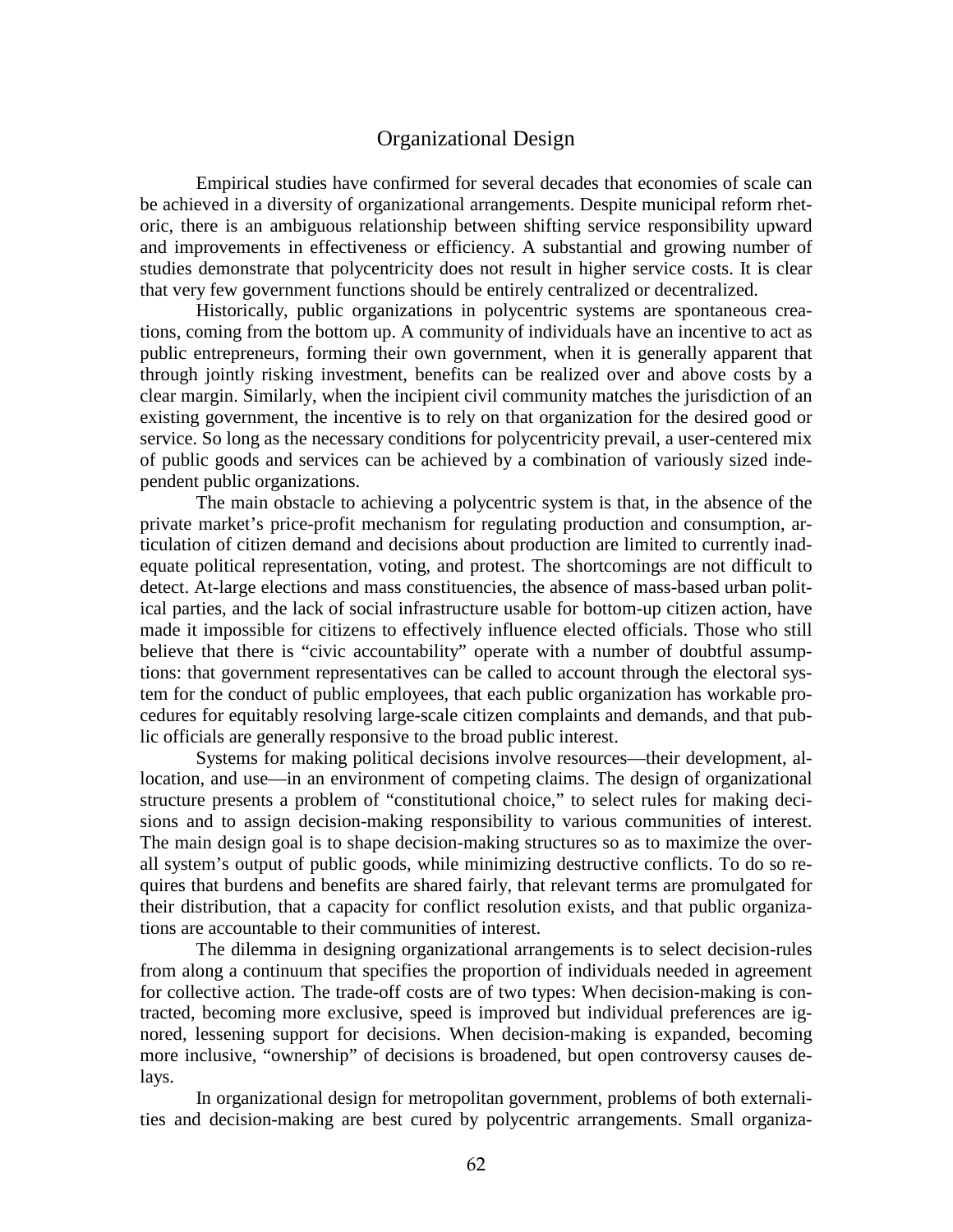tions, modeled to be politically inclusive, can act as producers and distributors of special goods and services desired by the communities of interest that constitute them. Higher levels of organization, encompassing districts and whole metropolitan regions, more exclusive politically, can function as producers, wholesalers, and retailers. The integrated system is a public industry in that, given the independence of units at each level, it is inevitable that there will be competition, bargaining, and cooperation.

In sum, organizational design for urban government must take several factors into account. Efficiency, effectiveness, equity, equality, and accountability must all be considered. Boundaries must include relevant events: air pollution problems, for instance, necessitate a regional approach; parks are generally better suited to neighborhood scale; and other goods, such as zoning decisions, are best divided between jurisdictions. Boundaries must be sensible not only for externalities and scale economies but political interests as well: those affected must be included in decision-making, at all levels, directly and by representation.

#### Issues & Problems

The central issue in U.S. national development is not what is to be done but how. Self-governance in urban centers must be vitalized, not by exchanging central for local control, but by balancing the existing top-heavy system. The basic polycentric model for this purpose is two-tier metropolitan government, dividing government power and functions along area-wide and neighborhood boundaries. While governments at both levels are admittedly deficient now, the more serious deficit by far exists at the lower level. Given the presence of counties, regional public authorities, and councils of governments, the most pressing need is to introduce neighborhood jurisdictions into existing and incipient civil communities, thereby creating (or recreating) necessary social infrastructure.

We will speculate on the form of both lower and upper tiers, plus problems and potentialities in their integration. Before going further that way, however, there are several related issues and problems that require brief mention. There is first a question of whether by institutionalizing citizen action it is necessarily eviscerated. Second, there is an issue as to whether institutional forms can create social communities where none otherwise exist. Third, there is the matter of which rubric is preferable for institutionalizing citizen action, the main possibilities being corporate and governmental. And lastly, it is necessary to question whether institutionalization and empowerment of small political communities is antithetical to social justice goals.

Anti-institutionalization.— Critics of efforts to institutionalize citizen action have taken the point of view that it is insurgency, largely by itself, which compels redistributive development—and that organizational structure is invariably limiting. One readable version of this idea suggests that unionization, the structuring of the labor movement's organizations, unequivocally diminished the potency of strike power to disrupt production. From this perspective, organizing efforts are best focused on mobilization. This idea certainly suggests a fundamental fact that eludes many organizers: mass organization alone is not a power lever to compel changes in the state's political-economic structures. But to imply that organization generally is inimical to such restructuring takes the point beyond evidence and common sense.

To accept this anti-institutionalization viewpoint is to implicitly accept the proposition that labor's most valued insurgency tactics, such as the sit-down strike, were main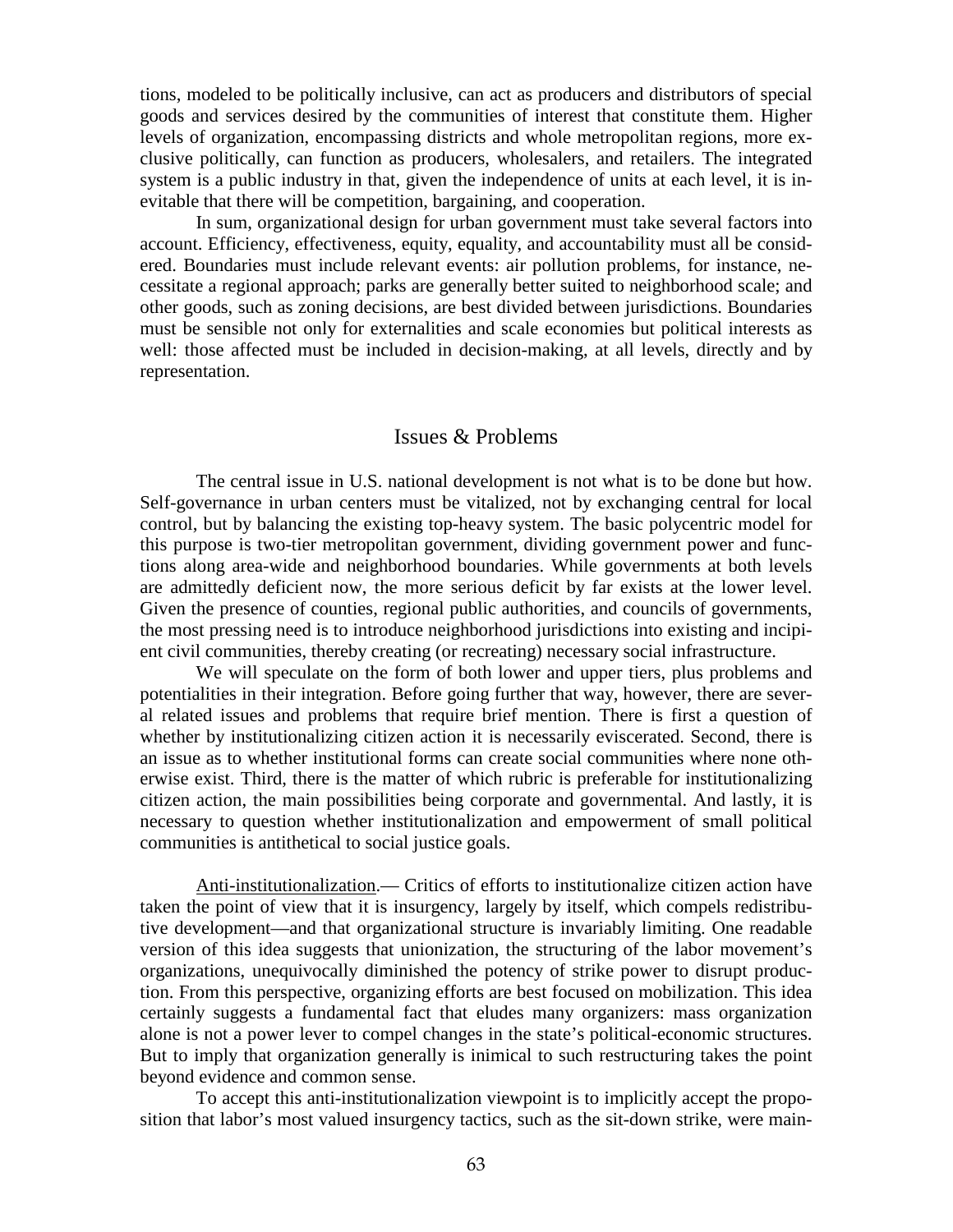ly manifestations of the insurgency itself. We are left to imagine that insurgency generates most of the sufficient and necessary infrastructural forms, without cultural roots and somehow disconnected from the historical conditions that stimulate and reinforce organized action. It is as if the contingencies and ideologies of all previous labor experience the learning history of a movement—suddenly became disconnected from the new "unorganized" insurgency. What this ignores is the preceding century of labor organizing and the extent to which the insurgency of the 1930s was rooted in it. Union leaders and organizers had a long and weighty history in creating not only organizations but also the workplace labor-oriented learning and exchange contingencies and ideological realities. They had turnkey roles in developing the fabric of workplace culture, designing and testing, refining and rejecting models for roles, decision-making, and action. All this was passed across and down generations of workers until it converged with the conditions that impelled the insurgency.

There is another problem with the bias against institutionalization of citizen action. It is whether an unorganized movement, a mass insurgency, can collect its winnings, effectively enforcing the terms of concessions won. We know the organized parties play that role in revolutions. And nothing so distinguishes the grassroots organizations of recent decades as their ability to envision "winning"—an endless string of "victories"—but their inability to imagine having won. They have not projected, as the American revolutionists, the labor movement, the women's campaign for suffrage, or even as the civil rights activists did, a scenario in which they effect a change in the structure of the state, a permanent modification in relations of power by long-term concerted action. The capstone for successful social movements that have political and economic objectives is usually a form of institutionalization, either by legislative or constitutional action, whereby basic goals are achieved and it is no longer necessary to invest a majority of movement resources in organizational survival.

One possible source of bias against institutionalizing direct citizen action is confusion about the goals of organized movements and the effects of sponsorship. Except at the fringes, the union movement was not a revolutionary development strategy, not even during moments of extreme insurgency. It was a strategy of redistributive development via bottom-up investment in social infrastructure, attained finally in the passage of the Wagner Act and related legislation. It was essentially irrevocable legislation that permanently restructured relations of power, backing with the authority and enforcement agencies of the state, the rights of workers to organize and bargain collectively. From then on, for many years, refinement and exercise of power replaced organizational consolidation and survival as the chief preoccupations of labor. To be critical of the unions' new positions in the structure of the state, as if permanent insurgency should have (or could have) been maintained, may be an interesting idea intellectually, but not to working people and their families.

Then there is the link between sponsorship and debilitating institutionalization. There are a number of state responses to disruption of the institutional order. The state and its agencies, by extensive control of resources of all types, are able to divert and undermine threats by managing contingencies and ideologies. When the state itself has been the sponsor of action directed against it, there is a nearly unlimited capacity to prevent, blunt, and repel attacks. In the War on Poverty the state's position of sponsoring infrastructural development gave it a telling strategic advantage, the ability to withdraw critical resources or make new allocations to displace the goals of its own institutional creations when they became threatening. On the other hand, bottom-up sponsorship, while not guaranteeing invulnerability to symbolic and tangible concessions designed to placate and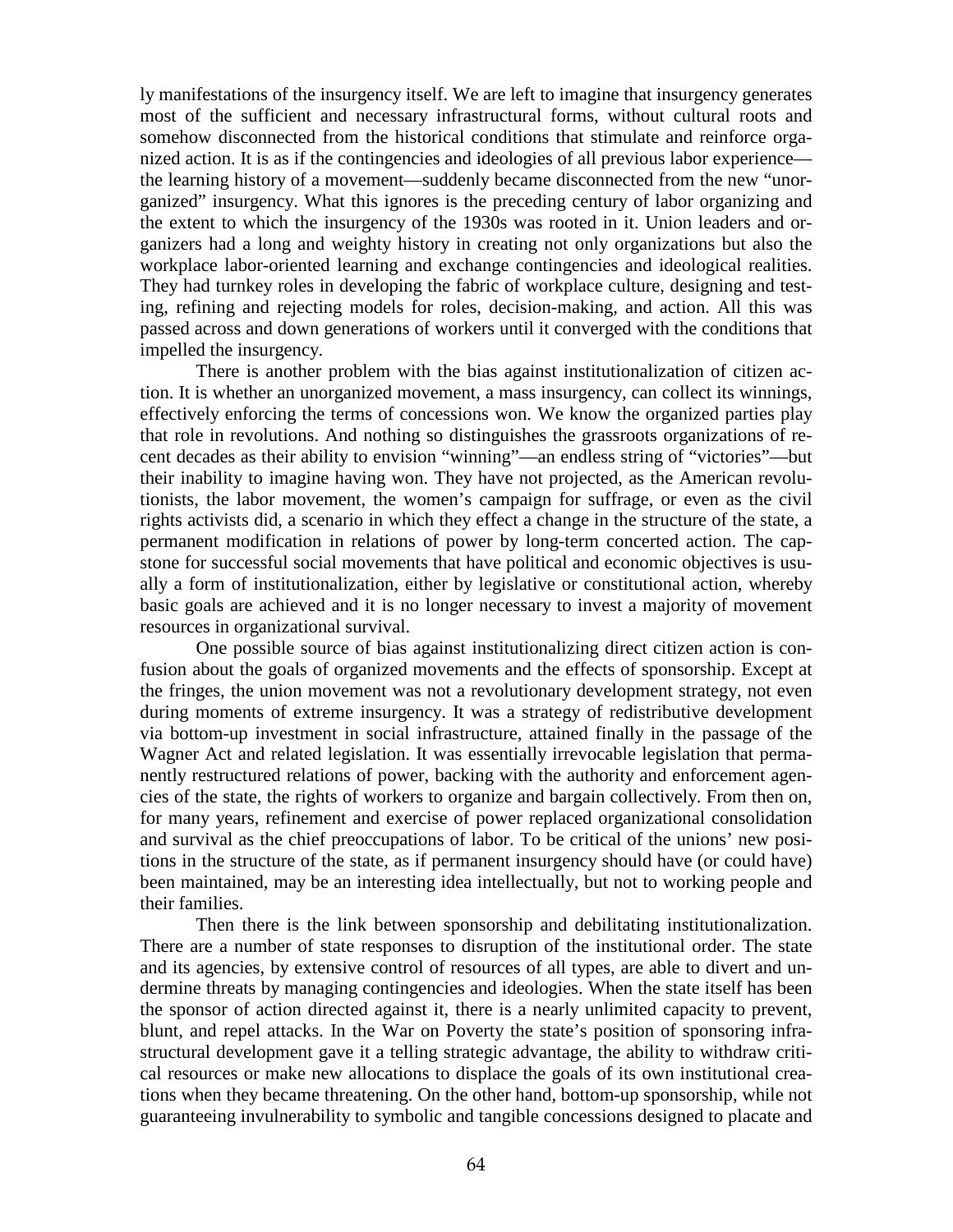pacify, and to internal liabilities, is not similarly and necessarily incapacitated by institutionalization.

Social communities.— There is a point of view that neighborhood government can serve as the basis for urban social communities, that its establishment will lead to them. There has also been a critical response, that organization per se, whatever its form, cannot create social communities. My understanding is that the potential for neighborhood government, like that for labor union locals in the last quarter of the nineteenth century, is revealed not in the dearth of such organizations but in the presence of conditions, and shared ideas about them, that impel people toward organization. By 1875, urbanization and industrialization were producing, along with great wealth, intolerable conditions for labor. Even with criminal conspiracy laws and heavily repressive measures by public and private authorities, there was unflagging organizing of local unions—institutionalization of workplace social communities. The incipient rise of similar social communities, now neighborhood-based, is visible in the urban movements of recent decades. These are likely to flourish in coming years, given the systemic problems, weaknesses, and failures of industrial capitalism and urbanization—and likely to be potentiated by organizational means.

Before any organization can empower by legitimization, legal access to resources, or other advantages, there must be a common history that stimulates action, coupled with the development of related ideologies. An array of social, political, and economic conditions must compel the growth of social communities—as with the energy shortage and resulting decline in mobility that feeds localism—before there is a concerted search for organizational forms that aid in adapting to the changing environment.

Institutionalizing rubrics.— There are a number of possible rubrics for institutionalizing citizen action in public life. Religious institutions played this role in Western cultures for centuries, through the Middle Ages, and still do elsewhere. Commercial institutions, among which Americans count the Massachusetts Bay Company and others similarly chartered, have also served an institutionalizing purpose.

Community and economic development corporations are a more recent example of the commercial genre. There are several problems, however, in adapting private corporate organizations to purposes of public activity or governance. Even with more than a decade of successes in planning, service delivery, and enterprise, these corporations have not shown the slightest tendency to transform themselves into genuine public jurisdictions. The development corporations do not possess, and do not appear at all likely to acquire, powers and authorities accorded to governments as formal expressions of the state. Furthermore, while they have been valuable experiments in decentralization, the development corporations have not succeeded in establishing for themselves an effective role in metropolitan politics, nor have they become economically independent of the organizations that created them.

The choice of government as a legal and organizational rubric to institutionalize direct citizen action has several advantages. Social infrastructure requires large investments of social overhead capital, characterized by long-term gestation and indirect payoffs. Permanent organizational substructure is costly, and the multiple revenue sources available to government make it a viable mechanism for capitalizing goods, services, and enterprises. Also, citizen action in small organizations, and incentives to share the burdens of public goods, are both closely related to the power of government to impose sanctions for support. Finally, unlike their corporate counterparts, government organizations,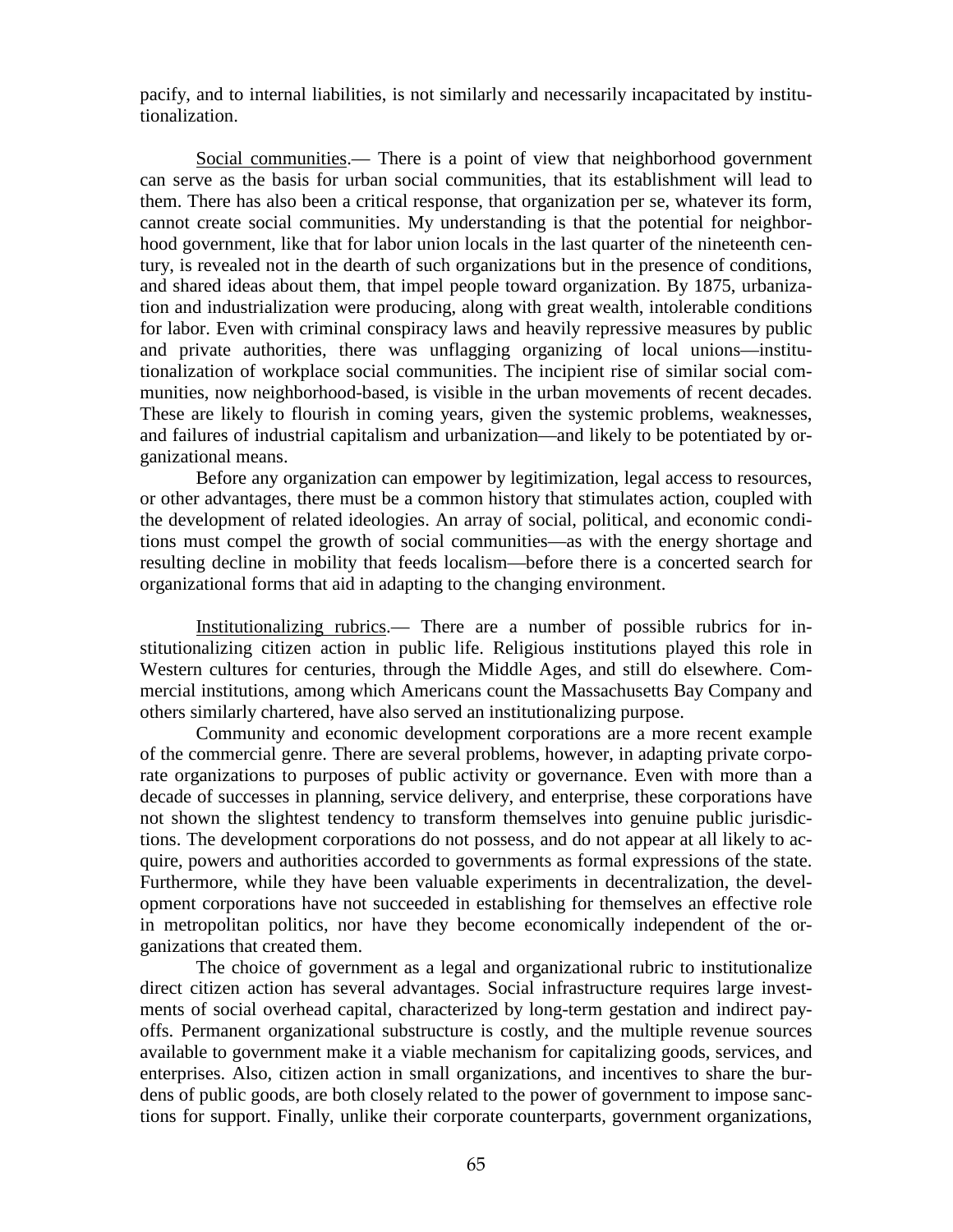as formal expression of the state, possess special and unique powers of law-making, taxation, borrowing, eminent domain, and policing.

Dilemmas of equity.— There are a number of concerns about empowering small urban communities. They've been described as "decentralization dilemmas." It is often asked whether there is a conflict between equal treatment and social justice—equality versus equity—in the creation of neighborhood governments. The problem can be illustrated by imagining an urban region overlaid with such public organizations. The difficulty is that if resources are equally accessible to, and divided among, all neighborhood jurisdictions, there may be equal treatment but without social justice that is responsive to the special needs of low-income, ethnic, and non-white areas. There is a related concern that decentralization may also shield the desire of some urban neighborhoods for racial or ethnic exclusivity, obstructing the broader social quest for integration. And there is a fear that "neighborhoodization" simply will lead to abandonment of the "have-nots" by the "haves."

It may be that metropolitan resources would be distributed among neighborhood jurisdictions more on an equality than an equity formula, on a per capita rather than need basis. But since local government appropriations are far from equitable at present, except in state and Federally mandated programs, the loss is likely to be imperceptible. In those situations where provincial or other negative tendencies threaten distribution of resources for ensuring equity, higher levels of government—their programs, regulatory legislation, and enforcement activities—are somewhat mitigating. There is another answer that bolsters this point of view. Although neighborhood empowerment will not bring about any instant changes in the status of the society's victimized classes, the acquisition of some authentic state power—something they are acutely alienated from at present—is hardly a setback.

Regarding predictions that public powers vested in grassroots organizations will intensify racial and ethnic isolation, there is a bottom-up view that is alien to the liberal and progressive rhetoric that advocates integration for others at all costs. It is that virtually all whites except those in the lowest socio-economic classes share the "benefits" of the present system of mass urban government, to not only maintain their own exclusive enclaves but to contain and exploit minority ghettos too. The view from the bottom is that trading the rhetoric of integration for some form of institutionalized neighborhood empowerment is not lamentable.

Equally not compelling from the bottom-up perspective is the argument that in the event there is an urban government structure of neighborhood organizations, the areas with resources (tax base) are likely to secede, leaving those without to fend for themselves. The idea is based on a limited and mistaken conception of urban government as either centralized or decentralized, rather than polycentric. In the latter, neighborhood governments are part of a compound structure that nominally includes a metropolitan government, plus state and Federal jurisdictions. It is not possible to secede from their authority, particularly their taxing, regulatory, and judicial powers. In present circumstances within the total urban political-economy, the relationship between rich and poor jurisdictions is closer to exploitation than charitable benevolence, barely camouflaged by local transfers of revenue. If secession were in fact possible, low-income neighborhoods might have the most to gain, winning for themselves the right to manage their own development, even at great cost, without the handicap of civilizing exploitation by powerful local interests.

There is a positive answer to predictions of more isolation of all types from institutionalized neighborhood empowerment. Unlike the present situation in which central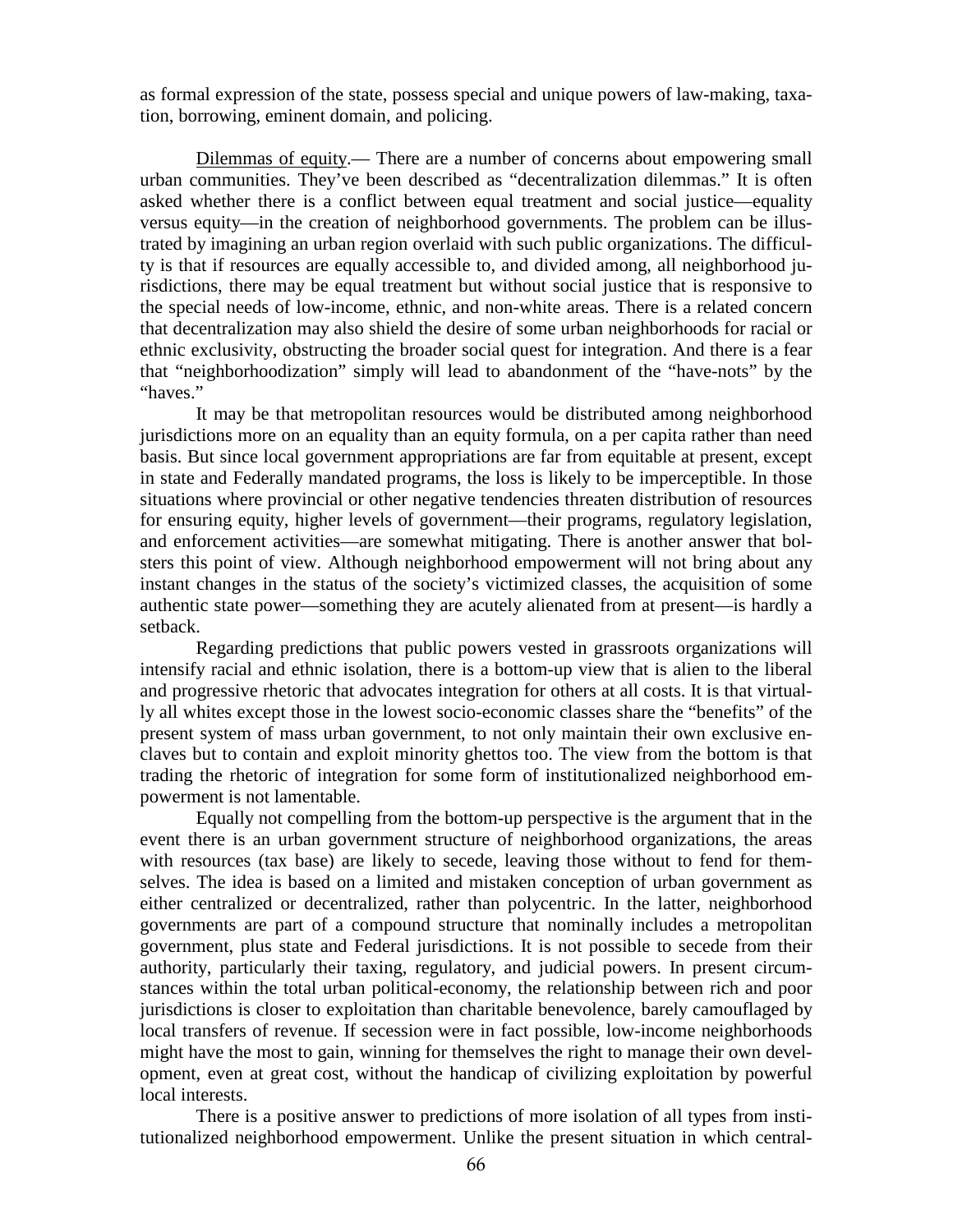ized bureaucratic governments deny public space to virtually all citizens with low and moderate incomes, the advent of new small neighborhood jurisdictions would offer real opportunities for self-interested cooperation between different racial, ethnic, and socioeconomic urban communities. There will always be pressures for formal and informal service and mutual aid agreements in such a polycentric system. In the bureaucratic city, neighborhoods are often restricted to interacting, at the polls or elsewhere, only in destructive competition or conflict. While both will undoubtedly remain, formal neighborhood jurisdictions within the context of metropolitan government would also create genuine opportunities for cooperative joint ventures.

#### Compound Urban Government

Polycentric urban governance by a two-tier compound structure of metropolitan and neighborhood jurisdictions, comparable to the relationship between the national and state governments, is the most promising institutional schematic for rendering public space through long-term investment in social infrastructure. It is not far-fetched to expect that future forms of urban governance will grow out of "prediction" and "promotion" from necessity, from evolving conditions, both internal and environmental, and from active change-agentry. It is in this context that the compound structure is suggested as the best institutional schematic for organizing infrastructure.

Aspects of this model have been demonstrated piecemeal for the past several decades, some imposed by incumbent officials, some placed before voters and accepted, and some gained by direct citizen action. Withal, the little city halls, community advisory councils, city-county consolidations, community-controlled schools, and similar experiments, while showing capacities or limitations, are far from definitive tests of a compound structure for urban governance. They are often fatally flawed for reasons that, at least retrospectively, if not entirely certain are also not completely obscure.

The participation bind for citizens in the low- to moderate-income brackets explains their reluctance to engage in top-down-designed and directed decentralization schemes: while they cannot achieve power without participation, the very same participation is uninviting in the absence of power. In the same way, even with an infinite number of explanatory variables, rejection of municipal reform ballot propositions for city-county consolidations is not an enigma: public antipathy to centralized bureaucracy, and the considerable disenfranchising effects of consolidations on political constituencies, explain a great deal. And the disappointing outcomes of attempts to achieve community-controlled schools in New York, if not predictable from the outset, at least must be admitted as probable. The educational problems were intractable, the social climate one of hardened racial-ethnic conflict, the solution strategy mixed up with a politically controversial city government, and the available resources so limited as to virtually guarantee an unsatisfactory outcome.

The two-tier compound structure defines the linkages between neighborhoods, districts within urban areas, and whole metropolitan regions. The compound structure is thus a more inclusive view of, and response to, the interests and constituencies—political and economic—which must be included in urban governance. The model divides public power and gains advantages from decentralization and centralization: it serves both the political and economic functions of social infrastructure. Metropolitan boundaries may correspond to an existing county or may require consolidation of two or more counties into a new area-wide jurisdiction, as proposed for some time in the San Francisco Bay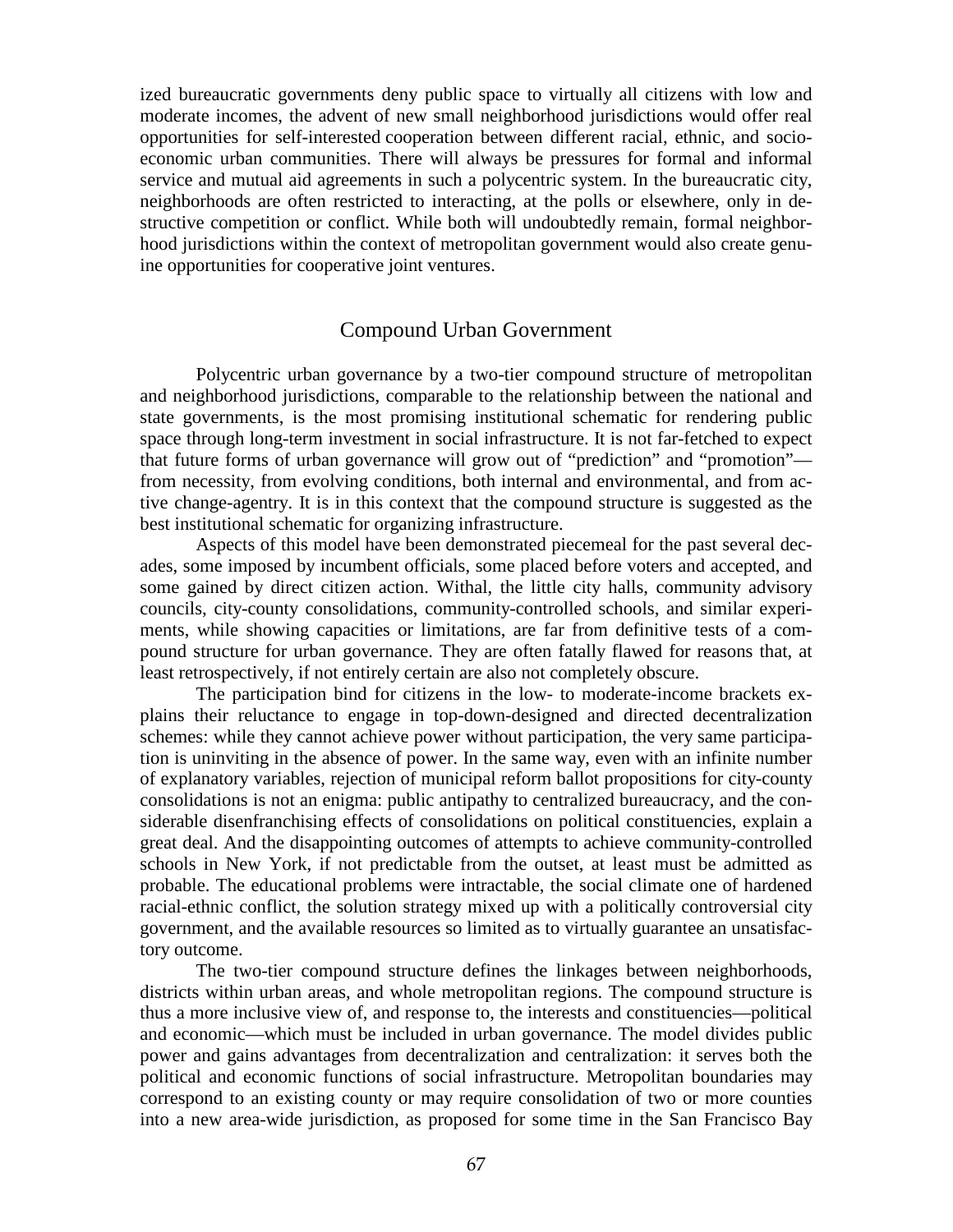Area. Although in the Bay Area it remains an unattractive option without a lower tier of neighborhood governments to anchor the structure.

This vision fits well within the historic Federal framework and provides, at least theoretically, a hierarchy of public organizations for a restructured Federal system of "metropolitan states." More than a decade ago, Robert Dalh imagined a constitutional convention that would adopt a system of overlapping public jurisdictions, a compound structure of neighborhood, metropolitan, regional, and national centers of government power.<sup>[28](#page-126-0)</sup>

## Lower Tier Organization

Direct articulation of the political will in small social communities, neighborhoods corresponding to the lower tier in a compound structure, requires a mix of public powers. As with every other level of political expression, whether municipal, county, state, or federal, the successful production of public goods and services rests on a complex repertoire of organizational capacities. There must be the wherewithal to acquire, transform, and distribute resources. Even with acknowledged limitations on their authority, such as those stemming from externalities or preemption by higher jurisdictions, authentic political expression of the collective will within neighborhoods demands legislative, taxing, and other public powers. These, along with freedom to contract and to assume debt, are essential for capitalization and operation of services and enterprises.

There are three neighborhood-scaled forms of public organization that may constitute the lower tier in a compound structure. They can be distinguished by the direction of their formation sponsorship, their functions and authority, and the characteristic ways in which their powers vest. The generic types are administrative decentralization, political decentralization, and petition-election formation.

Administrative decentralization is easily recognizable from the imprimatur of its sponsors. Notwithstanding the decentralization, it represents an enlargement of the centralized bureaucracy, an ironic expansion, to fix an already legendary sluggishness. Branches are established at lower levels, like Boston's "little city halls," serving populations from 50,000 upwards, with managerial subordinates granted discretion to gather input and implement policies of central decision-makers. The professed goal is to upgrade the distribution of public goods and services, to improve equity and equality as well as efficiency and economy, by more accurate measurement of need and targeting or tailoring of delivery.

Political decentralization, too, is sponsored from the top down. It differs substantially, however, from administrative decentralization. Various limited political powers may be devolved to local organizations. The neighborhood organization is granted a limited franchise for a limited purpose under the supervision of the larger, public jurisdiction. The heart of political decentralization is not branch management but devolved decision-making, narrow and constrained to be sure, yet policy-making authority nonetheless. It is best manifested in neighborhood councils governed by locally elected representatives who have broad authority for top-down-delegated programs and services. The authority of the local representatives frequently includes a "legislative" mandate, to make decisions on policy circumscribed by higher authorities. While most writers recommend giving limited taxing authority to neighborhood councils, the practice is unheard of at present and entirely without advocates among big-city mayors and elected county officials. Political decentralization in its ideal form hardly exists.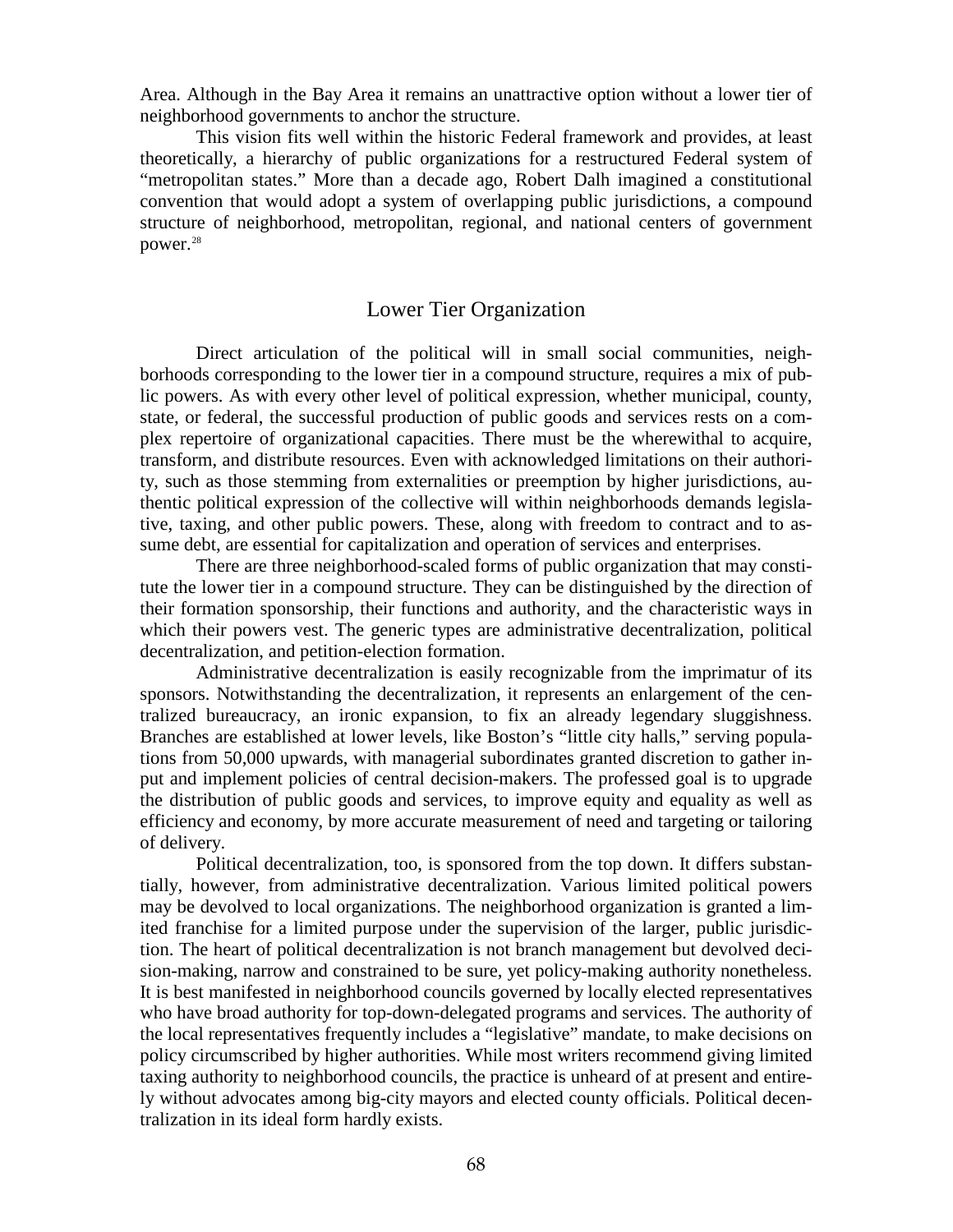Neighborhood-scaled jurisdictions formed from the bottom up by petition and election differ decisively from their top-down-sponsored counterparts. The most important yet least apparent distinction between governments organized by petition and election, say special and community services districts, and those created by devolutionary processes, is the way in which their powers vest. The decentralization of political decision-making in neighborhood councils, while a sharing of policy-making authority, never truly vests the authority in the local organization: the same quality of action that first effects the political decentralization may at any later time be repeated for purposes of dissolution or disempowerment. In contrast, organizing independent governments by petition and election, permitted in most states by existing laws, permanently vests power in the newly created jurisdictions. Withdrawal of the vested authority requires extraordinary conditions and actions, much as would be needed to eliminate cities and counties. Formation by petition differs also from devolutionary (top-down-decentralizing) approaches, in that jurisdictions thus founded commonly include permanent if somewhat limited grants of those powers that are unique to governments. They are usually entitled to enact and enforce ordinances, levy taxes or service charges, exercise eminent domain, etc.

The main shortcoming of top-down decentralization for infrastructural development is that it is inadequate to satisfy the functions of public space. Grassroots empowerment in the urban political-economy demands organization that has at least the potential to countervail hierarchical institutions. In the metropolitan arena of bureaucratic hegemony, organizations created by top-down initiatives can do little more than pledge their fealty in the struggle for redistributive development. In the inevitable zero-sum conflict between lower tiers so constituted and upper tiers of their bureaucratic superordinates, previews of which we had during a decade of ill-fated war on poverty, the predictable outcomes must be withdrawal of not fully vested resources and authority, possibly coupled with new allocations designed to displace the subordinate organization's goals, directly or indirectly.

In the best of top-down decentralization, that which at least temporarily devolves political authority, there may be said to be distributive development, a form of exchange that hopefully enhances government performance, but without substantive institutional alteration or redistribution of resources. In bottom-up organizing of independent governments by petition and election, there is both immediate and incipient redistributive development, by the instant vesting of public powers in previously powerless social communities and in the potential future countervailing application of those powers.

#### Neighborhood Government

One of the persistent issues in the literature on neighborhood government is representative versus direct democracy, and the related matter of jurisdictional scale. Most writers quickly conclude that, with the size of metropolitan areas, minimum scale for neighborhood jurisdictions (usually estimated from 10,000 to more than 100,000) precludes direct democracy. The implicit argument is that if neighborhood governments were scaled to serve populations from 5,000 to 10,000, best for direct democracy, some 150 to 300 such jurisdictions would be necessary in an urban area of 1.5 million. Two assumptions are put forward to suggest that this is unworkable: first, that in a two-tier system the metropolitan government's legislative body would be outsized with so many representatives, assuming that the neighborhoods are to designate its deputies; and second, that even with jurisdictions as small as 5,000, the one-at-a-time rule—that the floor of an assembly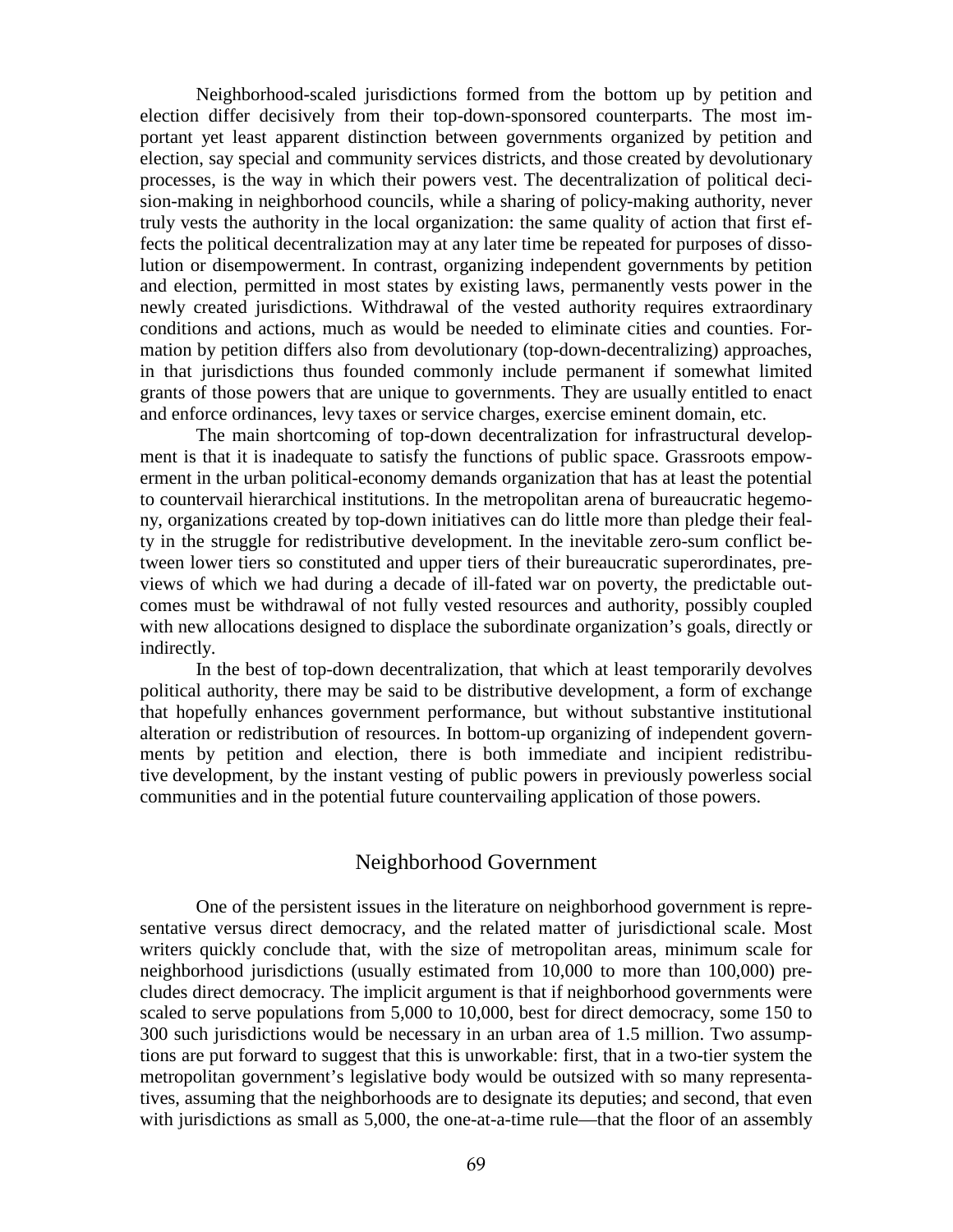can be occupied by only one speaker at a time—precludes popular assembly. But both these assumptions are at least questionable.

Given modern urban demographics, with a single metropolitan area now comparable to the country as a whole at its founding, the legislative body for the upper tier in a compound (two-tier) urban government might be expected to be a congress—a congregation of representatives from independent governments—of several hundred neighborhood representatives. Most current metropolitan and regional public authorities are run by a handful of self-appointed city and county officials whose actions, in the absence of constituencies that are grounded in electorates, are unchecked by the voters.

The argument that neighborhood jurisdictions scaled below 10,000 are unworkable, primarily because their total number would create unwieldy representation in metropolitan government, has a further defect. There are other options, yet to be considered, which are more attractive and more likely to eventuate given existing alignments of interests in most urban areas.

The one-at-a-time rule is the least troubling argument against direct democracy. It is facile but misleading. While it is obvious that only one person may occupy the floor of a deliberative body at any point in time, public business may nevertheless be conducted simultaneously in a number of other quarters. Numerous departments and committees offer limitless additional settings for "popular assembly." The threat of one speaker monopolizing the floor can also be dismissed, as it was in the French societies populaires, by the citizen assembly standing when a speaker digresses or gets tiresome.

"The economic" argument against neighborhood government sized to serve populations of 5,000 to 10,000 is that small scale is inherently inefficient for delivery of services. But both polycentric theory and public administration practice refute this point. The theory suggests that public services have logical divisions that match governments of many sizes. For example, research over the past decade confirms beyond doubt that urban law enforcement may be so divided, with gains probable on virtually all measures of performance. Feasible divisions might be along the lines of a three-part separation of (1) support functions (records, communications, laboratory services, detention, training, etc.), (2) crime-fighting (capture of criminals, stake-outs, SWAT activities, etc.), and (3) maintenance of public order (traffic control, public education, mediation of neighborhood disputes, etc.)—the first to metropolitan jurisdictions, the second to districts, and the last to neighborhoods. Similar divisions can easily be drawn for recreation, transportation, social and health services, judicial administration, and education.

"Enclave cities," often municipalities with populations of 5,000 to 10,000, located in urban areas, demonstrate this idea in practice. They successfully finance and manage police and fire services and public works activities. Nearly all enclave cities operate refuse collection, parks and recreation, and street maintenance services. These small municipalities, limited in their capacities to undertake special functions (e.g., hospitals, sewage treatment, police training, etc.), contract with other governments as needed for these services. Also, safety services are usually supplemented by mutual assistance pacts with adjacent jurisdictions.

If the main arguments against direct democracy and the small scale it demands are not compelling, the most prominent ones in favor at least speak to its value and feasibility. They are based on the utility of public space and self-managed labor-intensive enterprise for urban social communities.

Public space.— In modern, centralized states, whether "democratic" privatemonopoly-capitalist or "socialist" state-monopoly-capitalist, alienation of the citizenry is pervasive. Individuals are denied meaningful roles in decisions of governance and pro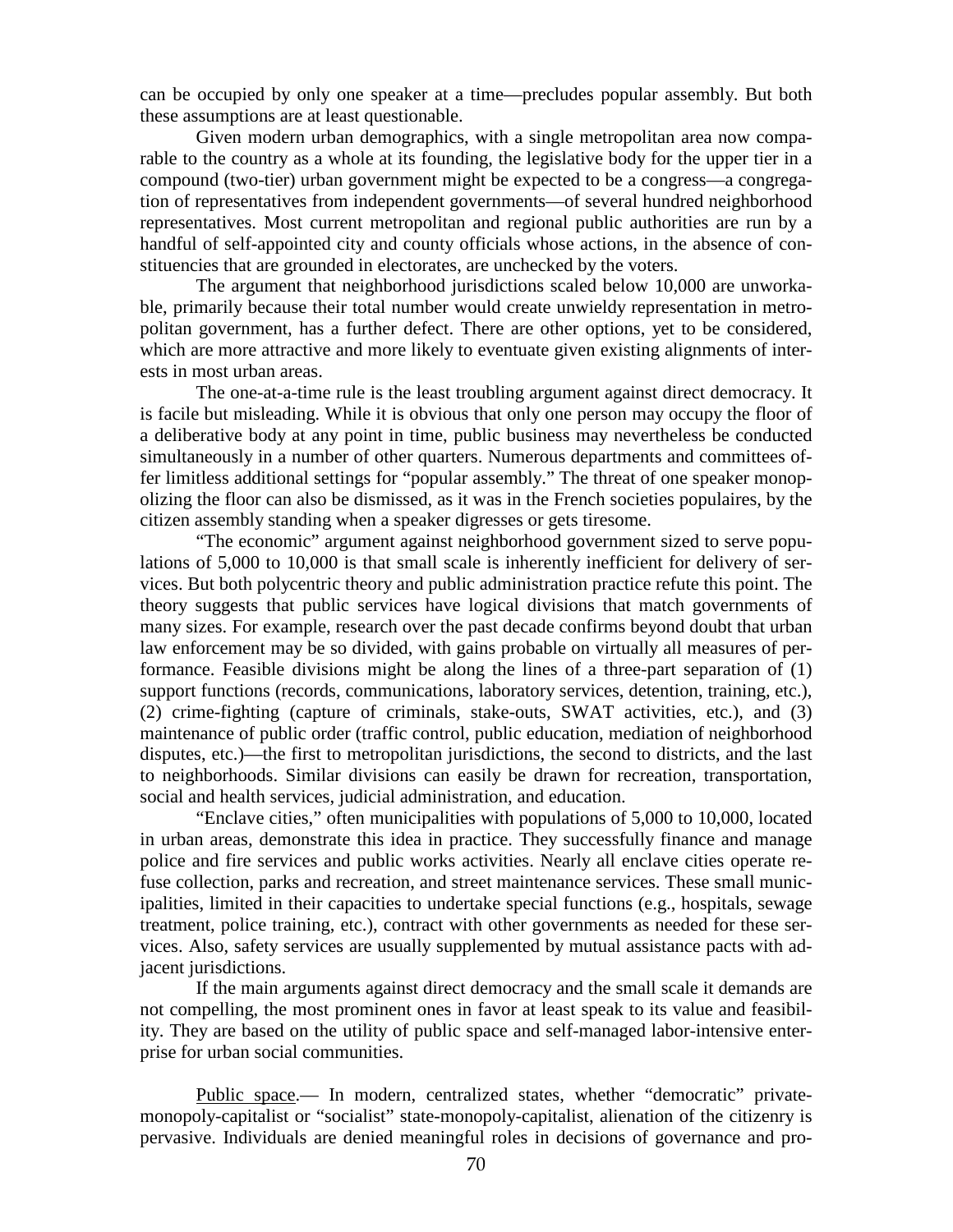duction, which are reserved to distant and dehumanized mass organizations. There is also extensive alienation from consumption decisions. The familiar picture is frustration of human potential by denial of power. Alienation originates in isolation from power, lack of resources for exchange in the political-economy; and in a parallel decay of ideology in which the old systems of belief are no longer reinforced by the action outcomes they influence. Consequently, behavior becomes divested of values, moral purpose, and ultimate objectives, leading to public malaise and material obsession. We see the indicators of mass alienation in refusal to vote and drive for privatization.

People with moderate- to low-incomes who are not only dissatisfied but want to do something, albeit often reactionary, either find no way or are steered to positions and roles without power. They are denied what in the past was called "political liberty," a better known expression for public space. For Thomas Jefferson and modern observers too, American independence created new political liberty but failed to institutionalize public space for its expression in action by the general citizenry, except for occasional elections. The Constitution granted all power to the citizens, but withheld opportunities for acting as citizens. Government discussing and deciding, the hallmark of political liberty, was closed to all but representatives.

Jefferson believed this lack of public space was a defect in the structure of the newly established state and would continue to threaten national well being. His conviction was that public space is a preventive measure and antidote to political tyranny, including the bureaucratic variety, and to endless cycles of insurgency and repression. He was convinced that without public space as a permanent platform for citizen action, "we shall go on in the endless circle of oppression, rebellion, reformation; and repression, reformation, again; and so on forever." Jefferson also believed, however, that the presence of directly democratic government within a polycentric system would ensure that "every man in the state will let his heart be torn out of his body sooner than let his power be wrested from him by a Caesar or Bonaparte." After his retirement from public life, he advocated subdividing the counties into "little republics," patterned on New England town governments, most of which were founded and continue as popular assemblies.

The need for public space has grown rather than diminished over the course of our national history. Apart from the centralized bureaucracies, the country's two-party-based system of representation is feeding a vale of political alienation. Not long after the Revolution a representative in Congress had about 25,000 constituents. The number today is above 500,000. Even with recent state and Federal reforms, candidates for contested House seats typically have six-figure budgets for primary campaigns. It is public knowledge that the money and "good will" that attracts it come from a relative handful of sources, many of which are corporations, despite the law. It is not difficult to understand how elected officials are recruited to serve special interests that hold irresponsible power and how the representative system is transformed from a means of articulating the democratic will to a method for subverting it. We have mind-boggling national problems of inflation, productivity decline, and hardcore unemployment—a fiscal crisis of the state; deeply-rooted organized crime, a self-directed covert intelligence community, and institutional racism; plus a veritable host of social pathologies—and all are impacted from age and neglect. But in the midst of this the Democrats and Republicans are fighting to maintain the political-economic status quo and their own immunity from the voters. Reputable studies confirm the common sense belief that voting and government policy are at best remotely related. Predictably, millions of people intuitively understand that going to the polls is not a remedy for their sweeping powerlessness, with school bond referendums and initiatives that limit taxes possible partial exceptions.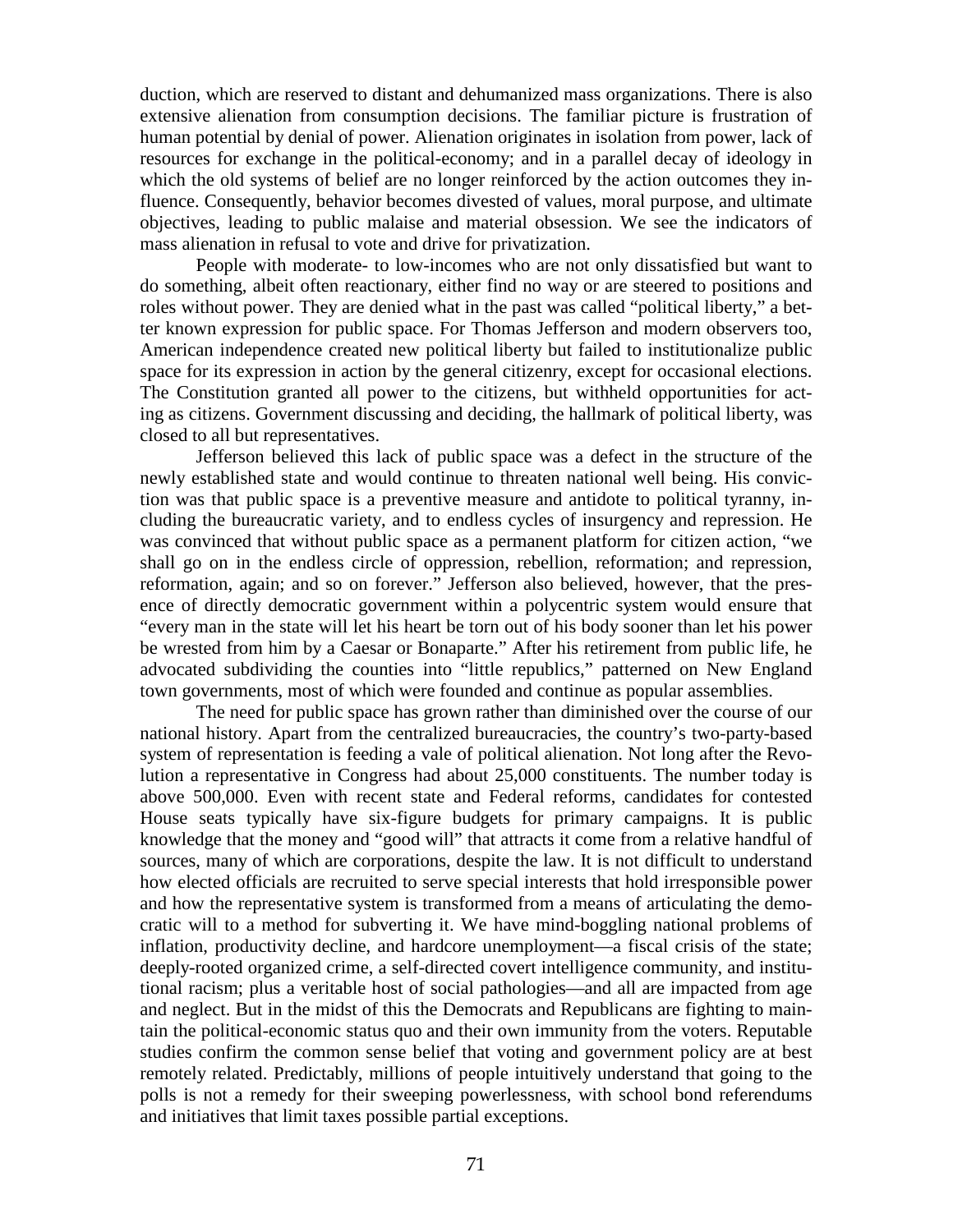Our national decline is marked by deprivation and alienation that result in part from massive scale, accompanied by the breakdown of political representation and the advent of centralized bureaucratic organization. We can reasonably expect in coming decades that, as worsening conditions feed the growth of urban social communities, there will be more frequent and extreme attempts to initiate and renew broadly based public life. Transforming this energy into successful social development will depend heavily on the institutionalization of empowering roles in the political-economy for the general citizenry, on the creation of directly democratic public space.

Public enterprise.— Our existing laws and traditions, grounded in capitalist interests and ideologies, generally hinder governments from engaging in "enterprise," those aspects of productive activity normally considered the preserve of private, profit-making organizations. The manufacturing of tangible goods and the production or distribution of private (inherently divisible) services in the capitalist economy, particularly, are excluded from legitimate public activity—although not absolutely. It is ironic because we trace our history from the English parishes that obtained income by brewing beer, renting pews, and other enterprise, and from the colonies that were founded by commercial exploration companies. But there are more modern and convincing reasons for neighborhood governments to engage in enterprise within the context of polycentric public industry.

Social infrastructure represents investment in a form of collective capital that serves individual beneficiaries yet is charged to the general social community through taxation. Public sponsorship for development of social infrastructure bestows unearned benefits on owners of private capital. Owners of large capital accumulations, of which there are relatively few, enjoy extraordinary advantages, without charge, from public investments in social infrastructure. This is verified in urban centers when such investments are withheld and the infrastructure begins to disintegrate or disappears. As public investment declines, private enterprise and capital accumulation suffer setbacks, victims of human resource shortages. There is decay of the labor force, slackening of training, education, and health care; and failure of public services, from policing and maintenance of streets to mail service.

Public subsidies to private enterprise, through uncompensated investments in social infrastructure, create lucrative incentives for more capital-intensive technology and production. Yet there is a deep and reasoned consensus among radical economists that long-term recovery and development of the mature capitalist political-economy requires a shift away from capital-intensive, socially wasteful industries. Their great demands for capital, energy, and materials tend to restrict ownership and control to a small minority, strain the state's fiscal capacity to the breaking point, generate unmanageable wastes and social pathologies, and leave idle huge reservoirs of labor. The alternative is for the public to directly reap some of the benefits of their investment in social infrastructure by engaging in less-capital-intensive enterprise.

There is a panoply of opportunities for small-scale, publicly sponsored, laborintensive enterprise, offering practical routes to beginning economic decentralization of the political-economy. Nothing in the U.S. Constitution prohibits the states from exercising proprietary rights of enterprise, and several—North Dakota most notably with state banks—have done so. In People of Puerto Rico v. Eastern Sugar Association (156 F. 2d 316, 1946), the U.S. Court of Appeals upheld the Puerto Rican legislature's use of eminent domain to break up large concentrations of land holdings by sugar companies. The states may grant these proprietary rights to local governments, either through their chartering, by legislative enactment or initiative, or constitutional amendment. State courts have gone so far as to allow municipalities to engage in commerce beyond their own city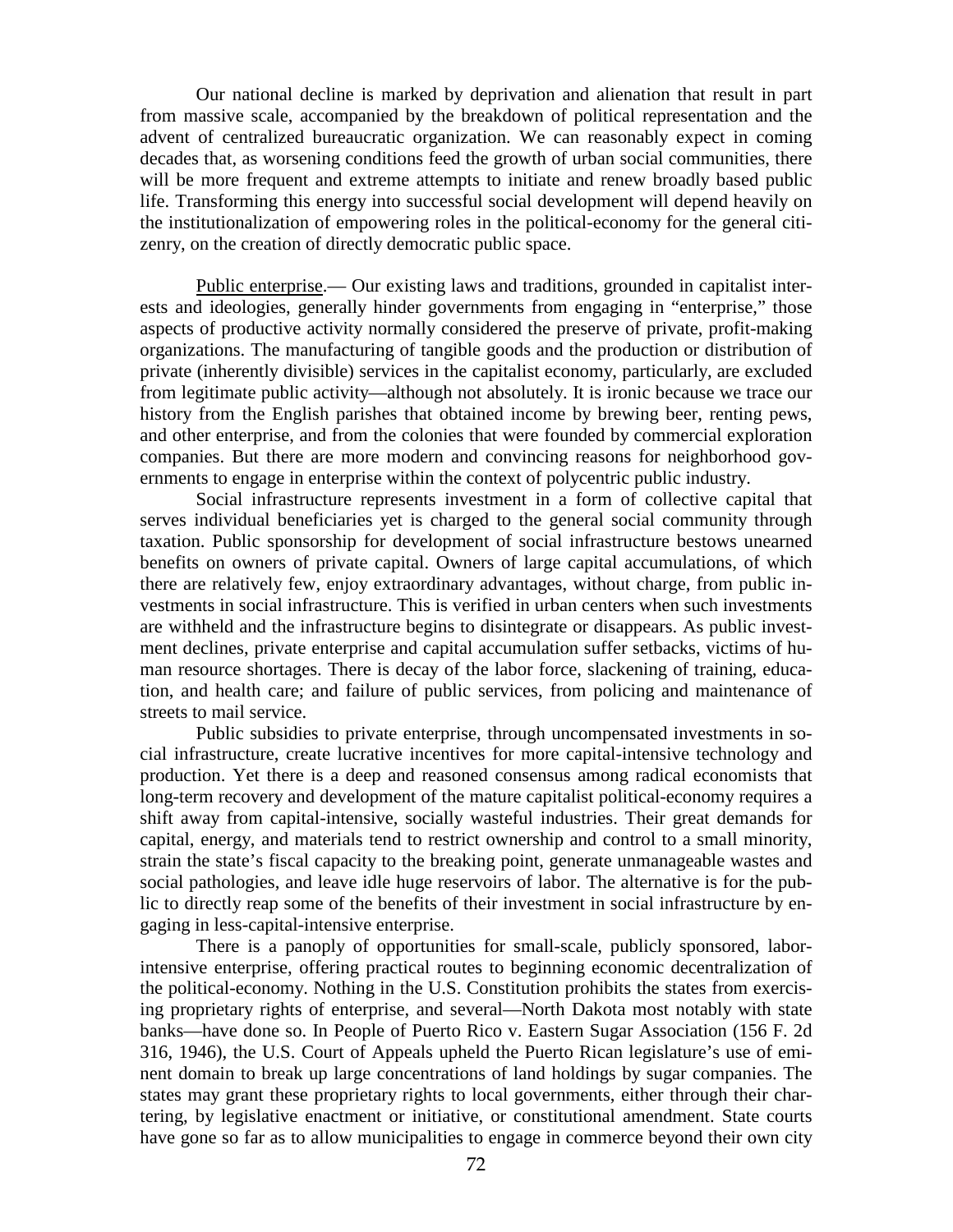limits. Local governments in Michigan own and operate housing in Florida for older citizens. An early Ohio court decision allowed a city to run a railroad across its own boundaries.

Attempts by municipalities during the nineteenth century to own and operate utilities were first branded "gas and water socialism." But at last count nearly 2,000 cities owned utility companies. Local governments in this century have run printing plants, telephone systems, public baths, laundries, theaters, markets, and much more. Visalia, California, at present, owns a basketball team, and 12 other cities own cable TV systems. More recently, one of the directors of the Golden Gate Bridge District, the multi-county public authority that operates a ferry fleet and bus system as well, recommended that the jurisdiction purchase or construct its own oil refinery, to satisfy its own needs and those of all other public transportation agencies in Northern California. Once the local government is granted proprietary authority, it may acquire an enterprise or supplementary resources either by purchase or eminent domain, although a public purpose must be served in both cases, and fair compensation made in the latter.

Intermediate technologies already exist for manufacturing enterprise, many as byproducts of international development, making it possible to create large numbers of lesscapital-intensive workplaces. This prospect does more than raise a hope for relieving what has become a near-abscess of alienation in the workplaces of industrial capitalism. Given the absence of any economic law that predicts a better capital-to-output ratio by concentrating capital at fewer sites, there is also a promise of greater total economic productivity.

Development of neighborhood government service enterprises is also likely to have beneficial implications for alienation and economic output. The decentralization experiments of recent decades have tested and refined many such enterprises—food cooperatives, daycare centers, community took cribs, job exchanges, ad infinitum.

Public sponsorship of labor intensive enterprise, if by directly democratic neighborhood governments, presents the novel prospect of distant yet feasible long-range opportunities for worker self-management in the U.S., a direct cure for workplace alienation. The potential for productive worker-controlled, directly democratic enterprise has been demonstrated repeatedly, in Israel, Yugoslavia, Chile, and elsewhere. The most obvious approach to integrating self-managed enterprise in neighborhood government is a variation on the Yugoslavian model, a two-chamber assembly, with popular participation in the "lower house" based on residence and representation in the "upper house" based on workplace.

Implicit in the incremental vesting of public powers in grassroots organizations is a slow but abiding tendency to countervail corporate power. The union movement, in its early life, was an example of how long-range, bottom-up investment in organizational infrastructure can refine and consolidate new power, critically altering relations with the elites that monopolize private capital.

The scope of alienation in our urbanized industrial society, the isolation from decision-making power in residence-places, workplaces, marketplaces, and governments, promotes a strong bias to directly-democratic rather than representative neighborhood jurisdictions: it is a brief for public space and self-managed enterprise. The upper and lower population limits for such "open" government—10,000 and 5,000 respectively—do not present any insurmountable problems for organizing the upper tier of metropolitan government.

As many more social communities arise in urban centers during the coming decades, primed for organizing by the downwardly-spiraling conditions created by urban governance through mass organizations and the effects of mature industrial capitalism,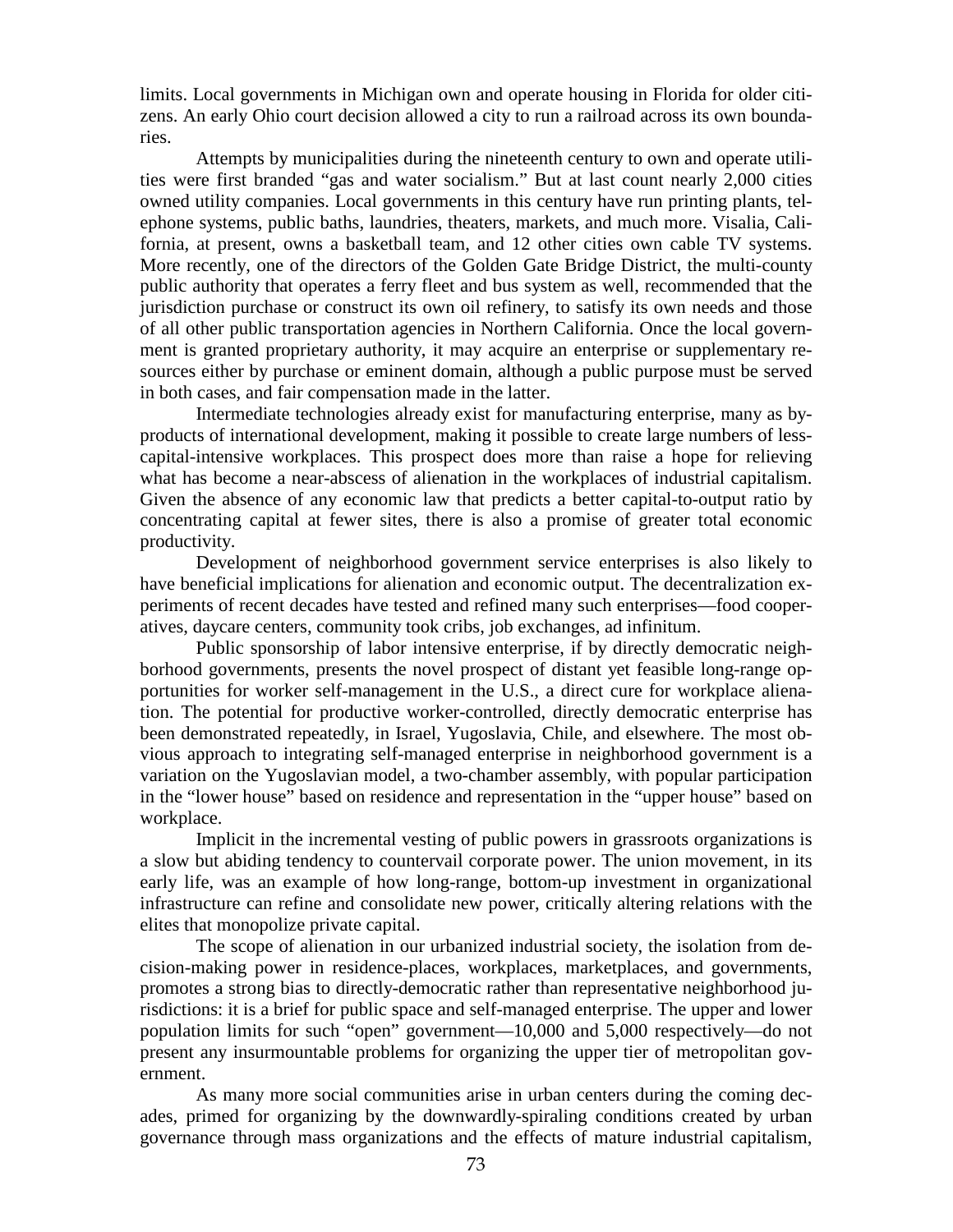directly-democratic neighborhood government can be the most effective means for filling the infrastructural void.

# Upper Tier Organization

Achieving a single, unified upper tier in metropolitan governance is more or less problematic according to the number of counties and large cities in an urban region. Defining the area to be encircled by the metropolitan government involves estimating the urban population density and spatial distribution, and overall patterns of externalities. When the existing county government corresponds to the area-wide community, the main tasks are to expand its authority and responsibility, and to transform the structure of executive and legislative offices. When the urbanized area includes two or more counties, the task is to consolidate them into a new, regionally defined metropolitan jurisdiction. These objectives, seemingly fantastic, are all more feasible if there is parallel development of public powers in grassroots organizations, even on a modest scale.

The future success of urban governance by a two-tier structure will also be linked to the disposition of existing special and general-purpose governments. The list of possibilities is endless, and certainly none are predictable. Except for those special districts and municipalities that have unquestionably become obsolete, dissolving voluntarily, merging, or consolidating with metropolitan or neighborhood governments, it must be reasoned that such units will continue to represent genuine if not symmetrical civil communities in the urban political-economy. The future that I imagine is a compound, polycentric structure, two-tiers, metropolitan and neighborhood predominating, but not excluding the remaining special districts and municipalities.

Electoral options.— The central issue in the development of an upper tier is office-holding (or districting). There are a number of options: Metropolitan officials may be named by neighborhood governments and hold their upper-tier incumbency ex officio. They may be elected from districts that match neighborhood government jurisdictions. In either case, the legislative body of the metropolitan government would resemble a congress, with several hundred representatives. Another option is for the upper-tier officials to be directly elected from larger districts. Or they may be elected at large.

All these alternatives present problems and possibilities, and, for the most part, detailed discussion of them is premature and serves little practical purpose for organizers. It is useful for practice, however, to understand the general outlines of these possibilities. It appears in this regard that there may be a convergence between the electoral form that is the most appropriate for the upper tier and that which is most likely to eventuate in the actual emergence of metropolitan government.

There are clear disadvantages and dangers in constituting metropolitan governments as federations of neighborhood representatives, either ex officio or directly elected, or electing upper tier officials at large. There is the general drawback of focusing disproportionate attention on either neighborhood or metropolitan concerns. On one side is the disconcerting possibility of a metropolitan government of neighborhood representatives bogged down in ceaseless conflict, pursuing narrow interests without let-up, absent any institutionalized representation of larger geo-political interests. On the other side, the dangers of at-large elections for metropolitan government are high-cost election campaigns, resulting in severe financial burdens and restriction of office-seeking to a select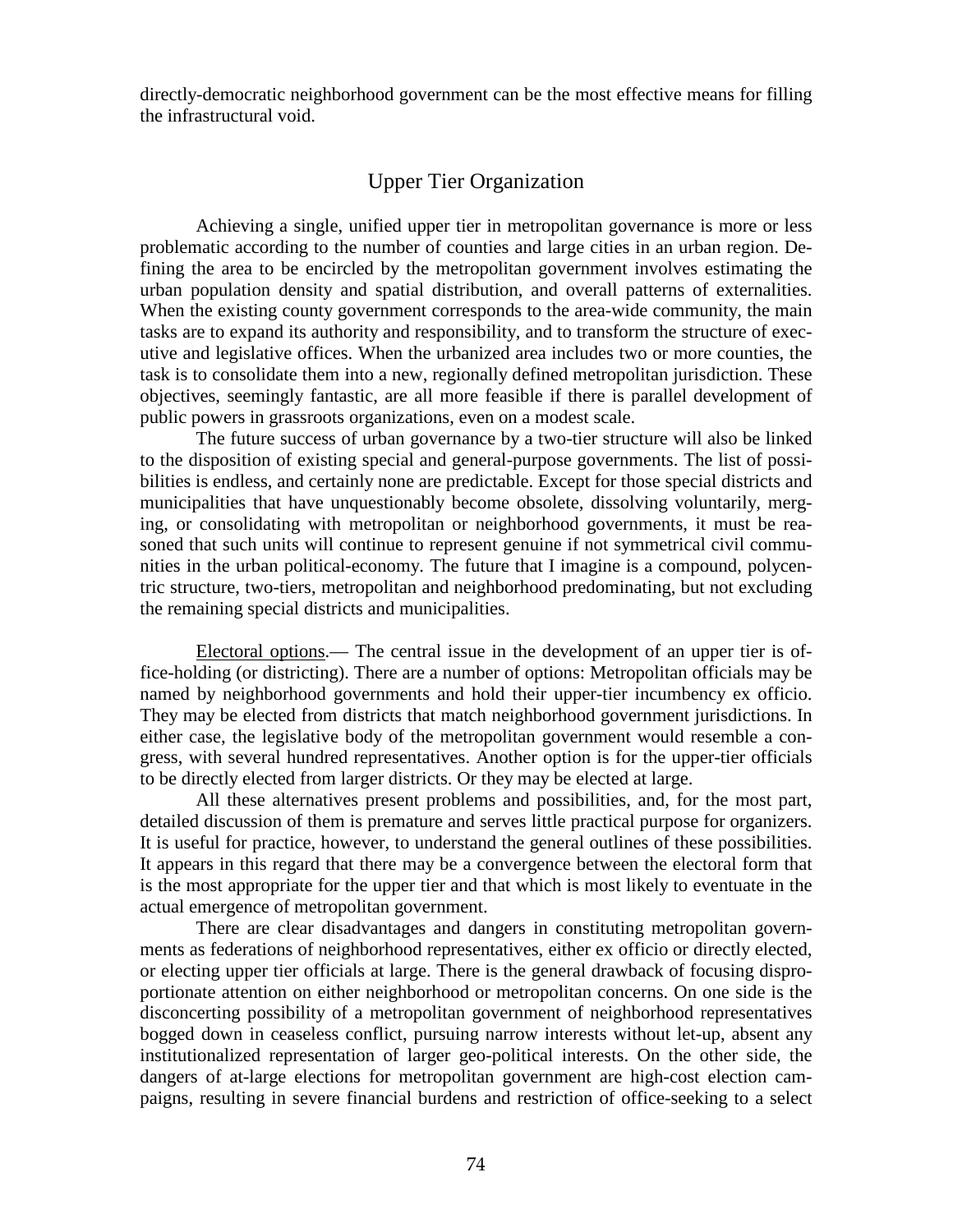few—coupled with the tendency to undermine the voting power, in metropolitan elections, of sizable minority constituencies, usually Hispanic, black, or low-income.

There is an at-large electoral system that, without districting, ensures representation of multiple constituencies exactly in proportion to their voting strength. This "proportional representation," unfortunately, is exceedingly complex in operation and very unlikely to gain public acceptance as a reform measure. While voting in this system is not complicated, ballot counting is—and has been known to go on for more than a week.

Electoral districting of the upper tier in metropolitan government, on the scale of existing large councilmanic and supervisorial districts, with constituencies of 50,000 to 500,000, may be both most likely and desirable. It is probable because of the bias to the interests of contemporary elected representatives and their constituencies; it is desirable because, given the choice between at-large representation that favors "metropolitanism" and neighborhood representation that favors "localism," it offers a means for building district-wide alliances and resolving intergovernmental conflicts.

Insofar as neighborhood and metropolitan governments are organized and begin to operate in coming decades as compound structures, their successes in meeting the challenges of urban governance will reflect the linkages between them. There must be institutionalized communication channels and decision-rules, integrated in a system of mutual understandings, and sanctioned by state laws, formal contracts, and other covenants that define their respective domains and terms of interaction. One of the most important issues is how fiscal resources are to be divided?

Fiscal considerations.— A sizable part of the conflict between public organizations revolves around distribution of fiscal resources. The problem in urban areas is that the tax base varies unevenly across jurisdictional boundaries. There is "cutthroat intergovernmental competition" to internalize (take in) resources and to externalize (throw out) problems and costs, by effecting boundary changes, legislative mandates, or using whatever other means are at hand. The result is a persistent mismatch between needs and resources.

The economic problem in distributing resources is to define and assign costs and benefits of fiscal flows, the bases for implementing equalization strategies. Economic activities spill over political boundaries, with people living and working and playing always earning and spending—in different government jurisdictions. Consider a small municipality within a metropolitan area, an enclave city, that attracts a new shopping center development. In line with state law, it adds a one-percent sales tax. If the center attracts shoppers in large numbers from adjoining jurisdictions, sufficient sales tax revenues may be received for the small city to significantly lower its property tax. Some of the new revenue, of course, is consumed by police, fire, lighting, and other services to the new development.

The task when assigning costs and benefits of fiscal flows is to prevent fiscal exploitation of, or windfalls to, any governmental unit and segment of the metropolitan citizenry. The best vehicle is a fully developed polycentric system, one in which politicaleconomic empowerment of coherent civil communities is gained through variously-sized public organizations that can effectively manage their externalities.

There is good news and bad news for the proponents of this vision of unending competition for public resources. The bad news is that local officials in large cities and urban counties, managers of bureaucratic public monopolies, oppose in every way possible the formation of new, competing, independent centers of public power within their jurisdictions. In response to the proposal by the Carter Administration to give neighbor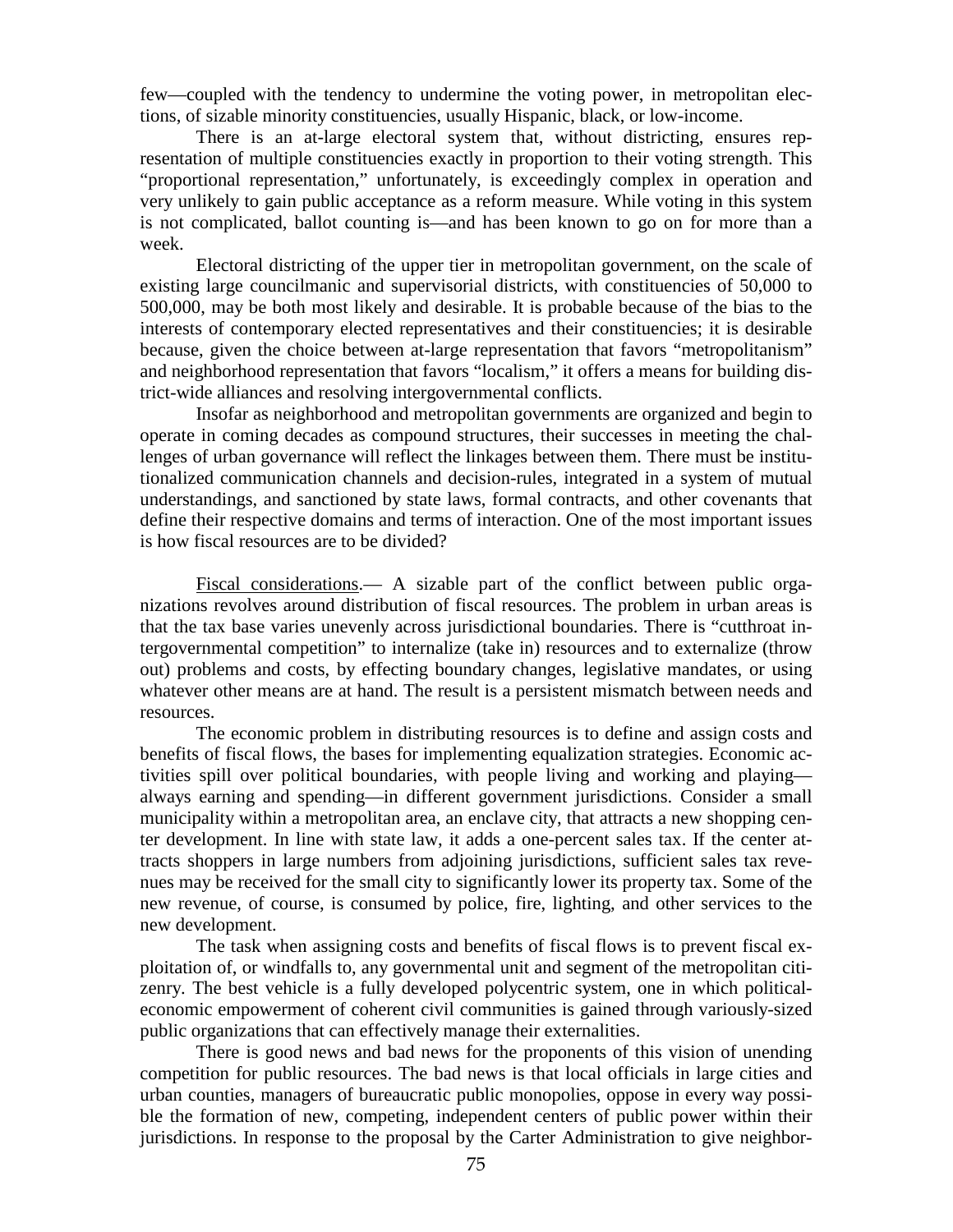hoods "equal standing" with governments for direct Federal funding, the U.S. Conference of Mayors branded the plan as one that would threaten "progress and harmony" in the cities. The good news is that while the urban tax base may in places be insufficient for neighborhoods to become full service providers, prospects are good for gap-filling roles in producing and distributing goods and services. Service divisibility, accumulation of resources through enterprise, and fiscal equalization strategies show real potential.

Apart from shifting to higher levels the regulatory, program, or service functions of government, as with the transfer of city hospitals to county administration, there are two especially promising strategies for equalizing fiscal resources. Equalization may be achieved by delivering services in neighborhoods but transferring upwards the responsibility for taxing and financing. Developments in the education field have moved in this direction; and this may yet be an important outcome of California's Proposition 13. Federal and state financial assistance takes many forms, several of them aimed at neighborhood governments. Senator Mark Hatfield (R-Oregon) has, for example, introduced legislation (not passed) to fund neighborhood governments by way of a Federal income tax credit.[29](#page-126-1) The individual taxpayer would receive a dollar-for-dollar credit against Federal income tax for "contributions" to recognized neighborhood governments. It has been proposed that state sales taxes be rebated to neighborhood governments for implementing state-recommended improvement programs. And financial assistance might be given with vouchers that can be cashed only by neighborhood jurisdictions.

A second way of equalizing resources among competing urban governments is known as tax-base-growth-sharing, a plan to share future growth of the urban tax base. State enabling legislation for this approach was adopted by Minnesota in 1971.<sup>[30](#page-126-2)</sup> The plan there takes 40 percent of the annual increase in non-residential property tax assessments within a metropolitan jurisdiction, pooling those resources at the area-wide level, then redistributing them back to all contributing jurisdictions on a formula tied directly to population and inversely to current per capita assessed valuations in each area.

Although not equalization strategies per se, among the least recognized possibilities for fiscal empowerment of neighborhood governments are locally generated resources. The resource base for urban governments can be considerably expanded by neighborhood sponsorship of labor-intensive enterprise and by effective control of public bads.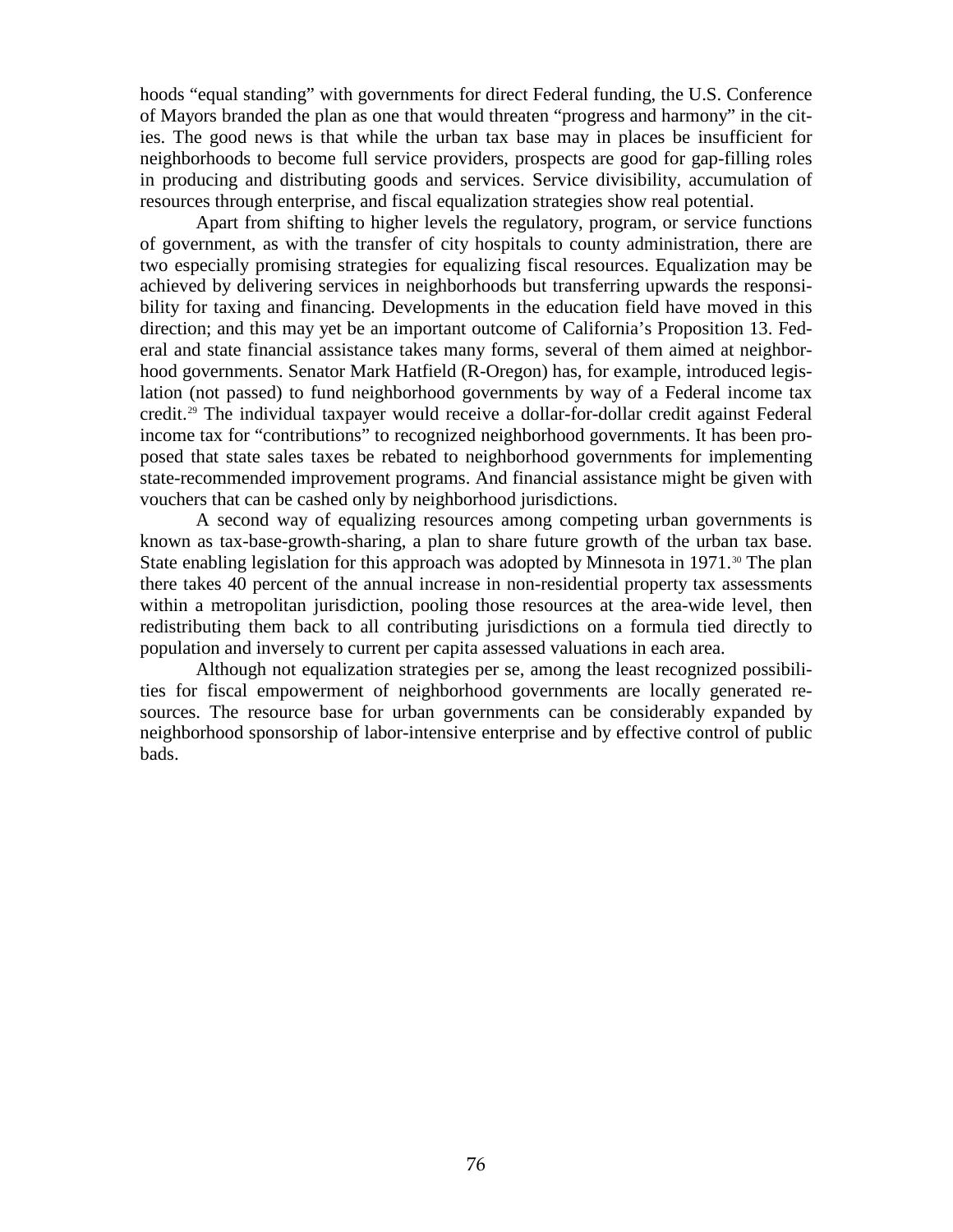#### ORGANIZATIONAL MODEL

#### Introduction

Since the founding of New England towns three and a half centuries ago, many political scientists have commented on them. This examination of town government, as an organizational model for urban social infrastructure, is a selective survey of these historical commentaries. For convenience and because of the availability of literature, many examples are drawn from the history of Massachusetts. We begin with an overview of the origins and general characteristics of open town government, proceed to the viewpoints of Jefferson, Ralph Waldo Emerson, Tocqueville, and James Bryce, then to the municipal reformers of the early 1900s, and lastly, to present-day political scientists.

In these historical perspectives there are shifting styles of political science: from a non-theoretical, action emphasis by Jefferson during the Revolutionary period, through the comparative methods of Tocqueville and Bryce during the nineteenth century, to the focus on public administration at the turn of the last century. These styles and their exponents, not surprisingly, offer different conceptualizations and opinions about the meaning and importance of various issues related to town government.

#### Origins & Character

Open town meetings in New England are popular assemblies, with membership extended to every adult citizen for performing political functions directly and in person. They have more in common with landsgemeinde in Swiss cantons than other American towns and townships. The townships of the Middle Atlantic and North Central states were originally subdivisions of the states and possess far less extensive powers than New England towns. They are the result of a land survey policy by the national government rather than indigenous growth. Many do not provide for township meetings. Where meetings are held their authority is not comparable to the New England model. Many are not directly democratic but representative.

While the lineage of New England towns has been traced to settlements in ancient "Germania," the form of political institutions in the colonies was due less to historical precedents than to local economic conditions, direct experience in public life, and the land system and church government that were expedient. In any event, the geography of New England promoted coastal and river-based settlements of population clusters, and unlike colonies in the South where public authority was more centralized and monopolized by the upper class, in New England the control of public affairs was seized very early by the general citizenry.

The penchant for direct self-government must have stemmed in part from necessity. The 1620 Pilgrim landing in Massachusetts, outside the territory of the Virginia company's grant, was accompanied by the Mayflower Compact. Its most politically salient feature was the group initiated act to "covenant and combine . . . together into a civil Body Politic." The puritans, however, settled in Massachusetts in the late 1620s under a royal charter given to the Massachusetts Bay Company. The charter, although a commercial document, created civil government. Governance was by a quarterly General Court comprised of the governor, magistrates, and all freemen (company stockholders). The Plymouth and Massachusetts Bay colonies were combined in 1633. The following year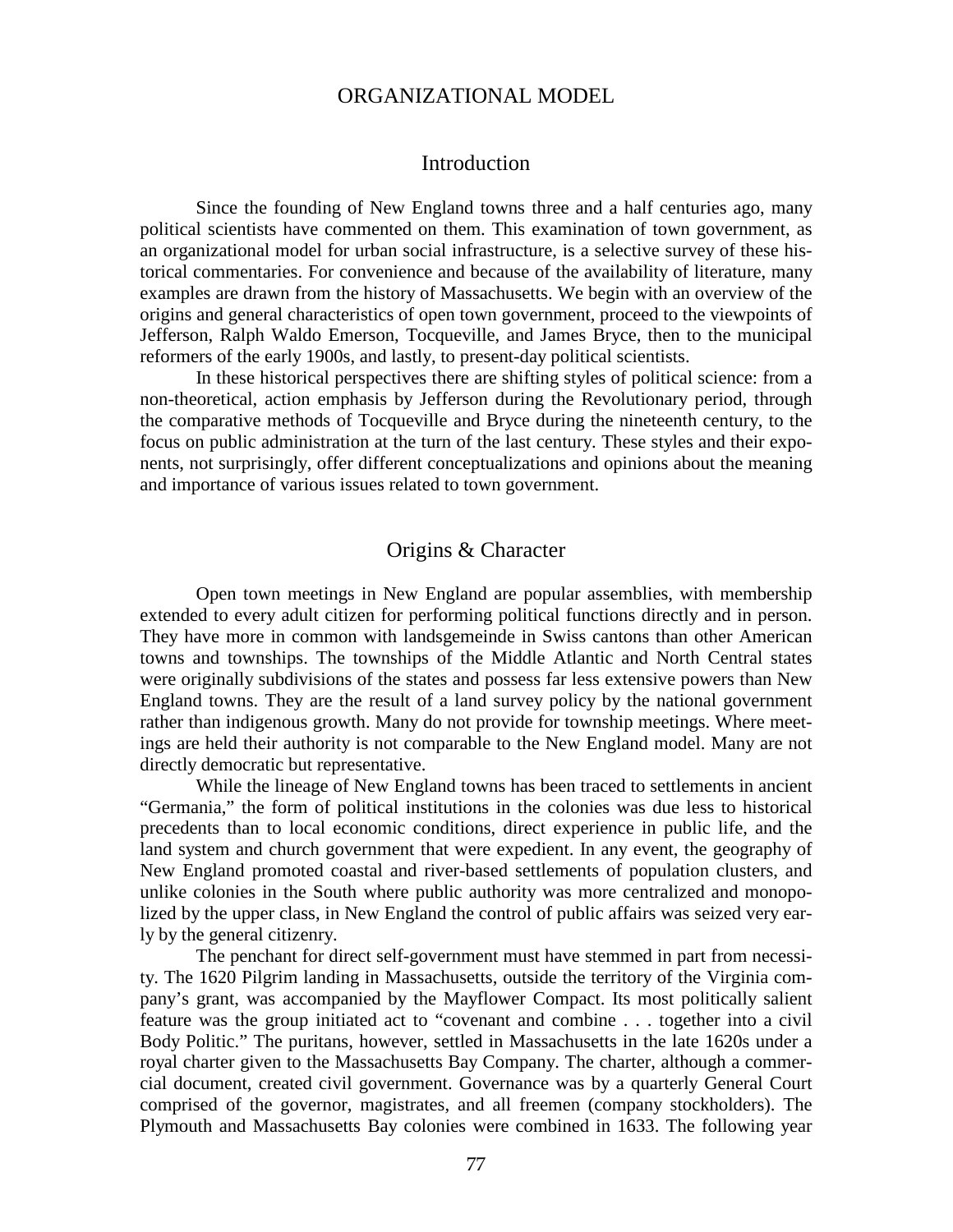the towns informally appointed deputies to attend the Court: they removed the governor, replaced him with one of their own choice, and passed legislation recognizing themselves and their successors as official town representatives to the Court, with all legislative powers.

The first Bay Colony towns were informal assemblies of freemen. The founding of Hadley, for example, was by informal agreement of 59 persons, a compact for selfgovernment, based on their shared purposes and ideals. By the mid-1630s, however, the General Court of Massachusetts had enacted the first "organic law" to regulate the towns, in the main authorizing them to manage their own affairs. In less than a decade 20 Massachusetts towns received official recognition.

Becoming a resident of a seventeenth century town was not automatic. In Salem a town official was appointed to go from house to house checking to see if any strangers had "privily thrust themselves into the town." Least acceptable newcomers were those who might become a burden on the community. One point of view is that selection for admission cultivated uniformity; but an equally valid perspective is that screening was mainly religious and there was little interest in one's political philosophy.

At the outset, only members of the company—"freemen of the corporation" were enfranchised. By the late 1640s, Massachusetts' law gave all adult male inhabitants the right to attend, participate, and vote in town meetings, but a property qualification was introduced less than a decade later and remained in force until the early 1800s. Despite this limitation it is estimated that 75 to 80 percent of the adult townsmen had the franchise. Extension of the franchise can be partially understood by the necessity, compounded by the perilousness of early colonial life, to effectively enforce decisions about public affairs.

Formal town meetings.— As evidenced by written records, formal town meetings began in the early 1630s. Attendance was compulsory and fines were levied for absences. At the close of the seventeenth century fewer than 60,000 people lived in Massachusetts, an average of less than 100 adult men per town. Meetings were first held weekly, then monthly, and by 1780, when the Commonwealth constitution was adopted, annually. As communities grew in size, meetings were less frequent and selectmen were picked to handle administrative matters during interim periods.

The practice of naming selectmen was an early development in town government. By the mid-1600s these offices consolidated diverse legal authority—to set and collect taxes, contract, convey property, initiate and defend suits, and regulate admissions and visits of non-residents. Yet both in theory and practice, every order required for its execution the *prior* approval of the town meeting. The difference in control of elected town officers, between Massachusetts and non-New England states, is that in the former, selectmen may plan roads and other public works and tax assessments for them, but neither the plans nor the assessments have any standing until the citizens "signify their satisfaction" in an open town meeting.

Each town selects an odd number of selectmen, usually three or five, but sometimes as many as nine or 11. The officeholders call annual and special meetings, enact laws, and generally supervise a broad range of town activities. Their powers also extend to appointment of other town officials. In many respects the viability of New England towns is due to the excellence of the selectmen system. There is virtually no evidence in the records of any serious encroachment by selectmen on the prerogatives of the town meeting.

Town meetings are chaired by moderators, elected for varying terms, and possessing the normal rights, obligations, and authority granted under parliamentary proce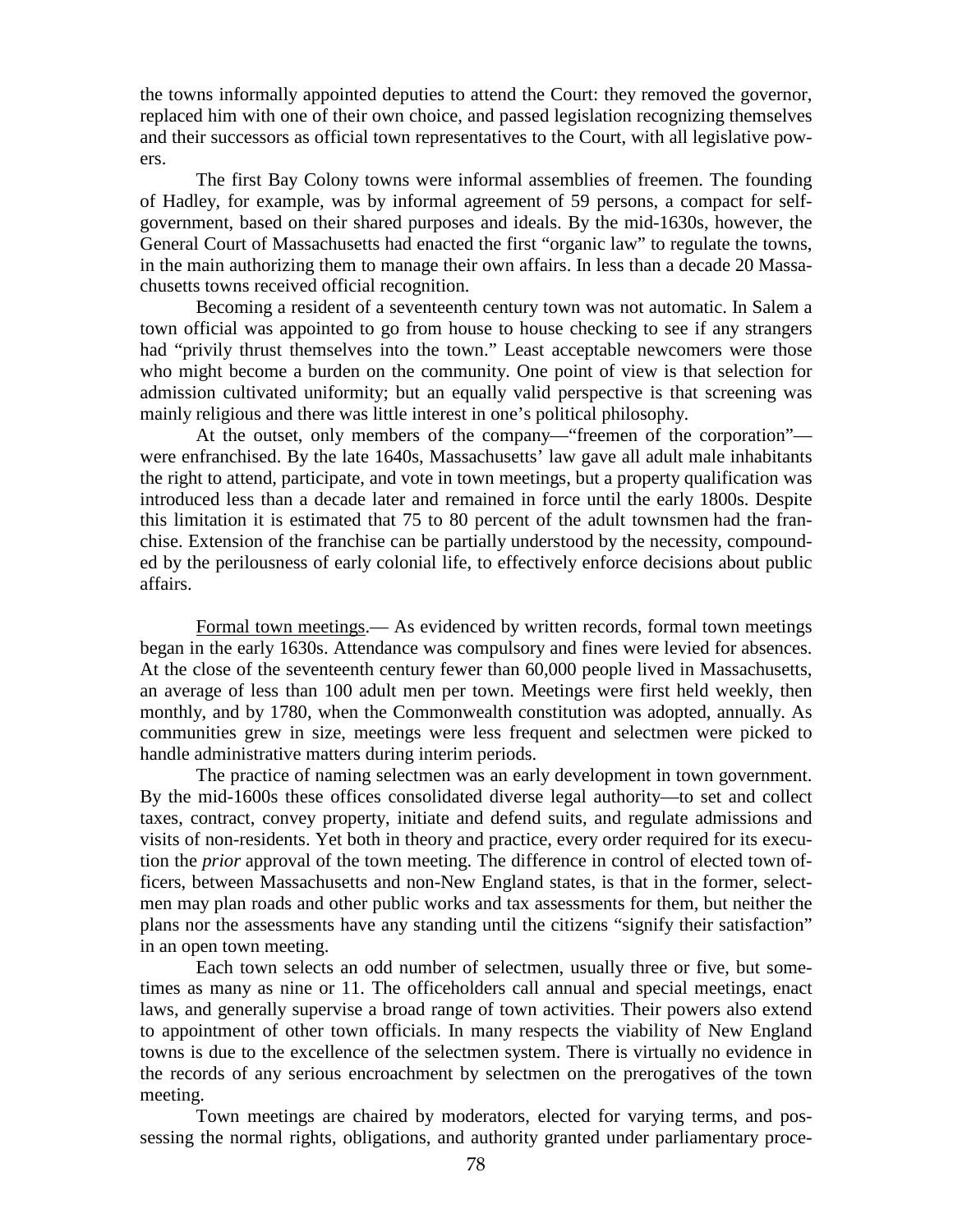dure. The moderator in some cases has the power, in consultation with the selectmen, to recess the meeting for up to two weeks if citizens who wish to participate are being denied the opportunity for any reason.

The selectmen, by their own authority or on the application of a specified number of citizens, issue a warrant that calls the town meeting. The warrant sets out the agenda to which the meeting is bound by law. Eligible citizens are "warned" to attend; whatever number are present, no matter how small, may proceed with business. Very little of this has changed in more than 350 years.

There are different opinions about the extent of controversy and debate in New England town meetings, even to date. One view is that town business was (and is) transacted by acclamation, the function of the meeting being to generate consensus rather than coercion. Support for the contrary argument is that there has always been a significant proportion of town meetings dominated by intense debate, not infrequently to the point of disorderly antagonism. Another criticism of town democracy is that the franchise is functionally empty because pressures for conformity produce "deference voting," with the alleged mindless majority compliantly following the lead of their supposed social and economic betters. One may reasonably conclude on this issue that the towns have never been genuine oligarchies, with office-holding restricted to a narrow class or group. Whatever the degree of actual democracy, a recurring theme in the literature of town government is that the meeting process itself has the incidental but powerful effect of reducing social distance and alienation.

Virtually all observers agree that the continued vitality of New England governments is closely related to their exercise of functions and powers that elsewhere are the responsibilities of cities and counties. County government was introduced in Massachusetts by the General Court in the 1640s for limited purposes, mainly judicial administration. Modern counties in most New England states are more truly administrative districts than authentic local governments.

The General Court has had continuing power of regulation over town governments in Massachusetts. While the degree of intervention has varied over time, the central authority has operated continuously to minimize the potentially destructive impacts of excessive provincialism. It must be admitted, however, that in response to some forms of intervention, towns have been known to ignore laws that proved "inconvenient" for local purposes. This posture may have been a legacy of the towns' role in sending deputies to state assemblies.

Development of the towns.— Historians differ in their opinions on the highest period of development for New England towns. They are credited with producing public opinion in the eighteenth century that was "hardy, stubborn, and independent," so essential to the Revolution. Yet the early to mid-1800s are also marked as a period in which the towns flourished. The close of this period, the middle-1800s, was the onset of dramatic social and economic changes: industrialization and refinement of transportation and communications, population shifts, and the displacement of rural New England life. The most significant visible consequence for town government was that several of the larger towns became municipal corporations. In the face of growing needs for regional and statewide financing and coordination, the central governments stepped up their interventions in local affairs.

As early as 1826, each Massachusetts town was required to have a school committee, for which certain functions were spelled out. Much of the central regulation has been in response to the need for health, welfare, and education reforms, either in financing or service delivery. From 1792 to 1820 there was a fivefold increase in costs for poor relief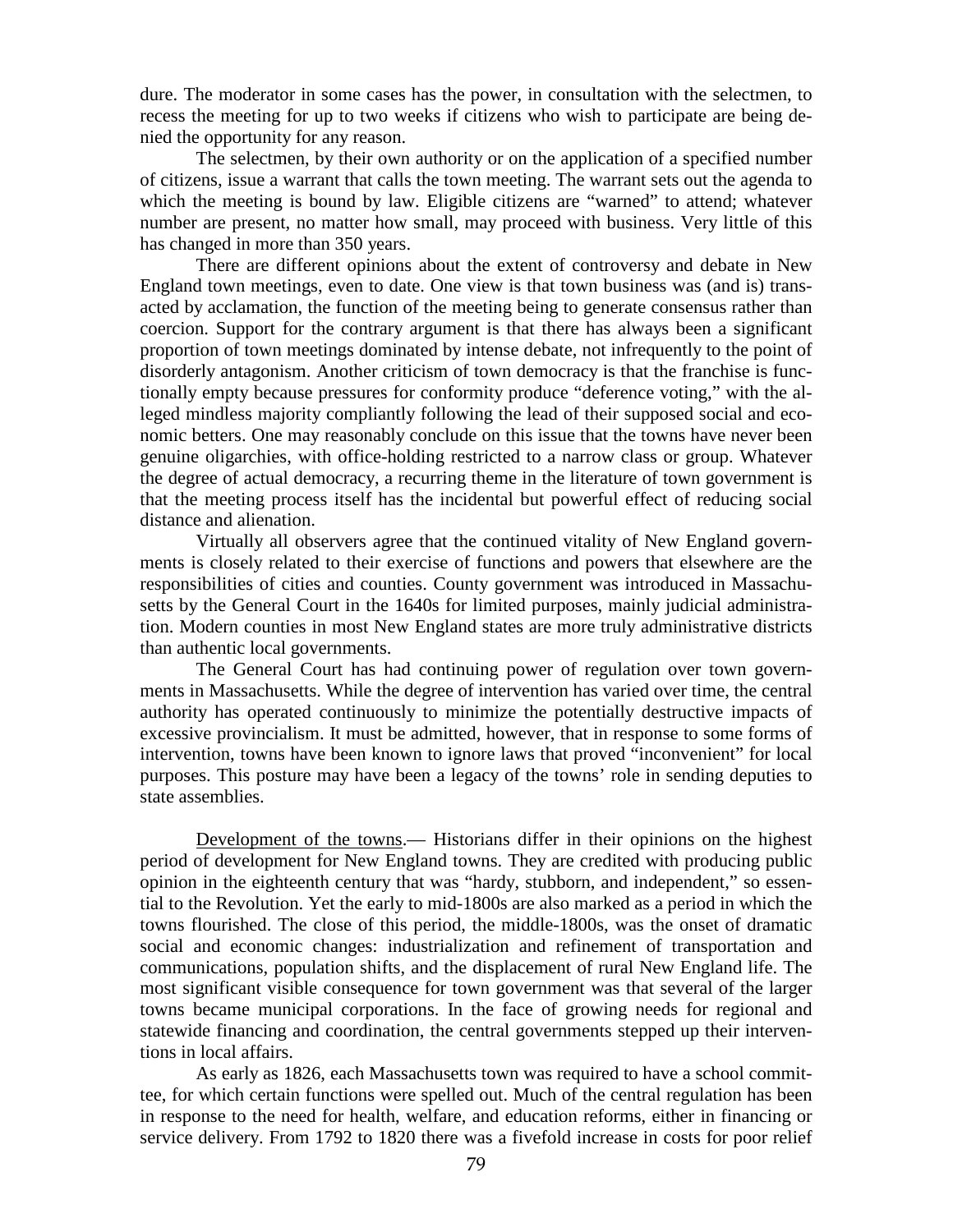in Massachusetts. The tallied number of "paupers" doubled between 1837 and 1847, a statistic that may indicate neglect or growing concern. As early as 1821 there was an attempt within the Massachusetts legislature to transfer all poor relief functions to the Commonwealth.

Aside from the slow but continuing pattern of state regulation of local affairs, New England town-meeting governments have undergone four structural alterations in their life-span: appointment of selectmen and, in the modern era, the adoption of representative meetings in a small number of towns, the introduction of finance committees, and the hiring of professional town managers. We will return to the more recent innovations.

#### Jefferson

Jefferson's comments about New England town government were expressed indi-rectly and in correspondence during his later years, after retirement from public life.<sup>[31](#page-126-3)</sup> Retirement for him was an active time, creating, inventing, improving, and always corresponding. His purpose was not to examine the New England town but to propose the subdivision of Virginia counties—presumably those in other states as well—into town-like governments.

Jefferson was more an *actor* than a student in the world of political science, someone to be emulated by modern community organizers. While his political philosophy is often typified in the public mind by statements such as "kings are the servants, not the proprietors of the people," these characterizations are misleading. Jefferson attributed neither saintly character nor remarkable wisdom to the people. There was, in his outlook, a tension between keeping the government weak enough to deny "aid to the wolves" yet strong enough to "protect the sheep." Jefferson recognized two forms of aristocracy: the natural aristocracy, based on virtue and talent; and the artificial aristocracy, founded on wealth and birth, which was without virtue or talent. He believed that eliminating the "psuedo-aristoi" could best be accomplished by free elections. But the linchpin of his strategy for a republic was the proposal to subdivide the counties into small, independent governments resembling New England towns.

Jefferson's definition of a republic was a government controlled by the grassroots citizenry—"acting directly and personally"—according to rules established by the majority. Governments, then, are more or less republican in proportion to citizen action in the exercise of public power, and the purest form of republic for Jefferson was reflected in the New England towns. He envisioned town-like "little republics," direct democracies that would offer opportunities for every citizen to act in the government. It was his belief that the "regularly organized power" of town-meeting governments would prevent insurrections by giving the citizenry a practical means "to crush, regularly and peaceably, the usurpations of their unfaithful agents." Then, too, he anticipated that the directly democratic governments would enhance public administration by drawing large numbers of citizens into management of public affairs.

Jefferson's little republics were to be six-mile-square jurisdictions, another approximation of the New England towns. He recommended that they be given judicial and police powers, and responsibility for roads, the poor, and education. Town government had a fundamentally polycentric role in his scheme for public education. Each town would provide a free school, and from each year's graduates the best students would be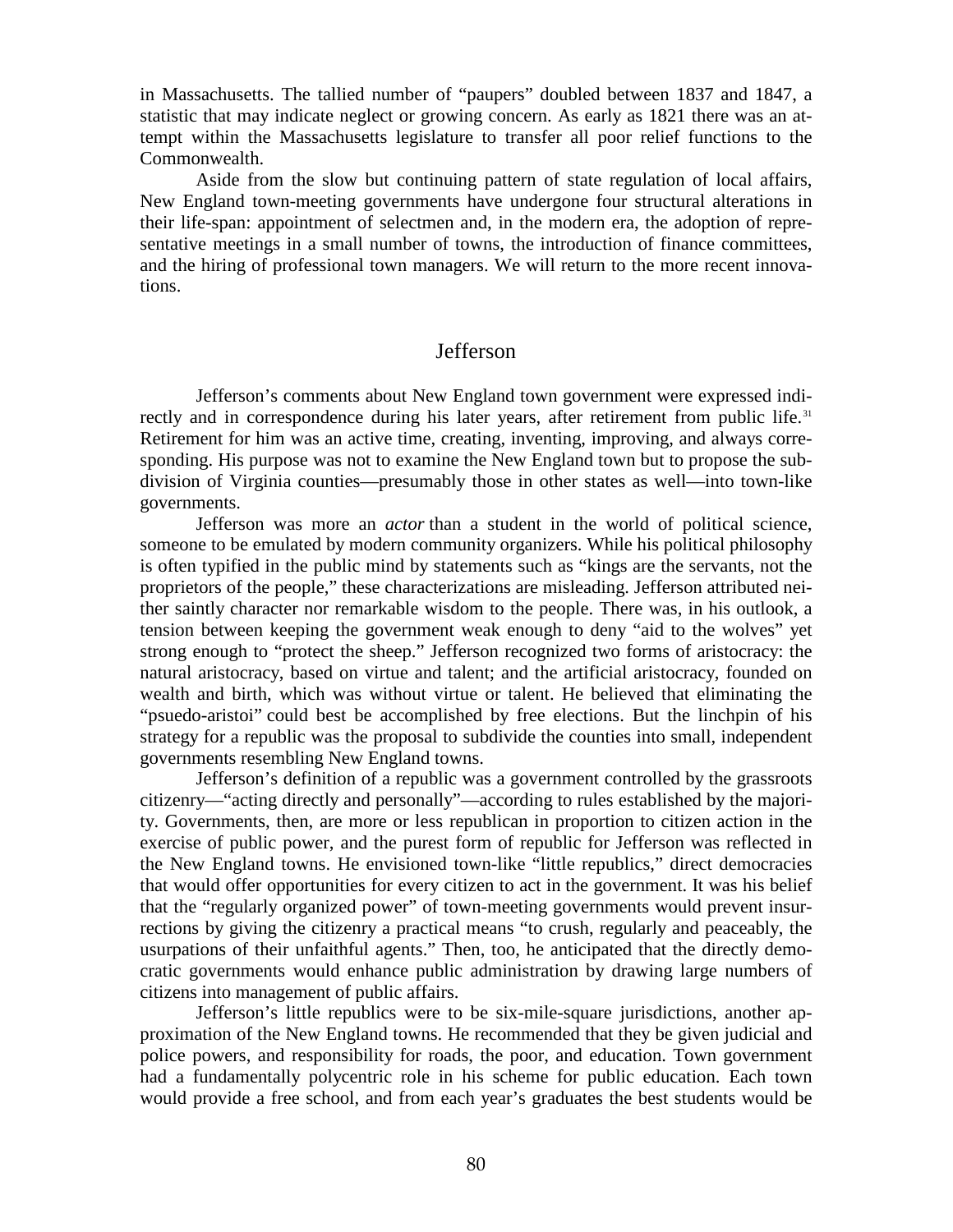selected for continued free education at a district school. The most promising district graduates would, in turn, be selected for university education at public expense.

Jefferson understood the need for small jurisdictions to have the capacity for cooperative (regional or statewide) action, and he imagined an appropriate mechanism. He proposed that they should conduct elections, so that a general call of their meetings on the same day would "produce the genuine sense of the people on any required point, and would enable the state to act in mass."

One may wonder about the depth of Jefferson's conviction about directly democratic town government. In a letter to Governor John Tyler, he mentions subdivision of the counties and general education as "two great measures . . . without which no republic can maintain itself in strength." Six years later he declared, "the article nearest my heart is the subdivision of the counties. . . ."

#### Emerson

Jefferson's view of the towns was complemented less than a decade after his death by Ralph Waldo Emerson's "historical discourse" at Concord, given in 1835 on the second centennial anniversary of the town's founding.<sup>[32](#page-126-4)</sup> He credited the successful settlement of the country to town-meeting government. For Emerson the New England town realized the ideal social compact. It was a means for the whole citizenry to express opinions directly on every question of public import. Town-meeting government showed "how to give every individual his fair weight in government without any disorder from numbers."

Reviewing Concord's town-meeting history, Emerson acknowledged that he was unable to discover any absurd laws, offensive legislators, witch-hunts, abuse of religious minorities, or bizarre crimes committed under the color of authority. He also noted that frugality had not stopped the town meeting from voting resources for education and the poor. Lastly, he described the political paradox, for the citizenry, of direct selfgovernment:

> In every winding road, in every stone fence, in the smokes of the poorhouse chimney, in the clock on the church, they read their own power, and consider the wisdom and error of their judgments.<sup>[33](#page-126-5)</sup>

#### Foreign Observers

The issue that cannot be evaded is whether Jefferson and Emerson idealized open town government. The principal nineteenth century observers who followed them, as political commentators, were also admirers of the "little republics." Tocqueville's fondness for town government is less surprising since he was, presumably, seeking institutional models to counter centralized government in France.

Tocqueville.— The young Frenchman considered the local self-governing town a natural institution, repeatedly emerging throughout the world[.34](#page-126-6) At the time of his travels in America, the average Massachusetts town population was two to three thousand. He identified "independence and authority" as two of their main advantages. His understand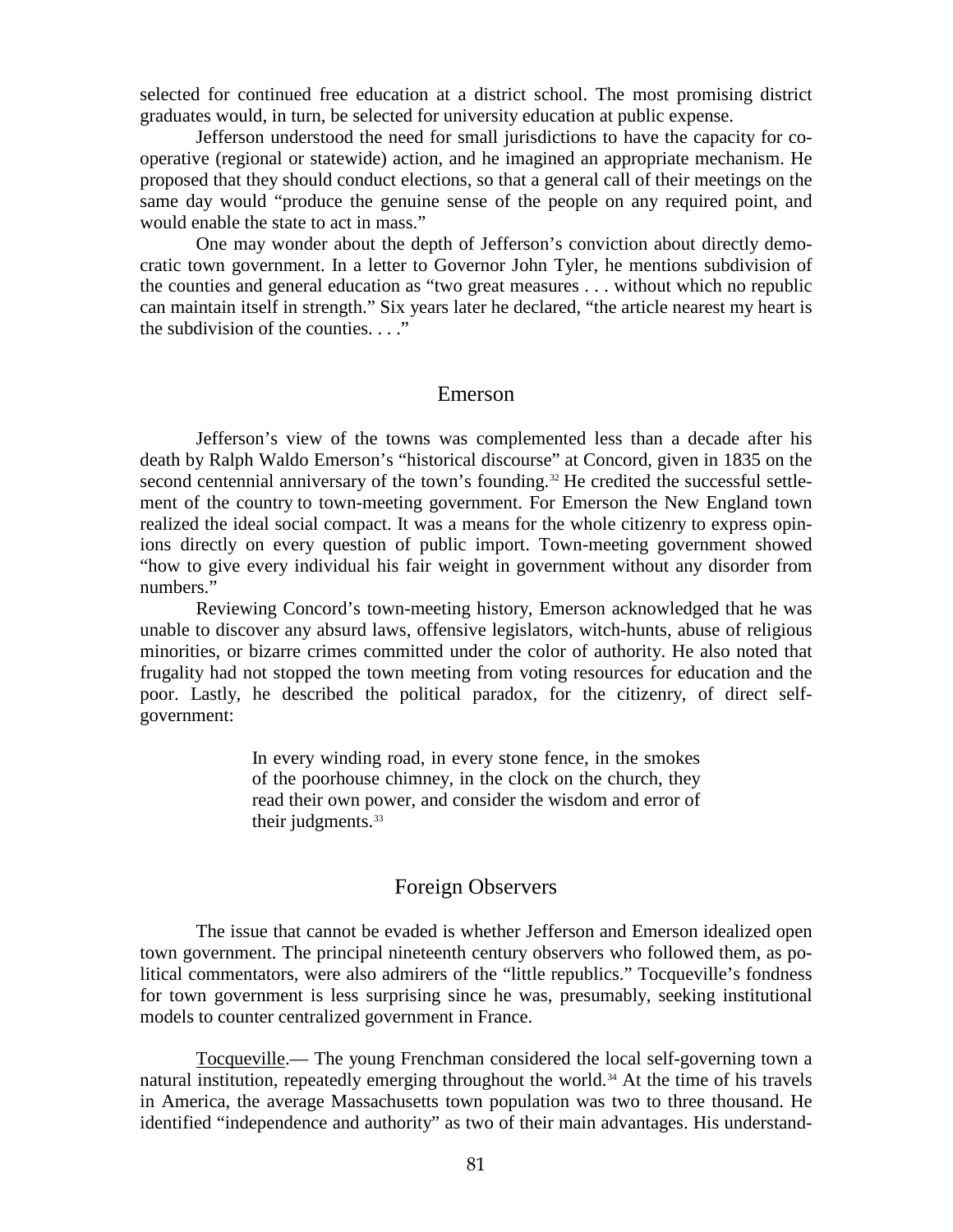ing was that citizen attachment to town-meeting government was not out of habit or sentiment but because its strength and independence claimed and deserved each citizen's stewardship and sagacity.

Tocqueville observed that the towns possessed unusual autonomy in managing their own affairs, yet complied with state authority, so that roads were not obstructed, criminal laws were enforced, and public education was not ignored. He discerned that the citizens valued the political process of direct democracy as much as its product in public goods. "If the government is defective," he states, "the fact that it really emanates from those it governs, and that it acts, either ill or well, casts the protective spell of a parental pride over its faults."

Tocqueville thought town government an ideal political institution because by its operation "a constant though gentle motion is thus kept up in society which animates without disturbing it."

Bryce.— James Bryce, an Englishman, carried on the tradition of Tocqueville's broad comparative study of American political institutions.<sup>[35](#page-126-7)</sup> More a political scientist, and less biased than earlier commentators on town government, Bryce nonetheless characterized open town meetings in the late 1880s as the perfect school of self-government.

Bryce's observations of open meetings confirm good attendance and productive debate. He does say, however, that the efficiency of this institution is related in large measure to racial/ethnic homogeneity and meeting size. He adds that large numbers of newcomers, not of "native American stock," can undermine the meeting. But Bryce finds that even with these drawbacks, those who know the system are outspoken in its behalf as the best possible school of politics and means to manage local affairs, prevent waste and dishonesty by public officials, and generally "stimulate vigilance and breed contentment." He cites the relatively low burden of town taxes as the result of the close supervision afforded by direct democracy. Bryce concludes that, of all the systems of local government he observed, the popular assembly was the best, the cheapest and most efficient, the most educative for the citizenry.

Despite his high praise for New England town meetings, Bryce anticipated regional government. He favored a mixed system, a compound structure of counties and town-meeting governments. He predicted that by the middle of the twentieth century this system would prevail over the whole country.

## Municipal Reformers

Goodnow's distinction between politics and administration is, as already noted, one of the hallmarks of the municipal reform tradition and of the commentary it spawned on town government.[36](#page-126-8) Goodnow explained politics as the means for expressing the will of the state, through responsive and regulated party organizations; administration was cast as policy execution, an executive function of government. The reform strategy, devised to replace the deteriorating urban machines, was administrative centralization. Goodnow proposed centralization within each level of government, not spanning the vertical spectrum from local to Federal units.

The municipal reform movement gained momentum with the founding, under Rockefeller and Carnegie sponsorship, of the New York Bureau of Municipal Research. While the ostensible goal was to integrate efficiency and democracy, the resources of the Bureau were devoted almost exclusively to efficiency. Rhetoric to the contrary notwith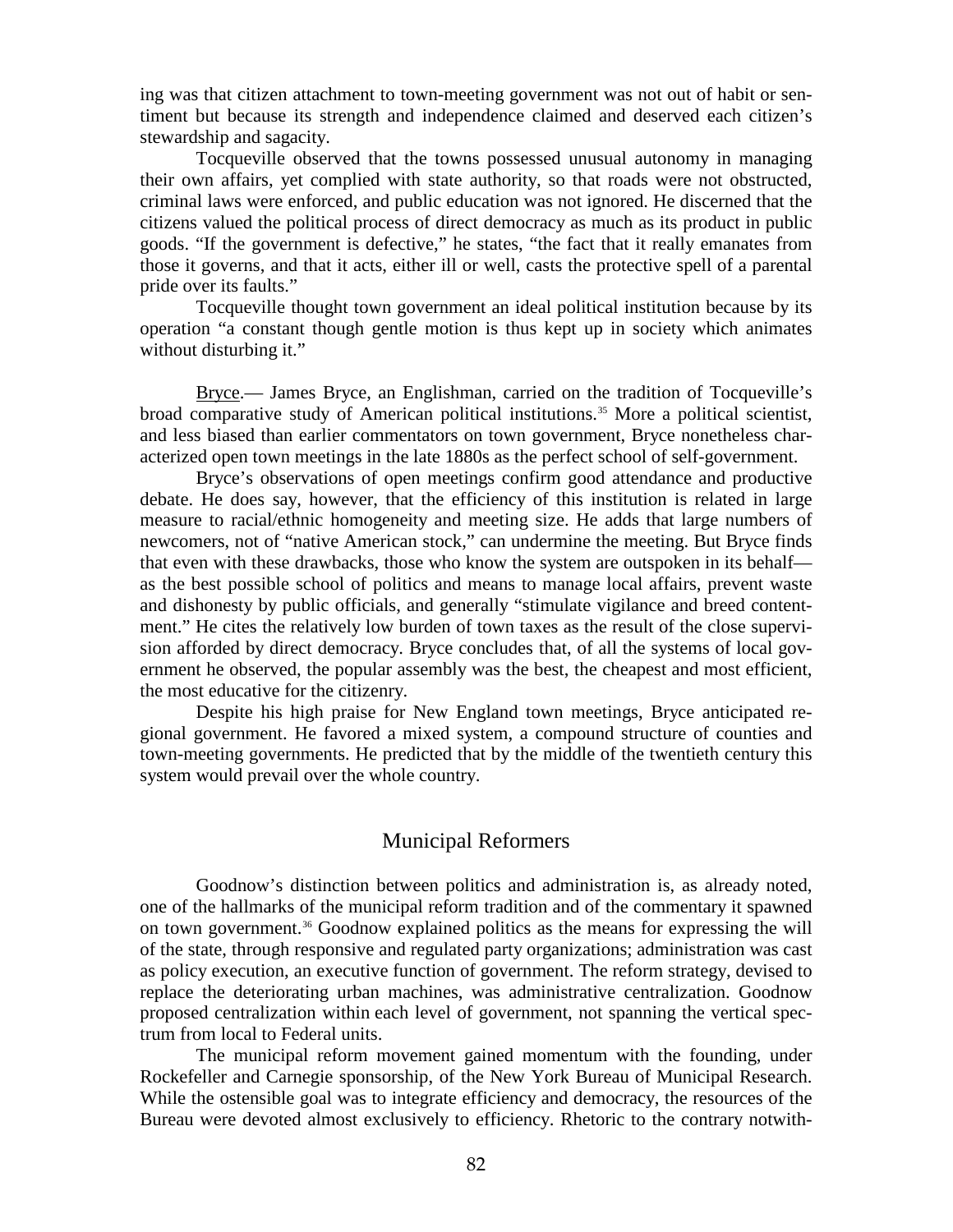standing, the strategy in practice was to formally restructure executive administration toward hierarchical control and unity of command, leaving problems of democracy and politics to be resolved by publicizing studies and investigations of municipal corruption. By 1916, more than 20 cities across the country had established "municipal research bureaus."

Criticism of town government in the municipal reform tradition generally runs to recommendations for its elimination in all but the New England states. By the end of the first quarter of this century, it was recognized that the popular assembly had at least to be supplemented in growing cities, and that large urban town meetings could not continue without major changes—but that open town government was still an effective instrument for populations of less than ten thousand.

The effects of immigration and population movement on town-meeting government have been interpreted differently since the turn of the century. While some reports emphasize that immigration produced disharmony, others suggest that there was a positive effect, a dilution of ultra-conservative influences. One description of a depression-era town meeting pictures an evening punctuated by laughter and eloquence from the interplay of citizens with notably uncommon origins and styles.

Town-meeting attendance has always been a subject of concern or controversy but particularly with municipal reformers. One claim is that the meetings are poorly attended; also typical, however, is the charge that meeting halls will not accommodate the large turnouts, and citizens are refused entry. A related criticism is that meetings are only well attended when acute local issues are on the agenda. Whatever the facts regarding attendance, town meetings in the first half of this century are generally pictured as democratic and moderately efficient. The rare exception to Emerson's observation that the meetings do not produce foolish decisions is the refusal of Hadley and other Western Massachusetts towns to accept the Daylight Savings law passed during World War I, a relatively minor and temporary lapse.

But if the municipal reformers were satisfied with the meeting, they were less sanguine about town government generally. With their view that service delivery is the most important function of local government, not civil responsibility or the practice of citizenship, their conviction was that the curriculum for government must include budgeting, debt control, personnel administration, and planning—and that the ordinary town was incapable of teaching any of them.

The municipal reformers, overall, gave mixed reviews to open town government. One side held the town meeting to be declining in utility as a policy-making institution, because of inadequate management in an industrialized society. The other side concluded that in the twentieth century the town meeting retained most of its democratic qualities, sustaining a politically astute citizenry and producing honest and efficient government but still it required reforms.

## Reforms in Open Town Government

Social and economic conditions, perhaps with an assist from the municipal reform movement, led to the introduction of professional town managers, transformation from open to representative meetings in a small number of towns, and finance committees. There was also continued state regulatory intervention in town affairs. General Court interest in local affairs in Massachusetts was, in many instances, enabling rather than compelling. Local planning boards were mandated in 1913, zoning authority was granted in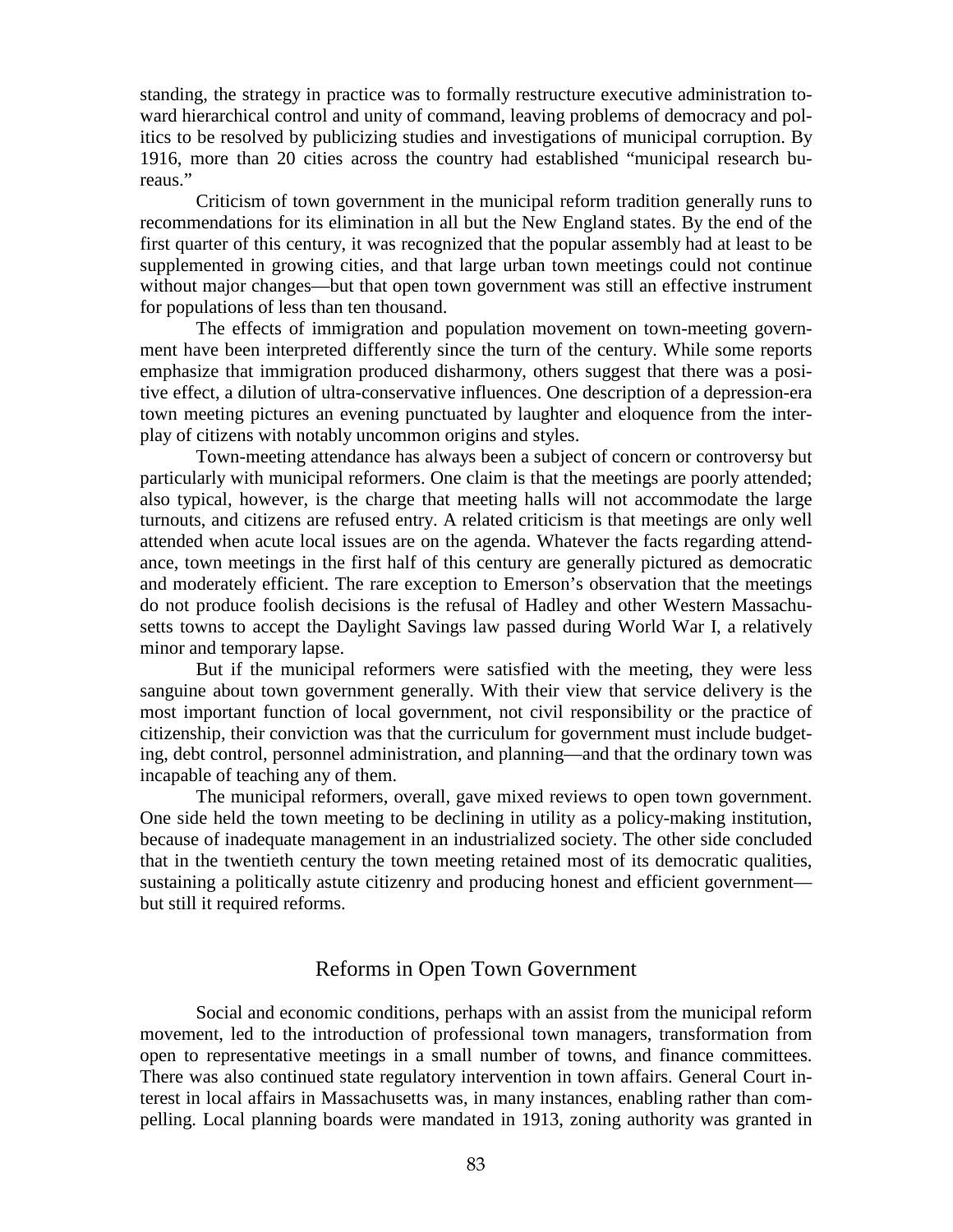1920 and, at the same time, provision was made for consolidation of numerous town offices and departments under selectmen. Legislation allowed for cooperative contracts between two or more jurisdictions to improve fiscal, administrative, and operating efficiency.

Representative towns.— Through a special act of the General Court, Brookline in 1915 was the first Massachusetts town to adopt the representative system. The town's population then was more than 33,000. The legislation mandated the creation of precincts, each of which would select more than two-dozen representatives to the town meeting. In representative towns generally, delegates are elected by nonpartisan voting in each district, with nomination by petition. Precincts often hold pre-town-meeting meetings at which attendance is fair to poor. The representative towns have many of the characteristics of municipal corporations, but unlike corporations, every citizen has the right to speak at representative town meetings. In spite of this privilege, they are still described as "routine, dull affairs."

Although one of the main arguments for representative rather than open meetings was the absence of town halls that could seat large turnouts, most towns adopting the system had the opposite problem of poor attendance. While the representative form is responsive to problems of increasing population, the plan does not of itself resolve accompanying breakdowns in administration and operations.

Whatever the views of experts, by 1971 fewer than an eighth of Massachusetts towns had voted to go from open to representative meetings, and almost without exception these were towns with populations greater than 12,000. Equally instructive in this regard are the results of a survey of 57 Vermont towns in the early 1970s. The directly democratic form was "overwhelmingly supported" by both officers and citizens, active or not. Fewer than five percent thought the open meeting out of date, and less than 12 percent thought the meeting was run by "big shots."

Town managers.— Town manager plans began to emerge in the early 1900s in response to administrative problems. Special legislation in Massachusetts was first passed in 1914, creating a manager plan for Norwood. By the 1950s, Connecticut, Maine, and Vermont had also passed enabling legislation.

The manager typically is appointed by and serves at the pleasure of the selectmen. Common practice is to consolidate numerous departments under the direct authority of the selectmen rather than many minor officials, with immediate management supervision delegated to the professional administrator. The manager may have full control of all functions within a department, or the selectmen may reserve certain authority to themselves. Town managers can usually hire and fire department heads and other employees, make purchases, and prepare budget estimates. Their fiscal authority is limited in Massachusetts, with budget approval, tax assessing and collecting, treasury, and accounting located elsewhere.

The consensus of political observers is that town manager plans in New England have been successful in achieving government efficiency, and they have earned widespread respect and support. With little or no infringement on democratic values or processes, they have fortified fiscal administration, meeting the public demand for expenditure control and efficiency.

Finance committees.— Finance committees were the other innovation in townmeeting government designed to enhance fiscal administration. The committees were originally informal gatherings, dating from the late 1800s. Massachusetts law in 1910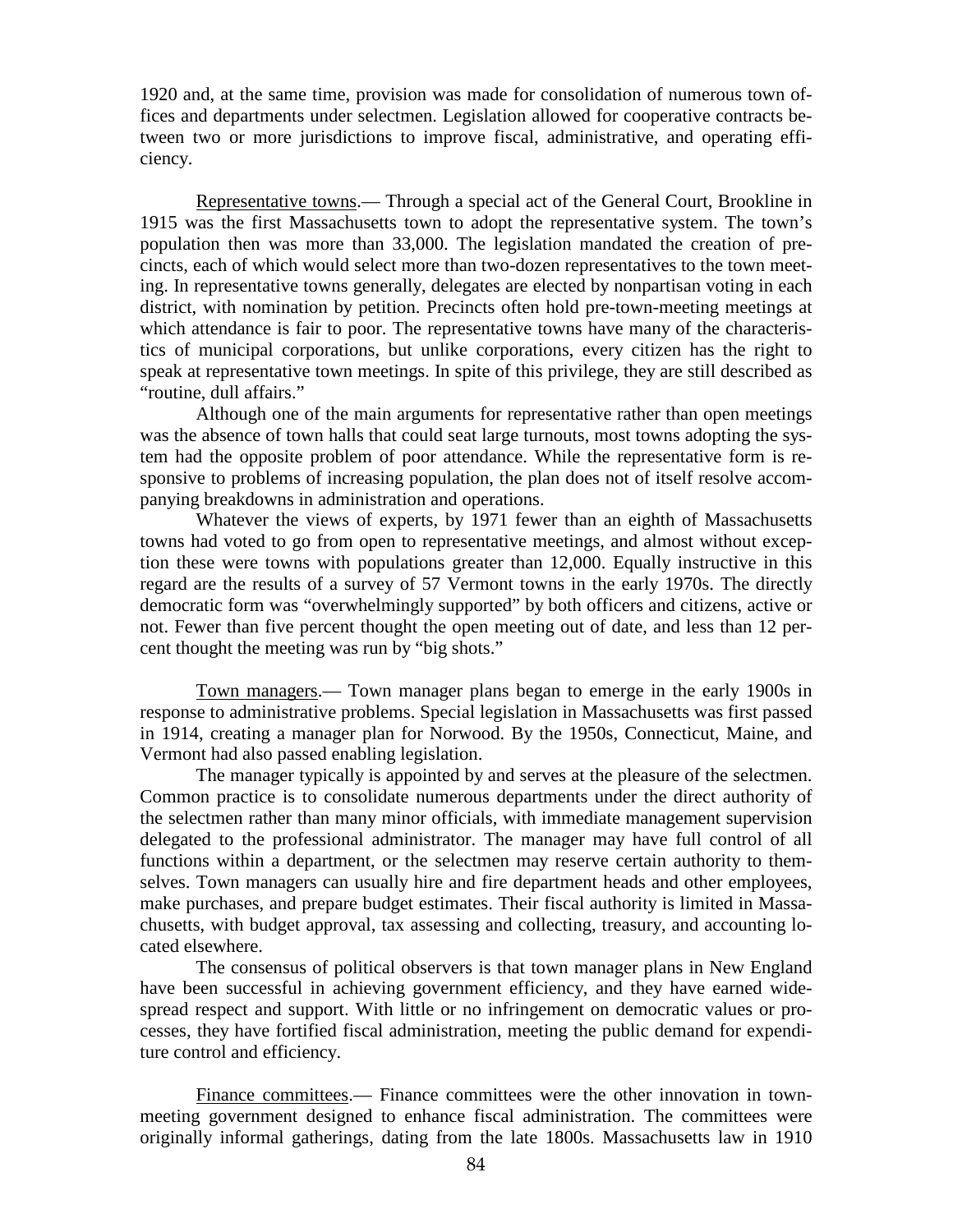mandated town finance committees at local option. The General Court in 1923 required finance committees in all towns where assessed valuation for state tax purposes was more than one million dollars. Most towns in Massachusetts with more than six thousand population have these committees. Membership ranges from nine to 15, with the moderator making appointments. Selection is widely acknowledged to be on the basis of competence, fairness, and reputation in the local community.

Finance committee business is usually confined to recommendations on articles in the upcoming meeting warrant. Committees in larger towns have more extensive business and may meet throughout the year. The recommendations of these committees are almost always taken with great seriousness, and rarely are they rejected. A number of writers concur that the committees have been an effective response to fiscal management problems.

#### Contemporary Views

There has been relatively little change in New England's popular assemblies over the past three and a half centuries. Towns still enact laws, levy taxes, appropriate funds, and all the rest. They provide sanitation services, water supply, streets, parks, police, fire protection, and much more; and they are administrative arms of the county and state governments. Modern town budgets range from several thousand to tens of millions of dollars. While tax rates tend to be higher in cities and large towns, the issue is complicated because small towns tend to deliver fewer services. A 1971 report of the Massachusetts Legislative Research Council concludes that cost variations do not demonstrate economic advantages associated with larger or smaller scale.

The modern open meetings are generally sensible in debate and decision-making, although demographic changes have had important effects on the meetings. Data on 1970 Massachusetts meetings indicate that a strong positive relationship exists between length and number of meeting "sittings" and town size. Larger towns with populations over six thousand required bimonthly and sometimes monthly sessions to manage their affairs.

Permanent organized pressure groups are still the exception in New England towns. The old problem of accommodating non-Anglo Saxons has given way to concern about status as "native" or "newcomer." But minority rights are well protected, at least in formal procedures and rules incorporated in town bylaws and statutes, and apparently in practice too.

Town-meeting attendance has continued to be a subject for debate. Observers give widely varying reports, from turnouts of fewer than 50 to more than one thousand. Critics say that in some instances of good attendance, citizens remain only long enough to vote for officers, ignoring the lengthy business sessions that follow elections. Despite fluctuations, average town-meeting attendance remains substantial. Participation of eligible voters in recent decades has averaged 25 to 35 percent, respectable showings when Los Angeles' municipal elections turn out 15 percent of the voters and elections for community college trustees get three percent. Unfortunately, comparisons between current and early meeting attendance are not useful because of the compulsory aspect of seventeenth century town citizenship.

Pre-meeting informal agreements have also engendered criticism of town meetings. The objection is that citizens exercise their influence through these agreements by personal contact with town officials, without actually attending meetings. But the practice can also be seen in a more benign and favorable light. Town-meeting elections, as with all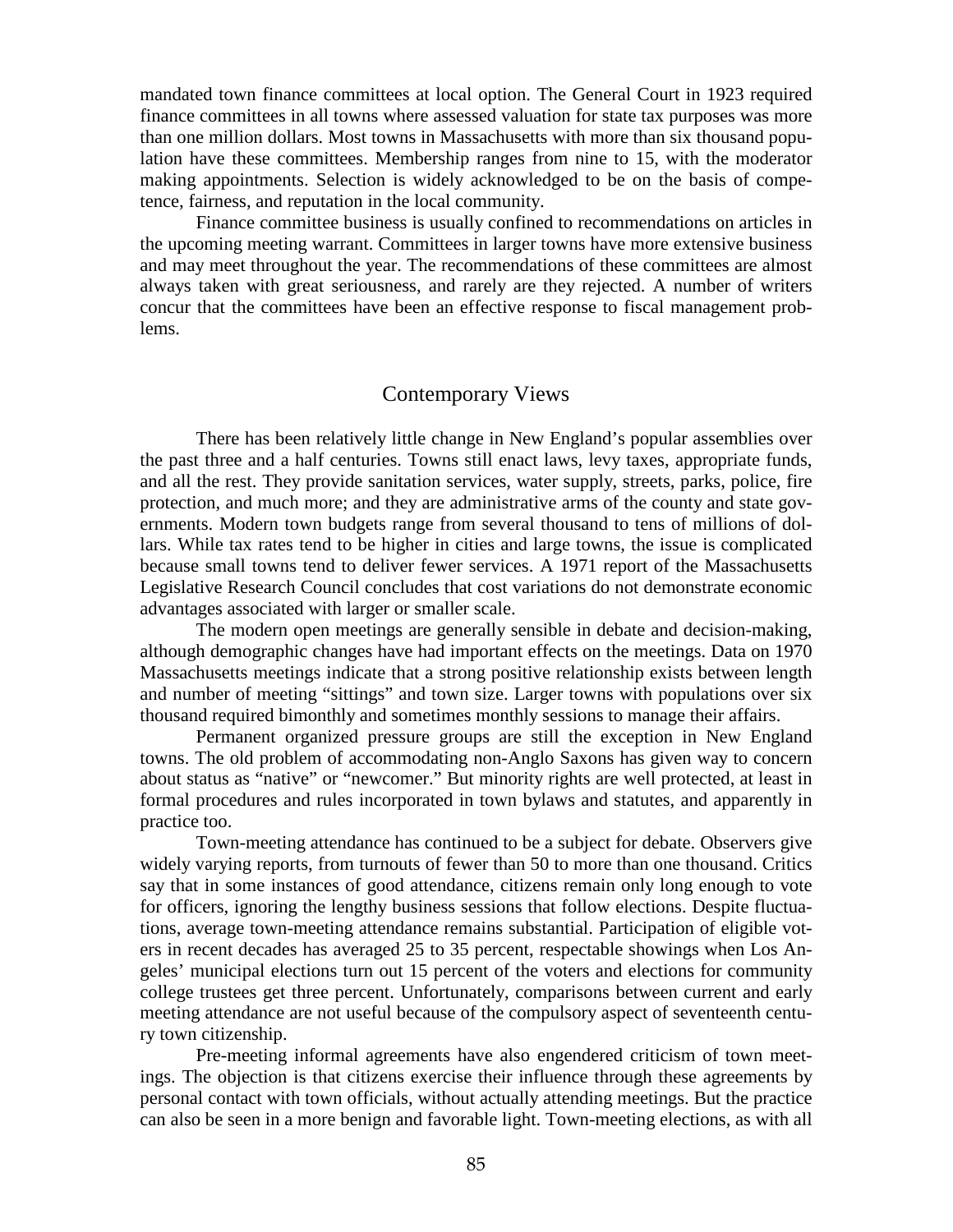healthy political decision-making, tend to proceed from informal negotiation to formal unanimity, a process that can also be identified in football teams, academic departments, religious congregations, and other groups that value unity and stability.

A particularly insightful if troubling comment on modern town meetings is that some of the people who attend, and apparently some that do not, are frightened by the face-to-face contact of direct democracy. It seems that the open town meeting creates emotional tensions for some people. Thus the meeting may increase rather than reduce feelings of alienation and low self-esteem.

Contemporary political scientists emphasize three areas in their comments on New England town government: capacity for technical solutions and efficiency, the need for regional integration in the provision of public goods and services, and the value of direct democracy—the latter usually an afterthought.

A frequently expressed opinion is that town meetings are antiquated in an era in which political decisions must be based on technical information and applications. One instance of the idea is that towns have been made obsolete by modern technology because heavy capital outlays for equipment and facilities cannot be justified by a small town. But New England towns make themselves an exception, as polycentric theory suggests they might, by their close working cooperation, sharing the costs and benefits of various goods through both formal and informal arrangements. Another claim is that modern problems are too technical and complex for the average citizen. The predicted results are immobilization and over-dependence on experts or a clique of leaders. Yet in practice, townmeeting inaction is no more typical than with other local governments, and although experts are utilized, the citizenry in open meeting continue to wield the ultimate power and often reject expert opinion and advice.

The need for regional integration of public goods and services had led a number of modern writers to recognize that narrow town boundaries, in the absence of metropolitan government, create spillover problems. Several structural remedies have been proposed. The more extreme municipal reformers desire the most drastic and least popular solution, abolishing the towns and transferring their functions to the counties and states. A more polycentric strategy, relied on extensively in practice, has been to deal with externalities by contractual service agreements and voluntary formation of regional authorities. Forced consolidation of the towns, yet another convulsive option, is far less appealing to the majority of political scientists than the two-tier metropolitan federation approach that would leave the towns intact.

The modern trend is to treat public jurisdictions as service providers and administrative bureaucracies. Rarely is primary attention given to government as political rule or as a means to economic empowerment, and what commentary does exist is often negative about direct self-government. There is an elitist perspective that advanced communications give voters sufficient knowledge of public officials, thus direct democracy is redundant. It is a point of view strangely at odds with contemporary jejune politics.

## Concluding Notes

Two interrelated ideas are important in considering the political commentaries and observations on town-meeting government. First, critics fault open town government because it fails to meet their idealized understandings of the past or their expectations for the future. Second, evaluation of the literature on open town meetings is difficult because the meetings differ substantially from one to another, despite structural similarities. There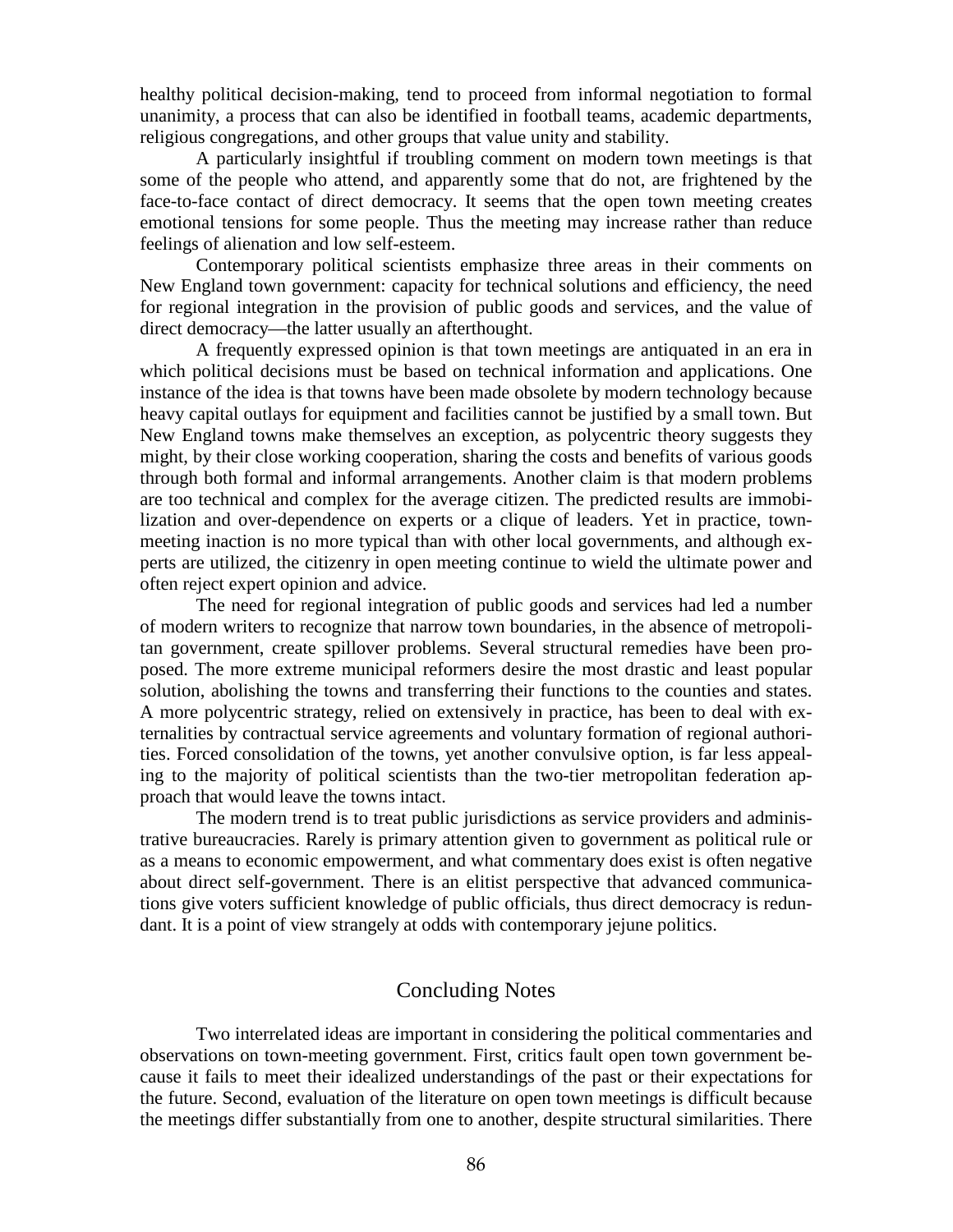is confirmation of the existence of several distinctly different types, explaining to some extent the conflicting accounts in the literature, for few if any of the writers, modern or otherwise, have claimed to systematically observe more than one or two towns.

Whatever the so-called true nature of town-meeting democracy, or its characterization by experts, the prevailing opinion in New England is that government decentralization preserves democracy. No town has abandoned the open form since 1922. The explanation is not sentiment and myopia but a conviction by the citizens that they are equally or better equipped than elected representatives to make political decisions.

## Analysis & Conclusions

Examining open town-meeting government as an organizational model for urban social infrastructure, as the lower tier in a compound metropolitan structure, it appears that they are well able to manage modern technical services. Many towns have adopted professional manager plans and finance committees. Nothing in the structure or workings of open town government shows any congenital inability to acquire fiscal resources, mainly through taxing and intergovernmental transfers. And voluntary authorities and contractual service agreements have accomplished regional integration of town-based services.

The ongoing vitality of open town government has been associated with weak counties, leaving local services and taxation to the towns. Still not fully answered is the question of whether this form of government can maintain the same service and fiscal liveliness in urban areas with strong counties, assuming their operation within a metropolitan federation. Greater division of services among jurisdictional levels, breaking the bureaucratic monopoly, and tailoring them to minimize externalities, is an approach to this problem that is now being tested and refined in urban decentralization experiments. Another potential source of vitality, for small open governments cultivated in urban areas, is manufacturing and service enterprise. And current practice here too, if only in experimental fashion, is becoming more sophisticated.

The relationship between personality and citizen action in direct democracy is clouded but not conclusively. The question is how town-meeting government influences individual alienation and feelings of self-worth and dignity. The bulk of human experience with New England's towns has been in small, mostly stable, and often rural communities. We find in them an historical tendency, still prevalent, to look askance at newcomers. This bias may stem from nothing more sinister than the exclusive religious preferences of the early settlers and the threat of an uncivilized and possibly hostile frontier that they encountered. Yet with all this, most commentators conclude that the open meetings reduce social distance and alienation. And others, most notably Emerson, indirectly suggest a positive relationship between the formal town power, which is vested directly in the citizenry, and their sense of dignity and self-respect. Even with the clinker of recent observations that indicate some people are threatened by popular assembly, the prospect for similar responses in urban applications of town-meeting government is uncertain, more a matter for concern and continuing observation.

Another demonstrated infrastructural capacity is local town planning. First carried on informally, state legislatures mandated these activities in the early 1900s by granting authority for local zoning and planning boards. The creation of finance committees and town managers also undoubtedly contributed to local planning efforts.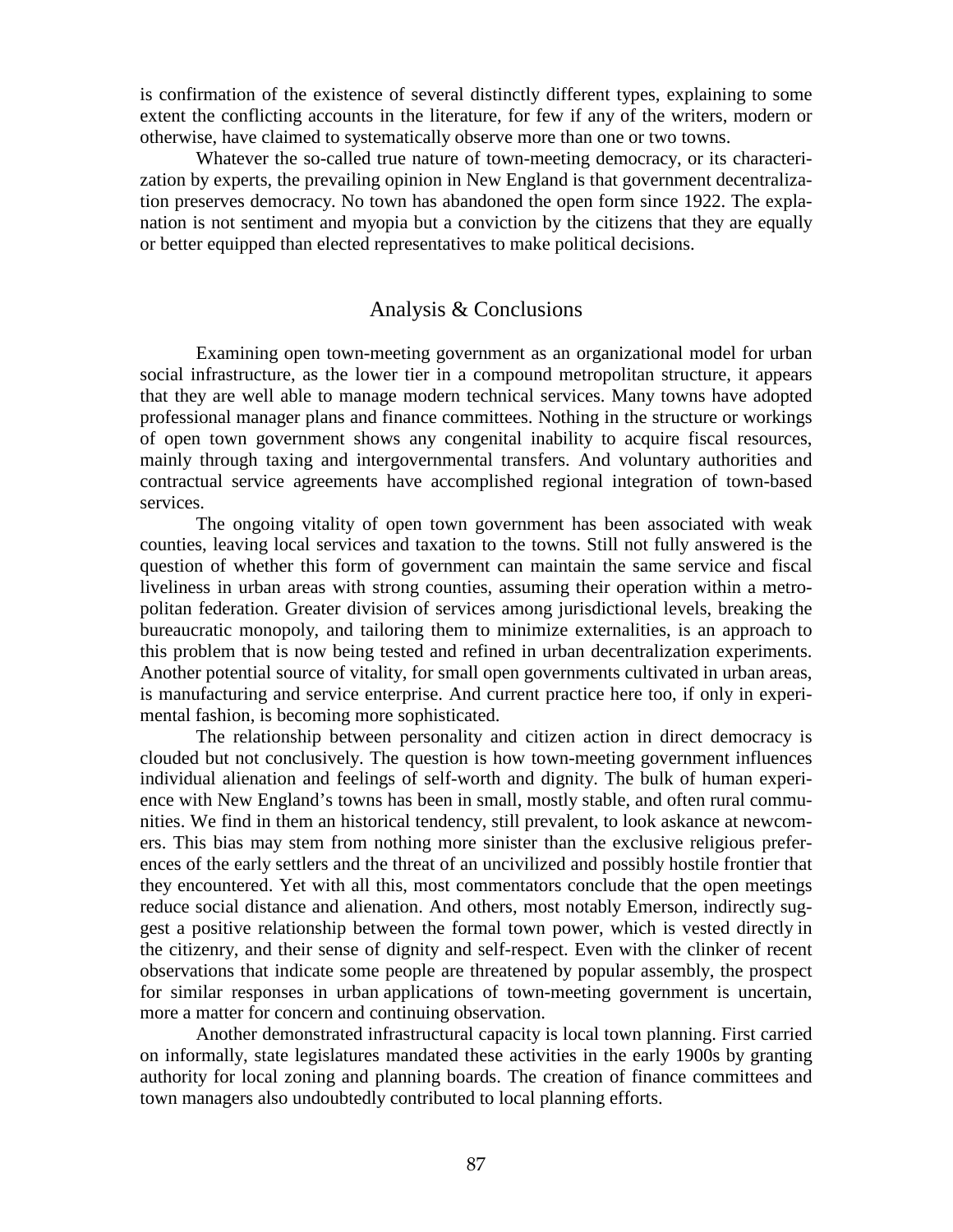The open governments provide an effective medium for citizens to articulate their demands for collective goods and services. It is reasonable to hypothesize that the legendary contentment of New Englanders with the integrity and fiscal operations of their towns derives mostly from their own direct control. While inhabitants of small towns have authorized fewer and less comprehensive services, in their local affairs they have not been victimized by misallocation of resources to special interests on the basis of top-down definitions of "need." Contrary to the general trend, appropriations and fundamental public policy, along with the privilege of making structural alterations, remain under direct citizen control in town-meeting government.

Open town meetings have produced equality of appropriations, the provision of equal units of goods and services to all similarly situated. If left to their own devices, however, like other local governments, towns might give less attention to equity—special spending for special need—than progressive sensibilities would dictate. But this tendency is offset by state and Federal programs for remedial education, health and medical care, income maintenance, and so forth.

Of all the infrastructural functions, New England town government has achieved the greatest acclaim for building the civic organization and culture of direct democracy. It is a continuing demonstration of the capacity for bottom-up-designed public space by popular assembly, even in the last quarter of the twentieth century. They have received high praise, and with justification, for giving discontented citizens alternatives to deal with higher levels of authority that become oppressive to their interests and well being. In early March, 1977, for instance, more than 20 Vermont town governments on annual meeting day approved similar resolutions to prohibit nuclear power plants and radioactive wastes within their borders.

But there are qualifications. This review strongly points to an upper population limit for government by open town meeting. While this figure might theoretically reach ten thousand, a lesser number is more practicable. There have been occasional claims of oligarchic rule in the towns, yet overwhelmingly the literature describes a highly refined system that exploits individual leadership in all aspects of governance except fundamental policy-making and structural changes, which are defined as within the competence of the full citizenry, either in open meeting or by balloting.

Fluctuating attendance has been the source of the most frequently repeated criticism of the open meetings. The pattern has been described as representative government by default—those who attend "represent" those who do not—and a poor quality of representation at that. But this picture underestimates the importance of high attendance at meetings when controversial items are on the agenda. The question is normative and ideological, a matter of how democracy is defined. By way of analogy, certainly no one suggests that because the majority of a corporation's stockholders typically fail to attend annual meetings, they should be denied their formal rights and powers, or that stockholder meetings should be abolished. We recognize the prior right of corporate ownership and so too there is implicitly a similar political right.

The right to participate in the popular assembly, like the annual corporate meeting, must include the right to decide for oneself those issues that are sufficiently of interest and importance to command attendance. It is only enough in a democracy if the right to attend and decide exists and may be exercised at the citizen's (or stockholder's) option. For it is the actual exercise of power on selected occasions by the majority citizenry, in their own name and self-perceived interest, that is democracy: it is the production of public goods or elimination of public bads by an assembly of citizens, residents of a common jurisdiction, deciding together of their own will, intelligence, and values what their poli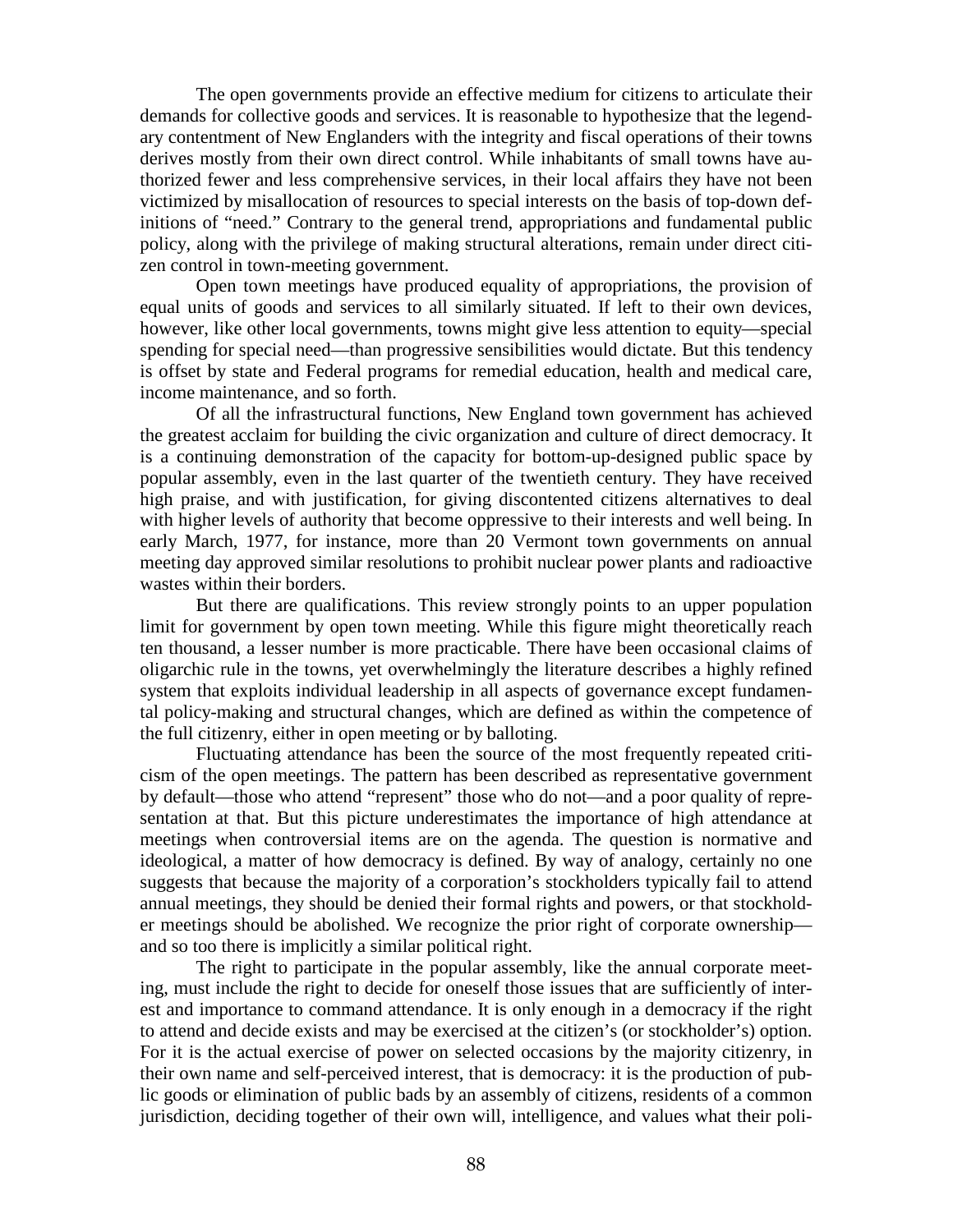cies shall be on taxing, spending, and law-making, that is crucial, not their record of meeting attendance.

One of the most intriguing aspects of the New England popular assembly is that the open meetings seem to have an internal feedback mechanism that effectively warns when a structural adaptation is necessary to meet changing conditions. Naming selectmen, the representative meeting, town managers, and finance committees cannot be passed off as inevitable or coincidental. The citizens become conscious of when they have to allow for a basic change in their government, not just a change in policy—and they do it. The answer is simple: because there is no separation or distance between the "consumers" and the "producers" of town-government public goods, the ordinary citizen has both roles, government behavior that is unjust or otherwise punishing directly stimulates policy or structural innovations. Poor government output lands on the same citizenry charged with the responsibility of decision-making in open meeting. It incidentally places in bold relief the flaw of political elitism in all its forms, that is, the practice of deciding for others without the parallel capacity to experience the consequences of the decision for them.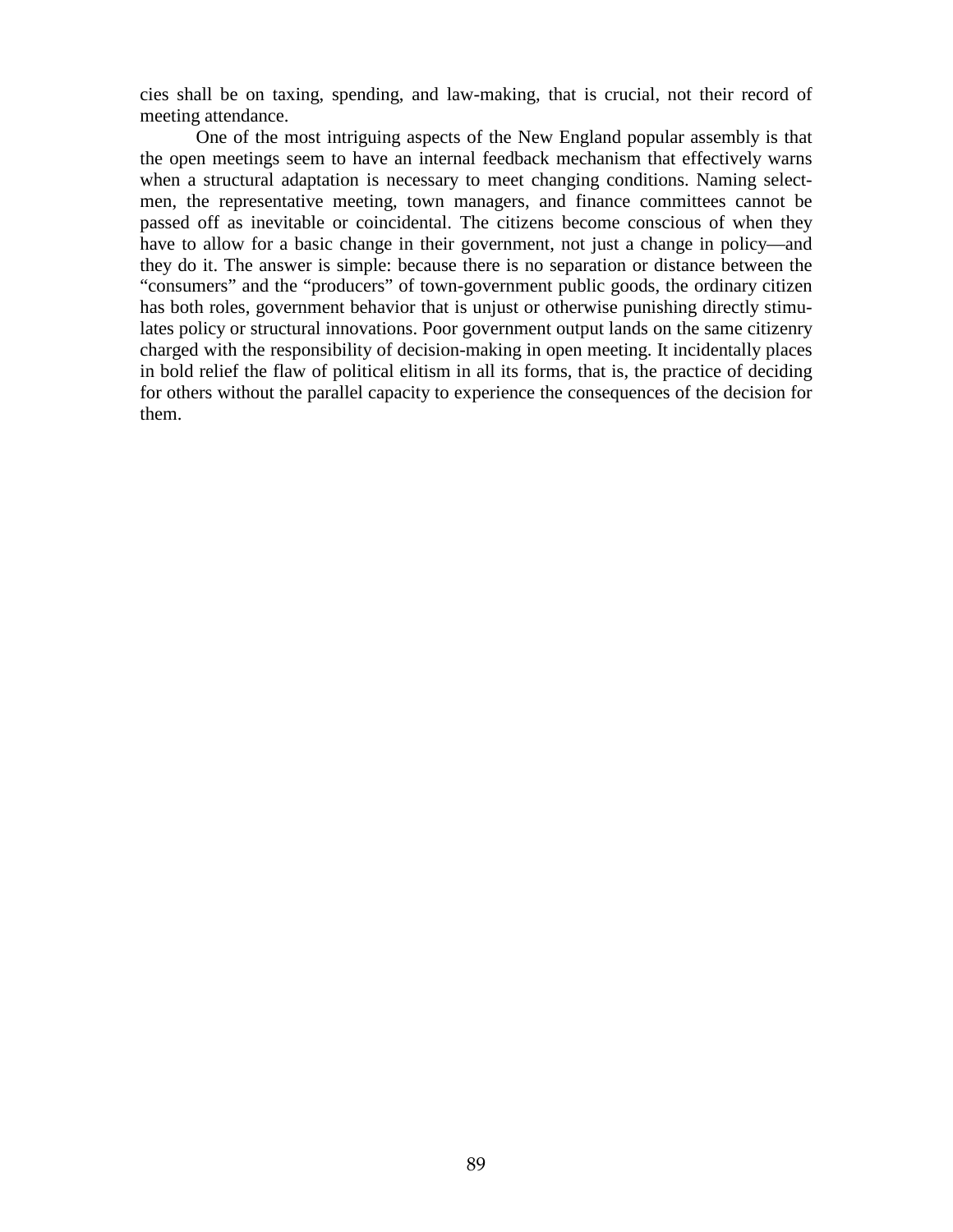## ACTION STRATEGY

#### Introduction

Throughout the country, in every state but one, it is possible to organize small, limited-purpose governments, called special districts—usually by petition and election from the bottom up. The districts are governments, responsible to territorially defined constituencies, and endowed with public powers. They differ from municipalities only in their functional specialization, and even in that most serve multiple purposes. They do everything we associate with government: accepting grants, subsidies, and subventions from other governments, engaging in legal actions with public and private organizations, contracting for services, acquiring and disposing of property, owning and operating all types of equipment and facilities, investing funds, and employing personnel.

Dependent districts generally lack both administrative and fiscal autonomy. They are extensions of other governments, usually counties. It is through independent districts, usually formed through a petition and election process—those governed by their own officers as autonomous governments—that there is a possibility for achieving public powers in grassroots organizations.

Boundaries of special districts tend to be very flexible, without regard for the jurisdictional lines of other governments. In some cases they may be formed only in unincorporated territory. In most states special districts may include non-contiguous areas, and need not have a minimum population, assessed valuation, or geographic area. There are, however, districts with boundaries that match general purpose-governments, whose governing officers are named ex officio.

About two-thirds of all governments in the U.S. are special districts, the majority being school districts. Excluding them, the number is about 23,000. They have more than 325,000 employees and spend about \$10 billion annually. Table 3 shows the revenues collected by local governments in California, with special districts bringing in nearly a quarter of the total.

#### Table 3

| <b>GOVERNMENT UNIT</b> | <b>REVENUE</b>  | <b>PERCENT</b> |  |
|------------------------|-----------------|----------------|--|
| Special Districts      | \$2,046,972,000 |                |  |
| <i>Cities</i>          | \$2,799,914,000 | 28             |  |
| <b>Counties</b>        | \$5,136,297,000 |                |  |

#### LOCAL GOVERNMENT REVENUES COLLECTED IN CALIFORNIA<sup>37</sup>

A substantial part of special district activity is enterprise, production of goods and services commonly provided by the private economy. This includes hospitals, airports, water and power, cemeteries, etc. Special district enterprise in California accounts for more than a third of district revenue.

Most independent districts are governed by four to six directors, but some have as many as two dozen, appointed or directly elected. Appointments are more typical in Southern states; they may be for fixed or indefinite terms, and are usually made by officeholders of another local governing body (city or county) in which the district is located.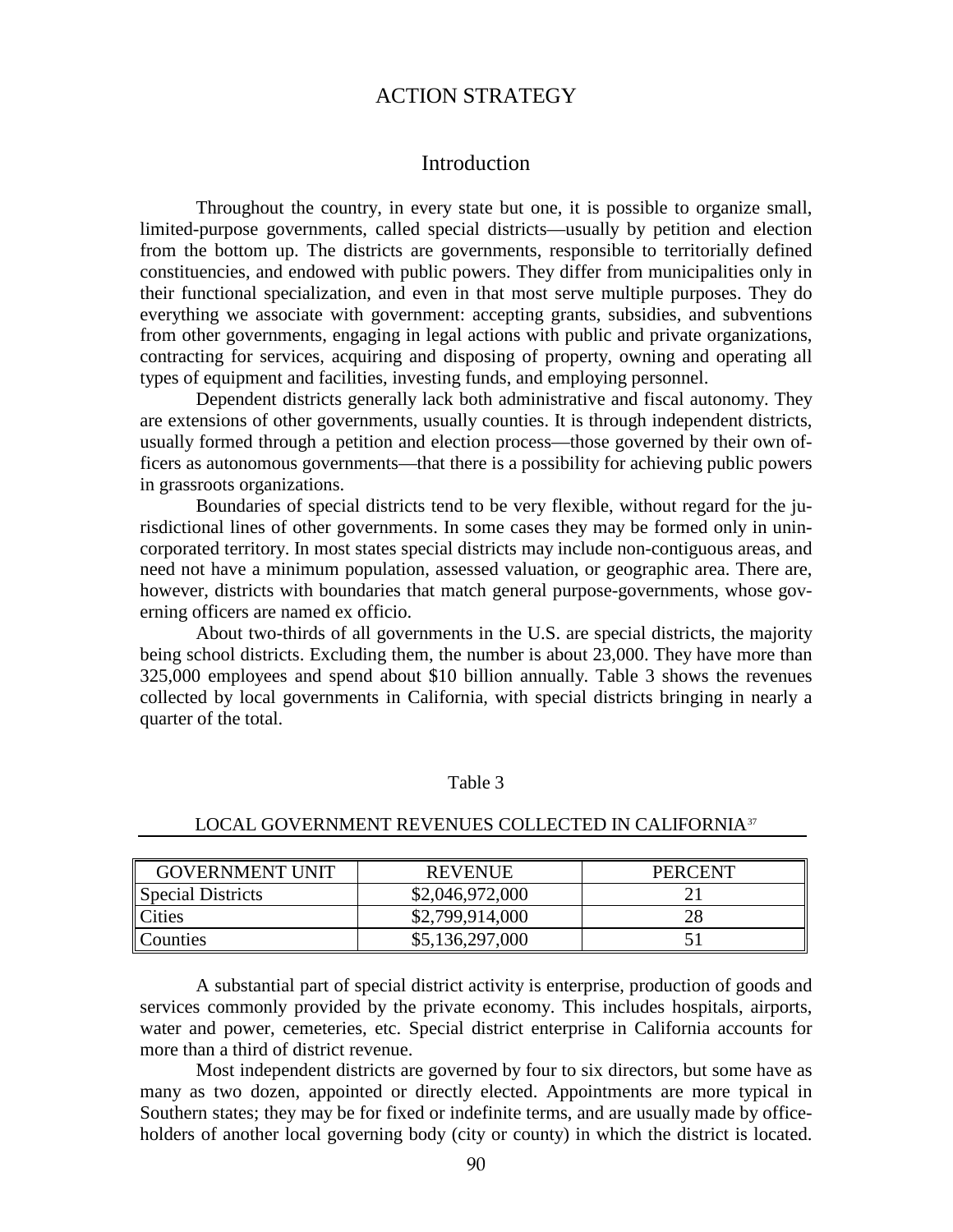Rarely, district officials are appointed by judicial officers, state executives, or legislative bodies. Only five states select district directors exclusively by appointment. These are Alabama, Georgia, Louisiana, Pennsylvania, and Rhode Island.

Elected or appointed, district directors may meet as often as weekly or as infrequently as annually, although monthly meetings are the most common. District directors usually appoint professional managers who then organize and direct administrative operations, sometimes with scores or hundreds of employees.

Districts are created primarily through general state enabling legislation, but also through special legislative acts when there is an unusual requirement or condition. Once authorized by the state legislature, an election for special district formation usually begins by petition or by the legislative act of a local government. When petitions are in order, determinations must be made regarding who may sign, what percentage of the population (or registered voters) must sign, and the time requirements. Petitions are usually accompanies by maps and other supporting documents. Notice of the proposed action must be given to affected residents, with the final result determined by submitting the issue to the electorate for a vote. In some states the petition for a special district formation election must be submitted first to a county, regional, or state agency for prior approval. The receiving agency's mandate may be very narrow, a simple check for "sufficiency," or very broad. If the latter, authority may include ordering changes in proposed functions and boundaries, or even summarily denying the formation.

There are three broad rationales for establishing special district governments. First, there is the inadequacy or unresponsiveness of other local government units. This is manifested in their inability or unwillingness to provide a good or service demanded by an identifiable social community. The problem is often political in that there is no incentive for the city or county to meet the demands of a small, inconsequential number of voters. Second, there are often legal obstacles that prevent existing governments from financing or operating certain services. Legislative and constitutional restraints on tax and debt limits are examples. In this regard, special districts are used to cure spillover problems and to undertake new functions that legislatures are reluctant to grant to all units of general-purpose government. Third, special districts are created to ensure local autonomy, "home rule," although in many cases the objective has been to guarantee that public power is closely held by narrow, barely disguised, profit-making interests.

## Past & Future of Special Districts

One of the main conceptual challenges in looking at special districts as instruments for empowering grassroots organizations is the need to distinguish between their past applications and their future possibilities. Their limitations are not congenital but instead reflect weaknesses that, once understood, can be fixed or accommodated.

Abuses and weaknesses.— The most frequent past abuse of special districts in California has been their formation, at the instigation of private developers, to obtain credit subsidies for private corporations. Through the districts, many no larger than a single subdivision of new housing, developers float tax-free general obligation bonds for financing capital expenditures. The land promoter and developer thus obtain risk capital without drawing on the credit resources of the corporation. There have been an infinite number of variations on this practice, from water districts that primarily serve private ag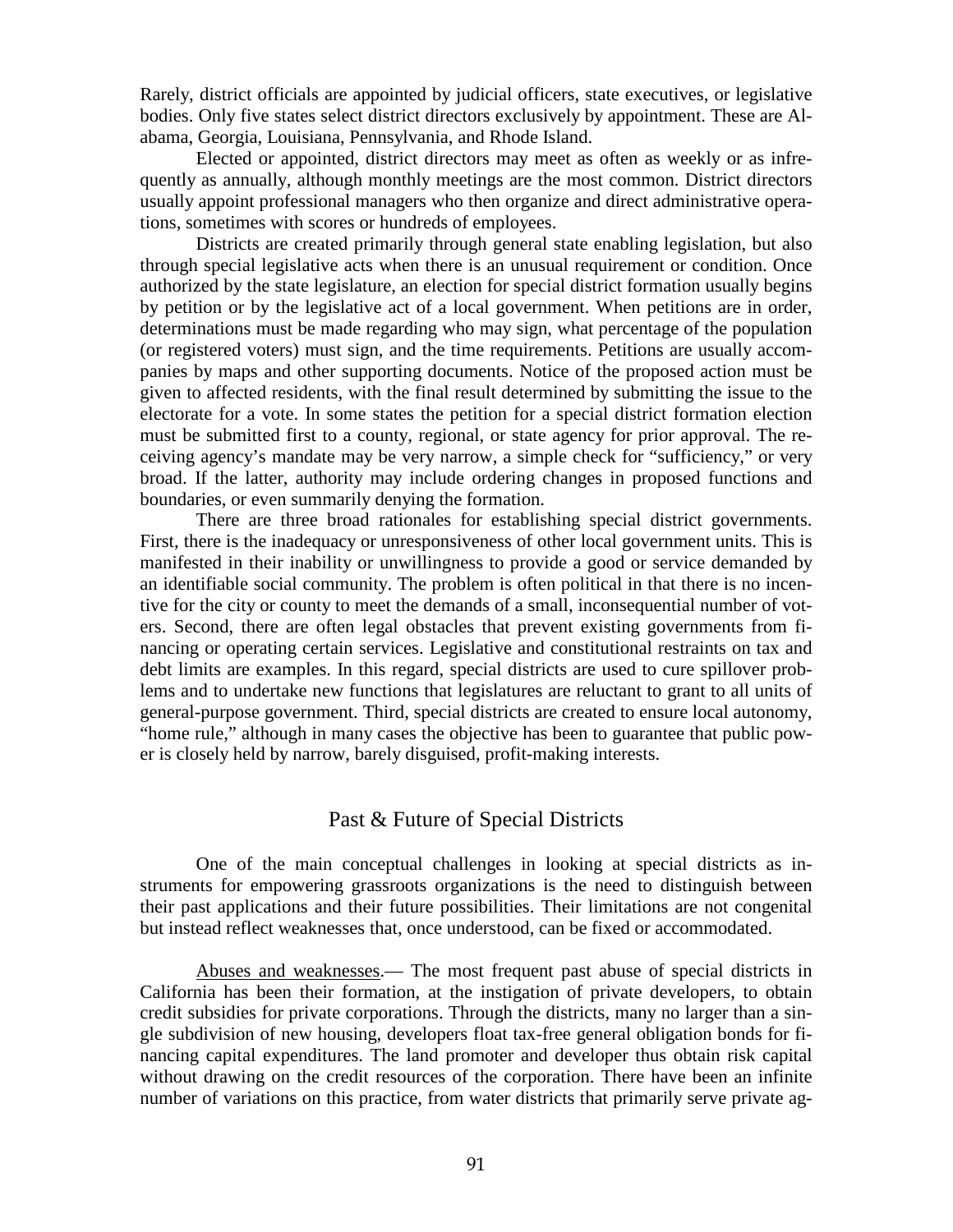ricultural development at public expense to road districts that similarly make mining possible in formerly inaccessible areas.

But even with past abuses of special districts, they are the most practical and direct means in most states to vest public powers in grassroots organizations. Their singlepurpose character is not a permanent disability since they may acquire additional powers and functions by consolidation, transfer, cumulative grants, or expression of "latent powers," and thus may evolve de facto or de jure into multi-purpose governments.

The weaknesses and failures of special districts as a class may be ascribed to faulty institutional design, poor specification of communities to be served and the necessary structures and processes of governance—not inherent incapacity. Special districts in a polycentric system can be ideal forms of local governance. For this to be possible, however, three broad conditions must be satisfied: (1) They must be accountable to authentic, neighborhood-sized social communities, with boundaries that do not match existing local jurisdictions. (2) The citizens must be unable—for administrative, fiscal, or political reasons—to secure desired collective goods and services from local governments. (3) They must be allowed to assume only functions and authority commensurate with their ability to demonstrate economies of small scale or political advantages for their constituents.

Special districts have the means if not the ideal structures for becoming neighborhood-sized governments from the bottom up. Their main limitations, in most states, are their office-holding arrangements. That is, governance is typically by a board of directors, an essentially corporate form, rather than popular assembly or representative council. There is no single, developed tactic for bridging the gap. A number of strategies must be tried, while incrementally shifting the districts from filling gaps to multi-purpose neighborhood governments.

Seedbeds for neighborhood government.— Several developments in the past decade may be the seedbeds for neighborhood government by special district or similar forms created by local petition, giving us a glimpse of the future. Community services districts in California, variants of the special district, represent a move toward permanently empowering grassroots organizations. While these small, multi-purpose governments may at present only be formed in unincorporated territory, they may provide any or all of the following services, whether specified in the original formation petition or adopted later: water supply, sewage collection, refuse and garbage collection and disposal, fire protection all forms of public recreation, policing, street lighting, libraries, streets, airports, ambulances, and more. The state legislature has passed special acts authorizing particular community services districts to do transportation studies, operate TV facilities, and provide emergency health care.

These multi-purpose districts have taxing and eminent domain powers, and their bond issues are exempt from State and Federal taxes. Their weakness, as with conventional special districts, is in their structure of decision-making. California law presently requires community services districts to be governed by a three- or five-person board of directors.

One of the best examples of applying the community services district to purposes of neighborhood government can be found near Fresno, California. There, the Highway City Community Services District was formed in 1969 to provide general-purpose gov-ernment for a Hispanic community of 500 low-income families.<sup>[38](#page-126-10)</sup> Without full-time staff, the district's main activities are planning and contracting for services with Fresno County. The district also plays a central role in the community's voluntary, self-help programs.

In Isla Vista, California, took a different tack for parallel purposes.<sup>[39](#page-126-11)</sup> Primarily a residential neighborhood for students at the Santa Barbara campus of the University of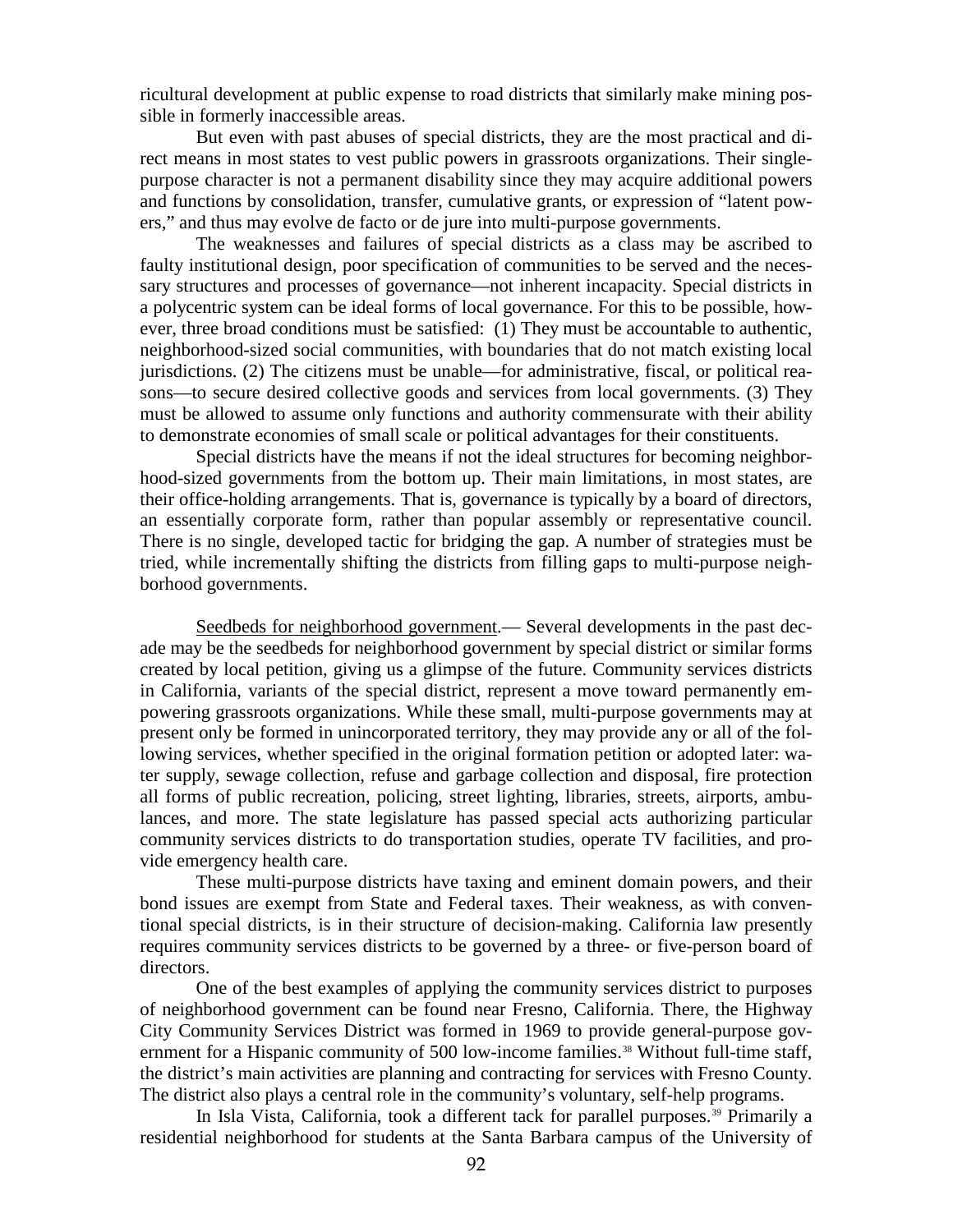California, the unincorporated vicinity was galvanized into a social community with explicit civic goals by persistent and widespread dissatisfaction and conflict with the county government and its agencies. In 1972 the community consciously embarked on the road to neighborhood government by formation of a parks and recreation district, as the first step in a phased strategy to achieve multi-purpose local self-government.

The most serious obstacles to full and productive use of special districts are officials of other local governments. The general-purpose governments are not unmindful of the competition from special districts for providing services to urban and suburban areas. And the districts obstruct their plans for growth by annexation. Testimony given at state legislative hearings on local government reform shows unequivocally that county and city officials feel "competition" from special districts, regarding it as "unnecessary and wasteful." Conflicts between local governments about boundaries, services, police powers, land use control, and the like, reflect only in a minor way concerns about efficient and economical government. The real issue is the gain or loss of competitive advantage, of potential tax base, fees, etc.

These institutional opponents of competitive, small-scale, competing government have been highly organized and effective advocates of municipal reform ideology. In California, they have bolstered their position through the League of California Cities and the County Supervisors Association. They have maintained a symbiotic relationship with the National Municipal League, Committee for Economic Development, and the Advisory Committee on Intergovernmental Relations—the national organizational ideologues of municipal reform.

#### Special District Powers & Functions

Governments can exercise three types of powers: those granted expressly, those necessarily implied or incidental to express grants, and those absolutely essential and indispensable. Express grants of power to special districts are contained in state constitutions, government codes, and specific statutes, and in formation documents. An example is the grant of authority to operate a public utility, say a solar power generating facility. The implied power, it may be argued, is to manufacture solar panels. Essential powers in this instance are authority to purchase property, hire personnel, and do other things absolutely necessary to operate a physical plant.

If a particular power is neither expressly granted nor denied, courts generally test the reasonableness of its exercise by looking at the relationship of the sought-after authority to activities that are expressly permitted. Thus a special or community services district operating a solar utility can plausibly argue for the authority to manufacture and retrofit solar panels for individual users. The same would be true for neighborhood health services and a number of other public goods.

About two-thirds of the non-school districts have taxing authority, but in more than half of these the power to tax is limited. Some special districts may not only tax and charge user fees, they also have the legal power to compel purchase of their services. Property owners may be forced to pay a front-foot assessment to offset the installation costs of sewer lines.

Not all special districts have eminent domain power, but such authority is commonly granted by government codes and special legislation. Property taken by eminent domain must be necessary for a public use and fair compensation must be made. In addition to complete taking, lesser forms of condemnation include rights of access, ease-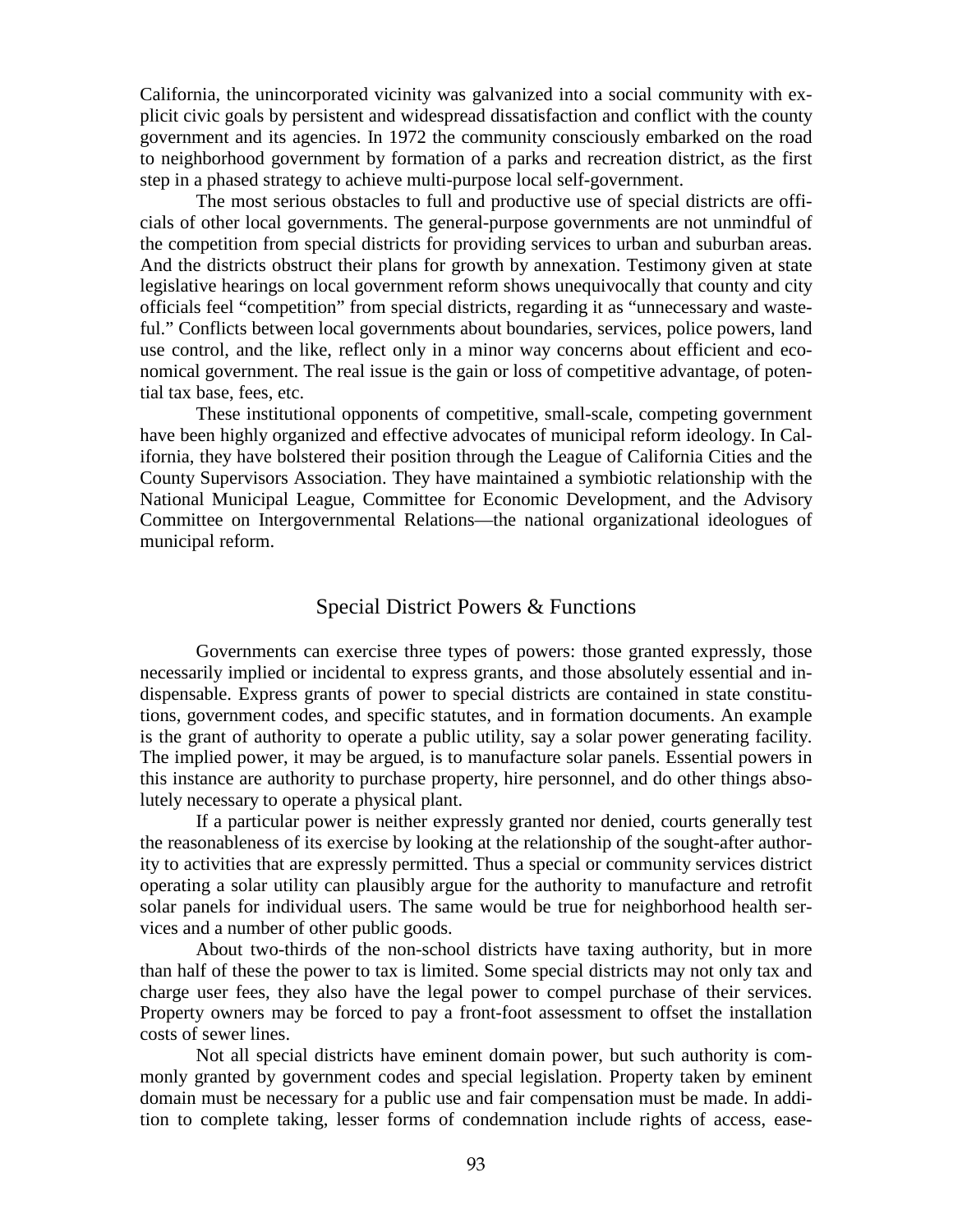ments, including those limiting a landowner's use of the property, rights to enforce restrictive covenants, and leasehold interests.

Police power is the grant of authority to government to regulate, restrict, or prohibit personal or business activity, including use of property, without making compensation, to protect the public health and safety, general welfare, or morality of the citizenry. Like eminent domain, police power is not granted to every special district, but is commonly allowed when reasonably related to a district's main functions.

| × |  |
|---|--|
|---|--|

| TYPE OF DISTRICT        | <b>NUMBER</b>   | TYPE OF DISTRICT                      | <b>NUMBER</b>   |
|-------------------------|-----------------|---------------------------------------|-----------------|
| Abatement               |                 | Maintenance                           |                 |
| -Pest or Weed           | 8               | -Miscellaneous                        | 101             |
| -Mosquito               | $\overline{53}$ | -Road                                 | 12              |
| Airport                 | $\overline{4}$  | -Sewer                                | 32              |
| <b>Bridge</b>           | $\mathbf{1}$    | Mall                                  | $\overline{c}$  |
| Cemetery                | 262             | Memorial                              | 26              |
| Conservation            |                 | Park, Regional                        | $\overline{4}$  |
| $-$ Soil                | $\overline{62}$ | Parking                               | $\overline{58}$ |
| -River or Water         | 17              | Port or Harbor                        | 15              |
| Control                 |                 | Protection                            | $\mathbf{1}$    |
| -Air Pollution          | $\mathbf{1}$    | Reclamation                           | 35              |
| $-Flood$                | $\overline{31}$ | Recreation and Park                   | 103             |
| -Pest and Weed          | $\overline{4}$  | Road                                  |                 |
| Drainage                | 34              | -Permanent                            | $\overline{38}$ |
| Fire                    | 453             | $-C$ ounty                            | 113             |
| Garbage                 | 12              | Sanitary                              | 99              |
| Health                  | $\mathbf{1}$    | Sanitation                            | 122             |
| Hospital                | 72              | <b>Sanitation Agency</b>              | 1               |
| Improvement             |                 | Separation of Grade                   | $\mathbf{1}$    |
| -Drainage               | $\mathbf{1}$    | Service, Community                    | 197             |
| -Municipal              | 18              | Service Area                          |                 |
| -Resort                 | $\overline{7}$  | $\overline{-C}$ ounty                 | 657             |
| -Road or Street         | 1               | Sewer                                 | 18              |
| -Community Services     | 14              | Transit                               | $\mathbf Q$     |
| -Sanitation             | $\overline{4}$  | Utility                               |                 |
| -Public Utility         | 8               | -Municipal                            | 3               |
| -Water                  | 374             | -Public                               | 56              |
| Irrigation              | 22              | Water                                 |                 |
| Levee                   | 11              | -Agency or Authority                  | 21              |
| Library                 | 16              | -California                           | 49              |
| <b>Highway Lighting</b> | 372             | $—$ County                            | 192             |
| Maintenance Area, Flood | 9               | $\overline{\phantom{m}}$ Metropolitan | $\mathbf{1}$    |
| Maintenance             |                 | -Municipal                            | 50              |
| $—$ County              | 413             | -Replenishment                        | $\mathbf{2}$    |
| -Storm Drain            | 75              | $-$ Storage                           | $\overline{4}$  |
| -Municipal Light        | 49              | Waterworks                            | 94              |

#### SPECIAL DISTRICTS IN CALIFORNIA BY TYPE & NUMBER  $\left( 1976\right) ^{40}$  $\left( 1976\right) ^{40}$  $\left( 1976\right) ^{40}$

Special districts are empowered to deliver a wide range of services, from abatement of weeds to waterworks. Table 4 is an extensive but not complete listing for California. As of 1972 only eight states limited special districts to a single function. These are Delaware, Georgia, Hawaii, Iowa, Mississippi, Virginia, North Dakota, and Wisconsin. Even where districts are formally limited to a single function, however, implied powers may be very broadly defined. In California, for instance, recreation is defined in the special district statute as any voluntary activity that contributes to "the education, entertainment, or physical, mental, cultural, or moral development of the individual or group at-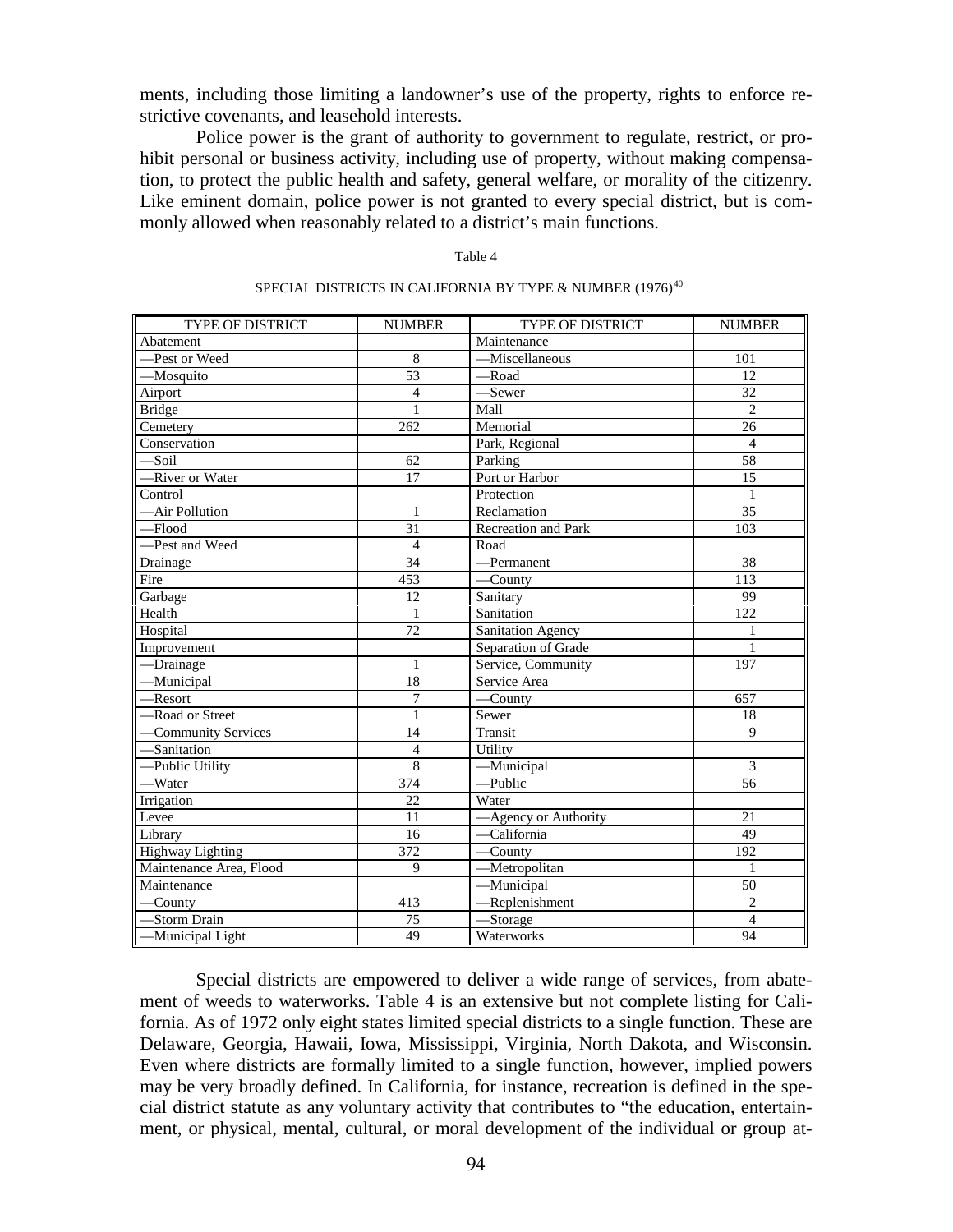tending, observing, or participating therein." Municipal utility districts may do virtually anything necessary for the provision of their services, including constructing works or parts of works for supplying light, water, heat, transportation, telephone service, or other communications.

#### Financing

The main sources of revenue for special districts are property taxes, user fees, service (user) charges, and transfers from other units of government. Borrowing by bond sales is also a major source of capital—sometimes requiring voter approval, sometimes not. In Georgia, Maine, West Virginia, Virginia, and Pennsylvania, taxes and assessments are not used to support special districts created by general legislation. Only New York and Hawaii prohibit district financing by service charges. For taxing purposes, special districts often use assessments of value made by county officials and state tax agencies, and have their taxes collected by counties. Cost for tax collection services is typically one-half of one percent of monies collected by the county for the district.

Borrowing.— Special districts, when authorized, may borrow funds for a short term in anticipation of tax revenues or income from special assessments. Long-term borrowing may be repaid in two ways. General obligation bonds may be sold and repaid from the combined treasury of all revenues, backed by the jurisdiction's full taxing authority. Borrowing through revenue bonds requires that repayment be made only from related revenues. The success of borrowing through bond issuance depends largely on the marketability of the issue, often a function of the interest rate, itself a composite of many factors. Although local government bonds have in the past been sold in relatively large denominations, \$5,000 is typical, sales of bonds in the \$100 to \$500 range are not unknown. One small municipality sold an entire \$529,000 issue in small denominations in less than a week.

Special districts generally may borrow and incur indebtedness up to their ordinary annual income. While most states have statutory or constitutional debt limits, revenue bonds are not normally included in them, and the debt limits are often circumvented by long-term lease-option-to-purchase schemes.

Intergovernmental transfers.— To a much lesser degree than other local governments, special districts gain revenues and other resources from state and Federal governments. To date, unfortunately, the single most important transfer program, revenue sharing (The State and Local Fiscal Assistance Act of 1972), excludes special districts. But Federal programs provide direct funding to districts for transportation, public housing, open space land acquisition, urban renewal, public works, recreation, and medical facility construction. Insofar as special districts are transformed into multiple-purpose governments, this flow is likely to increase.

Property taxes and Proposition 13.— California's special districts vary dramatically in their dependence on ad valorem (proportional to value) property taxes. Utility districts rely heavily on service charges, whereas fire protection and recreation districts derive most of their income from property tax.

Proposition 13, California's tax limitation initiative, passed by the voters in 1978, limits the maximum amount of any ad valorem tax on real property to one percent of its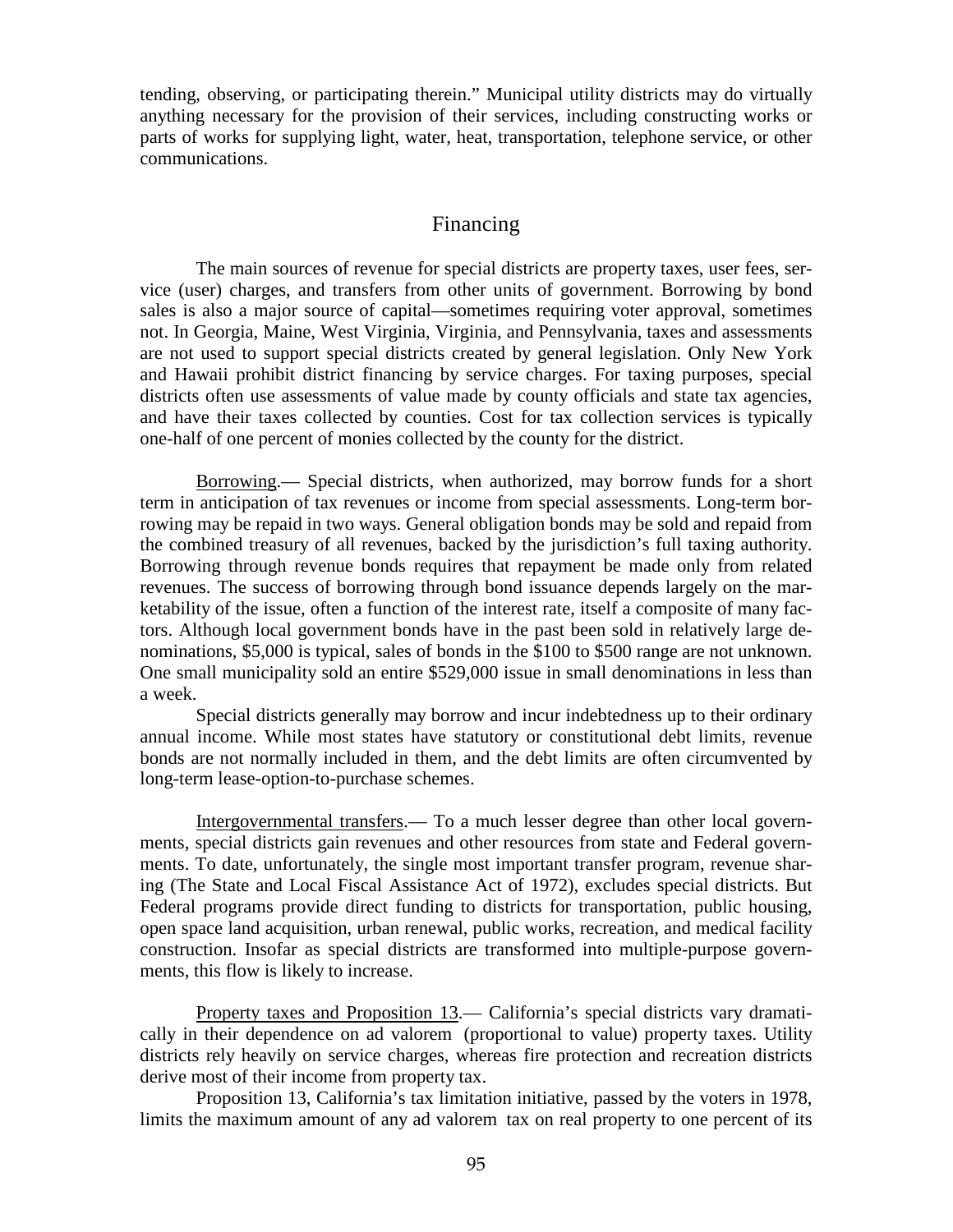full cash value. This amount is collected by the counties and apportioned, according to law, among the jurisdictions—that is, between the special districts, cities, and the county itself, that have a claim to it. Proposition 13 requires a two-thirds vote of the legislature to change state taxes for the purpose of raising offsetting revenues, and prohibits imposition of new ad valorem taxes on real property. The law has caused special districts to lose as little as three percent to more than half of their total revenues. User fees and service charges are not affected, nor are assessments levied on the basis of direct benefit.

Some of the alternatives special districts have to offset these revenue losses include eliminating services, reducing service levels, and increasing fees and charges. For some districts, such as fire protection, these are not viable options. One alternative they do have, however, is legislative authorization for an annual assessment, based on potential benefit, for fire inspection, emergency rescue, and other services. A more immediate response of the state legislature has been approval of a "bail-out" measure, a one-time revenue-sharing plan. In the last analysis, however, it is apparent that Proposition 13 lessens the desirability and feasibility in California of organizing neighborhood governments using special districts.

The financial future of special districts is in their transformation into recognized small units of multi- or general-purpose government, accountable to their constituencies, productive units in a polycentric public industry. It is in this way that they are likely to become successful competitors for scarce public resources, especially revenues from taxes and intergovernmental transfers.

#### Formation

The four main legislative approaches to creating special districts are (1) general legislation authorizing a broad range of functions, (2) general legislation authorizing a single function, (3) special legislation authorizing many functions, and (4) special legislation authorizing a single function. Special districts in 11 states are created entirely by general statutes. These are Vermont, Ohio, Indiana, South Dakota, Nebraska, Oklahoma, Montana, Idaho, Wyoming, Utah, and Hawaii. In Maine, Massachusetts, Florida, and several other states, most districts are created by special legislative acts.

Special districts, although independent governments, are subdivisions of the states in which they exist. Most districts created pursuant to general laws require local citizen action in their formation. There is a wide range of procedural possibilities: Massachusetts, New Jersey, Pennsylvania, and Rhode Island do not allow public hearings or referenda in establishing special districts under their general laws. Vermont, North Carolina, Maine, and Georgia only require public hearings or referenda when the district is being created by the state. At the other extreme, Arizona, Montana, and Oklahoma do not permit formation of any special districts without voter approval.

Voting rights.— In states where special district formation must be submitted to the electorate, voting eligibility is a concern. Based on the due process and equal protection guarantees of the Fourteenth Amendment to the U.S. Constitution, the U.S. Supreme Court has ruled that voting eligibility may not be limited to special classes of citizens except for the most compelling reasons. Limitation of voting rights to property owners and taxpayers is therefore suspect, prima facie, and very likely to be invalidated.

The most illustrative case on the point is Salyer Land Co. v. Tulare Lake Basin Water Storage District (410 U.S. 719, 93 Sup. Ct. 1224, 35 L. Ed. 2d 659, 1973). Resi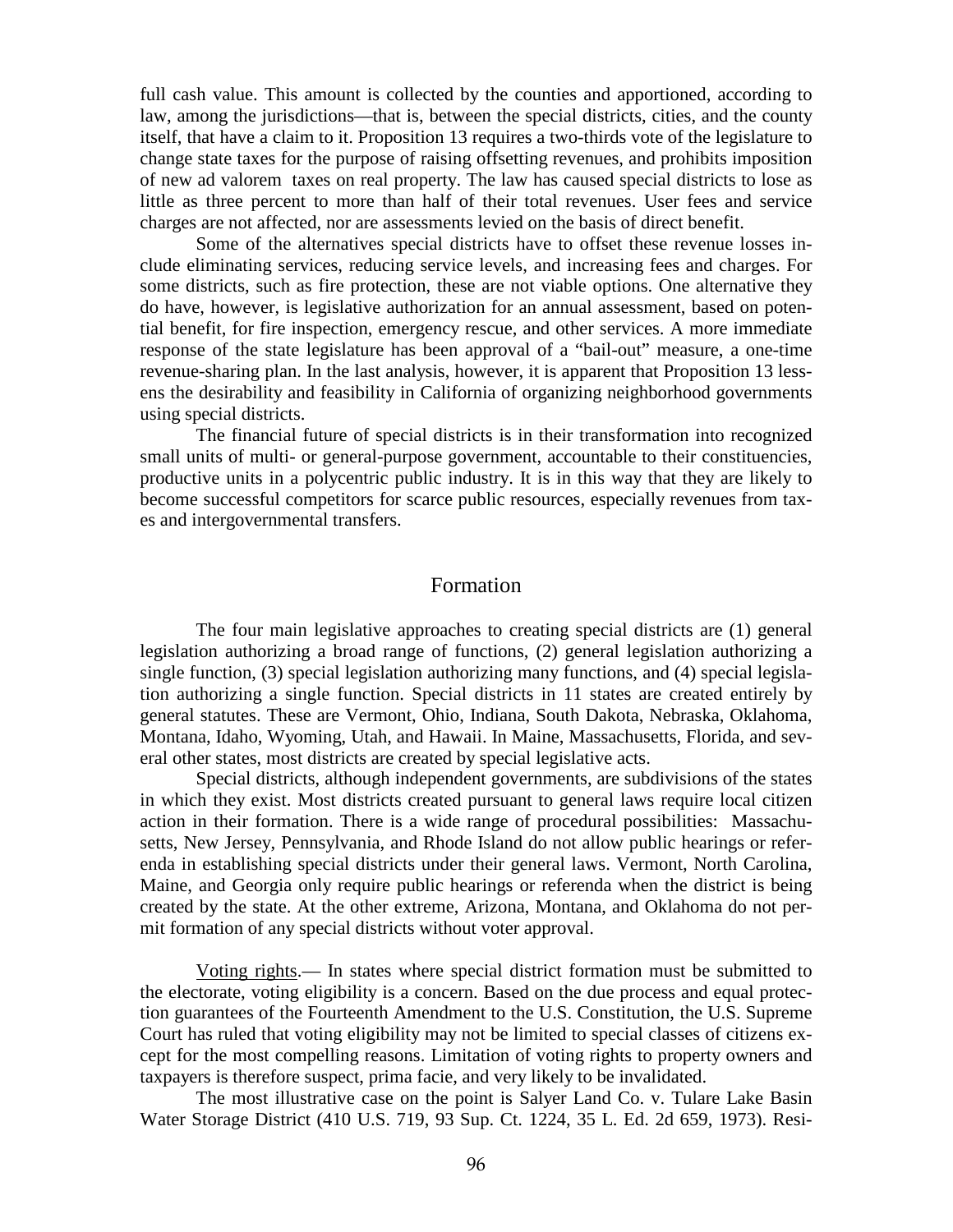dents of a California water district challenged the voting arrangements for members of the board of directors. They contended they were denied equal protection because only landowners could vote, and votes were weighed according to assessed valuation. The Court held that the Constitution was not violated because the district almost exclusively provided water for land-owning farmers, and the district could not have been organized without their participation, which in turn required giving them control.

Even with its negative aspects, the Salyer case suggests that the courts will allow state legislatures to "rationally" limit the franchise to landowners only when there is a very narrow allocation of benefits and burdens.

Formation commissions.— Following a 1964 recommendation by the U.S. Advisory Committee on Intergovernmental Relations, almost a dozen states have established various types of commissions "to control proliferation of local governments." They are generally mandated to review and regulate the formation, consolidation, annexation, and dissolution of local governments, including special districts. The commissions are sited at the county, metropolitan, and state levels: California, Nevada, New Mexico, and Washington have county commissions; Oregon has authorized metropolitan commissions; and statewide commissions have been created in Minnesota, Alaska, Michigan, and Wisconsin.

#### California's Local Agency Formation Commissions

The legislative rationale for establishing Local Agency Formation Commissions (LAFCOs) in California reflects a further extension of the municipal reform tradition. The stated purpose is to encourage "orderly" formation and development of local governments. Specifically, the goal in one respect was to halt formation and control of special districts by narrow, proprietary interests.

The LAFCOs are county-level agencies in California, empowered by state law to review and approve or deny the major structural changes proposed for local governments. They may make absolute or conditional orders, and their decisions are not subject to review by higher agencies of government. Membership normally consists of five persons, two appointed by the county supervisors from among their own number, two appointed by a committee of representatives from cities within the county, and one representative of the "general public" appointed by the other four members. Under certain conditions a LAFCO may expand its membership to seven with representatives from special districts, but this has occurred in only three counties.

In 1971 the LAFCOs were given responsibility by the Legislature to plan "spheres of influence"—projected ultimate boundaries and services—for all local governments within their jurisdictions. Most of the plans so far do little more than identify general areas likely to be encompassed by a city or special district sometime in the future.

The enabling legislation in California specifies criteria for LAFCO review of proposals. These include population variables, service needs and costs, effects on adjacent areas, likelihood for creating "fragmentation," and conformity with existing plans and specified spheres of influence. As a practical matter, the criteria are vague and may easily be used to justify any decision. In fact, LAFCOs generally are guided by a fixed order of preferred actions, listed here from most to least desirable: annexation to existing city, annexation to existing dependent district, annexation to existing multiple-purpose district, annexation to existing independent special district, creation of new dependent special dis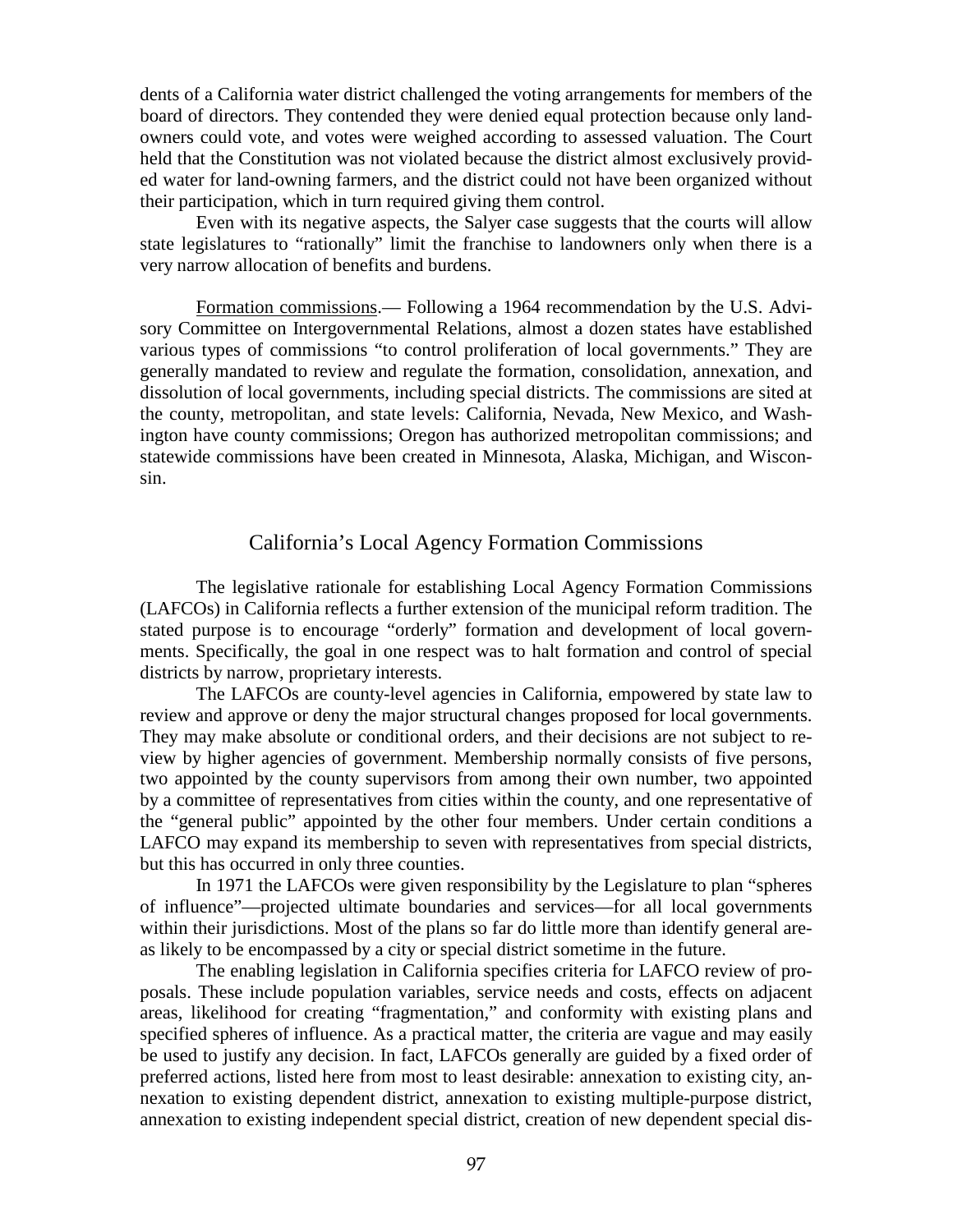trict, creation of new multi-purpose independent district, and creation of new singlepurpose independent special district. In sum, where social communities emerge and seek formal public powers, LAFCO policy in California favors annexation and opposes formation of new public organizations.

Conflicts of interest.— While LAFCOs are not county agencies, the counties must pay their operating costs. The commissions are dependent on the counties for staff, facilities, legal counsel, and other support. Withal, it is hardly surprising to find them biased toward the county viewpoint. Moreover, with four-fifths of their members tied to the interests of existing cities and counties, the arrangement approaches a cartel: the decision to allow entry of an organizational competitor is placed in the hands of confirmed monopolists.

While some proponents of LAFCO control by city and county officials see them as particularly sensitive to the political relationships in their own areas, opponents of this arrangement say the commissions suffer from "limited perspectives." It seems that the expression "promoting orderly development" often translates into protecting and furthering existing public monopolies, rationalized by municipal reform ideology. A number of cases on this point have been documented.<sup>[41](#page-126-13)</sup>

One example occurred in 1963 when residents of the Dominguez area of Southern California applied to the LAFCO for incorporation as a city. Within the territory proposed for incorporation was an industrial area with a high-value property tax base, which the City of Long Beach had hoped to annex. The LAFCO approved the incorporation but excluded entirely the valuable industrial section. Because one of the commission members represented Long Beach, the Dominguez community took legal action in Superior Court, successfully proving a conflict of interest. The court ordered a new LAFCO hearing and disqualified the Long Beach member. Dominguez was finally incorporated as the City of Carson in 1969, but was able to capture only a part of the industrial tax base from its organizational competitors on the LAFCO.

Given the competition for scarce resources by local governments, and the selfserving ideology of municipal reform, constituting LAFCOs with ex officio representatives of city and county governments is at best overweening and at worst leaves the fox guarding the hen house.

Forming special districts in California.— The procedures for establishing special districts in California demonstrate the worst-case restrictions imposed by formation commissions in a number of states.

In California, circulation of a petition-to-hold-an-election for establishing a special district requires prior LAFCO approval. Each application is reviewed by the LAFCO executive officer, who is then required to prepare and submit recommendations to the commission. A hearing by the commission must follow within 90 days. If the application is allowed, its proponents must obtain signatures of 10 percent of the voters within the boundaries of the proposed jurisdiction. These petitions to hold an election must be filed within six months of the date the first signature was obtained, and not more than 60 days after the last signature. The executive officer is responsible for preliminary certification of the petition, verifying that it has the requisite number of signatures. Petitions that are deemed "sufficient" only impose a duty on the LAFCO to conduct a formal hearing on the formation proposal. If the commission grants its approval, an election is held and, if a majority of the voters concur, the new government is established.<sup>[42](#page-126-14)</sup>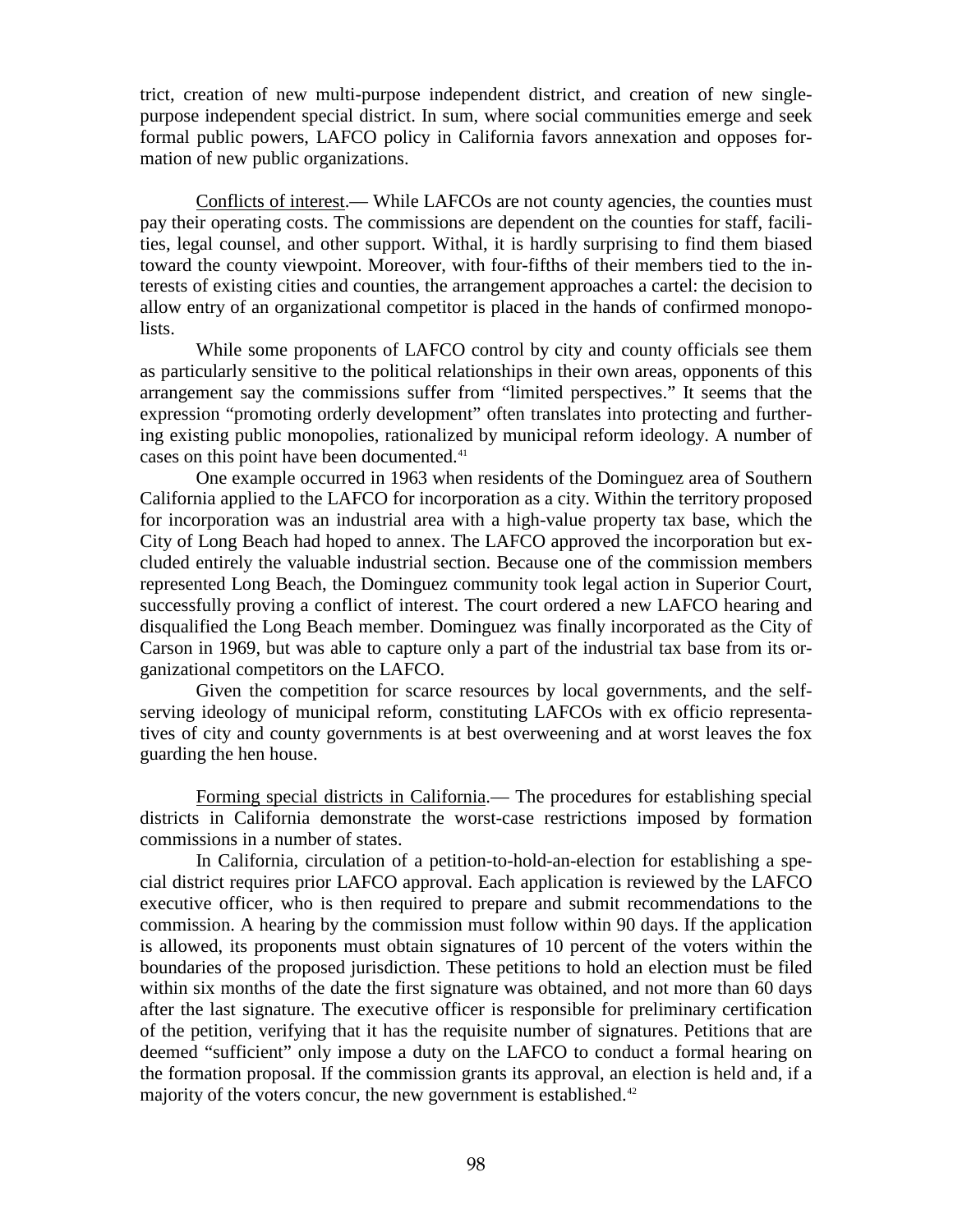Reforming municipal reform.— Marking a rare lapse in the pervasive influence of municipal reform thinking, in 1974 a local government reform task force in California published a major report and several technical papers that adopted the polycentric, public choice view of government political-economy.[43](#page-126-15) The basic viewpoint was that citizens should have the right to form new units of government, subject only to a consensus within their community and protection of the legitimate rights of other parties that may be affected. They rejected explicitly the notion that officials of existing governments have the right, expertise, or sufficiently dispassionate interest to determine the best structures of government for everyone.

The Task Force considered several optional approaches to the problem of structuring governments and assigning powers and responsibilities to them. These included the state-local "partnership" approach, which typically fails to meet local expectations and needs; assignment by a regional, multi-purpose planning agency, such as LAFCOs, usually intensifying conflict of interest and monopoly problems; and assignment by community preference and local competition, typically lacking safeguards against proprietary exploitation and political unaccountability.

The Task Force opted to recommend a traditional hybrid system of redrawn state enabling legislation, local elections to form or modify governments, and interjurisdictional agreements. This approach allows flexibility in seeking multi-scale economies, permitting citizens to select services and tailor service packages to the needs of their communities. Two checks are built into the system: (1) accountability to the Legislature and electorate, and (2) competition between service-producing jurisdictions.

To ensure the viability of this approach, which has been undermined for several decades by bureaucratic monopolies and formation commissions, the Task Force made collateral recommendations on taxation, assignment of functions to various levels of government, and revamping of state revenue allocations. The most basic recommendation, however, was that the Legislature once again allow the citizenry to form and alter structures of local governments when there is a reasonable consensus for doing so, as indicated by a petition and election process. The only qualification they submitted would limit such rights when there is the likelihood of a substantial adverse effect on other citizens.

More specifically, the Task Force recommended curtailing LAFCO powers to obstruct the petition and election processes for forming or consolidating governments or including or excluding territory from them. Under a reformed charter, the LAFCOs would no longer dictate the interests of various communities but would arbitrate when those interests collided. To meet regional problems, the Task Force recommended that the State permissively mandate area-wide organizations, created by a majority vote of the affected electorate, to be "empowered to develop and implement solutions."

Challenging and circumventing LAFCOs.— The creation of LAFCOs and other types of formation commissions demonstrates that, in the Federal system, state sovereignty is fully recognized in matters of local government. There are two important implications: There is no basic Federal constitutional right to determine the form of local government. And local governments, as subdivisions or chartered creations of the states, do not possess organic powers but are subject to state control. The states may act at will, with or without the consent of the citizenry, even against their active opposition in matters of local government structure. In establishing LAFCOs for this purpose, the effect is to shift the political process of government formation into the arena of bureaucratic yet politicized planning.

Experience shows that even with these considerations, LAFCO actions can be challenged successfully by lawsuits. Also, it is been clear since 1960 that state policy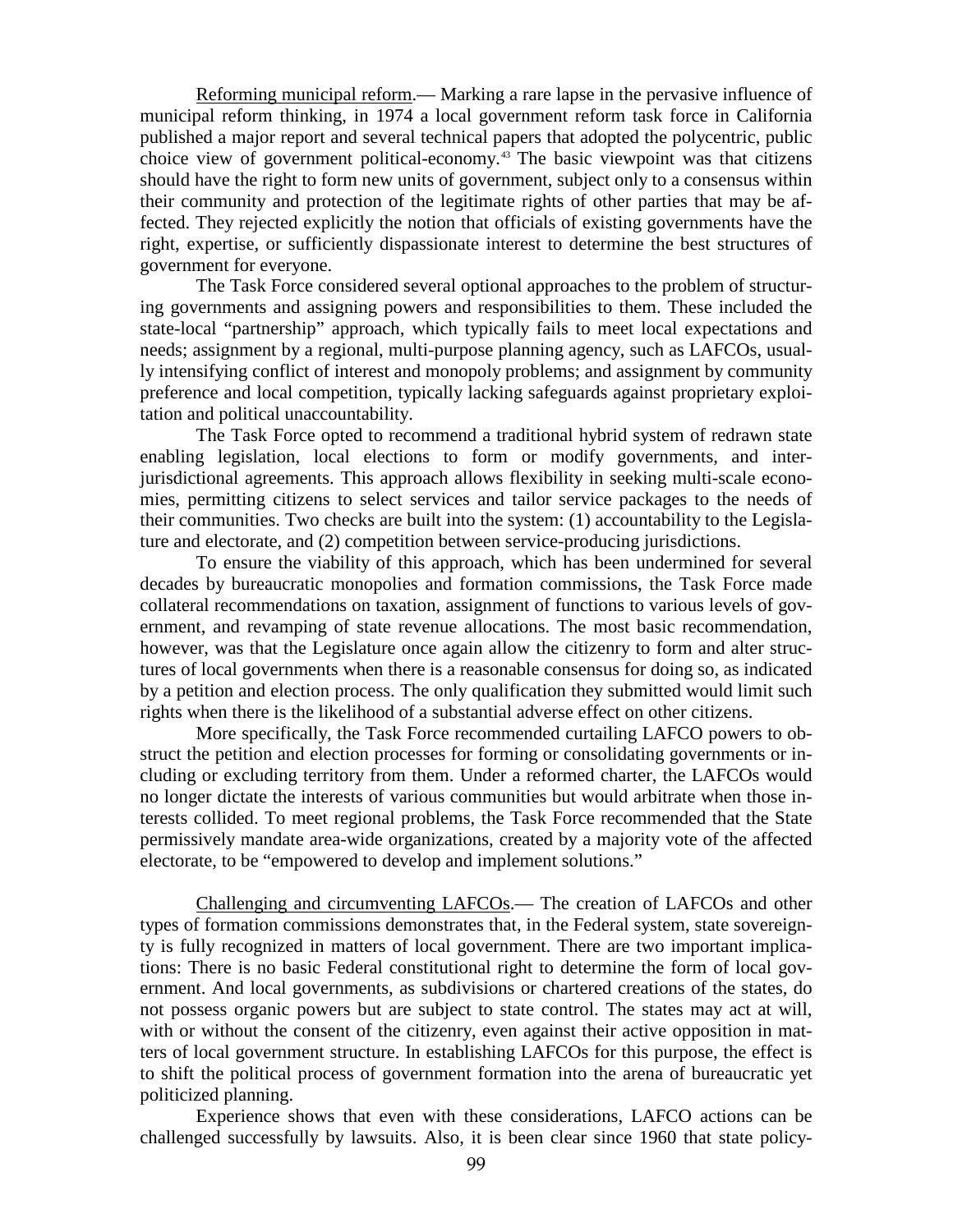making on local government organizational arrangements is subject to Federal constitutional constraints. In Gomillion v. Lightfoot (364 U.S. 339, 1960), the court held unconstitutional a statute that redrew city boundaries to exclude black residents. Presumably, the actions of any government or its agencies may be challenged similarly when violating due process and equal protection guarantees.

LAFCOs may be challenged also by mobilization of public protest. This strategy is admittedly less than ideal, given the relatively small constituencies involved in formation of special districts. Yet where local commissions have been free to operate with little or no public visibility, unchallenged even with blatant conflicts of interest that are biased toward centralized bureaucratic government, imaginative and well-focused efforts, even by a community as small as five thousand, have good prospects.

There are a number of other interrelated options for circumventing LAFCOs and other restrictive state policies and organizations, all relying on local or statewide ballot initiatives. Because the initiative process takes precedence over legislative lawmaking, except for constitutional limitations, it is a direct means for grassroots organizations to acquire public powers or an indirect means to change policies and procedures that hinder their acquisition. While the subject is far too complex to treat here in any detail, it is apparent that the initiative may also be used to circumvent or radically modify the influence of LAFCOs.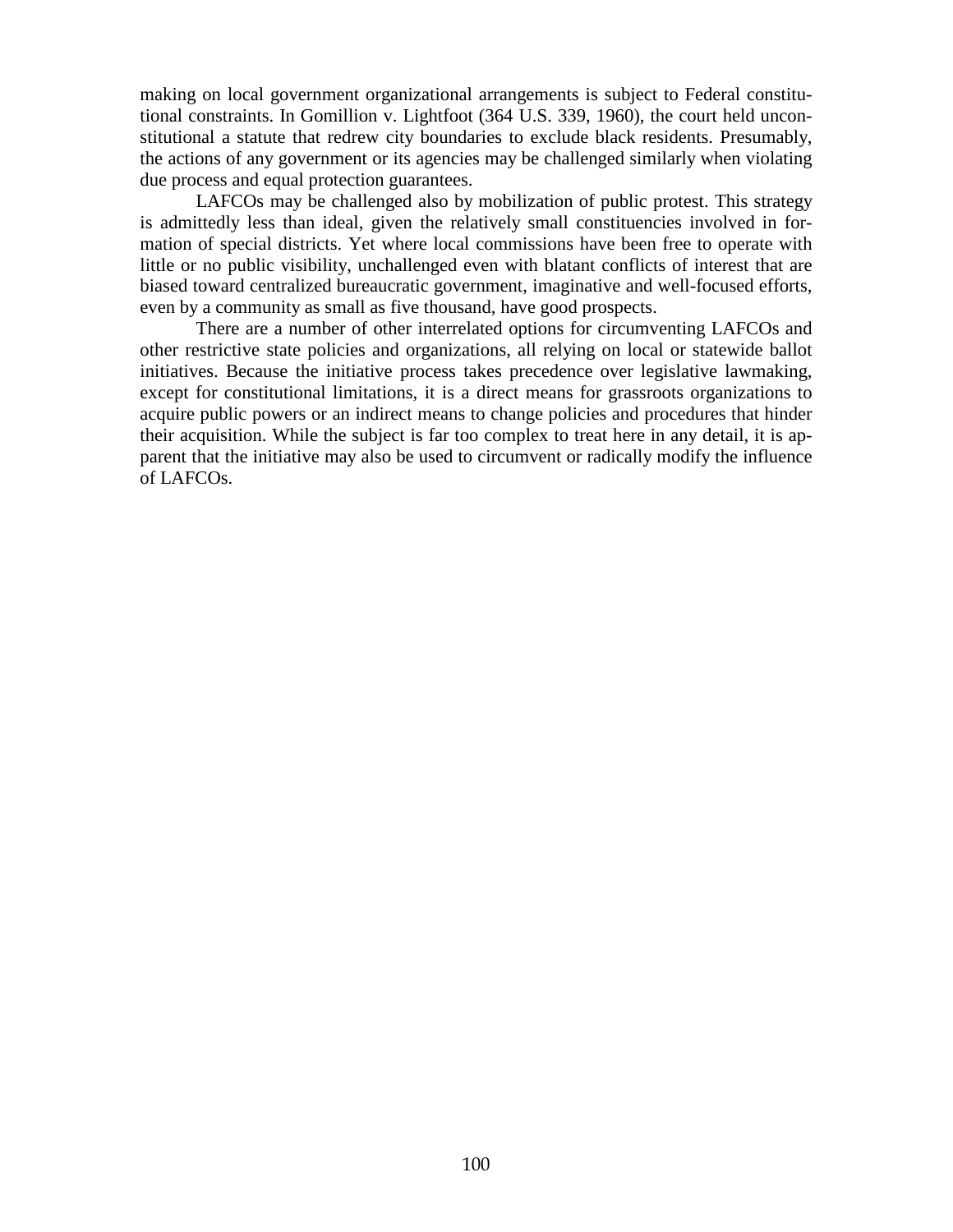#### RESOURCE STRATEGY

One of the rarely perceived facts of organizing is that grassroots organizations and social movements that are long-lived either begin with or in time evolve a multi-phased strategy for self-funding. It should be obvious that as organizations and movements shift, responding to changes in their action fields, so too must there be changes in their strategies for obtaining resources. It is helpful to think of a cycle with beginning, transitional, and long-term stages.

A simple typology recognizes that the most common condition at the outset is an organization or incipient group virtually without resources. The problem is that although funds are usually obtainable, strings to sponsors eventually—sooner or later—will be pulled when the organization moves toward zero-sum redistributive development. The second phase is transitional, away from initial sources that are undesirable because they are "external," even if without strings. In the third phase, long-term institutionalized mechanisms secure funding "automatically," without continuously large commitment and collection costs. Examples of this are the union check-off, church tithe, and government tax.

Current technology for acquiring bottom-up investment capital for permanent social infrastructure is at a stage of development comparable to space technology in the early 1950s. The technical means were at hand to reach the moon—propulsion, metallurgy, guidance, etc.—but they were not yet tested and integrated. The technology exists now to fund the formation and federation of grassroots organizations vested with public powers.

Mass-based canvassing can provide seed money and start-up funding, answering the need for first-phase bootstraps. Service fees, small bond sales, enterprise, private grants, and limited intergovernmental transfers can meet the need for transitional funding. In time, self-funding can be institutionalized by direct taxation and, eventually, when secure and stable status is achieved, large intergovernmental transfers and borrowing become possible.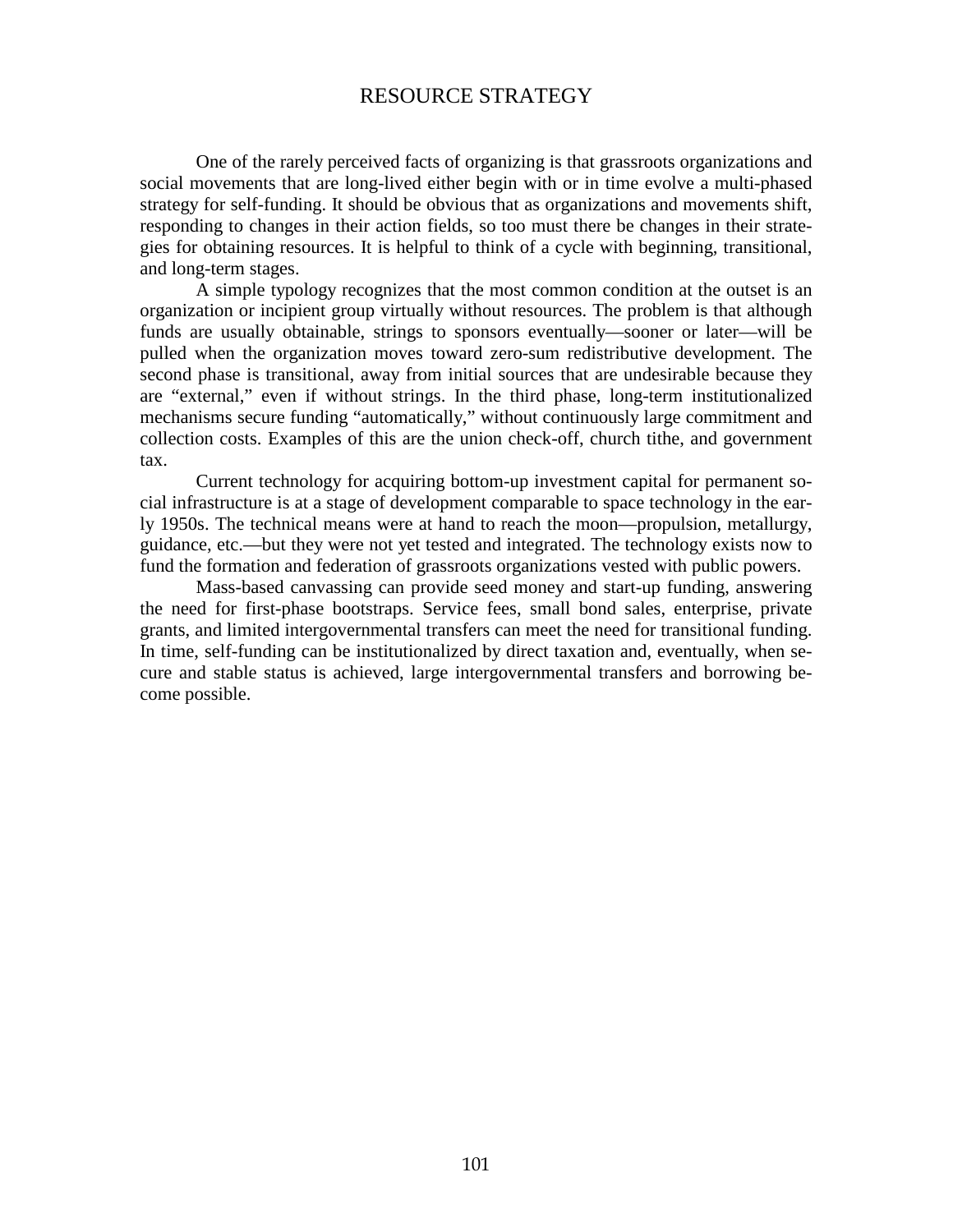#### SUMMARY & CONCLUSIONS

To achieve redistributive development in our advanced, industrialized society, it is necessary to forsake both electoral and revolutionary strategies in favor of organizing social infrastructure. The place is in urban centers, in government, ending the dominance of bureaucratic monopolies and their municipal reform ideology.

There is a hopeful vision for governance in the cities, in metropolitan and neighborhood government. The main task is to create, from the bottom up, directly democratic public organizations, popular assemblies giving people space to act as citizens. Such organizations are not the answers to our problems, only the means to the answers; in themselves they are nothing, but as instruments of authentic social communities, they are very powerful.

We have in the open town meeting an ideal organizational model for direct selfgovernment. It is time-proven and nationally accepted as the touchstone of American democracy. It pictures the basic structures and processes, and the everyday rules and procedures. But no institutional rubric, organizational form, or legal mechanism, nor any mobilization strategy for that matter, can be counted on to *cause* permanent citizen action in the political-economy. That is more likely to be the outcome of much larger historical forces. We may not control these broader trends and movements, but recognizing both their inertia and momentum, it is possible to build organizations as models of empowerment in them.

While it is usually accurate to say that organization does not create community but is its manifestation, organizations with inherent powers, placed where there are social communities, almost instantly stimulate citizen action. We need only to imagine an organization created in our own neighborhood, with taxing, spending, police, and eminent domain powers. Few of us would be indifferent or stay aloof. The use of these powers, when coupled to enterprise in a public industry, offers an exciting picture of future urban political-economy.

The United States is now two decades or more into the neighborhood movement, the growth and refinement of location-based grassroots organizations. Most social, political, and economic indicators point to their expansion well into the next century. The conditions of social life and the ideologies that arise around them, seem likely to propel indefinitely the search for empowering models of action and organization. And state statutory schemes provide means for the neighborhood movement to build grassroots organizations with public powers.

The way is not quick, simple, or easy, but then union organizing at the start was a criminal conspiracy. Now at least we have embodied in culture and law the tradition of forming and altering governments by petition and election, along with the right of initiative.

We might also keep in mind the story about Marshal Lyantey, a famous French colonial administrator in North Africa. He was urging people to plant trees in a new city he was laying out. When told it would take 150 years before the trees would give any shade, he replied, "all the more reason to do it today."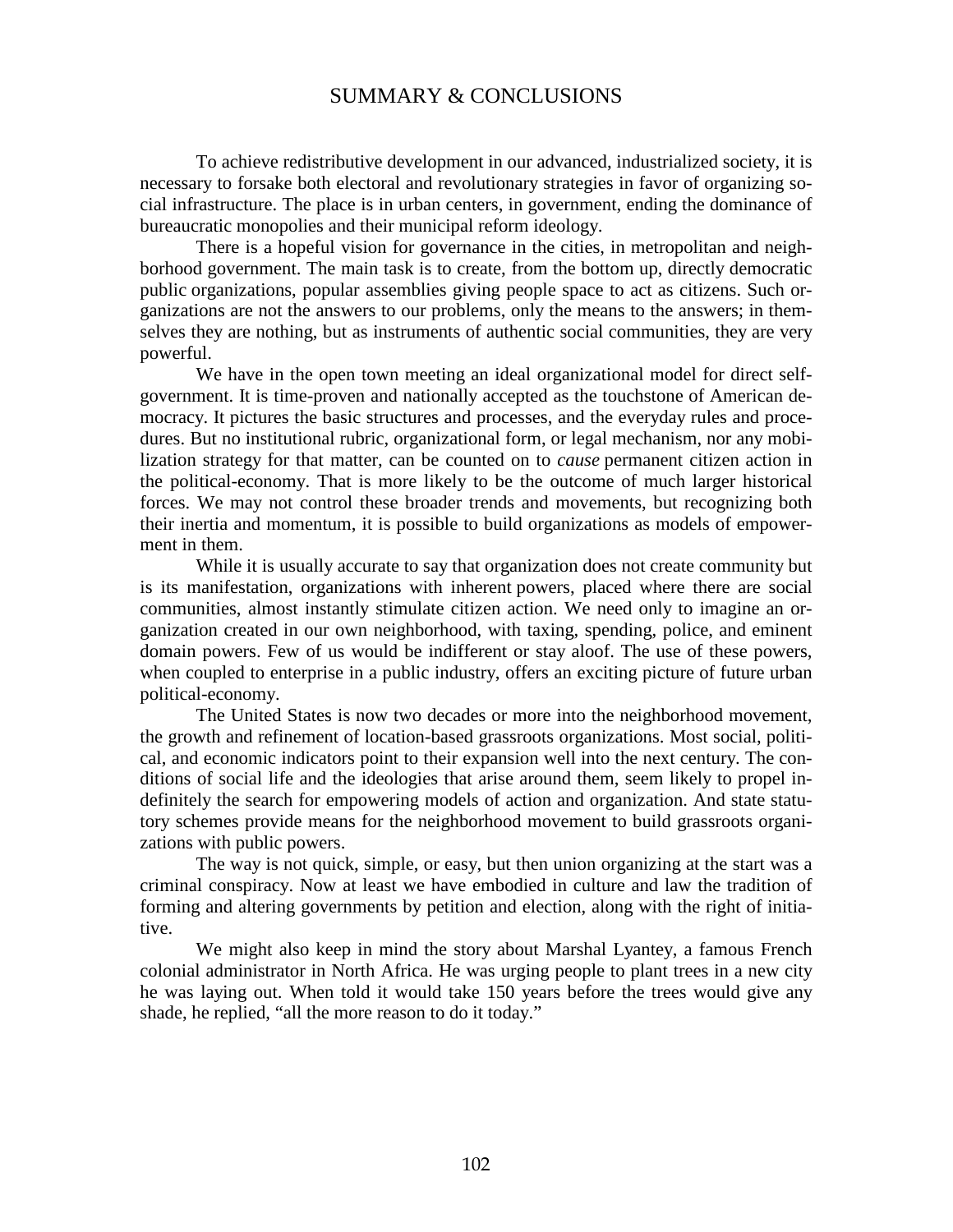# Bibliography

#### Books

- Alford, Robert R., Health Care Politics: Ideological and Interest Group Barriers to Reform (Chicago: University of Chicago Press, 1975).
- Alinsky, Saul D., Rules for Radicals (New York: Vintage Books, 1972).
- Altshuler, Alan A., Community Control: The Black Demand for Participation in Large American Cities (Indianapolis: Pegasus, 1970).
- Anweiler, Oskar, The Soviets: The Russian Workers, Peasants, and Soldiers Councils, 1905-1921 (New York: Pantheon Books, 1974).
- Arendt, Hannah, "The Revolutionary Tradition and its Lost Treasure," in On Revolution (New York: Viking Press, 1963, 1965), pp. 217-85.
- Asch, S.E., Social Psychology (New York: Prentice-Hall, 1952).
- Bailis, Lawrence Neil, Bread or Justice, Grassroots Organizing in the Welfare Rights Movement (Lexington, Mass.: Lexington Books, 1974).
- Bandura, Albert, Social Learning Theory (Morristown, N.J.: General Learning Press, 1971).
- Berger, Peter L. and Thomas Luckmann, The Social Construction of Reality (Garden City, N.Y.: Anchor/Doubleday, 1966, 1967).
- Berkowitz, Marvin, The Social Costs of Human Underdevelopment, Case Study of Seven New York Neighborhoods (New York: Praeger, 1974).
- Berndt, Harry Edward, New Rulers in the Ghetto (Westport, Ct.: Greenwood Press, 1977).
- Blau, Peter M., Exchange and Power in Social Life (New York: John Wiley & Sons, 1964).
- Bollens, John C., Special District Governments in the United States (Berkeley and Los Angeles: University of California Press, 1957).
- Boorstin, Daniel J., The Americans, The National Experience (New York: Random House, 1965).

\_\_\_\_\_\_\_\_\_\_, The Lost World of Thomas Jefferson (Boston: Beacon Press, 1948, 1960).

Boulding, Kenneth E., "The Grants Economy," in Collected Papers, Volume Two: Economics (Boulder, Colo.: Colorado Associated University Press, 1971), pp. 475-85.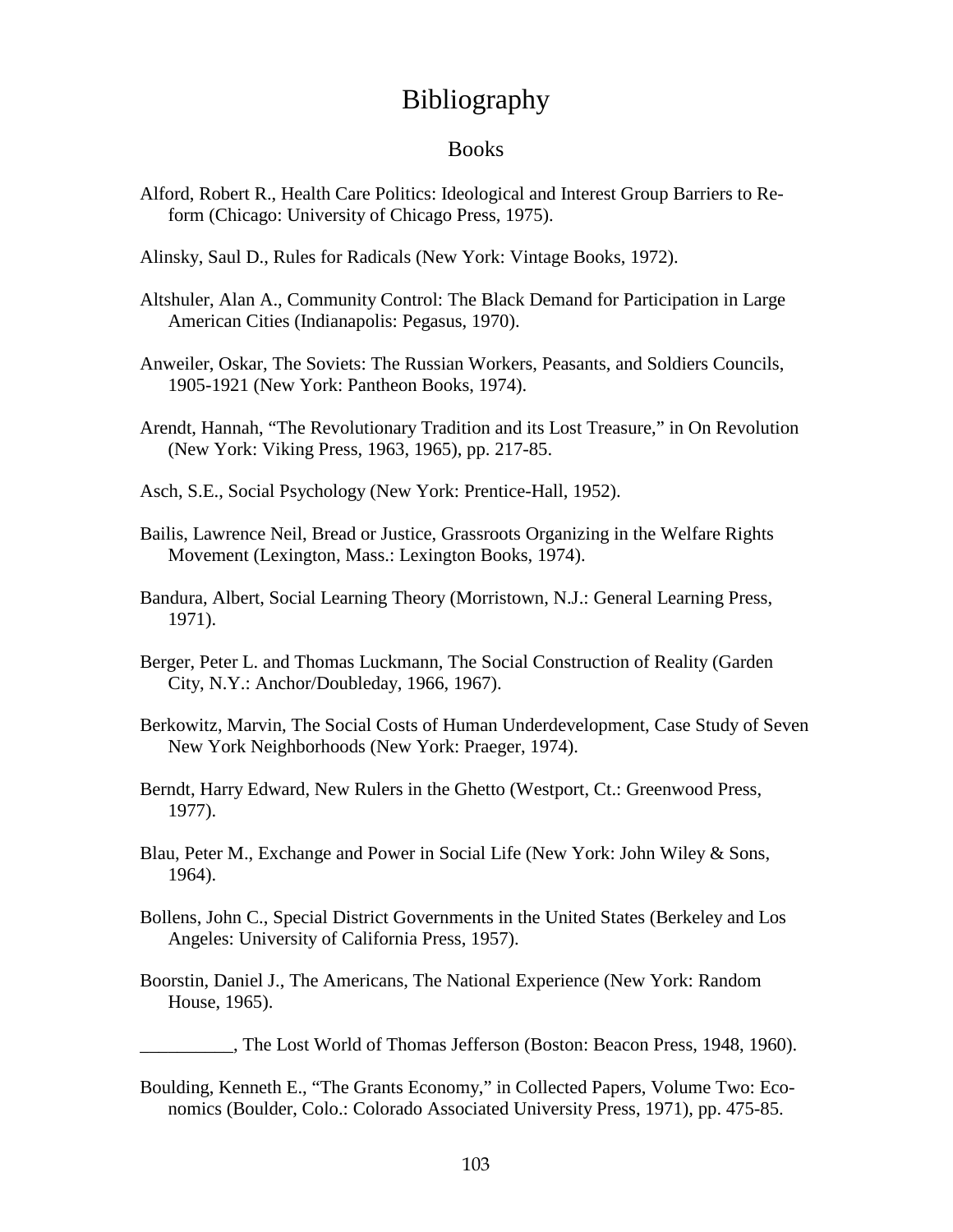- Brazier, Arthur M., Black Self-Determination, The Story of the Woodlawn Organization (Grand Rapids, Mich.: William B. Eerdman's Publishing, 1969).
- Brill, Harry, Why Organizers Fail (Berkeley: University of California Press, 1971).
- Brooks, Thomas R., Toil and Trouble, A History of American Labor (New York: Delacorte Press, 1971).
- Bryce, James, The American Commonwealth (New York: Macmillan, 1888).
- Chiaromonte, Nicola, "The Mass Situation and Noble Values" and "Modern Tyranny," in (Miriam Chiaromonte, ed.) The Worm of Consciousness and Other Essays (New York: Harcourt Brace Jovanovich, 1977), pp. 236-65, 208-35.
- Dahl, Robert A. and Edward R. Tufte, Size and Democracy (Stanford, Calif.: Stanford University Press, 1973).
- Dewey, John, The Public and Its Problems (Denver: Alan Swallow, 1927, 1954).
- Edelman, Murray, Political Language, Words That Succeed and Policies That Fail (New York: Academic Press, 1977).
- Edwards, Richard C., Michael Reich, and Thomas E. Weisskopf, The Capitalist System (Englewood Cliffs, N.J.: Prentice-Hall, 1972, 1978).
- Ekeh, Peter P., Social Exchange Theory, The Two Traditions (Cambridge: Harvard University Press, 1974).
- Fainstein, Norman I. and Susan S. Fainstein, Urban Political Movements, The Search for Power by Minority Groups in American Cities (Englewood Cliffs, N.J.: Prentice-Hall, 1974).
- Festinger, Leon, Stanley Schacter, and Kurt Back, Social Pressures in Informal Groups (New York: Harper & Brothers, 1950).
- Fish, John Hall, Black Power/White Control (Princeton, N.J.: Princeton University Press, 1973).
- Fishlow, Albert, Carlos F. Diaz-Alejandro, Richard F. Fagen, and Roger D. Hansen, Rich and Poor Nations in the World Economy (New York: McGraw-Hill, 1978).
- Follett, Mary Parker, The New State, Group Organization for the Solution of Popular Government (New York: Longmans, Green, 1918, 1923).
- Fraser, Graham, Fighting Back, Urban Renewal in Trefann Court (Toronto: Hakkert, 1972).

Freire, Paulo, Pedagogy of the Oppressed (New York: Herder and Herder, 1970).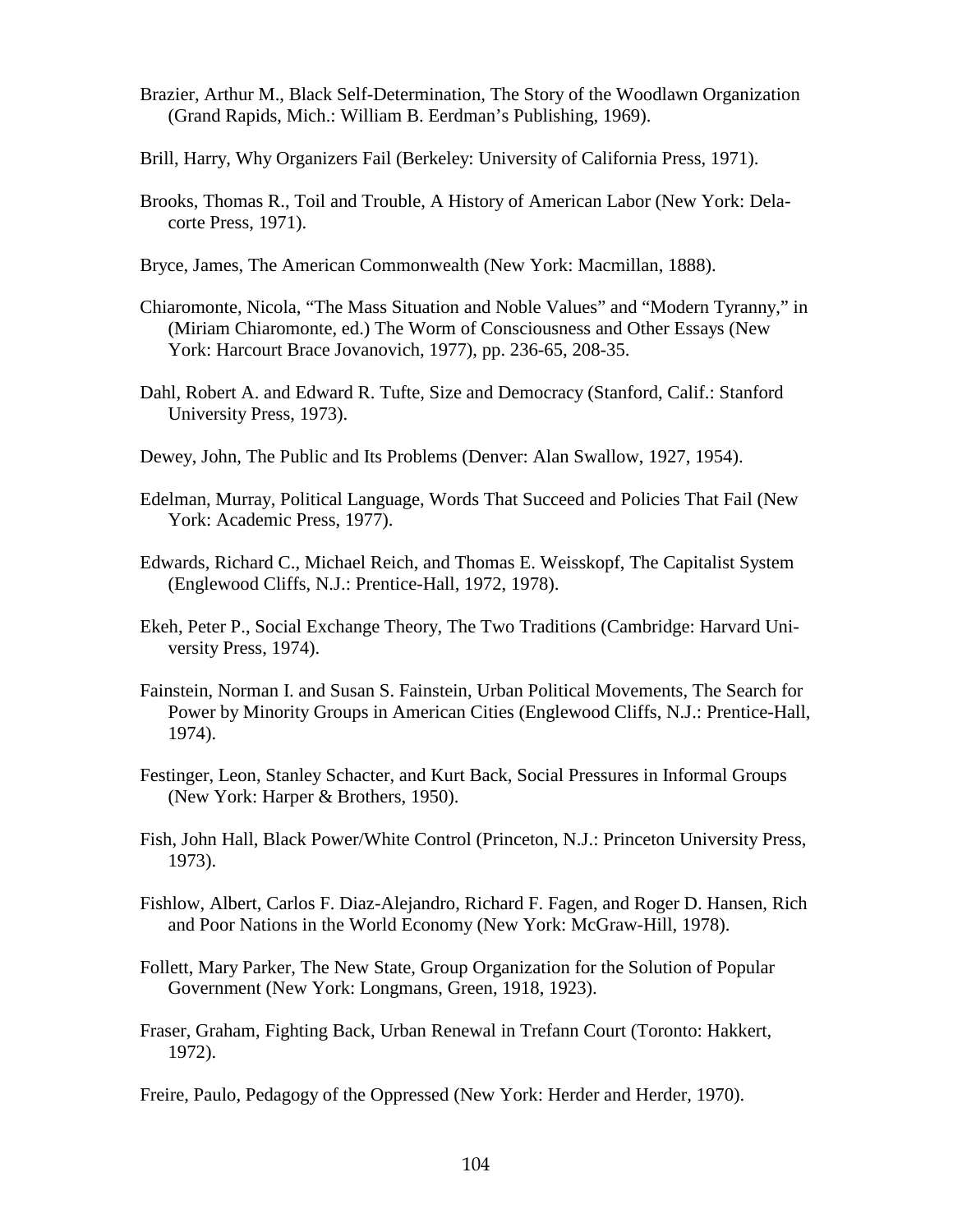- Freedman, Anne and P.E. Freedman, The Psychology of Political Control (New York: St. Martin's Press, 1975).
- Gil, David S., The Challenge of Social Equality (Cambridge, Mass.: Schenkman Publishing, 1976).
- Goodman, Paul, People or Personnel, Decentralization and the Mixed System (New York: Random House, 1963, 1965).
- Goodwyn, Lawrence, The Populist Moment (New York: Oxford University Press, 1978).
- Goulet, Denis, The Cruel Choice, A New Concept in the Theory of Development (New York: Atheneum, 1971, 1975).
- Greenberg, Stanley B., Politics and Poverty, Modernization and Response in Five Poor Neighborhoods (New York: John Wiley & Sons, 1974).
- Greenstone, J. David and Paul E. Peterson, Race and Authority in Urban Politics, Community Participation and the War on Poverty (New York: Russell Sage Foundation, 1973).

Gurr, Ted Robert, Why Men Rebel (Princeton, N.J.: Princeton University Press, 1970).

Hallman, Howard W., Government by Neighborhoods (Washington, D.C.: Center for Governmental Studies, 1973).

\_\_\_\_\_\_\_\_\_\_, Neighborhood Control of Public Programs, Case Studies of Community Corporations and Neighborhood Boards (New York: Praeger, 1970).

. Neighborhood Government in a Metropolitan Setting (Beverly Hills, Calif.: Sage Publications, 1974).

- Hawkins, Robert B., Self-Government by District (Stanford, Calif.: Hoover Institution Press, 1976).
- Heilbroner, Robert L. and Aaron Singer, The Economic Transformation of America (New York: Harcourt Brace Jovanovich, 1977).
- Hirschman, Albert O., The Strategy of Economic Development (New Haven: Yale University Press, 1958, 1960).
- Homans, George Caspar, Social Behavior: Its Elementary Forms (New York: Harcourt, Brace & World, 1961).
- Hunt, E.K. and Howard Sherman, Economics, An Introduction to Traditional and Radical Views (New York: Harper & Row, 1972, 1975).
- Ilchman, Warren F. and Norman Thomas Uphoff, The Political Economy of Change (Berkeley, Los Angeles, London: University of California Press, 1969, 1974).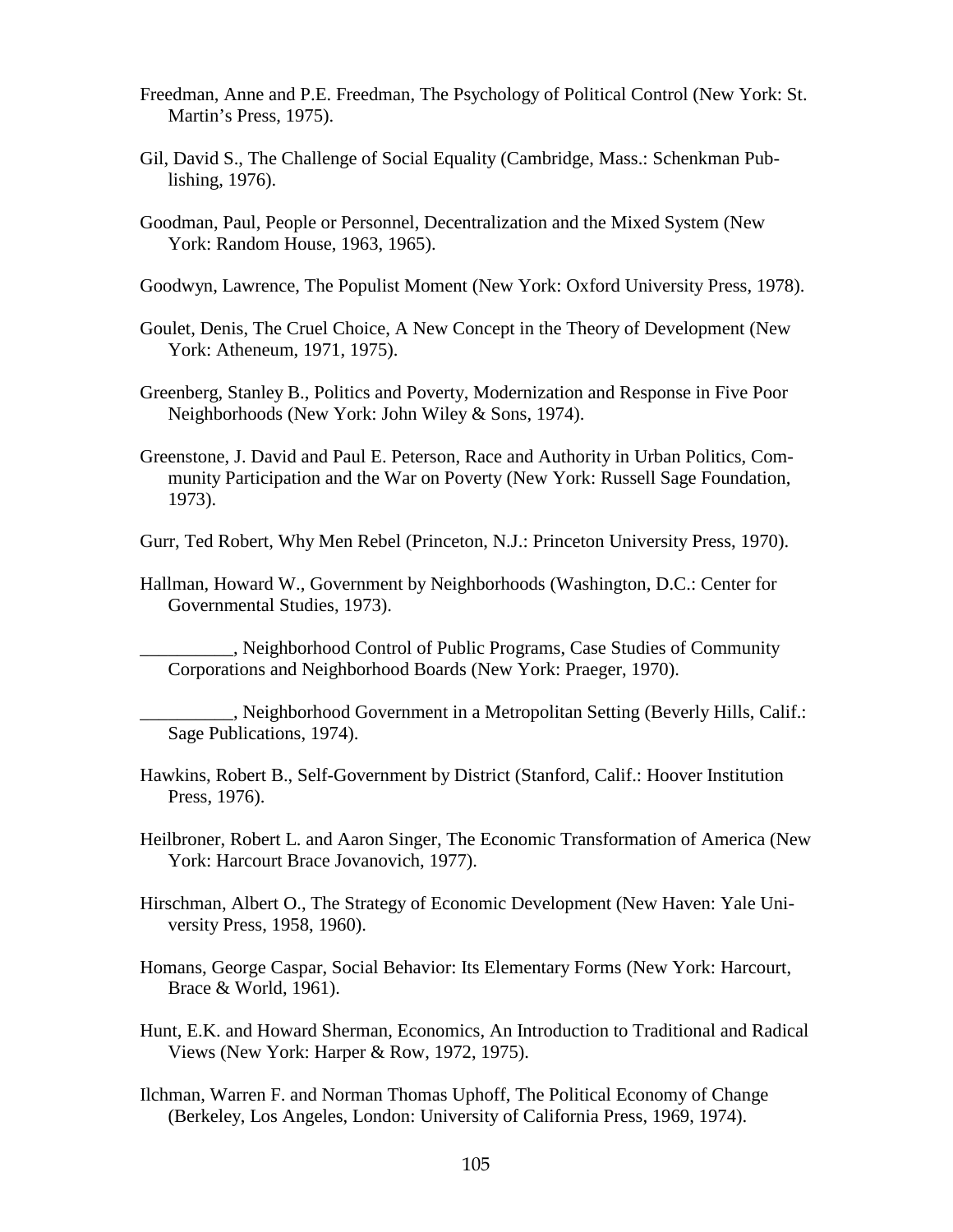- Konopka, Gisela, Eduard C. Lindeman and Social Work Philosophy (Minneapolis: University of Minnesota Press, 1958).
- Kunkel, John H., Society and Economic Growth, A Behavioral Perspective of Social Change (New York: Oxford University Press, 1970).
- Lamb, Curt, Political Power in Poor Neighborhoods (New York: John Wiley & Sons, 1975).
- Lasch, Christopher (ed.), The Social Thoughts of Jane Addams (Indianapolis and New York: Bobbs-Merrill, 1965).
- Leiby, James, A History of Social Welfare and Social Work in the United States (New York: Columbia University Press, 1978).
- Lewin, Kurt, Field Theory in Social Science (New York: Harper & Row, 1951).
- Lubove, Roy, The Professional Altruist, The Emergence of Social Work as a Career, 1880-1930 (Cambridge: Harvard University Press, 1965).
- Mager, Robert F. and Peter Pipe, Analyzing Performance Problems or 'You Really Oughta Wanna' (Belmont, Calif.: Fearon Publishers, 1970).
- Mahoney, Michael J., Cognition and Behavior Modification (Cambridge, Mass.: Ballinger Publishing, 1974).
- Mao Tse-Tung, On Practice (Peking: Foreign Language Press, 1966).
- Masotti, Louis H. and Robert L. Lineberry (eds.), The New Urban Politics Cambridge, Mass.: Ballinger Publishing, 1976).
- Matthiessen, Peter, Sal Si Puedes, Cesar Chavez and the New American Revolution (New York: Dell Publishing, 1969, 1973).
- Meier, Gerald H. (ed.), Leading Issues in Economic Development (New York: Oxford University Press, 1976).
- Morlan, Robert L., Political Prairie Fire (Minneapolis: University of Minnesota Press, 1955).
- Morris, David and Karl Hess, Neighborhood Power, The New Localism (Boston: Beacon Press, 1975).
- Novak, Michael, The Experience of Nothingness (New York: Harper & Row, 1970, 1971).
- O'Brien, David J., Neighborhood Organization and Interest Group Processes (Princeton, N.J.: Princeton University Press, 1975).
- O'Connor, James, The Fiscal Crisis of the State (New York: St. Martin's Press, 1973).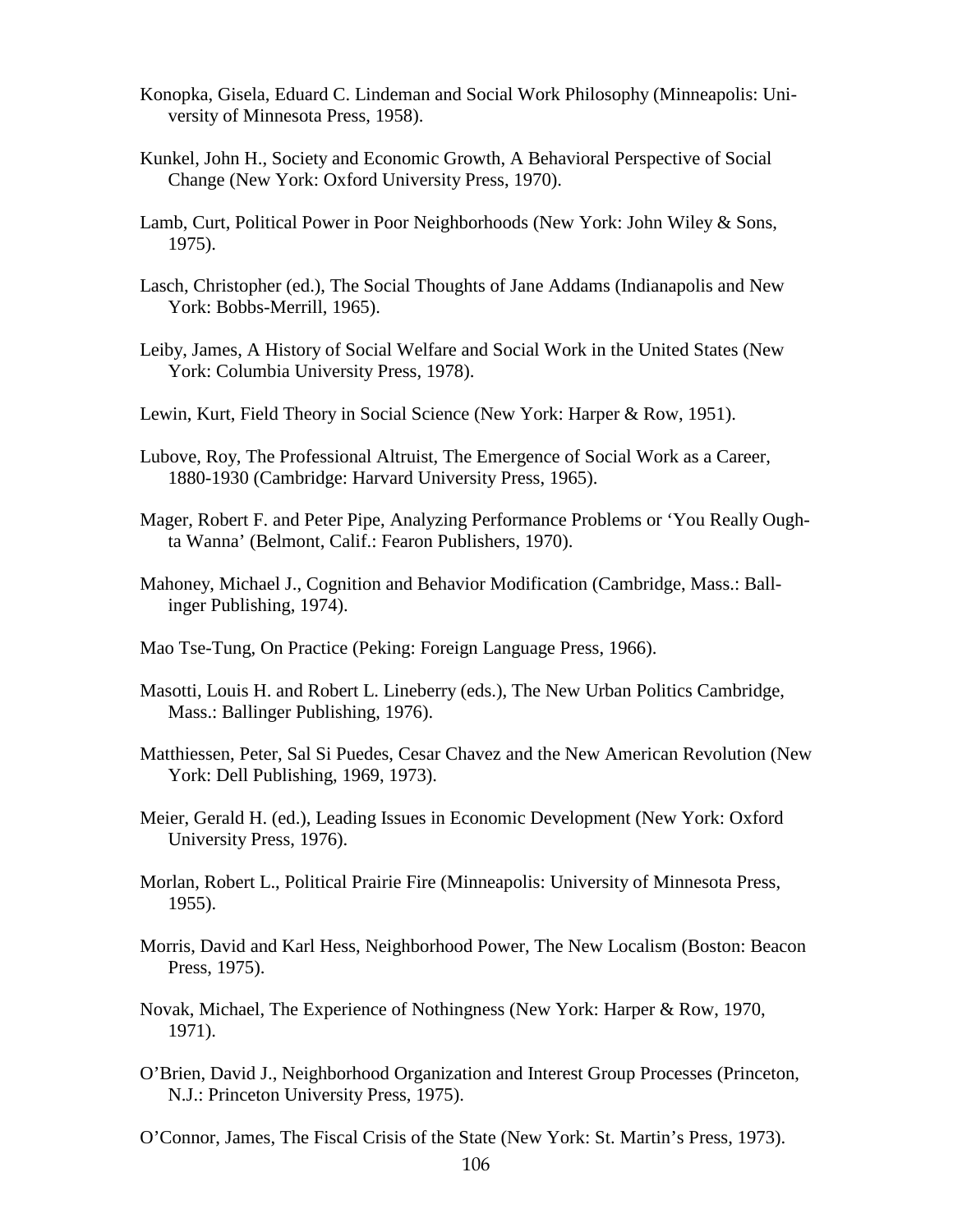- Olson, Jr., Mancur, The Logic of Collective Action, Public Goods and the Theory of Groups (Cambridge: Harvard University Press, 1965).
- Ostrom, Vincent, The Intellectual Crisis in American Public Administration (University, Ala.: University of Alabama Press, 1973, 1974).
- Padover, Saul K. (ed.), Thomas Jefferson on Democracy (New York: New American Library, 1939).
- Piven, Frances Fox and Richard A. Cloward, Poor People's Movements, Why They Succeed, How They Fail (New York: Pantheon Books, 1977).
- Pusic, Eugen, Social Welfare and Social Development (The Hague and Paris: Mouton, 1972).
- Rostow, W.W., The Stages of Economic Growth (Cambridge: Cambridge University Press, 1960).
- Sabine, George H., A History of Political Theory (New York: Holt, Rinehart and Winston, 1937, 1960).
- Sato, Sho and Arvo Van Alstyne, State and Local Government Law (Boston and Toronto: Little, Brown, 1977).
- Scheler, Max, Ressentiment (New York: Free Press of Glencoe, 1961).
- Schumacher, E.F., Small Is Beautiful, Economics As If People Mattered (New York: Harper & Row, 1973, 1975).
- Scott, Stanley and John C. Bollens, Governing a Metropolitan Region: the San Francisco Bay Area (Berkeley: University of California, Institute of Governmental Studies, 1968).
- Shapiro, H.R., The Bureaucratic State, Party Bureaucracy and the Decline of Democracy in America (Brooklyn: Samizdat Press, 1975).
- Sharpe, L.J. (ed.), Decentralist Trends in Western Democracies (Beverly Hills, Calif.: Sage Publications, 1979).
- Skinner, B.F., Contingencies of Reinforcement, A Theoretical Analysis (New York: Appleton-Century-Crofts, 1969).
- Sly, John Fairfield, Town Government in Massachusetts (Cambridge: Harvard University Press, 1930).
- Smelser, Neil J., The Sociology of Economic Life (2d ed.), (Englewood Cliffs, N.J.: Prentice-Hall, 1963, 1976).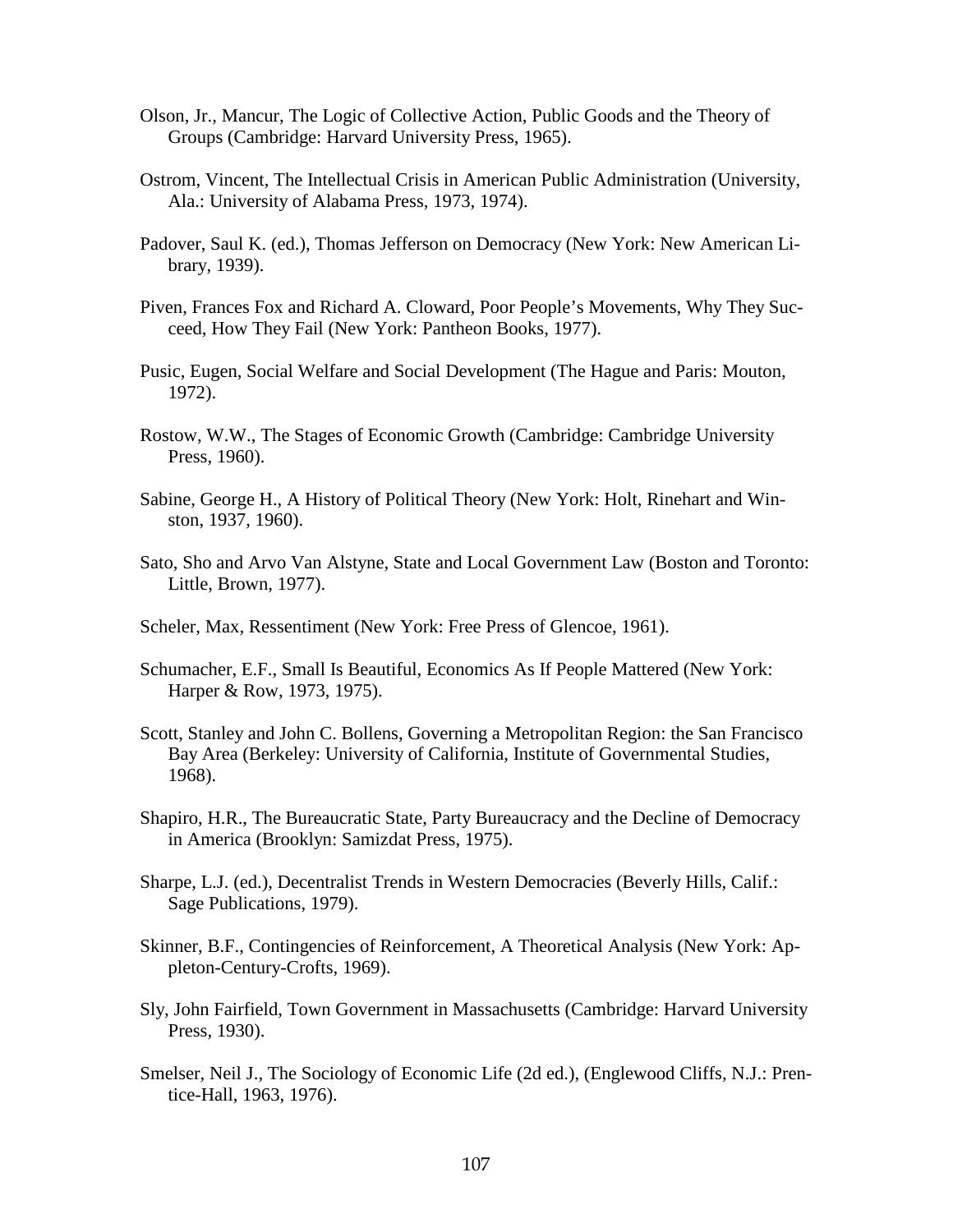- Staats, Arthur W. and Carolyn K. Staats, Complex Human Behavior (New York: Holt, Rinehart and Winston, 1963).
- Stavrianos, L.S., The Promise of the Coming Dark Age (San Francisco: W.H. Freeman, 1976).
- Taylor, Ronald B., Chavez and the Farmworkers (Boston: Beacon Press, 1975).
- De Tocqueville, Alexis, American Institutions and Their Influence (New York: A.S. Barnes, 1851).
- Warren, Roland L., Stephen M. Rose, and Anne F. Bergunder, The Structure of Urban Reform, Community Decision Organizations in Stability and Change (Lexington, Mass.: Lexington Books, 1974).
- Washnis, George J., Citizen Involvement in Crime Prevention (Lexington, Mass.: Lexington Books, 1976).

\_\_\_\_\_\_\_\_\_\_, Neighborhood Facilities and Municipal Decentralization, Vol. I, Comparative Analysis of Twelve Cities (Washington, D.C.: Center for Governmental Studies, 1971).

- Wellstone, Paul David, How the Rural Poor Got Power (Amherst: University of Massachusetts Press, 1978).
- Willbern, York, The Withering Away of the City (University, Ala.: University of Alabama Press, 1964).
- Wolin, Sheldon S., "The Age of Organization and the Sublimation of Politics," in Politics and Vision (Boston: Little, Brown, 1960), pp. 352-434.
- Yates, Douglas, Neighborhood Democracy: the Politics and Impacts of Decentralization (Lexington, Mass.: Lexington Books, 1973).

\_\_\_\_\_\_\_\_\_\_, Neighborhood Government (New York: Rand Corporation, 1971).

- Yin, Robert K. and Douglas Yates, Street-Level Governments, Assessing Decentralization and Urban Services (Lexington, Mass.: Lexington Books, 1975).
- Zimmerman, Joseph F., The Federated City, Community Control in Large Cities (New York: St. Martin's Press, 1972).
	- \_\_\_\_\_\_\_\_\_\_, The Massachusetts Town Meeting, A Tenacious Institution (Albany, N.Y.: State University of New York, Graduate School of Public Affairs, 1967).
- Zuckerman, Michael, Peaceable Kingdoms, New England Towns in the Eighteenth Century (New York: Alfred A. Knopf, 1970).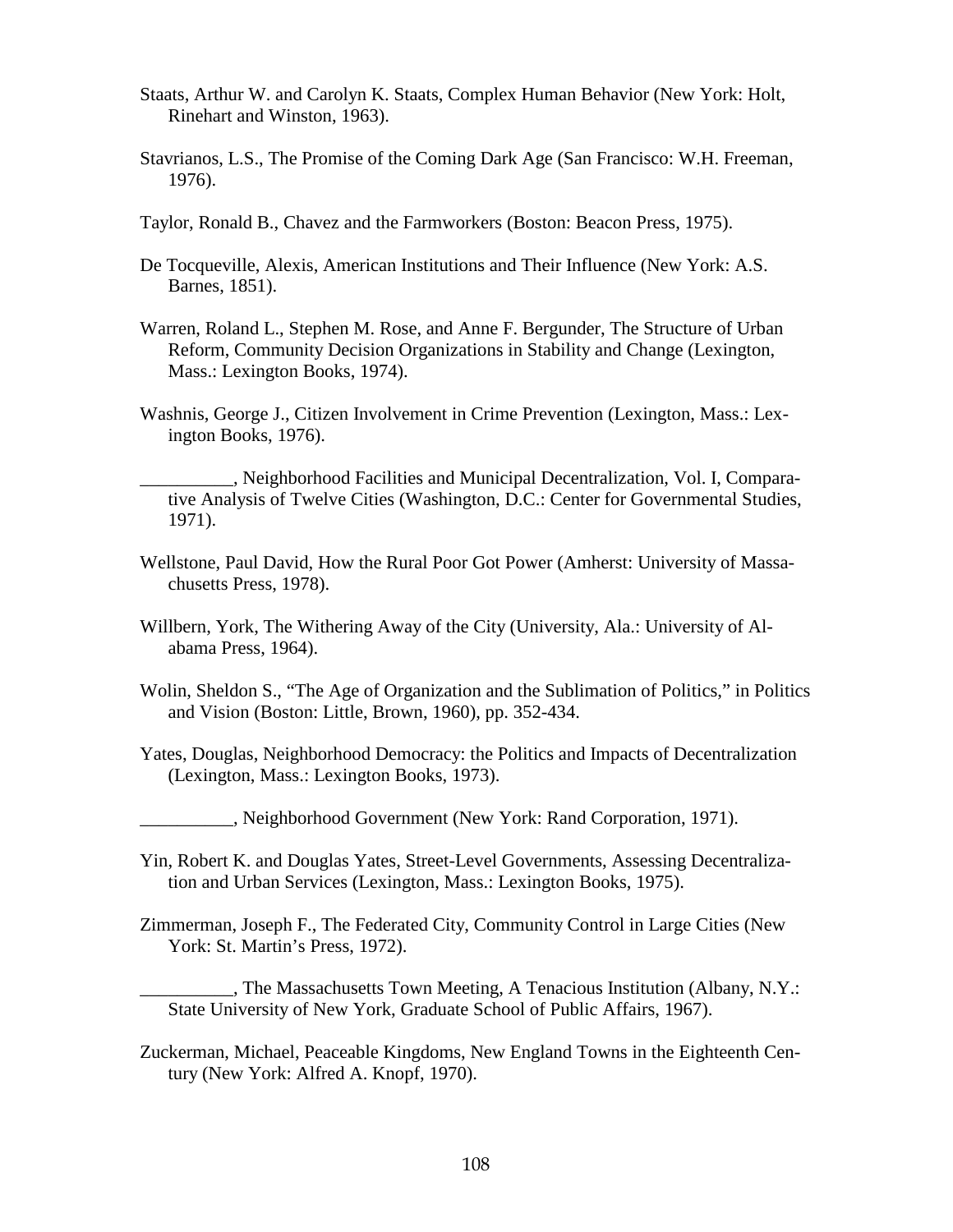#### Articles

- Abeles, Ronald P., "Relative Deprivation, Rising Expectations, and Black Militancy," Journal of Social Issues, 32(2):119-37 (Spring 1976).
- Ackerman, Frank, "The Melting Snowball: Limits of the 'New Populism' in Practice," Socialist Revolution, 7(5):113-24 (September-October 1977).
- Alford, Roger R. and Roger Friedland, "Political Participation and Public Policy," Annual Review of Sociology, 1:429-79 (1975).
- Arnstein, Sherry R., "A Ladder of Citizen Participation," Journal of the American Institute of Planners, 35(4):216-24 (July 1969).
- Arrow, Kenneth J., "The Organization of Economic Activity: Issues Pertinent to the Choice of Market versus Nonmarket Allocation," in (Robert L. Haveman and Julius Margolis, eds.) Public Expenditures and Policy Analysis (Chicago: Markham, 1970), pp. 59-73.
- Bandura, Albert, "Effecting Change Through Participant Modeling," in (John D. Krumboltz and Carl E. Thoresen, eds.) Counseling Methods (New York: Holt, Rinehart and Winston, 1976), pp. 248-65.
- Berger, Joseph, Morris Zelditch, Jr., Bo Anderson, and Bernard P. Cohen, "Structural Aspects of Distributive Justice: A Status Value Formulation," in (Berger, Zelditch, and Anderson, eds.) Sociological Theories in Progress, Volume Two (Boston: Houghton Mifflin, 1972), pp. 119-46.
- Bish, Robert L. and Robert Warren, "Scale and Monopoly Problems in Urban Government Services," Urban Affairs Quarterly, 8(1):97-122 (September 1972).
- Boorstin, Daniel J., "Political Technology," Harpers, 256(1534):43-50 (March 1978).
- Briscoe, Richard V., David B. Hoffman, and Jon S. Bailey, "Behavioral Community Psychology: Training a Community Board to Problem Solve," Journal of Applied Behavior Analysis, 8(2):157-68 (Summer 1975).
- Bryan, Frank M., "Town Meeting Government Still Supported in Vermont," National Civic Review, 61(7):348-51 (July 1972).
- Buchanan, James M., "Public Goods and Public Bads," in (John R. Crecine, ed.) Financing the Metropolis, Public Policy in Urban Economics, Vol. 4, Urban Affairs Annual Reviews (Beverly Hills, Calif.: Sage Publications, 1970), pp. 51-71.
- Burgess, Robert L. and Joyce McCarl Nielsen, "An Experimental Analysis of Some Structural Determinants of Equitable and Inequitable Exchange Relations," American Sociological Review, 39(3):427-43 (June 1974).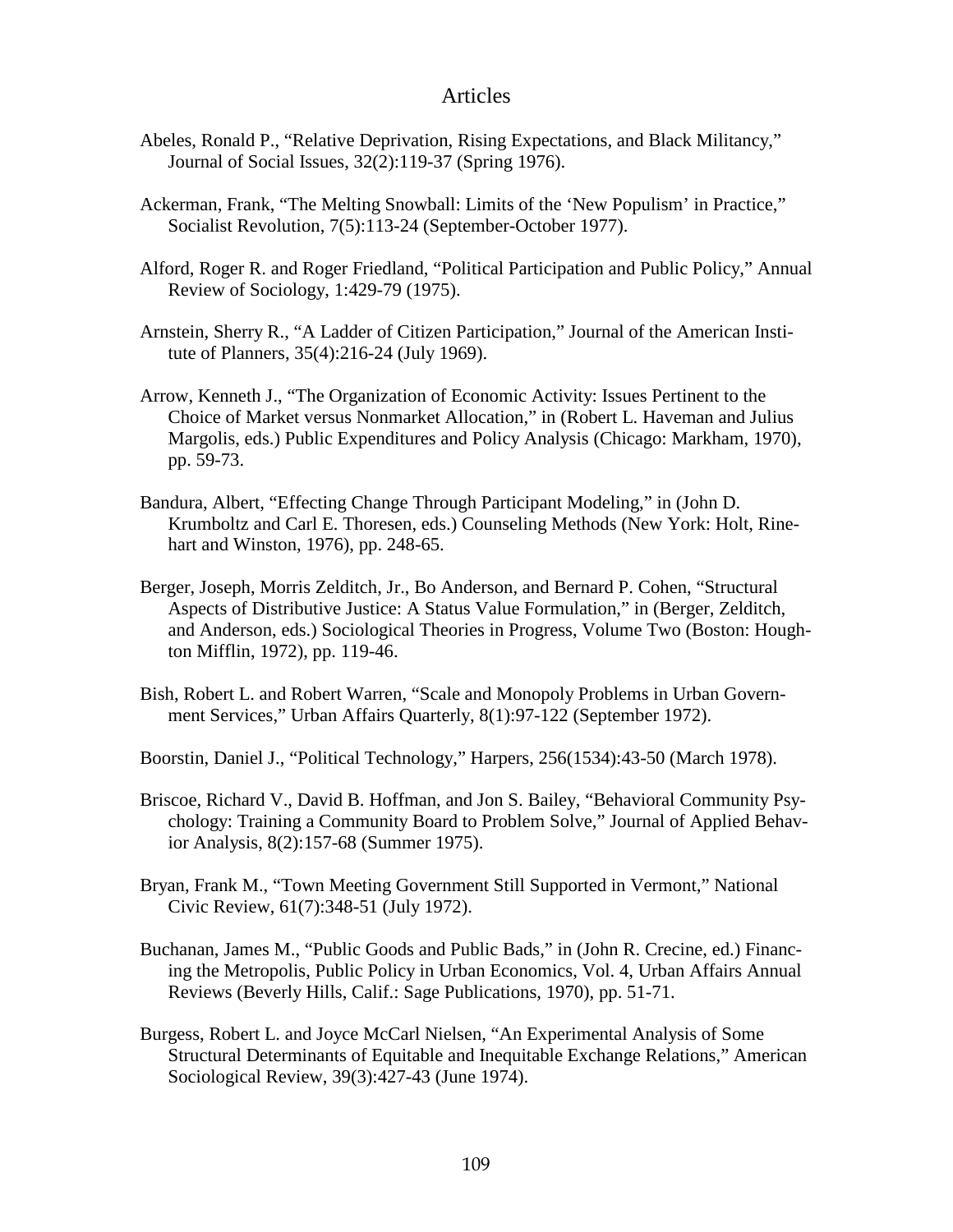\_\_\_\_\_\_\_\_\_\_, "Distributive Justice and the Balance of Power," in (Robert L. Hamblin and John H. Kunkel, eds.) Behavioral Theory in Sociology (New Brunswick, N.J.: Transaction Books, 1977), pp. 139-69.

- Callahan, Ellen Elizabeth, "Hadley, A Study of the Political Development of a Typical New England Town from the Official Records (1659-1930)," Smith College Studies in History, 16 (October 1930-January 1931).
- Clark, Peter B. and James Q. Wilson, "Incentive Systems: A Theory of Organizations," Administrative Science Quarterly, 6(2):129-66 (September 1961).
- Cook, Jr., Edward M., "Social Leadership and the Typology of New England Towns, 1700-1785," Political Science Quarterly, 86(4):586-608 (December 1971).
- Crosbie, Paul V., "Social Exchange and Power Compliance: a Test of Homans' Propositions," Sociometry, 35(1):203-22 (March 1972).
- Dahl, Robert A., "The City in the Future of Democracy," American Political Science Review, 61(4):953-70 (December 1967).
- Day, Willard F., "Radical Behaviorism in Reconciliation With Phenomenology," Journal of the Experimental Analysis of Behavior, 12(2):315-28 (March 1969).
- Drucker, Peter F., "On Managing the Public Service Institution," The Public Interest, 33:43-60 (Fall 1973).
- Elazar, Daniel J., "Community Self-Government and the Crisis of American Politics," Ethics, 81(2):91-106 (January 1971).
- Emerson, Richard M., "Exchange Theory, Part 1: A Psychological Basis for Social Exchange," in Sociological Theories in Progress, Volume Two, pp. 38-57.
	- \_\_\_\_\_\_\_\_\_\_, "Operant Psychology and Exchange Theory," in (Robert L. Burgess and Don Bushell, Jr., eds.) Behavioral Sociology (New York: Columbia University Press, 1969), pp. 379-405.
	- \_\_\_\_\_\_\_\_\_\_, "Power-Dependence Relations," American Sociological Review, 27(1):31- 41 (February 1962).
- Festinger, Leon, "Behavioral Support for Opinion Change," Public Opinion Quarterly, 28(3):404-17 (Fall 1964).
- \_\_\_\_\_\_\_\_\_\_, "Informal Social Communication," Psychological Review, 57(5):271-92 (September 1950).
- French, Jr., John R.P. and Bertram Raven, "The Bases of Social Power," in (Dorwin Cartwright, ed.), Studies in Social Power (Ann Arbor: University of Michigan, Institute for Social Research, 1959), pp. 150-67.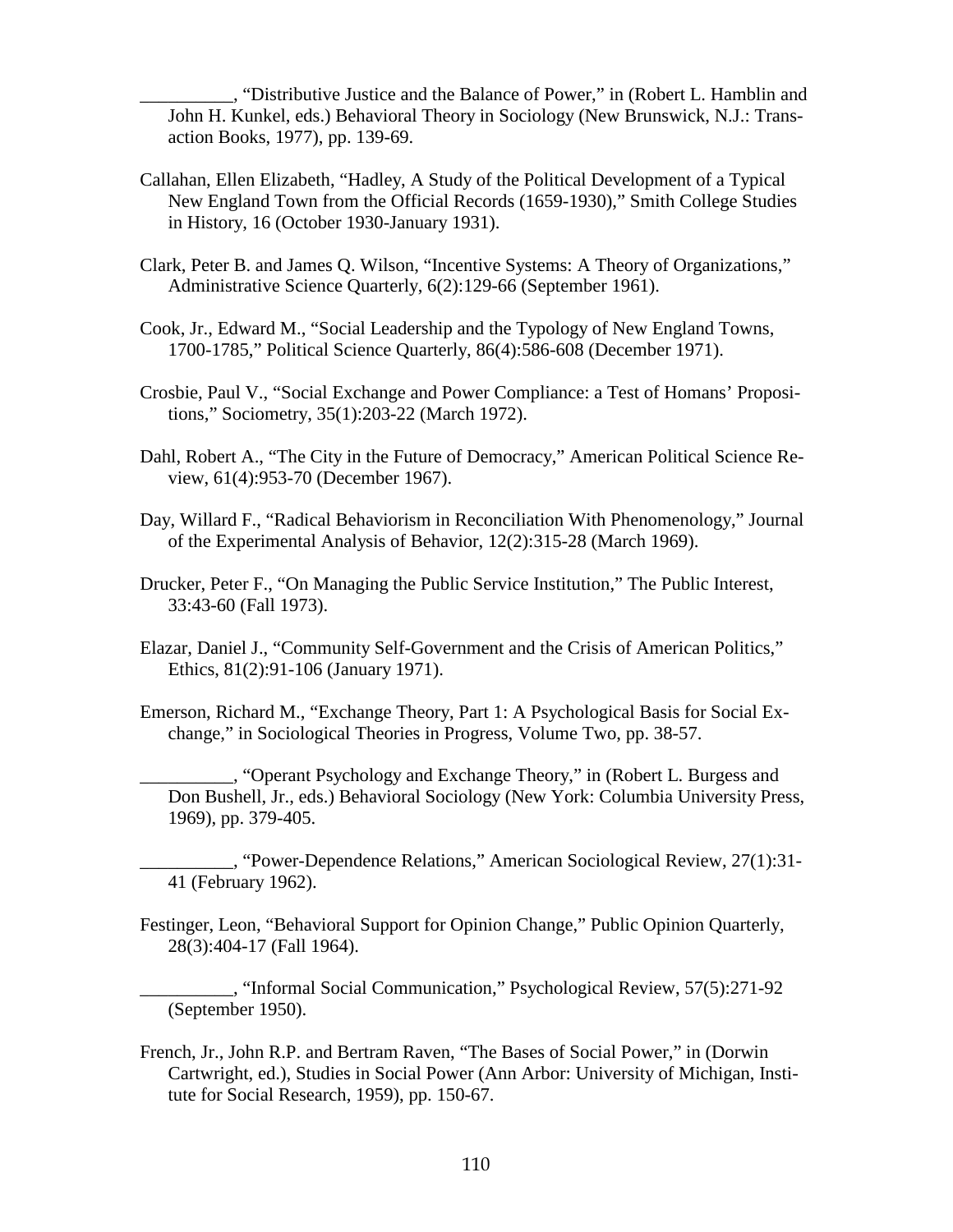- Friesema, H. Paul, "Interjurisdictional Agreements in Metropolitan Areas," Administrative Science Quarterly, 15(2):242-52 (June 1970).
- Gimenez, Martha E., Edward Greenberg, Ann Markusen, Thomas Mayer, and John Newton, "Income Inequality and Capitalist Development: A Marxist Perspective," in (William Loehr and John P. Powelson, eds.) Economic Development, Poverty, and Income Distribution (Boulder, Colo.: Westview Press, 1977), pp. 231-65.
- Haggstrom, Warren C., "The Psychological Implications of the Community Development Process," in (Lee J. Cary, ed.) Community Development as a Process (Columbia: University of Missouri Press, 1970), pp. 84-112.
- Haider, Donald H., "Fiscal Scarcity: A New Urban Perspective," in (Louis H. Masotti and Robert L. Lineberry, eds.) The New Urban Politics, pp. 171-216.
- Hawkins, Jr., Robert B., "Special Districts and Urban Services," in (Elinor Ostrom, ed.) The Delivery of Urban Services, Outcomes of Change, Vol. 10, Urban Affairs Annual Reviews (Beverly Hills, Calif.: Sage Publications, 1976), pp. 171-88.
- Homans, George Caspar, "Social Behavior as Exchange," American Journal of Sociology, 63(6):597-606 (May 1958).
- Hormell, Orren C., "Popular Assemblies," in (Edwin R.A. Seligman and Alvin Johnson, eds.), Encyclopedia of the Social Sciences, Vol. 11 (New York: Macmillan, 1933, 1937), pp. 236-39.
- Jacobs, David, "Dependency and Vulnerability: An Exchange Approach to the Control of Organizations," Administrative Science Quarterly, 19(1):45-59 (March 1974).
- Johnson, George A., "The Relative Efficacy of Stimulus Versus Reinforcement Control for Obtaining Stable Performance Change," Organizational Behavior and Human Performance, 14(3):321-41 (December 1975).
- Johnson, Weldon T., "Exchange in Perspective: the Promises of George C. Homans," in Behavioral Theory in Sociology, pp. 49-90.
- Katznelson, Ira, "Class Capacity and Social Cohesion in American Cities," in The New Urban Politics, pp. 19-35.
- Kazdin, Alan E., "Self-Monitoring and Behavior Change," in (Michael J. Mahoney and Carl E. Thoresen, eds.) Self-Control: Power to the Person (Monterey, Calif.: Brooks/Cole Publishing, 1974), pp. 218-46.
- Kramer, Fred A., "Policy Analysis as Ideology," Public Administration Review, 35(5):509-17 (September/October 1975).
- Kramer, Ralph M., "The Influence of Sponsorship, Professionalism and Civic Culture on the Theory and Practice of Community Development," International Review of Community Development, 25-26:221-36 (1971).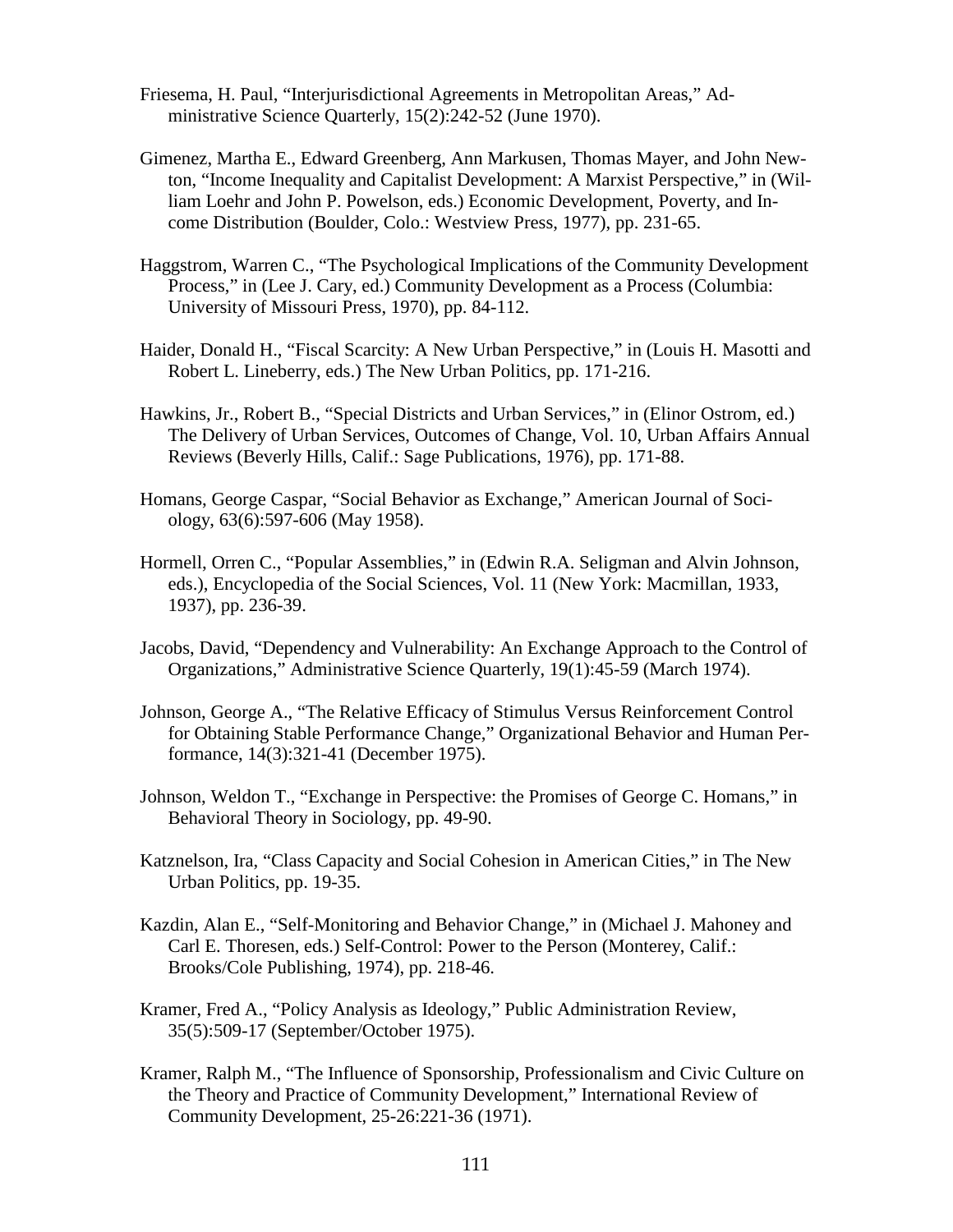- Mansbridge, Jane J., "Conflict in a New England Town Meeting," Massachusetts Review, 17(4):631-63 (Winter 1976).
	- \_\_\_\_\_\_\_\_\_\_, "Town Meeting Democracy," Working Papers, 1(2):5-15 (Summer 1973).
- Marshall, Dale Rogers, "Metropolitan Government: Views of Minorities," in (Lowdon Wingo, ed.) Minority Perspectives (Washington, D.C.: Resources for the Future, 1972), pp. 9-30.
- Mellor, Earl F., "A Case Study: Costs and Benefits of Public Goods and Expenditures for a Ghetto," in (Kenneth E. Boulding, Anita Pfaff, and Martin Pfaff, eds.) Transfers in an Urbanized Economy, Theories and Effects of the Grants Economy (Belmont, Calif.: Wadsworth, 1973), pp. 38-57.
- O'Brien, David J., "The Public Goods Dilemma and the 'Apathy' of the Poor Toward Neighborhood Organization," Social Service Review, 48(2):229-44 (June 1974).
- Ostrom, Elinor, "Metropolitan Reform: Propositions Derived from Two Traditions," Social Science Quarterly, 53:474-93 (December 1972).
- Ostrom, Vincent, Charles M. Tiebout, and Robert Warren, "The Organization of Government in Metropolitan Areas: A Theoretical Inquiry," American Political Science Review, 55:831-42 (December 1961).
- Piven, Frances Fox, "The Urban Crisis: Who Got What, and Why," in (Stephen M. David and Paul E. Peterson, eds.) Urban Politics and Public Policy, The City in Crisis (2d ed.), (New York: Praeger, 1976), pp. 318-38.
- Press, Charles, "The Cities Within a Great City: A Decentralist Approach to Centralization," Centennial Review, 7(1):113-30 (Winter 1963).
- Rosenthal, Ted L. and Susan L. Reese, "The Effects of Covert and Overt Modeling on Assertive Behavior," Behavior Research and Therapy, 14(6):463-69 (1976).
- Shalala, Donna E., "Neighborhood Government: Has the Time Come?" National Civic Review, 61(4):185-89 (April 1972).
- Silver, Michael, "Political Liberty and Neighborhood Government," USA Today, 107(2402):24-25 (November 1978).
- Spergel, Irving A., "Social Development and Social Work," in (Simon Slavin, ed.) Social Administration: The Management of the Social Services (New York: Haworth Press, 1978), 24-35.
- Staw, Barry M., "Knee-Deep in the Big Muddy: A Study of Escalating Commitment to a Chosen Course of Action," Organizational Behavior and Human Performance, 16(1):27-44 (June 1976).
- Tedeschi, James T., Thomas V. Bonoma, Barry R. Schlenker, and Svenn Lindskold, "Power, Influence, and Behavioral Compliance," in (Gerald Zaltman, Philip Kotler,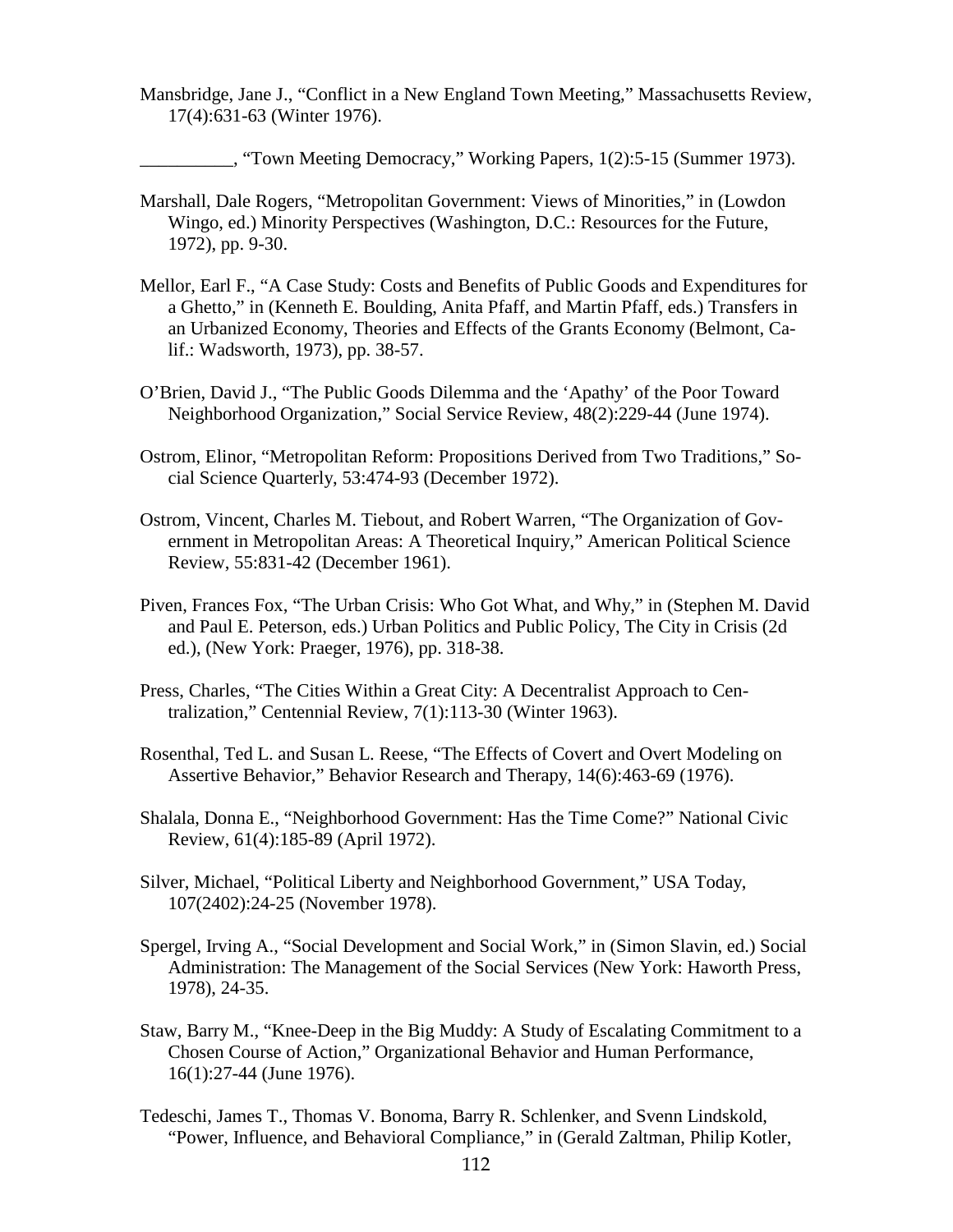and Ira Kaufman, eds.) Creating Social Change (New York: Holt, Rinehart and Winston, 1972), pp. 144-61.

- Trotsky, Leon, "On the Dynamics of Insurrection," in (Philip B. Springer and Marcello Truzzi, eds.) Revolutionaries on Revolution (Pacific Palisades, Calif.: Goodyear Publishing, 1973), pp. 23-30.
- Wallis, Roy, "Relative Deprivation and Social Movements: A Cautionary Note," British Journal of Sociology, 26(3):360-63 (September 1975).
- Walzer, Michael, "Puritanism as Revolutionary Ideology," in (Barry McLaughlin, ed.) Studies in Social Movements (New York: Free Press, 1969), pp. 118-54.
- Warren, Roland L., "The Interorganizational Field as a Focus for Investigation," Administrative Science Quarterly, 12(3):396-419 (December 1967).
- Weber, Max, "The Essentials of Bureaucratic Organization: An Ideal-Type Construction," in (Herman D. Stein and Richard A. Cloward, eds.) Social Perspectives on Behavior (Glencoe, Ill.: Free Press, 1958), pp. 564-71.
- Weisner, Stanley and Michael Silver, "Community Work and Social Learning Theory," Social Work, 26(2):146-50 (March 1981).
- Wolfe, Alan, "Giving Up on Democracy: Capitalism Shows Its Face," The Nation*,*  221(18):557-63 (November 29, 1965).

### Papers, Pamphlets, and Reports

- Advisory Commission on Intergovernment Relations, The New Grassroots Government? Decentralization and Citizen Participation in Urban Areas (Washington, D.C., 1972).
- Burns, Eveline M., Social Welfare in the 1980s and Beyond (Berkeley: University of California, Institute of Governmental Studies, 1977).
- Burton, Richard P., The Metropolitan State: A Prescription for the Urban Crisis and the Preservation of Polycentricity in Metropolitan Society, Statement before the U.S. Congress, Joint Economic Committee, October 15, 1970 (Washington, D.C.: Urban Institute, 1970).
- California, Assembly, Committees on Local Government and Revenue and Taxation, The Impact of Proposition 13 (The Jarvis-Gann Property Tax Initiative) on Local Government Programs and Services (Sacramento, 1978).
- International Council on Social Welfare, The Struggle for Equal Opportunity, Strategies for Social Welfare Action, Proceedings of the XVIIIth International Conference on Social Welfare, San Juan, Puerto Rico, July 16-24, 1976 (New York and London: Columbia University Press, 1977).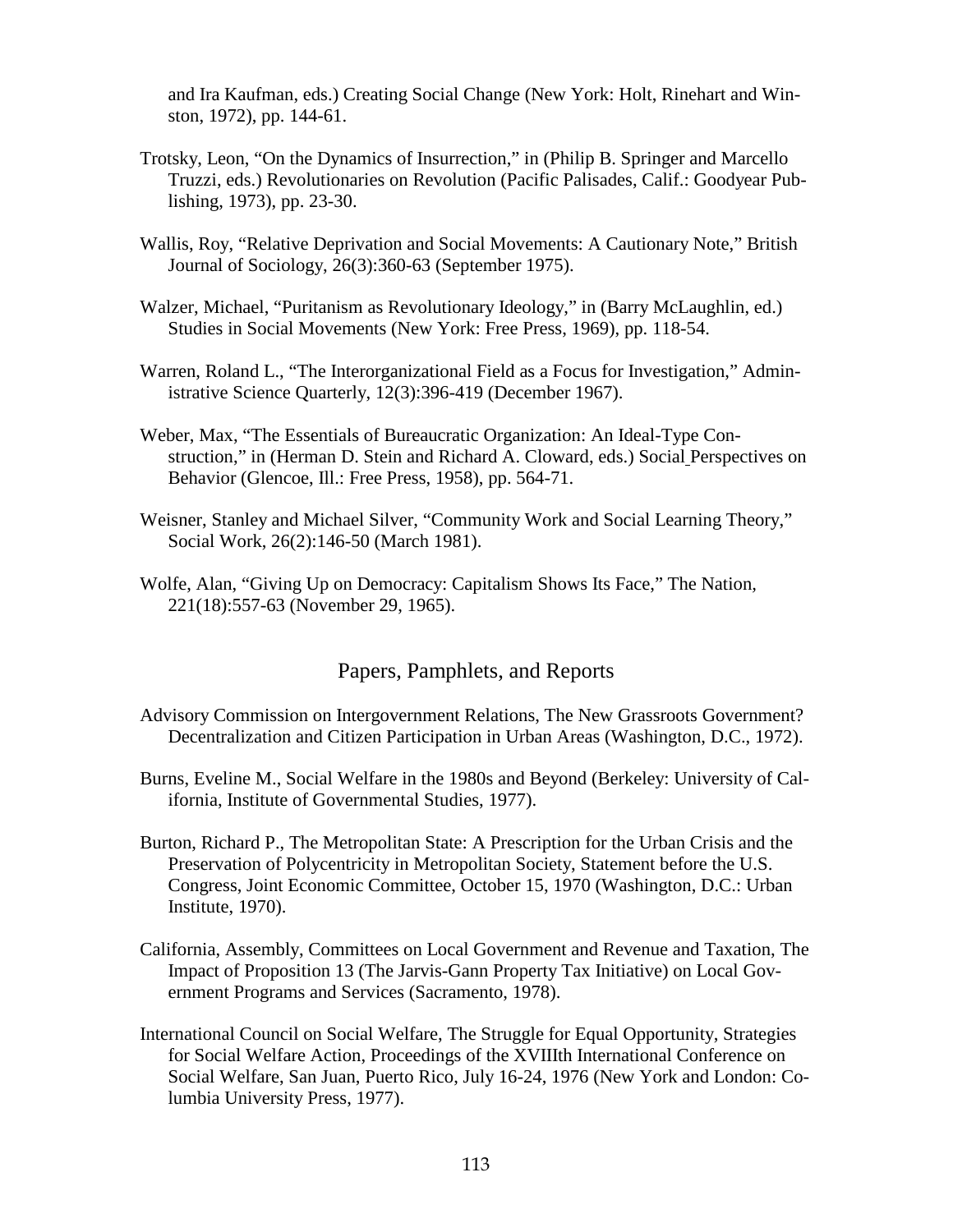- Lancourt, Joan, Organizing for Social Change: What the Alinsky Organizations Have Taught Us for the 1970s (Waltham, Mass.: Brandeis University, Florence Heller Graduate School for Advanced Studies in Social Welfare, n.d.).
- Le Gates, Richard T., California Local Agency Formation Commissions (Berkeley: University of California, Institute of Governmental Studies, 1970).
- Massachusetts, Legislative Research Council, Report Relative to the Form of Government in Large Towns (House No. 5302, March 16, 1971).
- Niskanen, William and Mickey Levy, Cities and Schools: A Case for Community Government in California, Working Paper 14 (Berkeley: University of California, Graduate School of Public Policy, 1974).
	- \_\_\_\_\_\_\_\_\_\_, "Suggested Changes in the California Code to Promote Responsive and Efficient Local Government," in (Task Force on Local Government Reform) Technical Papers (Sacramento: State of California, Office of the Governor, Office of Planning and Research, n.d., 1974).
- Ostrom, Elinor, Roger B. Parks, and Gordon P. Whitaker, Do We Really Want to Consolidate Urban Police Forces? A Reappraisal of Some Old Assertions (Bloomington: Indiana University, Department of Political Science, Workshop in Political Theory and Policy Analysis, n.d.).
- Ostrom, Vincent, Polycentricity, Paper prepared for delivery at the 1972 Annual Meeting of the American Political Science Association, Washington, D.C., September 5-9 (Bloomington: Indiana University, Department of Political Science, Workshop in Political Theory and Policy Analysis, n.d.).
- Ostrom, Vincent and Elinor Ostrom, Conditions of Legal and Political Feasibility, Paper based upon a joint presentation made to the Seminar on Resource System Models in Decision Making, Purdue University, February 27, 1969 (Bloomington: Indiana University, Department of Political Science, Workshop in Political Theory and Policy Analysis, n.d.).
- Sokolow, Alvin D., Priscilla L. Hanford, and Joan Q. Hogan, Choices for the Unincorporated Community: A Guide to Local Government Alternatives in California (Davis: University of California, Institute of Governmental Affairs, 1978).
- Task Force on Local Government Reform, "Analysis of the Laws and Regulations Which Provide for the Formation of Local Governments and Modifications of their Boundaries," in Technical Papers (Sacramento: Office of the Governor, Office of Planning and Research, n.d., 1974).

\_\_\_\_\_\_\_\_\_\_, Public Benefits from Public Choice (Sacramento: Office of the Governor, Office of Planning and Research, n.d., 1974).

\_\_\_\_\_\_\_\_\_\_, "Task Force Report on Special Districts," in Technical Papers*.*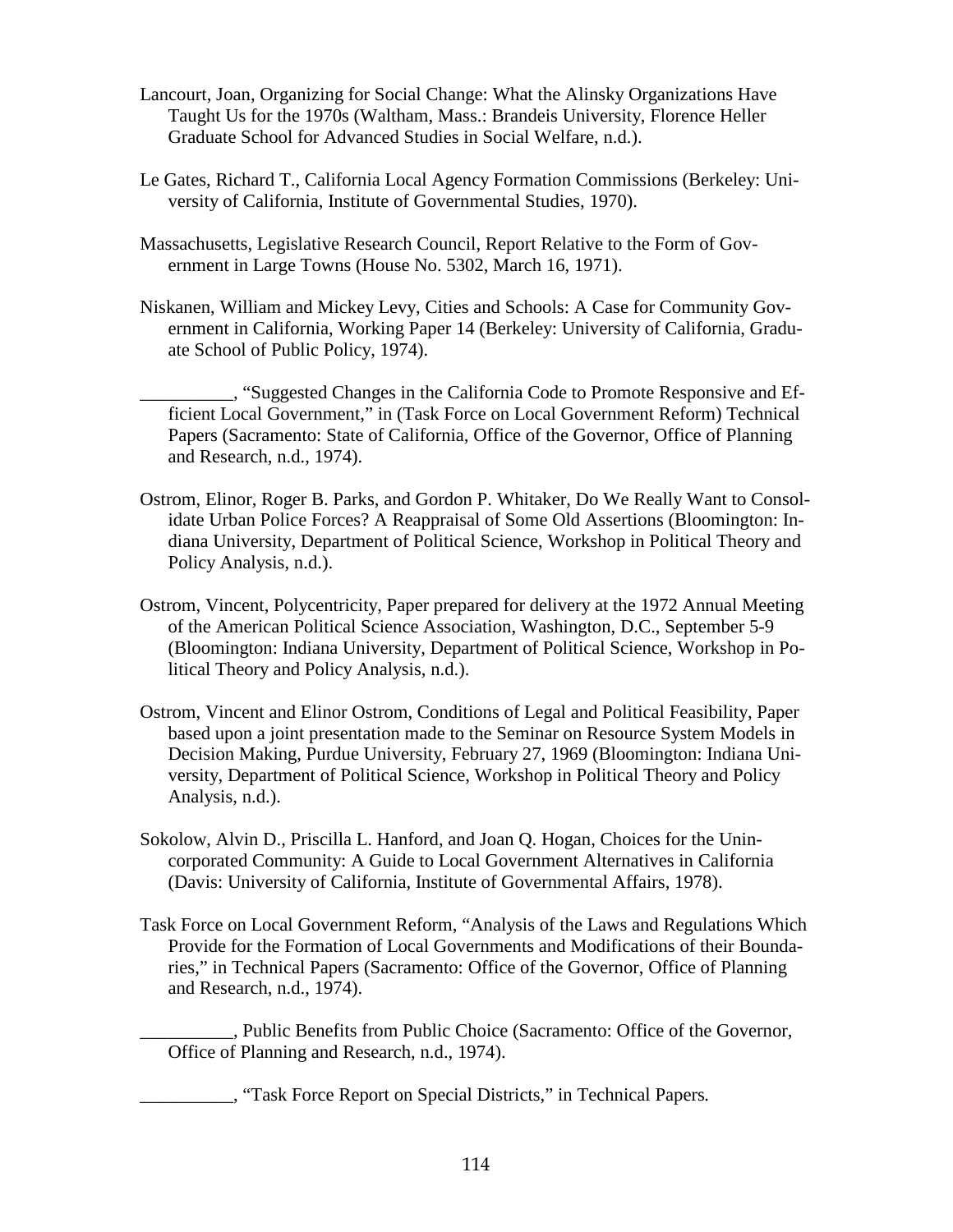- Warren, Charles R., Guidelines and Strategies for Local Government Modernization (Washington, D.C.: National Academy of Public Administration Foundation, 1977).
- Zimmerman, Joseph F., Evolving State-Local Relations in New England: Selected Aspects, Paper presented at the Fourth "TOWARD '76" Conference of the Center for the Study of Federalism, November 19, 1975, Chicago, Illinois.

\_\_\_\_\_\_\_\_\_\_, Whither Town Government? Speech for delivery at a Seminar on Strengthening Municipal Government sponsored by the Association of Town Finance Committees, April 14, 1970, Wrentham, Massachusetts.

## **Dissertations**

- McDavid, James C., Interjurisdictional Cooperation and Police Performance: the St. Louis Experience (Ph.D. dissertation, Indiana University, 1975).
- Paulson, Robert I., A Behavioral View of Goal Displacement in a Social Welfare Agency (D.S.W. dissertation, University of California, Berkeley, 1977).
- Pruger, Robert, Reciprocity and the Poor (D.S.W. dissertation, University of California, Berkeley, 1970).
- Rosenbloom, Robert Arthur, Pressuring Policy Making from the Grass Roots: the Evolution of an Alinsky-Style Community Organization (Ph.D. dissertation, Stanford University, 1976).
- Torczyner, James Leslie, Marin Head Start: A Case Study in Community Control (D.S.W. dissertation, University of California, Berkeley, 1974).

 $\overline{a}$ 

Weissman, Harold Henry, An Exploratory Study of a Neighborhood Council: the Application of an Exchange Concept (D.S.W. dissertation, Columbia University, 1966).

## Footnotes

<sup>1</sup> Adapted from Fred Luthans, Organizational Behavior (2d ed.), (New York: McGraw-Hill, 1977), p. 104.

2 Fred Luhans and Robert Kreitner, Organizational Behavior Modification (Glenview, Ill.: Scott, Foresman, 1975), pp. 140-41.

<sup>3</sup> I've borrowed liberally from Clark and Wilson's incentive theory and typology of organizations. See Peter B. Clark and James Q. Wilson, "Incentive Systems: A Theory of Organizations," Administrative Science Quarterly, 6(2):129- 66 (September 1961), pp. 138-48.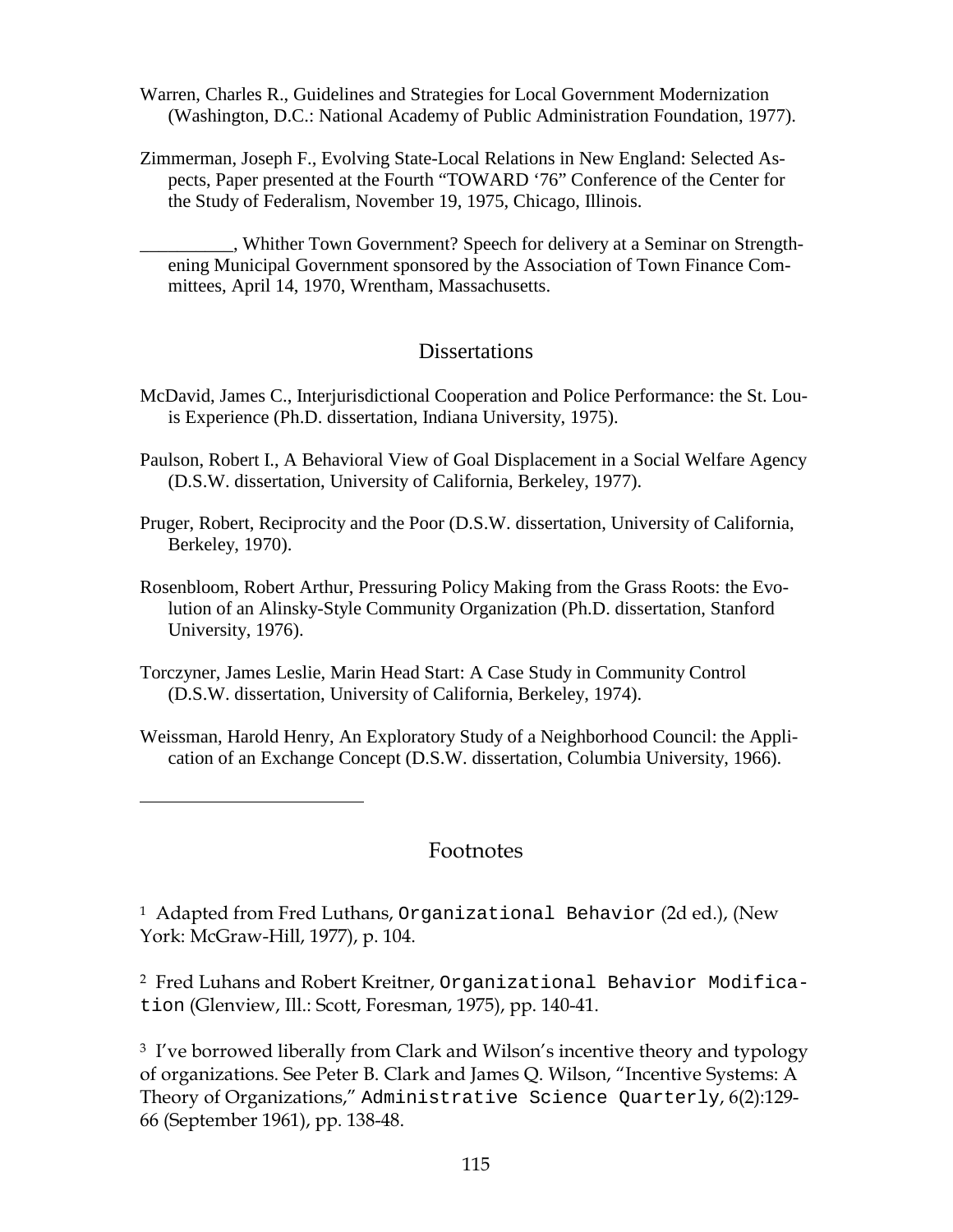4 The basic schema is suggested by Neil Smelser in The Sociology of Economic Life (2d ed.), (Englewood Cliffs, N.J.: Prentice-Hall, 1963, 1976), pp. 120-  $22.$ 

5 From Peter M. Blau, Exchange and Power in Social Life (New York: John Wiley & Sons, 1964), p. 124.

6 I am indebted for much of the material in this chapter to the work of Peter L. Berger and Thomas Luckmann in The Social Construction of Reality (Garden City, N.Y.: Anchor/Doubleday, 1966, 1967).

7 Ibid., p. 109.

 $\overline{a}$ 

8 Ibid., p. 160.

9 See W.W. Rostow, The Stages of Economic Growth (2d ed.), (London: Cambridge University Press, 1971, 1974).

10 The benefits of investments in infrastructure, whether in physical or social capital—public utilities or public organizations—usually can't be divided: a *complete* water works or government must be built.

11 A.H. Halsey, "The Future of the Welfare State," lecture given at the School of Social Welfare, University of California, Berkeley, November 10, 1978.

12 Denis Goulet, The Cruel Choice (New York: Atheneum, 1971, 1975).

13 Eugen Pusic, Social Welfare and Social Development (The Hague and Paris: Mouton, 1972).

14 Alan Wolfe, "Capitalism Shows Its Face," The Nation, 221(18):557-63 (November 29, 1975). Also see James O'Connor, The Fiscal Crisis of the State (New York: St. Martin's Press, 1973).

15 David S. Gil, The Challenge of Social Equality (Cambridge, Mass.: Schenkman Publishers, 1976).

16 See Robert Arthur Rosenbloom, Pressuring Policymaking from the Grassroots: the Evolution of an Alinsky-Style Community Organization (Ph.D. dissertation, Stanford University, 1976).

17 My main sources were Marshall Kilduff and Ron Javers, The Suicide Cult (New York: Bantam Books, 1978); David Moberg, "'Revolutionary Suicide,' 1978," In These Times, 3(5):11-14 (December 13-19, 1978); "Confession Letters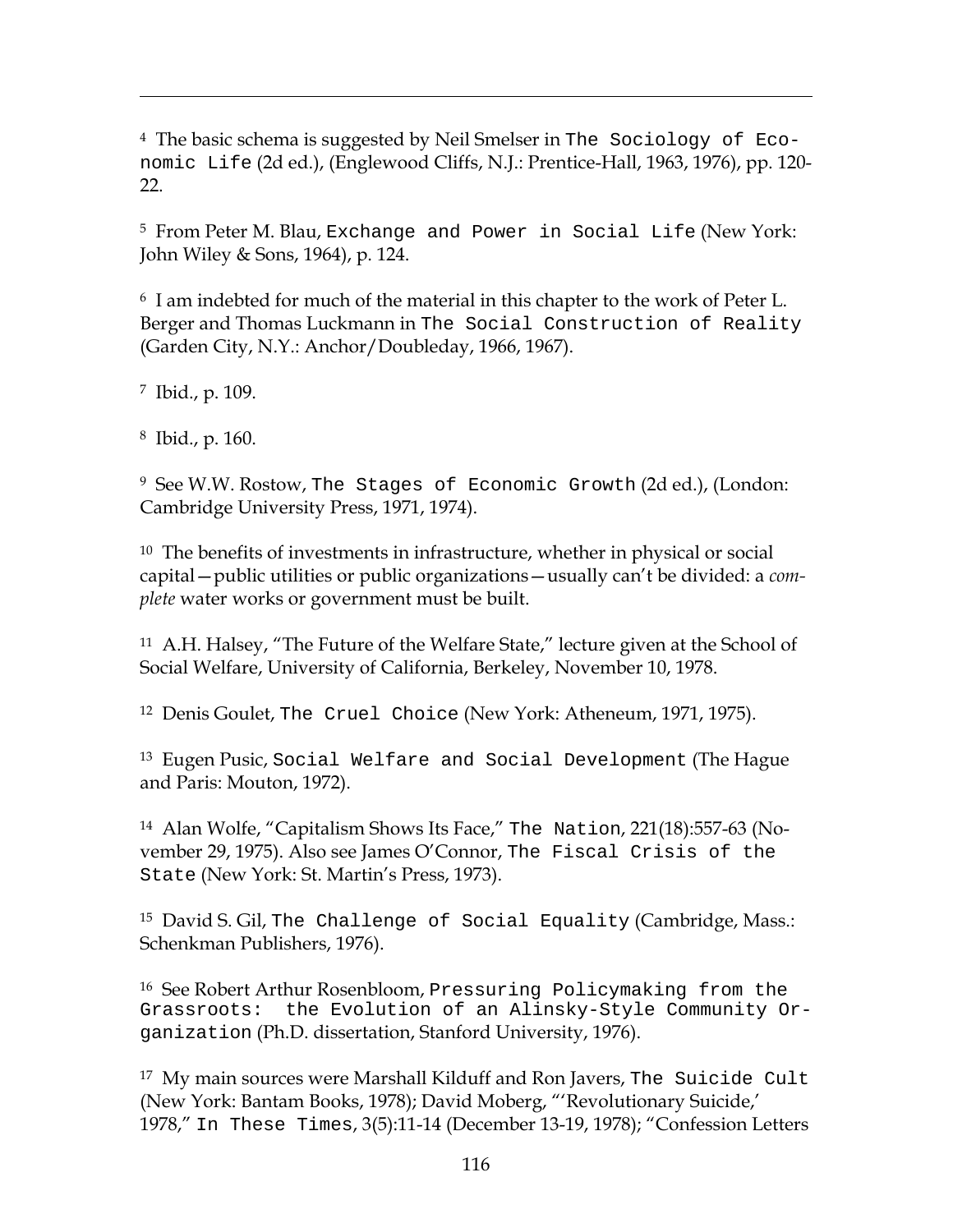$\overline{a}$ to 'Dad' Jones Tell of Guilt and Fear," In These Times*,* 3(6):19-20 (December 20-26, 1978); Phil Tracy, "Jim Jones, The Making of a Madman," New West, 3(26):45-48 (December 18, 1978).

18 For examples see Daniel Lynn Conrad et al., The Grants Planner (San Francisco: Institute for Fund Raising, 1977); Midwest Academy, Direct Action Organizing: A Handbook for Women (Chicago, 1974); Mike Silver, "A Canvassers Guide to Door Knocking," Community Jobs 4(1):18-19 (February 1981).

19 Harold Henry Weissman, An Exploratory Study of a Neighborhood Council: the Application of an Exchange Concept (D.S.W. dissertation, Columbia University, 1966).

20 See Peter Matthiessen, Sal Si Puedes, Cesar Chavez and the New American Revolution (New York: Dell Publishing, 1969); Ronald B. Taylor, Chavez and the Farmworkers (Boston: Beacon Press, 1975).

21 Graham Fraser, Fighting Back, Urban Renewal in Trefann Court (Toronto: Hakkert, 1972).

22 See Mike Silver, "A Canvassers Guide to Door Knocking," Community Jobs 4(1):18-19 (February 1981).

23 Max Weber, "The Essentials of Bureaucratic Organization: An Ideal-Type Construction," in (Herman D. Stein and Richard A. Cloward, eds.) Social Perspectives on Behavior (Glencoe, Ill: Free Press, 1958), pp. 564-71.

24 Vincent Ostrom, The Intellectual Crisis in American Public Administration (University, Ala.: University of Alabama Press, 1973, 1974), p. 113.

25 Alexis de Tocqueville, Democracy in America (New York: Mentor Books, 1956), pp. 301-304.

26 Vincent Ostrom, Alternative Approaches to the Study of Public Organizational Arrangements, paper prepared for the Workshop on Changing Natural Resource Property Rights, October 10-11, 1974, Galena, Illinois (Bloomington, Ind.: Indiana University, Department of Political Science, Workshop on Political Theory and Policy Analysis, n.d.), p. 14.

<sup>27</sup> Vincent Ostrom, The Political Theory of a Compound Republic, A Reconstruction of the Logical Foundations of American Democracy as Presented in The Federalist (Blacksburg, Va.: Virginia Polytechnic Institute, Center for the Study of Public Choice, 1971).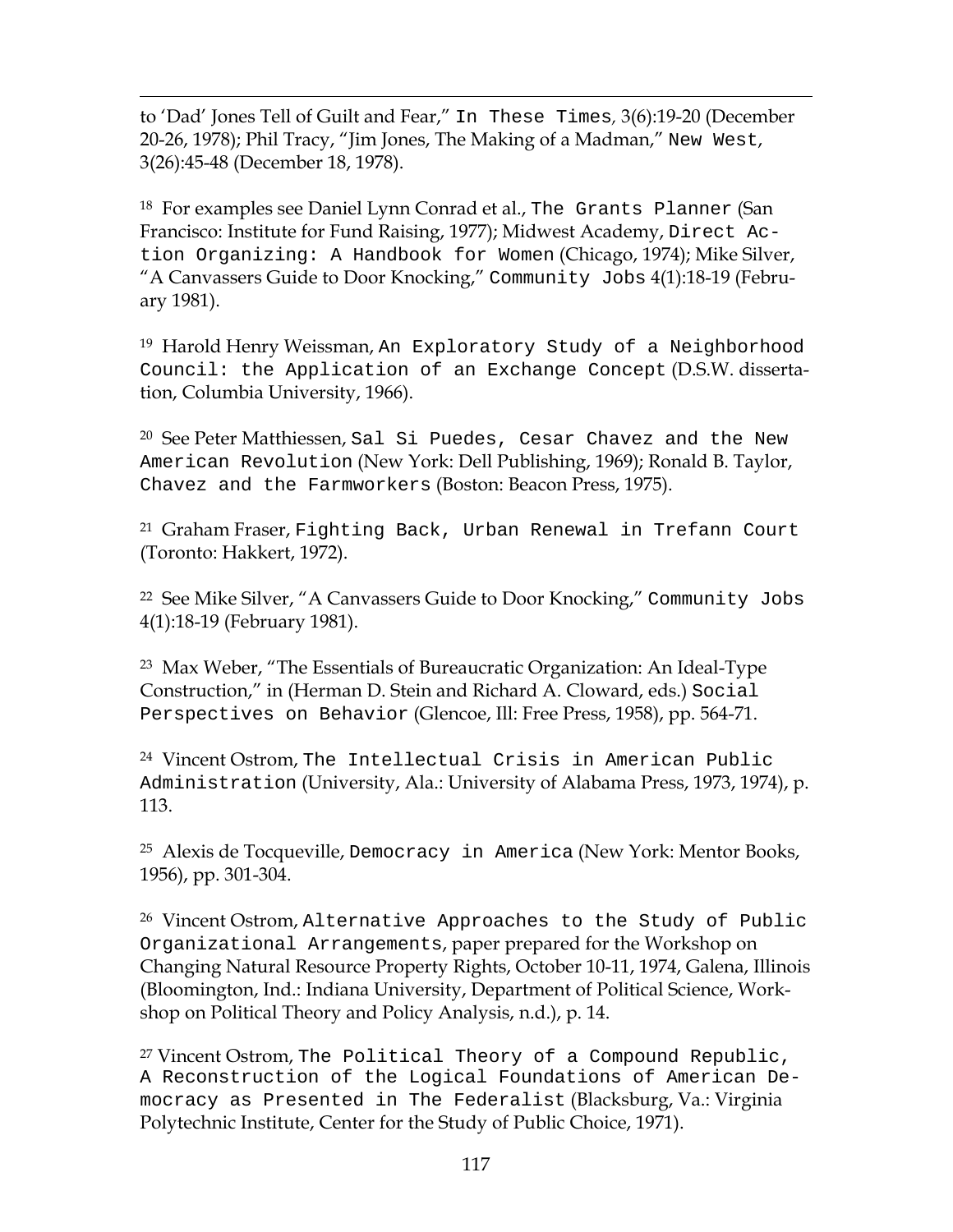28 Robert A. Dahl, "The City in the Future of Democracy," American Political Science Review*,* 61(4):953-70 (December 1976).

29 Mark O. Hatfield, "Bringing Political Power Back Home: the Case for Neighborhood Government," Ripon Quarterly, 1(1):19-26 (Summer 1974).

30 See Charles R. Warren, Guidelines and Strategies for Local Government Modernization (Washington, D.C.: National Academy of Public Administration, 1977), p. 95.

31 See Thomas Jefferson, Letter to Governor John Tyler, May 26, 1810, in (Albert Ellery Bergh, ed.) The Writings of Thomas Jefferson (Washington, D.C.: Thomas Jefferson Memorial Association, 1907), p. 393; Letter to John Adams, October 28, 1813, in (Paul Leicester Ford, ed.) The Works of Thomas Jefferson*,* Vol. 11 (New York: G.P. Putnam's Sons, 1905), pp. 343-46; Letter to John Taylor, May 28, 1816, in The Works of Thomas Jefferson, Vol. 11, p. 529; Letter to Samuel Kercheval, July 12, 1816, in The Works of Thomas Jefferson, Vol. 12, p. 9; Letter to Samuel Kercheval, September 5, 1816, in The Works of Thomas Jefferson, Vol. 12, p. 16; Letter to Major John Cartwright, June 5, 1824, in Thomas Jefferson Randolph, ed.) Memoir, Correspondence, and Miscellanies, from the Papers of Thomas Jefferson (Boston: Gray and Bowen, 1830), p. 396.

32 Ralph Walso Emerson, "Historical Discourse" (at Concord), in (Edward Waldo Emerson, ed.) The Complete Works of Ralph Waldo Emerson, Miscellanies (Boston and New York: Houghton, Mifflin, 1904), p. 47.

33 Ibid., p. 49.

 $\overline{a}$ 

34 Alexis de Tocqueville, American Institutions and their Influence (New York: A.S. Barnes, 1851).

35 James Bryce, The American Commonwealth (New York: Macmillan, 1888).

<sup>36</sup> Frank J. Goodnow, Politics and Administration (New York: Russell & Russell, 1900, 1967).

<sup>37</sup> From Robert B. Hawkins, Jr., Self-Government by District (Stanford, Calif.: Hoover Institution Press, 1976), p.21.

<sup>38</sup> Robert B. Hawkins, Jr., "Special Districts and Urban Services," in (Elinor Ostrom, ed.) The Delivery of Urban Services, Vol. 10, Urban Affairs Annual Reviews (Beverly Hills, Calif.: Sage Publications, 1976), p. 172.